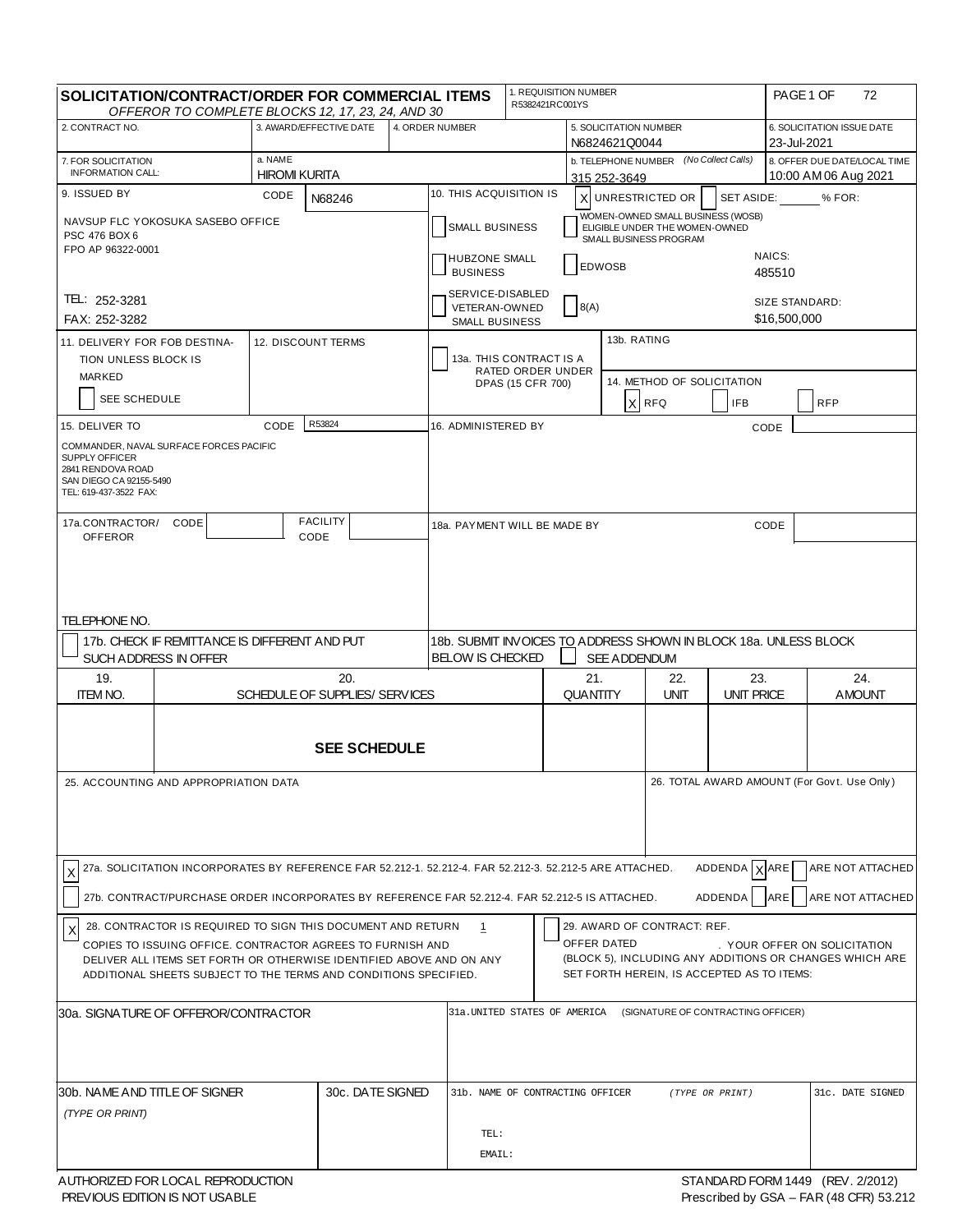| 21.<br>23.<br>19.<br>20.<br>22.<br>24.<br>ITEM NO.<br>QUANTITY<br><b>UNIT PRICE</b><br>SCHEDULE OF SUPPLIES/ SERVICES<br><b>UNIT</b><br><b>AMOUNT</b><br><b>SEE SCHEDULE</b>                |  | SOLICITATION/CONTRACT/ORDER FOR COMMERCIAL ITEMS<br>(CONTINUED) |  |  |  |  |  |  |  | PAGE 2 OF 72 |  |
|---------------------------------------------------------------------------------------------------------------------------------------------------------------------------------------------|--|-----------------------------------------------------------------|--|--|--|--|--|--|--|--------------|--|
|                                                                                                                                                                                             |  |                                                                 |  |  |  |  |  |  |  |              |  |
|                                                                                                                                                                                             |  |                                                                 |  |  |  |  |  |  |  |              |  |
|                                                                                                                                                                                             |  |                                                                 |  |  |  |  |  |  |  |              |  |
| 32a. QUANTITY IN COLUMN 21 HAS BEEN                                                                                                                                                         |  |                                                                 |  |  |  |  |  |  |  |              |  |
| RECEIVED<br><b>INSPECTED</b><br>ACCEPTED, AND CONFORMS TO THE CONTRACT, EXCEPT AS NOTED:                                                                                                    |  |                                                                 |  |  |  |  |  |  |  |              |  |
| 32b. SIGNATURE OF AUTHORIZED GOVERNMENT<br>32c. DATE<br>32d. PRINTED NAME AND TITLE OF AUTHORIZED GOVERNMENT<br>REPRESENTATIVE<br>REPRESENTATIVE                                            |  |                                                                 |  |  |  |  |  |  |  |              |  |
| 32f. TELEPHONE NUMBER OF AUTHORIZED GOVERNMENT REPRESENTATIVE<br>32e. MAILING ADDRESS OF AUTHORIZED GOVERNMENT REPRESENTATIVE                                                               |  |                                                                 |  |  |  |  |  |  |  |              |  |
| 32g. E-MAIL OF AUTHORIZED GOVERNMENT REPRESENTATIVE                                                                                                                                         |  |                                                                 |  |  |  |  |  |  |  |              |  |
| 36. PAYMENT<br>33. SHIP NUMBER<br>35. AMOUNT VERIFIED<br>37. CHECK NUMBER<br>34. VOUCHER NUMBER<br><b>CORRECT FOR</b><br>COMPLETE<br>PARTIAL    <br><b>FINAL</b><br>PARTIAL<br><b>FINAL</b> |  |                                                                 |  |  |  |  |  |  |  |              |  |
| 38. S/R ACCOUNT NUMBER<br>39. S/R VOUCHER NUMBER<br>40. PAID BY                                                                                                                             |  |                                                                 |  |  |  |  |  |  |  |              |  |
| 41a. I CERTIFY THIS ACCOUNT IS CORRECT AND PROPER FOR PAYMENT 42a. RECEIVED BY (Print)<br>41c. DATE<br>41b. SIGNATURE AND TITLE OF CERTIFYING OFFICER                                       |  |                                                                 |  |  |  |  |  |  |  |              |  |
| 42b. RECEIVED AT (Location)                                                                                                                                                                 |  |                                                                 |  |  |  |  |  |  |  |              |  |
| 42c. DATE REC'D (YY/MM/DD)<br>42d. TOTAL CONTAINERS                                                                                                                                         |  |                                                                 |  |  |  |  |  |  |  |              |  |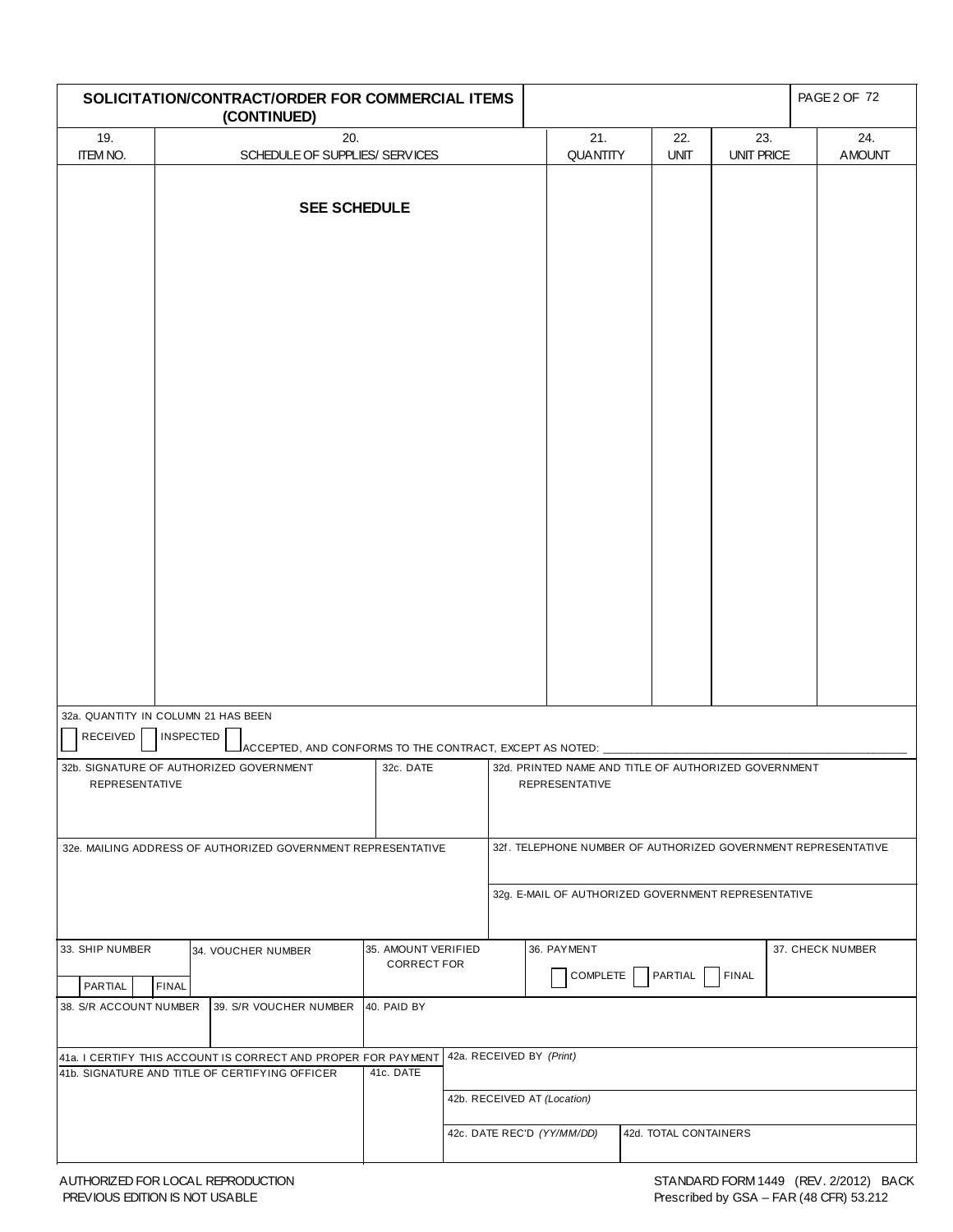### Section SF 1449 - CONTINUATION SHEET

PWS

# PERFORMANCE WORK STATEMENT FOR BUS TRANSPORTATION FROM TOKYO, JAPAN (NARITA INTERNATIONAL AIRPORT AND HANEDA

#### INTERNATIONAL AIRPORT) TO NAVAL STATION SASEBO, JAPAN FOR

# EXPEDITIONARY STRIKE GROUP SEVEN (ESG 7)

1. Description and General Scope of Work. The Contractor shall:

1.1 Due to current COVID-19 issues, US Forces Japan (USFJ) and Commander, Naval Forces Japan (CNFJ) policies, in coordination with the Government of Japan, requires USFJ sponsored personnel to conduct upon arrival in Japan, a 14-day ROM requirement in the Kanto Plain area, unless there will be a USFJ provided transportation to the nearest USFJ facilities.

1.2 Provide a safe, clean, sanitize and comfortable intercity passenger shuttle bus transportation of up to 20 socially distanced personnel (at least a 44 passenger bus), including luggage. The Contractor is responsible for all labor, fuel, management, supervision vehicles, remedial/preventive maintenance, insurance, and liability for personal injury and property damage.

1.3 Subject to U.S. Government approval, the Contractor shall provide and prominently display in the bus windshield a sign identifying the bus as part of the USFJ SASEBO transportation group. The sign shall be displayed at the boarding times and locations only, to ensure authorized riders can identify the bus, and shall be removed from the windshield during transit.

1.4 Provide weekly scheduled passenger shuttle bus transportation, from Narita International Airport Terminal 1 and 2 and Haneda Airport, International Terminal to Naval Station Sasebo, as follows:

1.4.1 One-Way airport transfer: Depart Narita International Airport at 2000 hours and travel to Haneda International Airport. Depart Haneda International Airport at 2130 hours to transport up to 20 passengers, socially distanced, to Naval Station Sasebo. Departure times are subject to change due to delays of incoming flights.

1.5 Provide quantity of three (3) – 500ml bottled water for each passenger on the shuttle bus.

2. Period of Performance.

2.1 Basic Period: 2 Sep 2021 – 31 Dec 2021: Bus service shall commence every THURSDAY, starting on 2 September 2021 at Narita International Airport, and continue through the morning of 31 December 2021 at Naval Station Sasebo. (17 Jobs: 2-3 Sep, 9-10 Sep, 16-17 Sep, 23-24 Sep, 30 Sep-1 Oct, 7-8 Oct, 14-15 Oct, 21-22 Oct, 28-29 Oct, 4-5 Nov, 11-12 Nov, 18-19 Nov, 2-3 Dec, 9-10 Dec, 16-17 Dec, 23-24 Dec, 30-31 Dec)

2.2 OPTION I: 1 Jan 2022 – 1Apr 2022: Bus service shall commence every THURSDAY, starting on 6 January 2022 at Narita International Airport, and continue through the morning of 1 April 2022 at Naval Station Sasebo. (13 Jobs: 6-7 Jan, 13-14 Jan, 20-21 Jan, 27-28 Jan, 3-4 Feb, 10-11 Feb, 17-18 Feb, 24-25 Feb, 3-4 Mar, 10-11 Mar, 17-18 Mar, 24-25 Mar, 31 Mar-1 Apr)

2.3 OPTION II: 2 Apr 2022 – 1 Jul 2022: Bus service shall commence every THURSDAY, starting on 7 April 2022 at Narita International Airport, and continue through the morning of 1 July 2022 at Naval Station Sasebo. (13 Jobs: 7-8 Apr, 14-15 Apr, 21-22 Apr, 28-29 Apr, 5-6 May, 12-13 May, 19-20 May, 26-27 May, 2-3 Jun, 9-10 Jun, 16-17 Jun, 23-24 Jun, 30 Jun-1 Jul)

2.4 Due to the nature of the requirements, these dates are subject to change.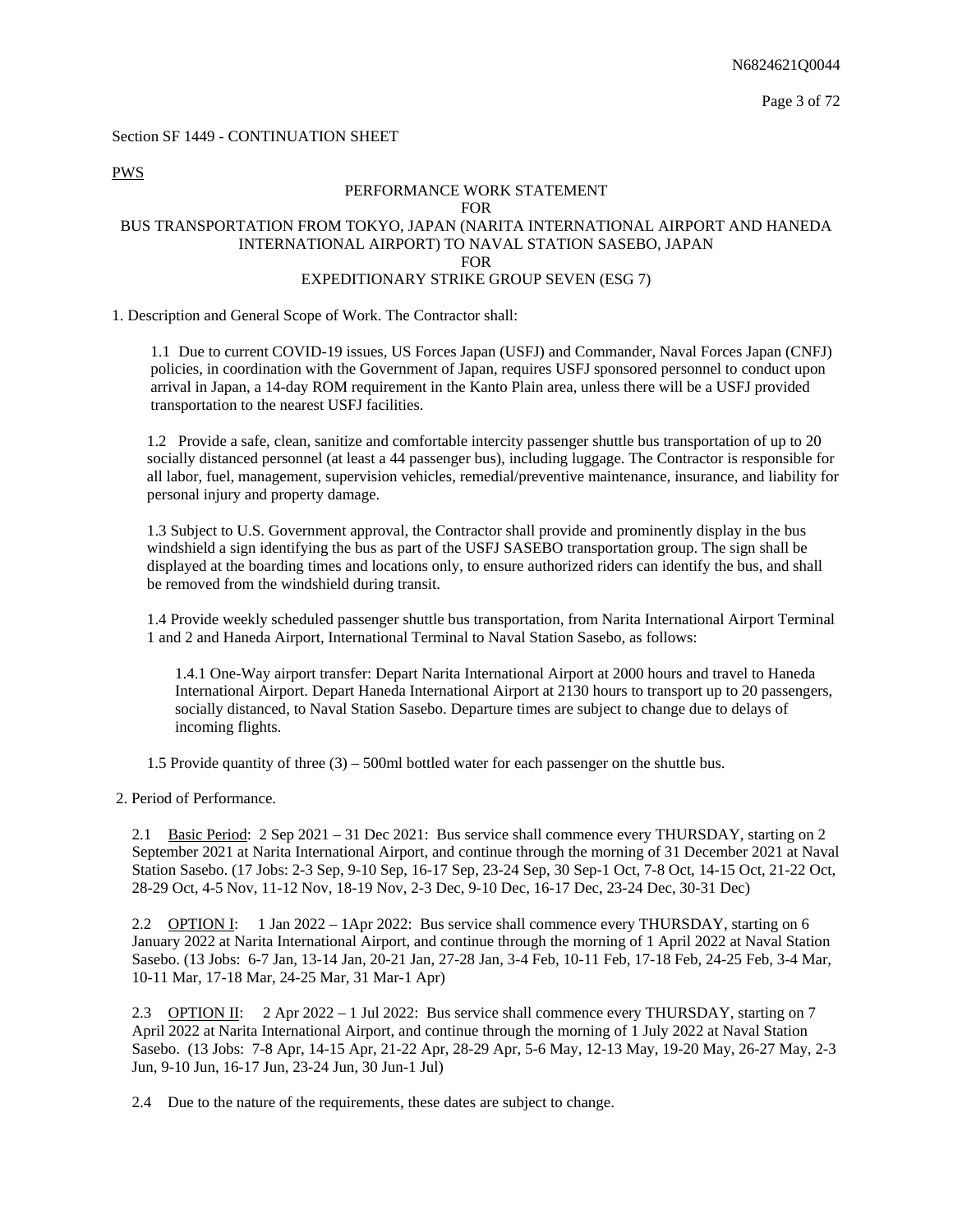3. Schedule Modifications and Changes. The days, times, and numbers in paragraphs 1.4, 1.4.1 and 2 are subject to change only when authorized by the Contracting officer.

4. PARKING. The Contractor shall disembarked all passengers at Navy Gateway Inn parking lot, inside Naval Station Sasebo, subject to change. Contractor is permitted to park buses used in the performance of this contract at Navy Gateway Inn parking lot, entirely at its own risk. The Government assumes no liability for theft or damage of Contractor's buses parked on Government property.

## 5. VEHICLES.

5.1 All buses shall be large size with minimum capacity to socially distance and comfortable seat up to 20 passengers (one passenger per seating section). Intercity touring type equipped with high back reclining seats, fully functional restroom, Wi-Fi connection and air-conditioning. Seats shall be supported and padded to optimize rider comfort. To maximize social distancing, all seat rows including between the aisles, will be separated from ceiling to floor by a plastic partition to separate the passengers from each other and from the drivers. Smoking shall not be permitted on the vehicles at any time. Supply of hand sanitizers required to be provided during the trip. Use one person per two adjacent seats.

5.2 Prior to departure of vehicles from Narita International Airport, the bus shall be serviced so as to be in proper operating condition. The interior and exterior must be thoroughly cleaned and sanitized. Contractor shall maintain signed service maintenance records, subject to government inspection, to verify servicing of bus before each such trip. Among other things, Contractor shall test the toilet in the rest room on the bus to ensure its operability. Failure of the bus to be able to meet the requirements noted in Paragraph 5.1, including a fully functional restroom, shall disqualify the bus from service until repairs can be completed. The Contractor must provide a fully functional replacement bus when the primary bus cannot be put into service

5.3. All passengers are not allowed to leave or disembark the bus during the duration of the trip. The bus is only allowed to stop for required change out of drivers and ventilation of the vehicle as required by the transportation requirements of the Government of Japan.

## 6. SAFETY AND QUALITY ASSURANCE.

6.1 The Contractor shall comply with generally accepted commercial standards for bus operation and maintenance practices. As a minimum, the Contractor shall comply with all provisions of applicable statutes and agreements that may affect safety, and with all Japanese regulations, directives, orders, rules and standards. Compliance with published standards may not, standing alone, constitute compliance with generally accepted commercial standards of operation, driver training, passenger comfort, and maintenance.

6.2 The Contractor shall keep the equipment clean, disinfected, orderly, and in a good state of repair. The Government may refuse to accept vehicles that are unsafe, unclean, have an offensive odor, or provide unsatisfactory passenger comfort.

6.3 The Government reserves the right to inspect the offeror's vehicles prior to contract award and the right to inspect the Contractor's vehicles at any time during performance of the contract.

# 7. DRIVERS.

7.1 Drivers must, in addition to meeting Japanese transportation requirements and hold a current commercial driver's license.

7.2 The Contractor will provide weekly, a completely filled out Form 200-2, 20190306 DBIDS Card/Paper Pass, including copies of driver's licenses and the bus registration.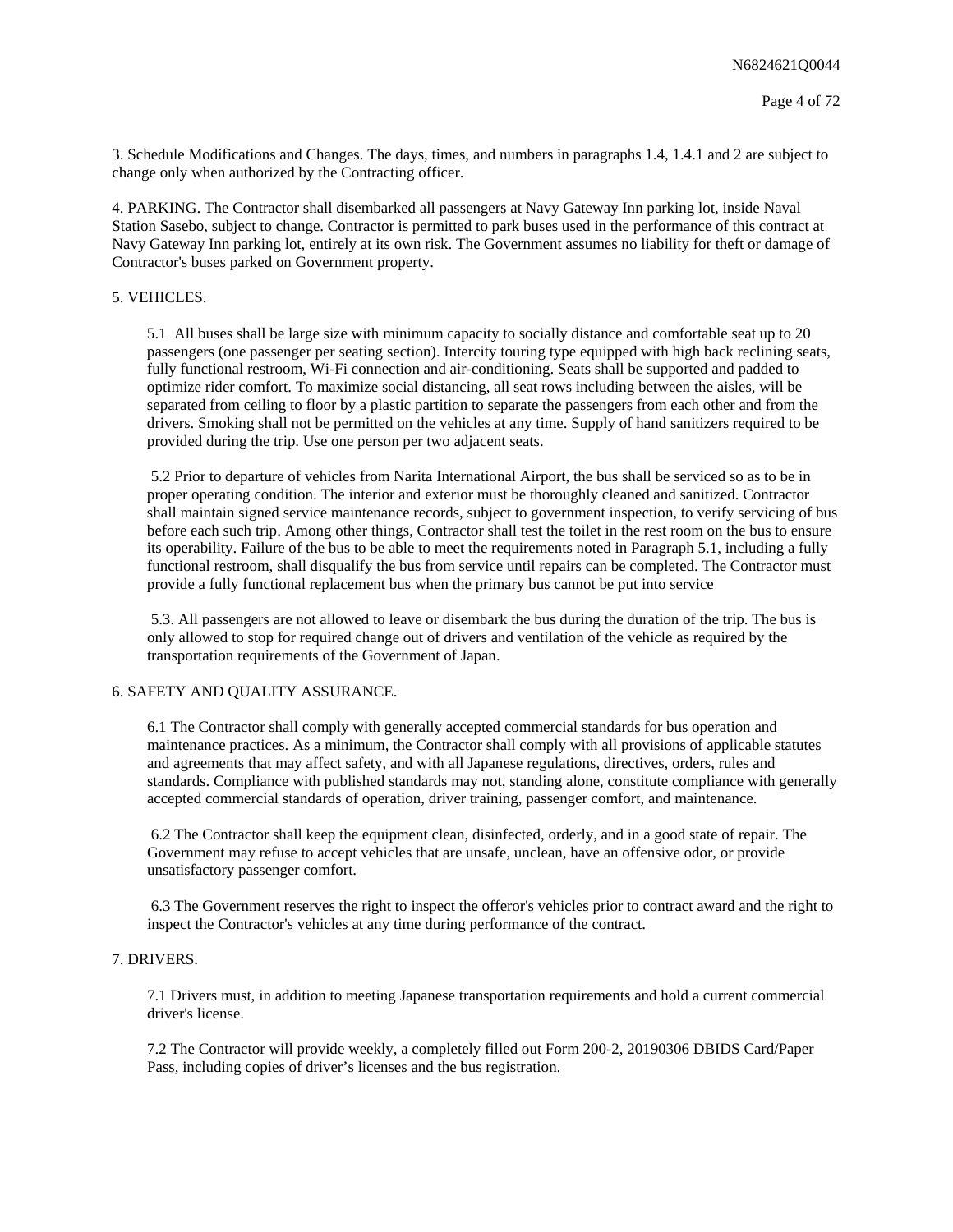8. TRIP COORDINATOR: A Trip Coordinator that can be able to communicate in English must accompany the bus during transportation (the trip coordinator may be a driver that complies with the requirements in Paragraph 7). The Government will provide a list of passengers to the Trip Coordinator for each. The Trip Coordinator shall ensure that all passengers on the list have checked-in and boarded the bus. If passengers are missing, the Trip Coordinator shall contract the Government POC (provided prior to each trip). Passengers not on the list are not allowed on the bus unless approved by the Government POC. The Trip Coordinator shall contract the Government POC to assist with any issues occurring before, during, or after the trip.

9. SECURITY, SAFETY, HEALTH AND ENVIRONMENTAL COMPLIANCE. The Contractor will not dump, discharge, or permit leaks of any fuel, lubricant, coolant, solid waste, water, or trash while on Navy property. Vehicle emissions will comply with those in effect for Japanese regulations. The Contractor will comply with all safety and security requirements imposed by Naval Station Sasebo.

10. CONTINGENCY FOR VEHICLE BREAKDOWN DURING OPERATION. In the event that a bus becomes inoperable when scheduled to transport or while transporting passengers, the Contractor will immediately dispatch a replacement bus if the estimated time of repair exceeds 20 minutes. In no event will passengers wait more than one hour from the time of bus breakdown until the arrival of alternate transportation. Substitute service is entirely at the expense of the Contractor.

## 11. REQUIRED REPORTS

11.1 Delay Report. When a delay of 20 minutes or more occurs at any point in the movement for any reason, the Contractor will immediately inform, by verbal means, the Expeditionary Strike Group Seven Det Sasebo Staff Duty Officer (SDO) 090-1879-3717 or 81-956-50-2803 (alternate). Furthermore, the Contractor will provide a written report on the following work day to the SDO. The report will contain the following information:

- a. Delay at origin: provide actual departure time and place.
- b. Delay at destination: provide actual arrival time and place.
- c. Reason for the delay.
- d. Corrective action taken.
- e. Other pertinent information necessary to fully explain the circumstances of the delay.

11.2 Accident Report. If a bus in involved in an accident that results in an injury, fatality, or substantial property damage, the Contractor will immediately, by verbal means and within two hours of the incident, inform Expeditionary Strike Group Seven Det Sasebo and Naval Station Sasebo. The Contractor shall submit a written report within five working days of each occurrence to the Naval Station Sasebo Command Duty Officer (CDO). The Contractor shall not disclose to the public the names and extent of injury or death of passengers, pending notification of the next of kin by the Government. The Contractor may make announcements about its own employees at the Contractor's discretion.

11.3 Driver Vehicle Inspection Report(s). The Contractor shall submit copies of the driver's vehicle inspection report for each vehicle used in the performance of this contract and developed as a result of the requirements of 49 CFR 396.11 to the Expeditionary Strike Group Seven Det Sasebo Staff Duty Officer (SDO) on a weekly basis. The weekly reports shall be submitted to the Expeditionary Strike Group Seven Det Sasebo Staff Duty Officer (SDO) by 12:00 PM on the following Monday. For example, copies of Week One's reports will be submitted on the Monday of Week 2. If Monday is on a holiday, the Contractor shall submit the weekly report on the next workday following the holiday.

12. Contractor Minimum Qualifications: The Contractor shall continuously meet or exceed the minimum qualifications for this requirement during the entire performance of this contract.

12.1. Prime Contractor's Prior Experience: The contractor shall have at least two (2) years' experience within the last four (4) years performing passenger transportation services. The minimum number required is five (5) times per year.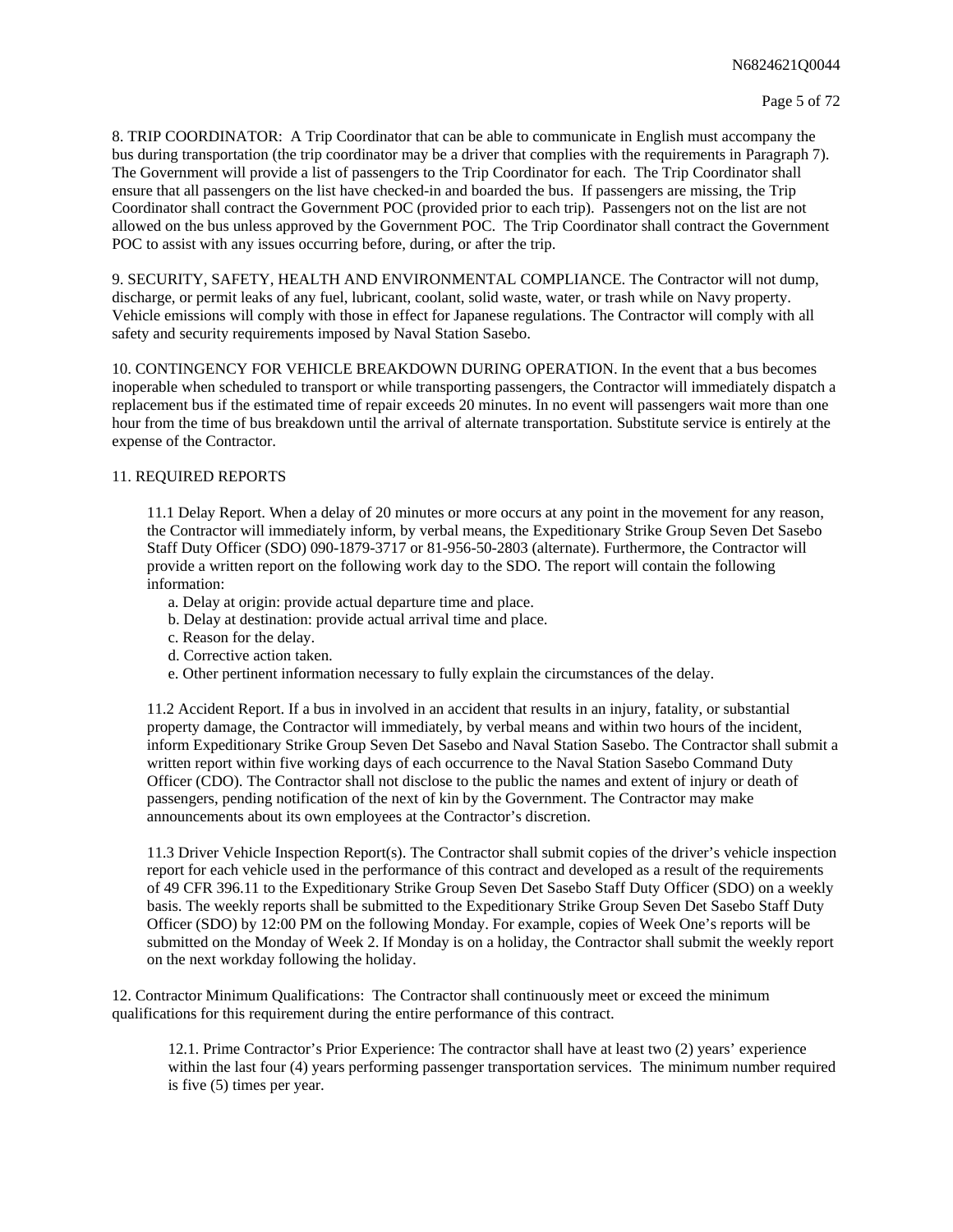12.2. Registrations/License/Certificates: The Prime Contractor shall continuously possess all necessary and appropriate certifications, registrations and licenses required to operate as a bus transportation service for the entire performance period of this contract. Contractor agrees to notify immediately the Contracting Officer in the event any such certificate, registration, or license is suspended or revoked.

13. Subcontracting: The Prime Contractor shall perform on the site, and with its own organization and equipment, work equivalent to at least 51% of the total amount of work to be performed under the contract. This percentage may be reduced by a supplemental agreement to this contract if, during performing the work, the Contractor requests a reduction and the Contracting Officer determines that the reduction would advantage the Government. Subcontractor cannot perform more than 49% of the total value of requirements.

13.1. Sub-contractor plan: If sub-contractors are used, the contractor, shall have sub-contractor plan and submit the plan to the Contracting Officer within 10 days after award. At minimum, the sub-contractor plan shall include the following:

- List of each sub-contractor by name.
- Purpose/scope of each sub-contractor.
- Sub-contractor certificates, registrations and licenses to operate a bus transportation service
- Sub-contractor Agreement signed by both the prime contractor and sub-contractors.

13.2. The Sub-contractor's Qualification: all subcontractors shall meet the same minimum experience as the Prime Contractor as well as possessing and maintaining the necessary and appropriate certifications, registrations and licenses required to operate as a bus transportation service for the entire period of the subcontractor's performance. The Prime Contractor agrees to require the subcontractor to notify immediately the Prime Contractor if at any time during the subcontractor's performance period that any of its certificates, registrations, or licenses to operate a bus transportation service is suspended or revoked. The Prime Contractor further agrees that within one business day of receiving such notice from the subcontractor it shall provide details of the suspension or revocation to the contracting officer.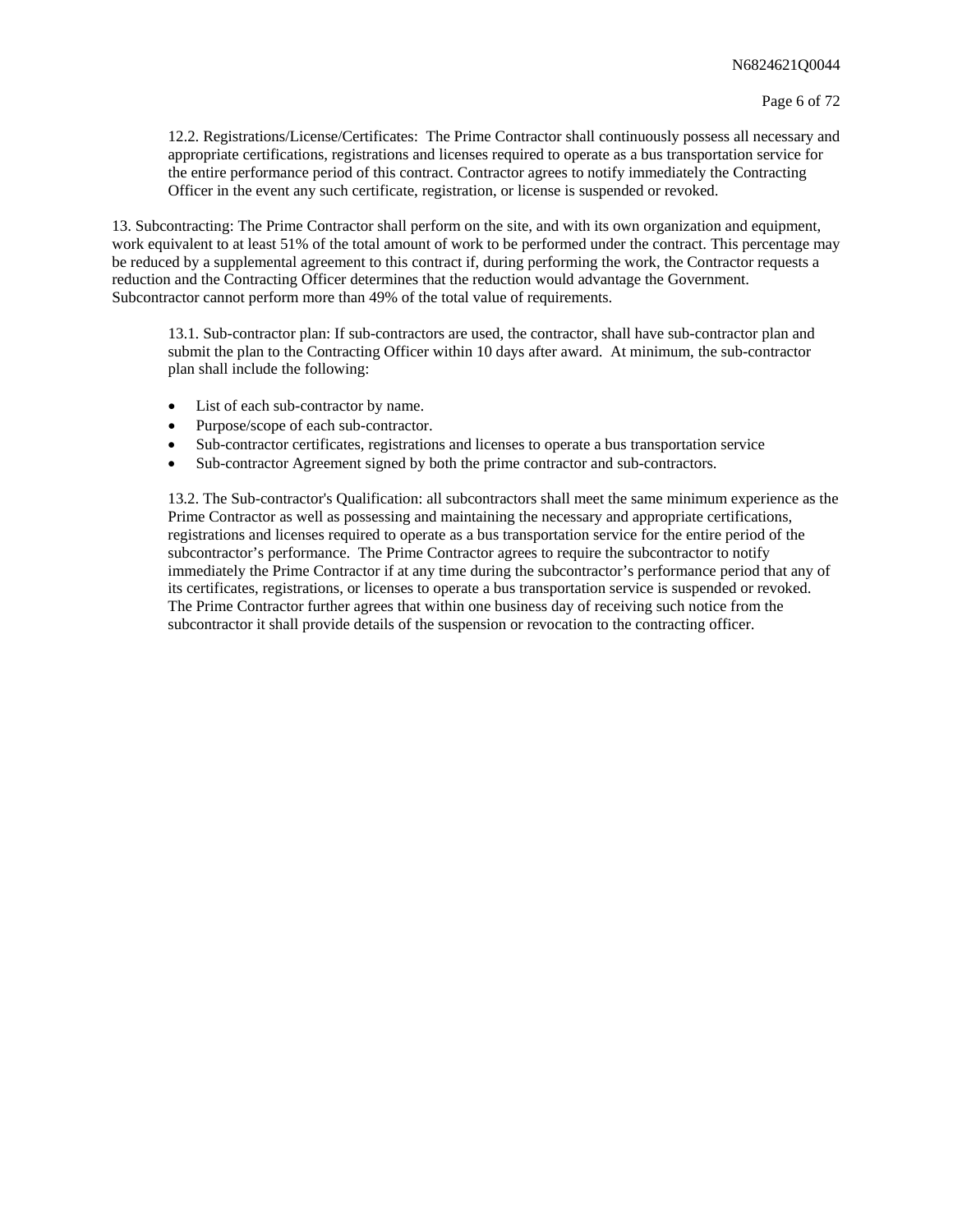Page 7 of 72

# **QASP**

# **NARITA/HANEDA/SASEBO SHUTTLE BUS SERVICES**

## **QUALITY ASSURANCE SURVEILLANCE PLAN (QASP)**

1. Introduction:

The purpose of this Quality Assurance Surveillance Plan (QASP) is to document the methods the Government will use to evaluate contractor performance under the Firm Fixed Price (FFP)/Requirements contract for shuttle bus services for Expeditionary Strike Group Seven (ESG 7). Basic Period of this contract is 1 September 2021 – 31 December 2021, and bus service will commence every Thursday, starting on 2 September 2021 at Narita International Airport, and continue through the morning of 31 December 2021 at Naval Station Sasebo.

## 2. Contractor Performance Assessment Team

The following Government personnel will participate in the execution of the Performance Assessment Plan:

| Command:               | Far East Contracting Department<br>Sasebo Contracts Division<br>U.S. Fleet Logistics Center Yokosuka |
|------------------------|------------------------------------------------------------------------------------------------------|
| Representative:<br>DSN | Contracting Officer<br>252-3649                                                                      |
| Command:               | Expeditionary Strike Group Seven (ESG 7) Detachment Sasebo                                           |
| Representative:        | ESG 7 Command Master Chief (CMC) or ESG 7 Deputy Commander or ESG 7<br>Staff Duty Officer (SDO)      |
| DSN                    | 252-2803                                                                                             |

### 3. Objective:

This QASP has been developed to the Government in providing effective and systematic surveillance for the contractor's performance. The QASP provides the methodology by which Contractor's performance will be monitored by the appropriate individuals shown as below chart to determine compliance with standard performance objectives. The contract performance objectives, performance standards, assessment methods, and acceptable quality level are described below in further detail.

## 4. Method of Surveillance:

Surveillance of Contractor performance in the method will be used by the Government to determine whether the Contractor is effectively and efficiently complying with all terms and conditions of the contract. The following surveillance methods shall be used: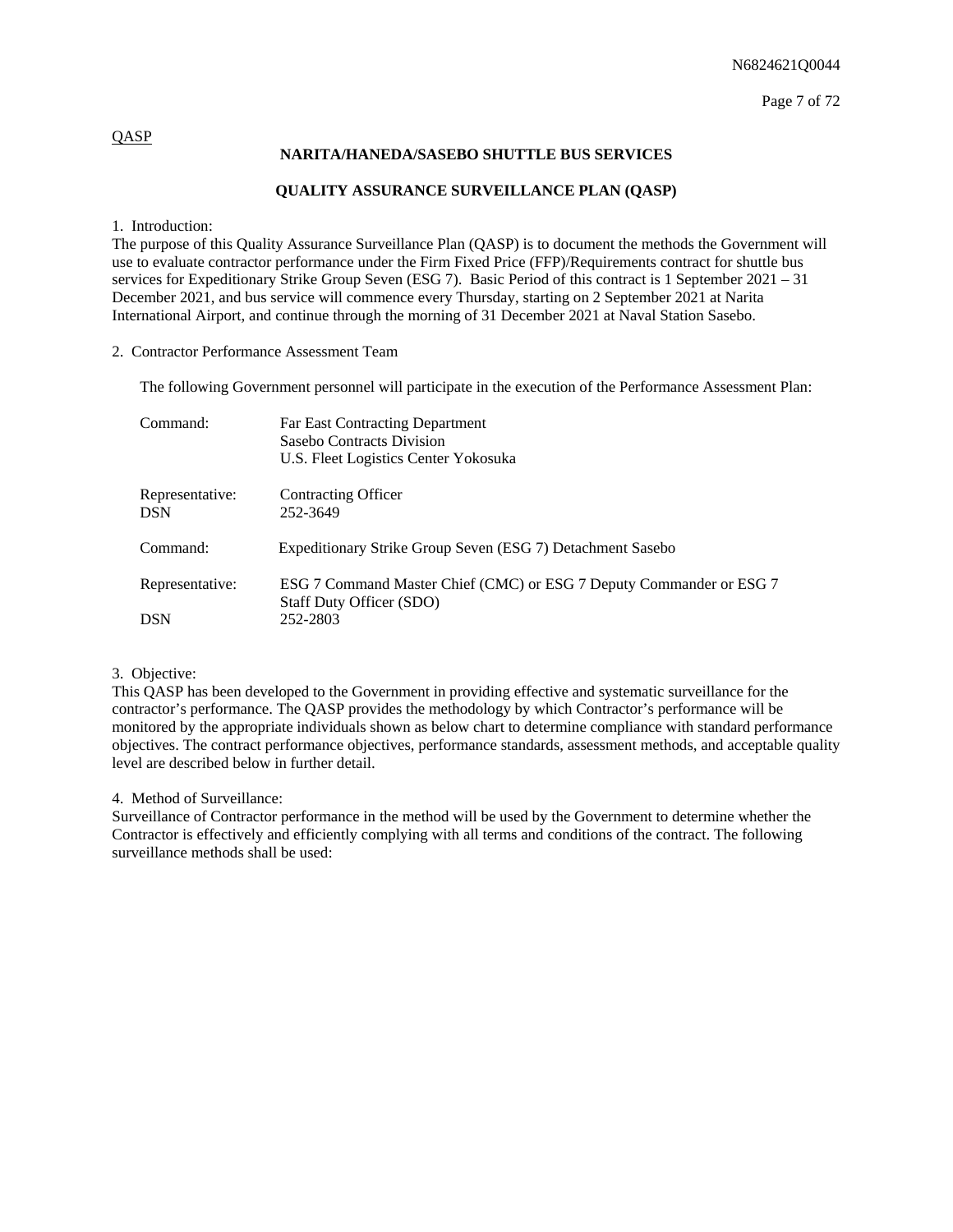| <b>Performance Objective</b>                                                                                                                                                                                                                                                                                                                                             | <b>Performance Standard and</b>                                                                                                                                                                                                                                                                                                                                                                                                   | <b>Method of Performance</b>                                                                                                       | <b>Individuals Responsible</b>             |
|--------------------------------------------------------------------------------------------------------------------------------------------------------------------------------------------------------------------------------------------------------------------------------------------------------------------------------------------------------------------------|-----------------------------------------------------------------------------------------------------------------------------------------------------------------------------------------------------------------------------------------------------------------------------------------------------------------------------------------------------------------------------------------------------------------------------------|------------------------------------------------------------------------------------------------------------------------------------|--------------------------------------------|
|                                                                                                                                                                                                                                                                                                                                                                          | <b>Acceptable Quality Level (AQL)</b>                                                                                                                                                                                                                                                                                                                                                                                             | <b>Assessment</b>                                                                                                                  | to Collect and Report                      |
|                                                                                                                                                                                                                                                                                                                                                                          |                                                                                                                                                                                                                                                                                                                                                                                                                                   |                                                                                                                                    | <b>Data to FLCY Contracts</b>              |
| #1<br>Provide a safe, clean, sanitize<br>and comfortable intercity<br>passenger shuttle bus<br>transportation of up to 20<br>personnel, including luggage.<br>The Contractor is responsible<br>for all labor, fuel,<br>management, supervision,<br>vehicles, remedial/preventive<br>maintenance, insurance, and<br>liability for personal injury<br>and property damage. | Drivers must, in addition to<br>meeting Japanese transportation<br>requirements, hold a current<br>commercial driver's license and at<br>least one will be a trip coordinator<br>that can be able to communicate in<br>English. The Contractor will<br>provide weekly, a completely filled<br>out Form 200-2, 20190306 DBIDS<br>Card/Paper Pass, including copies<br>of driver's licenses, insurance and<br>the bus registration. | Technical representative will<br>inspect the bus upon arrival and<br>will survey all passengers about<br>the condition of the bus. | CMDCM(SW/FMF/AW)<br>Dan Field<br>ESG 7 CMC |
| #2<br>Prior to departure of vehicles<br>from Narita International<br>Airport, the bus will be<br>serviced so as to be in proper<br>operating condition. The<br>interior and exterior must be<br>thoroughly cleaned and<br>sanitized                                                                                                                                      | The Contractor will keep the<br>vehicle clean, orderly, and in a<br>good state of repair. The<br>Government may refuse to accept<br>vehicles that are unsafe, unclean,<br>have an offensive odor, or<br>provide unsatisfactory passenger<br>comfort                                                                                                                                                                               | Technical representative will<br>inspect the bus upon arrival and<br>will survey all passengers about<br>the condition of the bus. | CMDCM(SW/FMF/AW)<br>Dan Field<br>ESG 7 CMC |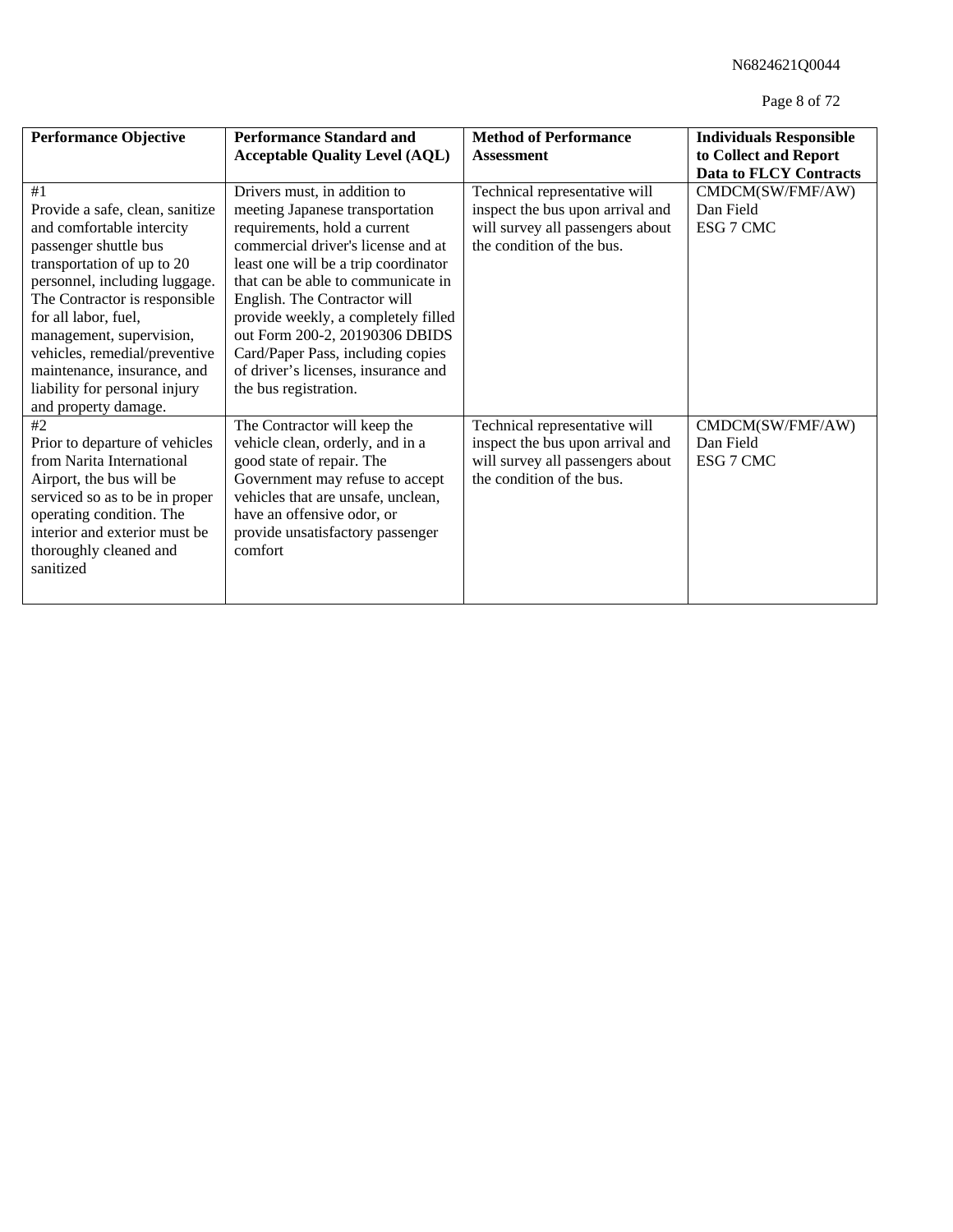# CONTRACTOR'S PERFORMANCE EVALUATION SHEET

- 1. NAME OF CONTRACTOR:
- 2. CONTRACT NO.:
- 3. PERFORMANCE PERIOD OR DATE OF OPERATION:

| AREAS TO BE EVALUATED        | Exceptional | Very good | Satisfactory | Marginal | Unsatisfactory |
|------------------------------|-------------|-----------|--------------|----------|----------------|
| Performance Objective #1     |             |           |              |          |                |
| Performance Objective #2     |             |           |              |          |                |
| Overall                      |             |           |              |          |                |
|                              |             |           |              |          |                |
| <b>COMMENTS:</b>             |             |           |              |          |                |
|                              |             |           |              |          |                |
|                              |             |           |              |          |                |
|                              |             |           |              |          |                |
| Name and Title of Evaluator: |             |           |              |          |                |
| Phone No.:                   |             |           |              |          |                |
| Signature:                   |             |           |              |          |                |
| Date:                        |             |           |              |          |                |

#### ADJECTIVAL RATINGS:

**EXCEPTIONAL (E)**: The services performed by the Contractor are considered to have exceeded the performance standards described above and demonstrate a good probability of success without any problems during the remaining period of the contract.

**VERY GOOD (VG)**: The services performed by the Contractor are considered to have satisfied the performance standards described above and demonstrate a good probability of success during the remaining period of the contract. Even if the Contractor had minor problems on its performance, the Contractor has demonstrated that it could correct such problems without any damage to the Government.

**SATISFACTORY (S)**: The Contractor's performance is considered to have substantially met the stated performance standards described above and demonstrates a good probability of success during the remaining period of the contract. Even if the Contractor had minor problems on its performance, the Contractor has demonstrated that it could correct such problems with minimal damage to the Government. Although some minor inconsistency or weakness exists, it can be readily corrected.

**MARGINAL (M)**: The Contractor's performance is considered to have partially failed meeting the stated performance standards, and the response to correct the deficiency was marginal. That is, a substantial number of the Contractor's record responses "good," but a deficiency or weakness exists, and it/they may be susceptible or correction through the exchange of information. There is marginal probability of success during the remaining period of the contract.

**UNSATISFACTORY (U)**: The Contractor failed meeting one or more of the stated performance standards, and failure was considered "major." Even if the failure was minor, the Contractor did not or could not correct the deficiency properly and/or if adversely affected the Government operation. In such a case, probability to success during the remaining period of the contract is minimal unless a proper corrective action is made.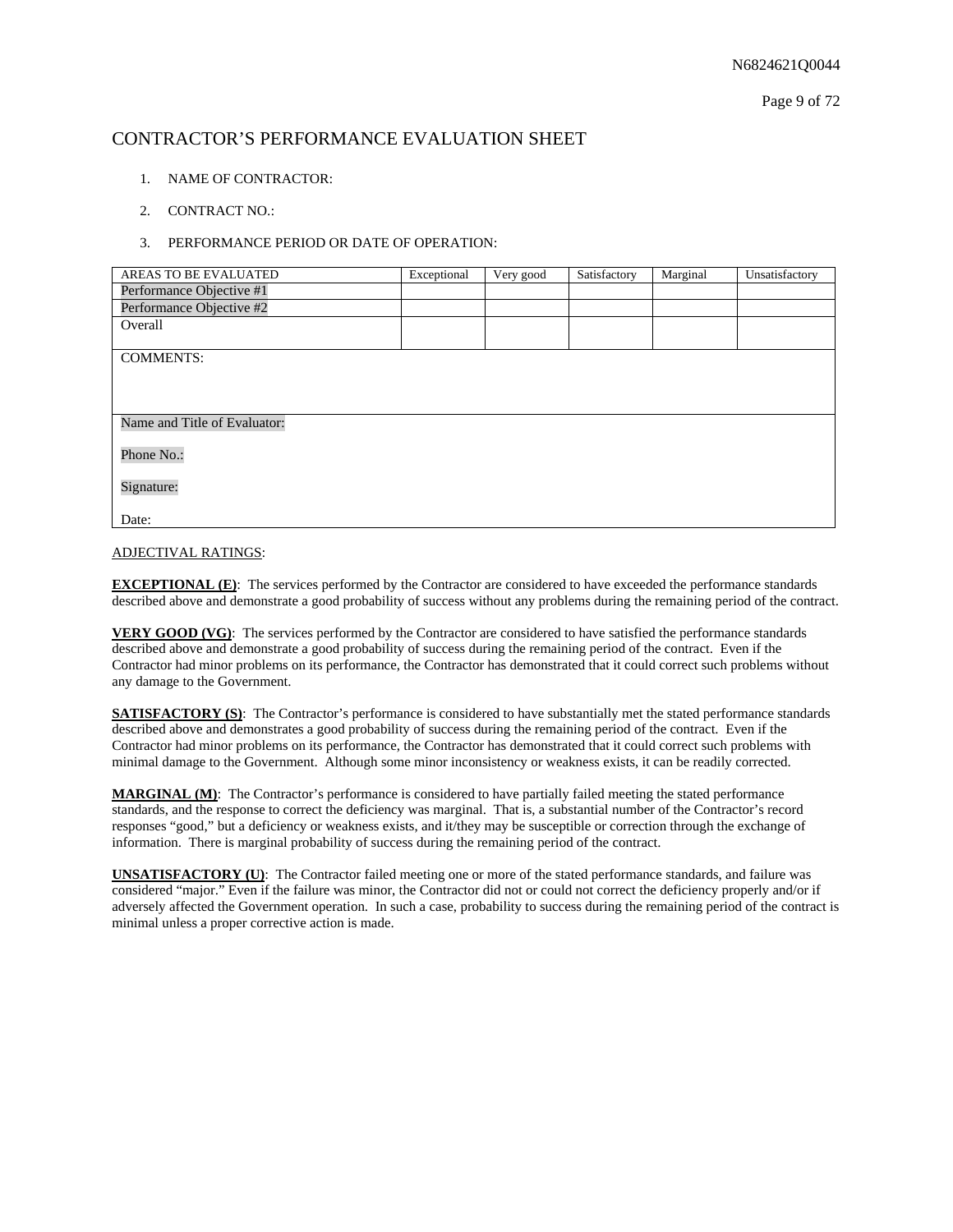Page 10 of 72

# ITEM NO SUPPLIES/SERVICES QUANTITY UNIT UNIT PRICE AMOUNT 0001 0001 1 Job

BUS TRANSPORTATION FFP Basic Period

For ESG-7, CTF 76 Sailors

from Tokyo, Japan (Narita International Airport and Haneda International Airport) to Naval Station Sasebo, Japan in accordance with Performance Work Statement (PWS) stated herein.

Provide three (3) 500ml bottled potable water per passenger and hand sanitizers

Unit Price JPY Total Amount of this CLIN JPY Note. For the Government's administrative purposes, the contract amount will be expressed in U.S. dollars (USD); however, payment will be made in Japanese currency (JPY). Applies FY21 Budget Exchange Rate, JPY 107.9114 per USD 1.00.

FOB: Destination MILSTRIP: R5382421RC001YS PURCHASE REQUEST NUMBER: R5382421RC001YS SIGNAL CODE: A PSC CD: V122

NET AMT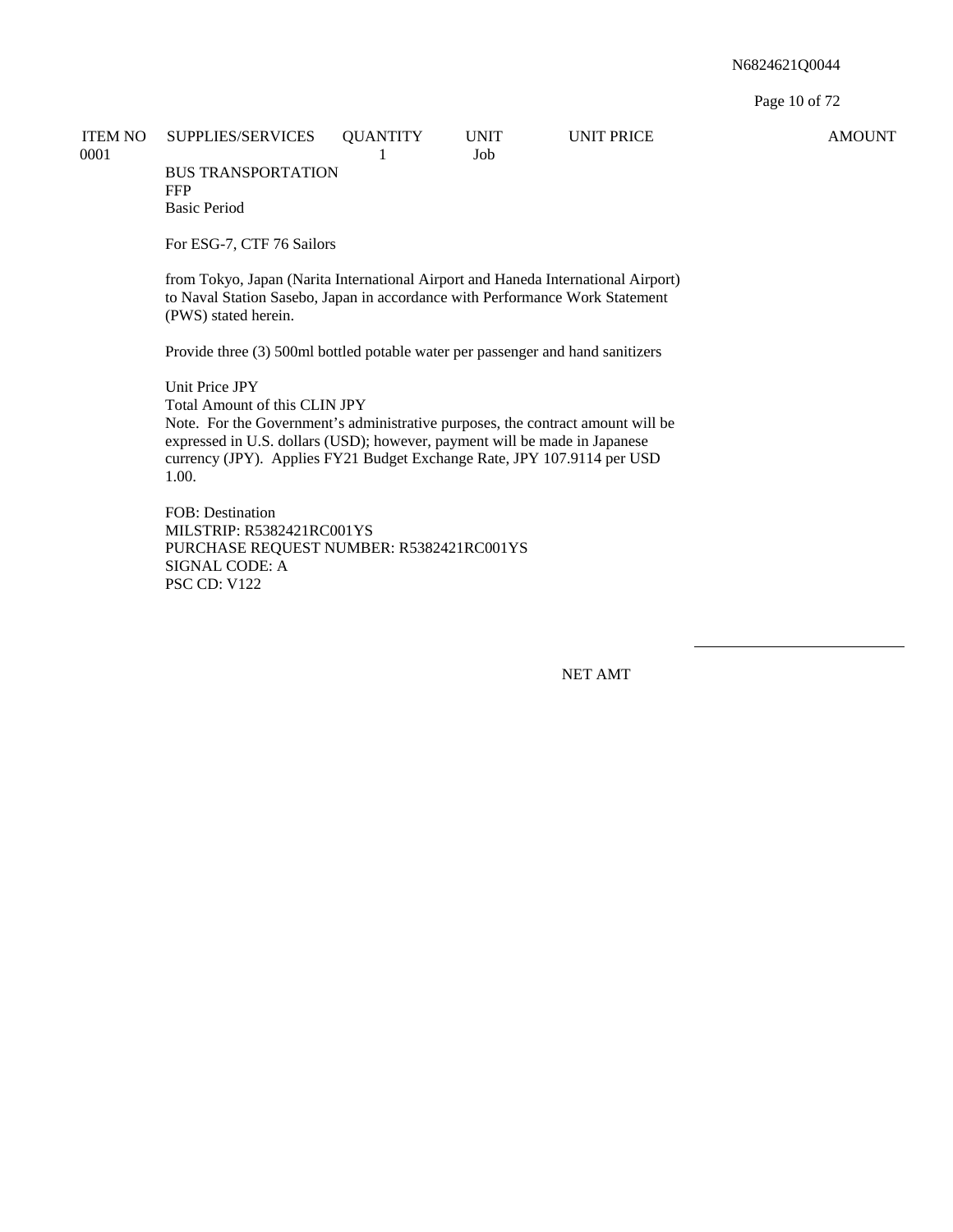Page 11 of 72

|                                         |                                                                                                                                                                                           |                 |                    |                   | $1 \, \text{g}$ $1 \, \text{u}$ $1 \, \text{u}$ |  |  |  |  |
|-----------------------------------------|-------------------------------------------------------------------------------------------------------------------------------------------------------------------------------------------|-----------------|--------------------|-------------------|-------------------------------------------------|--|--|--|--|
| <b>ITEM NO</b><br>1001<br><b>OPTION</b> | <b>SUPPLIES/SERVICES</b><br><b>BUS TRANSPORTATION</b><br><b>FFP</b><br>Option1                                                                                                            | <b>QUANTITY</b> | <b>UNIT</b><br>Job | <b>UNIT PRICE</b> | <b>AMOUNT</b>                                   |  |  |  |  |
|                                         | For ESG-7, CTF 76 Sailors                                                                                                                                                                 |                 |                    |                   |                                                 |  |  |  |  |
|                                         | from Tokyo, Japan (Narita International Airport and Haneda International Airport)<br>to Naval Station Sasebo, Japan in accordance with Performance Work Statement<br>(PWS) stated herein. |                 |                    |                   |                                                 |  |  |  |  |
|                                         | Provide three (3) 500ml bottled water for each passenger                                                                                                                                  |                 |                    |                   |                                                 |  |  |  |  |
|                                         | <b>Unit Price JPY</b><br>Total Amount of this CLIN JPY                                                                                                                                    |                 |                    |                   |                                                 |  |  |  |  |

Note. For the Government's administrative purposes, the contract amount will be expressed in U.S. dollars (USD) however, payment will be made in Japanese currency (JPY). Applies FY21 Budget Exchange Rate, JPY 107.9114 per USD 1.00. FOB: Destination MILSTRIP: R5382421RC001YS PURCHASE REQUEST NUMBER: R5382421RC001YS SIGNAL CODE: A PSC CD: V122

NET AMT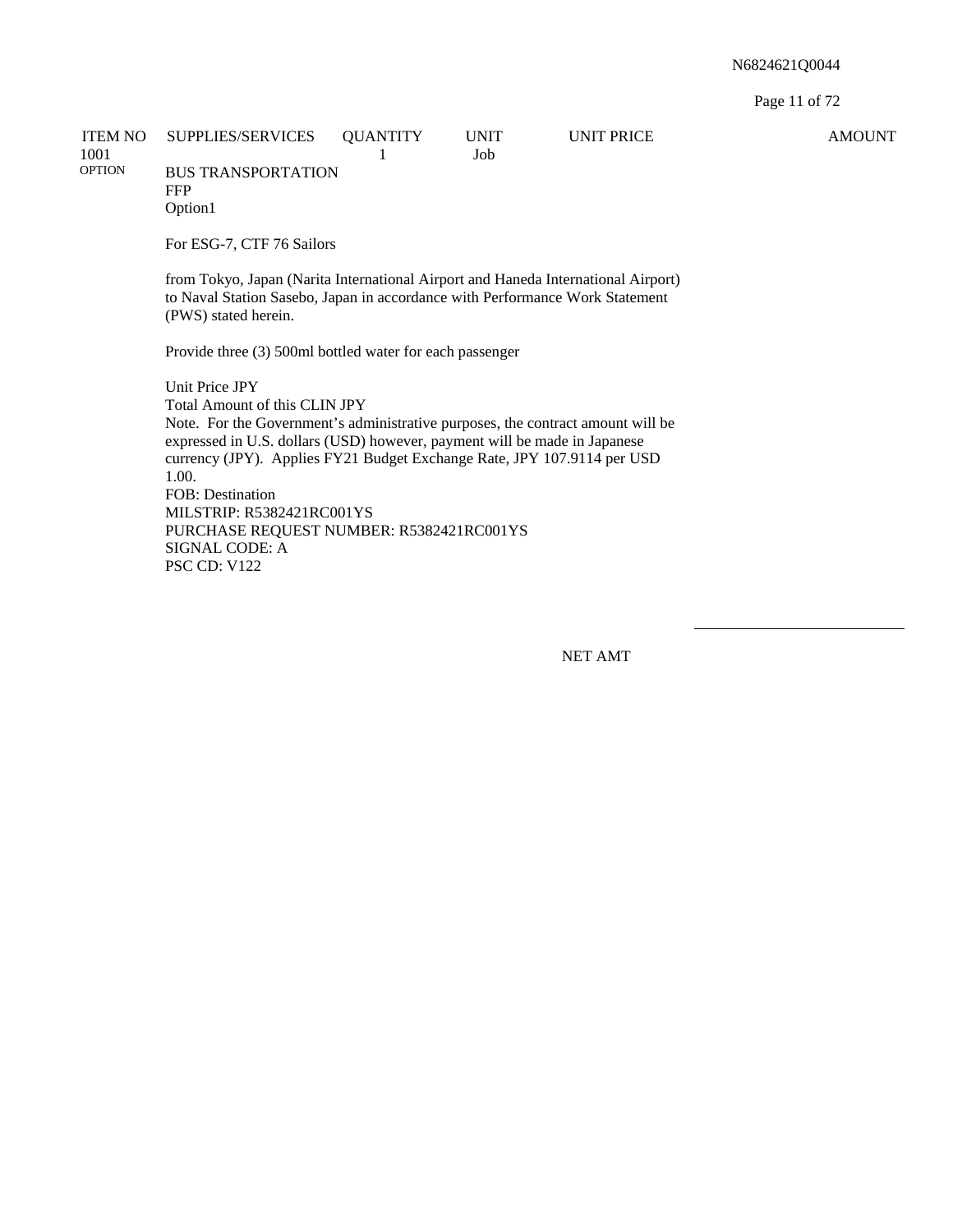Page 12 of 72

| <b>ITEM NO</b><br>2001 | <b>SUPPLIES/SERVICES</b>                                                                                                                                                                  | <b>QUANTITY</b>                                                                 | <b>UNIT</b><br>Job | <b>UNIT PRICE</b> | AMOUNT |  |  |  |  |  |
|------------------------|-------------------------------------------------------------------------------------------------------------------------------------------------------------------------------------------|---------------------------------------------------------------------------------|--------------------|-------------------|--------|--|--|--|--|--|
| <b>OPTION</b>          | <b>BUS TRANSPORTATION</b><br><b>FFP</b>                                                                                                                                                   |                                                                                 |                    |                   |        |  |  |  |  |  |
|                        | Option <sub>2</sub>                                                                                                                                                                       |                                                                                 |                    |                   |        |  |  |  |  |  |
|                        | For ESG-7, CTF 76 Sailors                                                                                                                                                                 |                                                                                 |                    |                   |        |  |  |  |  |  |
|                        | from Tokyo, Japan (Narita International Airport and Haneda International Airport)<br>to Naval Station Sasebo, Japan in accordance with Performance Work Statement<br>(PWS) stated herein. |                                                                                 |                    |                   |        |  |  |  |  |  |
|                        | Provide three (3) 500ml bottled water for each passenger                                                                                                                                  |                                                                                 |                    |                   |        |  |  |  |  |  |
|                        | Unit Price JPY                                                                                                                                                                            |                                                                                 |                    |                   |        |  |  |  |  |  |
|                        | Total Amount of this CLIN JPY                                                                                                                                                             |                                                                                 |                    |                   |        |  |  |  |  |  |
|                        |                                                                                                                                                                                           | Total Amount (CLIN0001 - CLIN2001) JPY                                          |                    |                   |        |  |  |  |  |  |
|                        |                                                                                                                                                                                           | Note. For the Government's administrative purposes, the contract amount will be |                    |                   |        |  |  |  |  |  |
|                        | expressed in U.S. dollars (USD) however, payment will be made in Japanese                                                                                                                 |                                                                                 |                    |                   |        |  |  |  |  |  |
|                        | currency (JPY). Applies FY21 Budget Exchange Rate, JPY 107.9114 per USD                                                                                                                   |                                                                                 |                    |                   |        |  |  |  |  |  |
|                        | 1.00.                                                                                                                                                                                     |                                                                                 |                    |                   |        |  |  |  |  |  |
|                        | <b>FOB</b> : Destination                                                                                                                                                                  |                                                                                 |                    |                   |        |  |  |  |  |  |

MILSTRIP: R5382421RC001YS PURCHASE REQUEST NUMBER: R5382421RC001YS SIGNAL CODE: A PSC CD: V122

NET AMT

# INSPECTION AND ACCEPTANCE TERMS

Supplies/services will be inspected/accepted at:

| <b>CLIN</b><br>0001 | INSPECT AT<br><b>Destination</b> | <b>INSPECT BY</b><br>Government | ACCEPT AT<br>Destination | <b>ACCEPT BY</b><br>Government |
|---------------------|----------------------------------|---------------------------------|--------------------------|--------------------------------|
| 1001                | <b>Destination</b>               | Government                      | <b>Destination</b>       | Government                     |
| 2001                | <b>Destination</b>               | Government                      | <b>Destination</b>       | Government                     |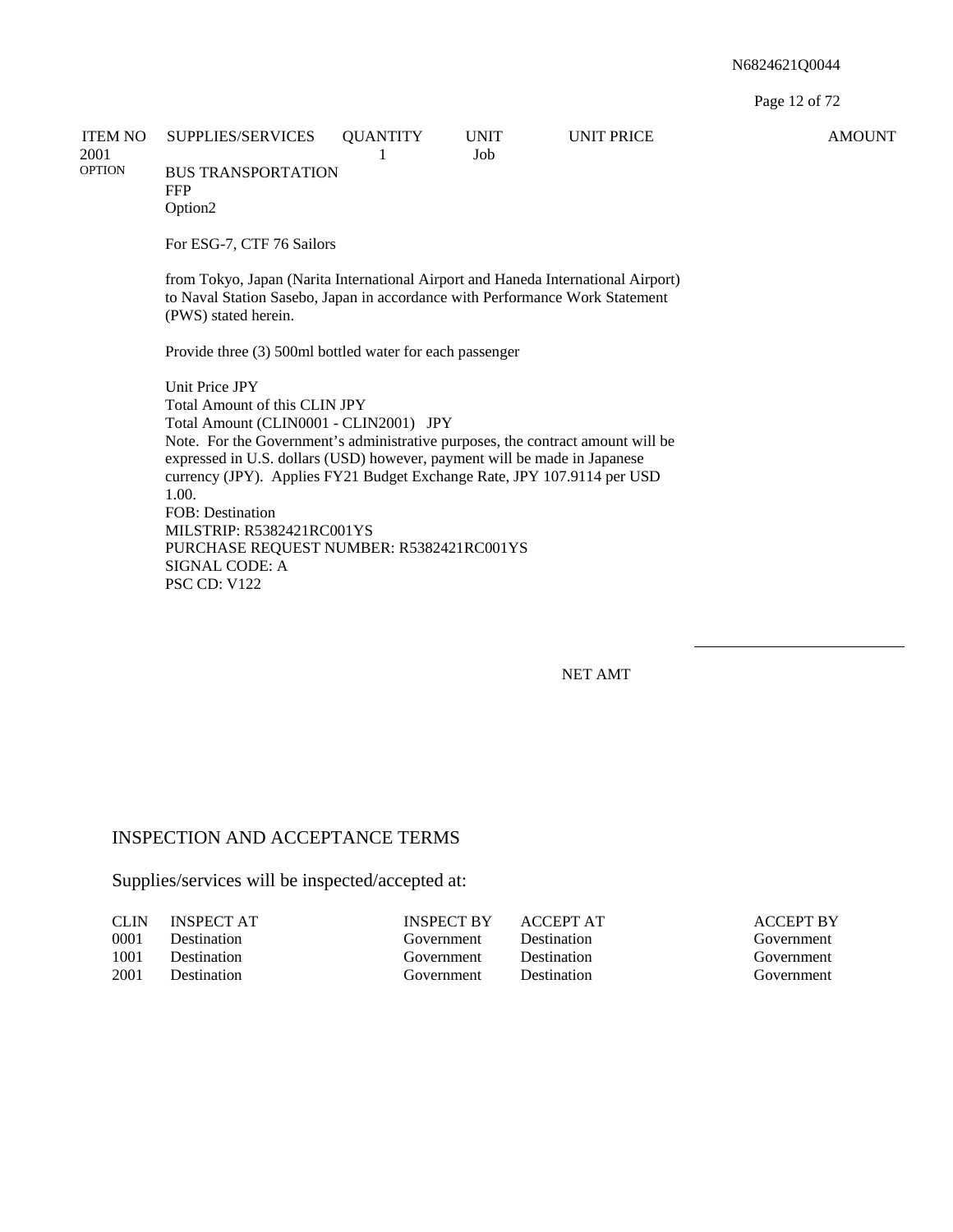# DELIVERY INFORMATION

| <b>CLIN</b> | <b>DELIVERY DATE</b>                    | <b>OUANTITY</b> | <b>SHIP TO ADDRESS</b>                                                                                                                                                | DODAAC/<br><b>CAGE</b> |
|-------------|-----------------------------------------|-----------------|-----------------------------------------------------------------------------------------------------------------------------------------------------------------------|------------------------|
| 0001        | POP 02-SEP-2021 TO<br>31-DEC-2021       | N/A             | <b>COMMANDER, NAVAL SURFACE</b><br><b>FORCES PACIFIC</b><br><b>SUPPLY OFFICER</b><br>2841 RENDOVA ROAD<br>SAN DIEGO CA 92155-5490<br>619-437-3522<br>FOB: Destination | R53824                 |
| 1001        | POP 01-JAN-2022 TO<br>$01 - APR - 2022$ | N/A             | (SAME AS PREVIOUS LOCATION)<br>FOB: Destination                                                                                                                       | R53824                 |
| 2001        | POP 02-APR-2022 TO<br>$01$ -JUL-2022    | N/A             | (SAME AS PREVIOUS LOCATION)<br>FOB: Destination                                                                                                                       | R53824                 |

# CLAUSES INCORPORATED BY REFERENCE

| 52.203-3  | Gratuities                                                            | <b>APR 1984</b> |
|-----------|-----------------------------------------------------------------------|-----------------|
| 52.203-17 | Contractor Employee Whistleblower Rights and Requirement JUN 2020     |                 |
|           | To Inform Employees of Whistleblower Rights                           |                 |
| 52.204-4  | Printed or Copied Double-Sided on Postconsumer Fiber                  | <b>MAY 2011</b> |
|           | <b>Content Paper</b>                                                  |                 |
| 52.204-7  | <b>System for Award Management</b>                                    | <b>OCT 2018</b> |
| 52.204-13 | System for Award Management Maintenance                               | <b>OCT 2018</b> |
| 52.204-16 | Commercial and Government Entity Code Reporting                       | <b>AUG 2020</b> |
| 52.204-18 | Commercial and Government Entity Code Maintenance                     | <b>AUG 2020</b> |
| 52.204-19 | Incorporation by Reference of Representations and                     | <b>DEC 2014</b> |
|           | Certifications.                                                       |                 |
| 52.204-22 | Alternative Line Item Proposal                                        | <b>JAN 2017</b> |
| 52.209-2  | Prohibition on Contracting with Inverted Domestic                     | <b>NOV 2015</b> |
|           | Corporations--Representation                                          |                 |
| 52.212-1  | Instructions to Offerors--Commercial Items                            | <b>JUN 2020</b> |
| 52.212-4  | <b>Contract Terms and Conditions--Commercial Items</b>                | <b>OCT 2018</b> |
| 52.217-5  | <b>Evaluation Of Options</b>                                          | <b>JUL 1990</b> |
| 52.225-14 | Inconsistency Between English Version And Translation Of              | <b>FEB 2000</b> |
|           | Contract                                                              |                 |
| 52.225-25 | Prohibition on Contracting with Entities Engaging in Certain JUN 2020 |                 |
|           | Activities or Transactions Relating to Iran-- Representation          |                 |
|           | and Certifications.                                                   |                 |
| 52.229-6  | Taxes--Foreign Fixed-Price Contracts                                  | <b>FEB 2013</b> |
| 52.232-39 | Unenforceability of Unauthorized Obligations                          | <b>JUN 2013</b> |
| 52.232-40 | Providing Accelerated Payments to Small Business                      | <b>DEC 2013</b> |
|           | <b>Subcontractors</b>                                                 |                 |
| 52.233-2  | Service Of Protest                                                    | <b>SEP 2006</b> |
| 52.242-13 | Bankruptcy                                                            | <b>JUL 1995</b> |
| 52.246-4  | <b>Inspection Of Services--Fixed Price</b>                            | <b>AUG 1996</b> |
| 52.247-34 | F.O.B. Destination                                                    | <b>NOV 1991</b> |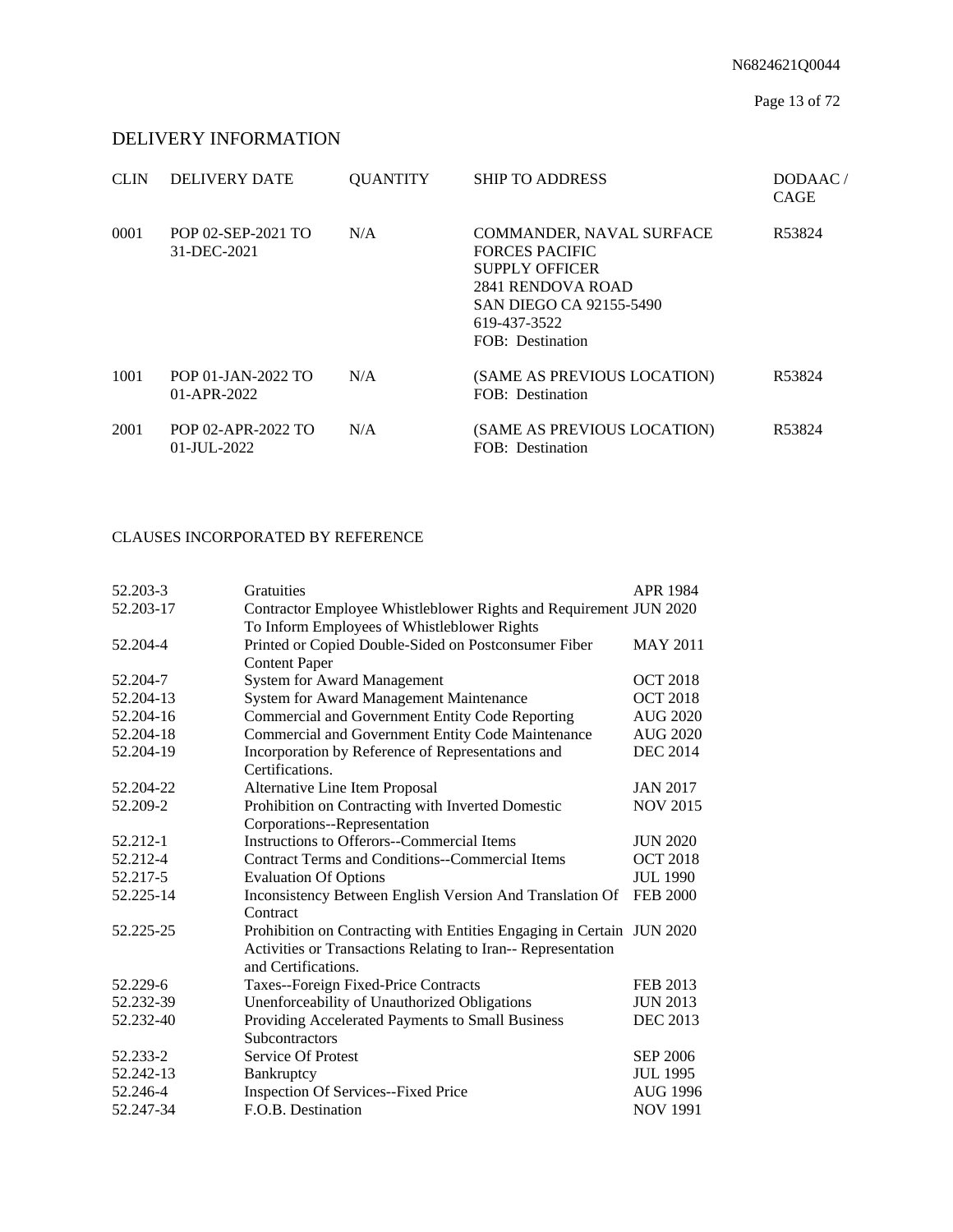Page 14 of 72

| 252.203-7000 | Requirements Relating to Compensation of Former DoD<br><b>Officials</b>                                                                            | <b>SEP 2011</b> |
|--------------|----------------------------------------------------------------------------------------------------------------------------------------------------|-----------------|
| 252.203-7002 | Requirement to Inform Employees of Whistleblower Rights                                                                                            | SEP 2013        |
| 252.203-7005 | Representation Relating to Compensation of Former DoD<br><b>Officials</b>                                                                          | <b>NOV 2011</b> |
| 252.204-7003 | Control Of Government Personnel Work Product                                                                                                       | APR 1992        |
| 252.204-7004 | Antiterrorism Awareness Training for Contractors.                                                                                                  | FEB 2019        |
| 252.204-7008 | Compliance With Safeguarding Covered Defense Information OCT 2016<br>Controls                                                                      |                 |
| 252.204-7009 | Limitations on the Use or Disclosure of Third-Party                                                                                                | <b>OCT 2016</b> |
|              | Contractor Reported Cyber Incident Information                                                                                                     |                 |
| 252.204-7012 | Safeguarding Covered Defense Information and Cyber<br><b>Incident Reporting</b>                                                                    | <b>DEC 2019</b> |
| 252.204-7015 | Notice of Authorized Disclosure of Information for Litigation MAY 2016<br>Support                                                                  |                 |
| 252.222-7002 | Compliance With Local Labor Laws (Overseas)                                                                                                        | <b>JUN 1997</b> |
| 252.225-7005 | Identification Of Expenditures In The United States                                                                                                | <b>JUN 2005</b> |
| 252.225-7041 | Correspondence in English                                                                                                                          | <b>JUN 1997</b> |
| 252.225-7043 | Antiterrorism/Force Protection Policy for Defense                                                                                                  | <b>JUN 2015</b> |
|              | <b>Contractors Outside the United States</b>                                                                                                       |                 |
| 252.225-7048 | <b>Export-Controlled Items</b>                                                                                                                     | <b>JUN 2013</b> |
|              | 252.225-7052 (Dev) Restriction on the Acquisition of Certain Magnets, Tantalum, OCT 2020<br>and Tungsten (DEVIATION 2020-O0006)                    |                 |
|              | 252.225-7972 (Dev) Prohibition on the Procurement of Foreign-Made Unmanned MAY 2020<br>Aircraft Systems (DEVIATION 2020-O0015)                     |                 |
|              | 252.225-7973 (Dev) Prohibition on the Procurement of Foreign-Made Unmanned MAY 2020<br>Aircraft Systems - Representation (DEVIATION 2020-<br>00015 |                 |
| 252.232-7003 | Electronic Submission of Payment Requests and Receiving<br>Reports                                                                                 | <b>DEC 2018</b> |
| 252.232-7010 | Levies on Contract Payments                                                                                                                        | <b>DEC 2006</b> |
| 252.233-7001 | Choice of Law (Overseas)                                                                                                                           | <b>JUN 1997</b> |
| 252.237-7010 | Prohibition on Interrogation of Detainees by Contractor<br>Personnel                                                                               | <b>JUN 2013</b> |
| 252.243-7001 | <b>Pricing Of Contract Modifications</b>                                                                                                           | <b>DEC 1991</b> |
| 252.243-7002 | Requests for Equitable Adjustment                                                                                                                  | <b>DEC 2012</b> |
| 252.244-7000 | <b>Subcontracts for Commercial Items</b>                                                                                                           | <b>JAN 2021</b> |
| 252.247-7023 | Transportation of Supplies by Sea                                                                                                                  | <b>FEB 2019</b> |

### CLAUSES INCORPORATED BY FULL TEXT

### 52.204-21 BASIC SAFEGUARDING OF COVERED CONTRACTOR INFORMATION SYSTEMS (JUN 2016)

(a) Definitions. As used in this clause--

Covered contractor information system means an information system that is owned or operated by a contractor that processes, stores, or transmits Federal contract information.

Federal contract information means information, not intended for public release, that is provided by or generated for the Government under a contract to develop or deliver a product or service to the Government, but not including information provided by the Government to the public (such as on public Web sites) or simple transactional information, such as necessary to process payments.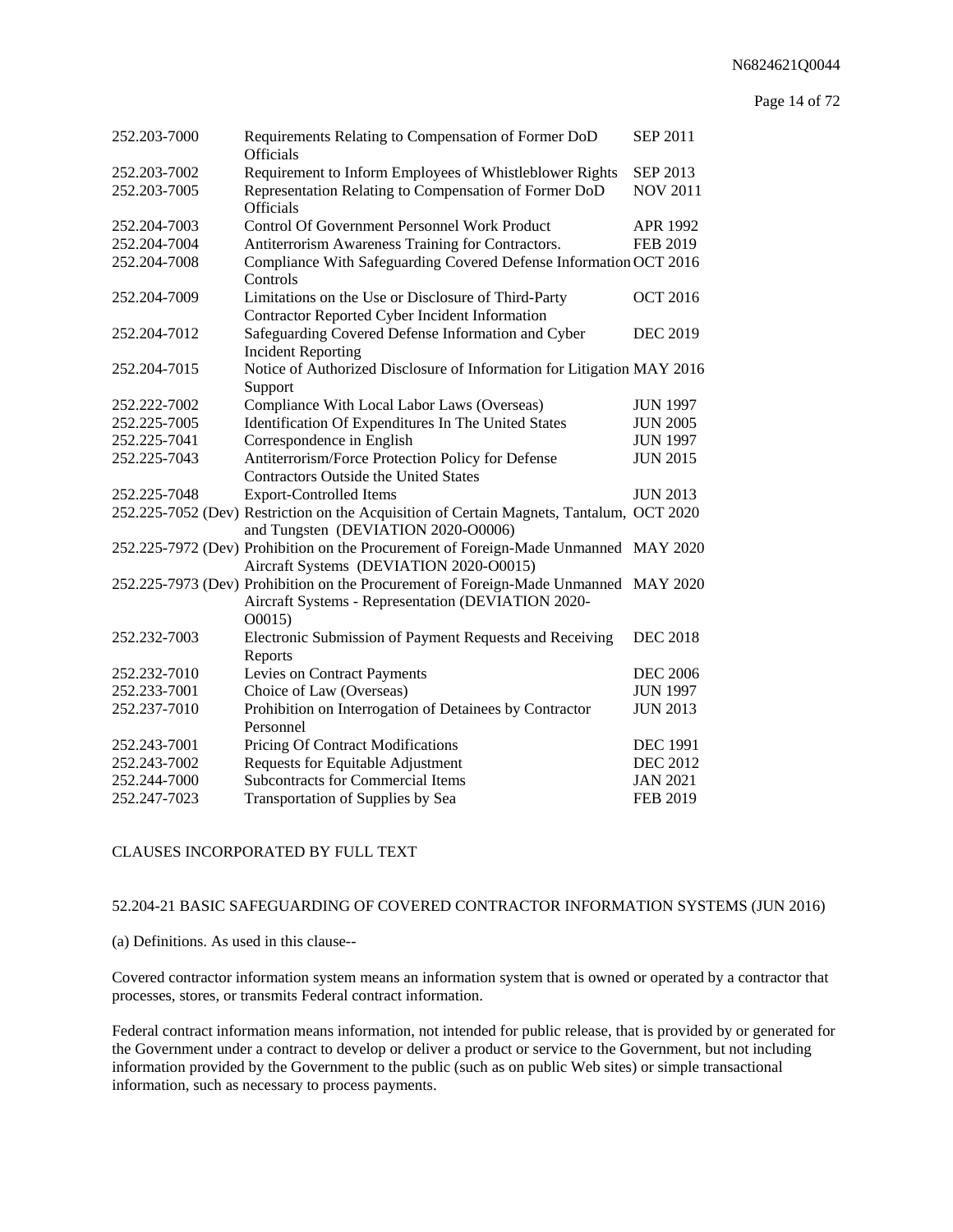### Page 15 of 72

Information means any communication or representation of knowledge such as facts, data, or opinions, in any medium or form, including textual, numerical, graphic, cartographic, narrative, or audiovisual (Committee on National Security Systems Instruction (CNSSI) 4009).

Information system means a discrete set of information resources organized for the collection, processing, maintenance, use, sharing, dissemination, or disposition of information (44 U.S.C. 3502).

Safeguarding means measures or controls that are prescribed to protect information systems.

(b) Safeguarding requirements and procedures.

(1) The Contractor shall apply the following basic safeguarding requirements and procedures to protect covered contractor information systems. Requirements and procedures for basic safeguarding of covered contractor information systems shall include, at a minimum, the following security controls:

(i) Limit information system access to authorized users, processes acting on behalf of authorized users, or devices (including other information systems).

(ii) Limit information system access to the types of transactions and functions that authorized users are permitted to execute.

(iii) Verify and control/limit connections to and use of external information systems.

(iv) Control information posted or processed on publicly accessible information systems.

(v) Identify information system users, processes acting on behalf of users, or devices.

(vi) Authenticate (or verify) the identities of those users, processes, or devices, as a prerequisite to allowing access organizational information systems.

(vii) Sanitize or destroy information system media containing Federal Contract Information before disposal or release for reuse.

(viii) Limit physical access to organizational information systems, equipment, and the respective operating environments to authorized individuals.

(ix) Escort visitors and monitor visitor activity; maintain audit logs of physical access; and control and manage physical access devices.

(x) Monitor, control, and protect organizational communications (i.e., information transmitted or received by organizational information systems) at the external boundaries and key internal boundaries of the information systems.

(xi) Implement subnetworks for publicly accessible system components that are physically or logically separated from internal networks.

(xii) Identify, report, and correct information and information system flaws in a timely manner.

(xiii) Provide protection from malicious code at appropriate locations within organizational information systems.

(xiv) Update malicious code protection mechanisms when new releases are available.

(xv) Perform periodic scans of the information system and real-time scans of files from external sources as files are downloaded, opened, or executed.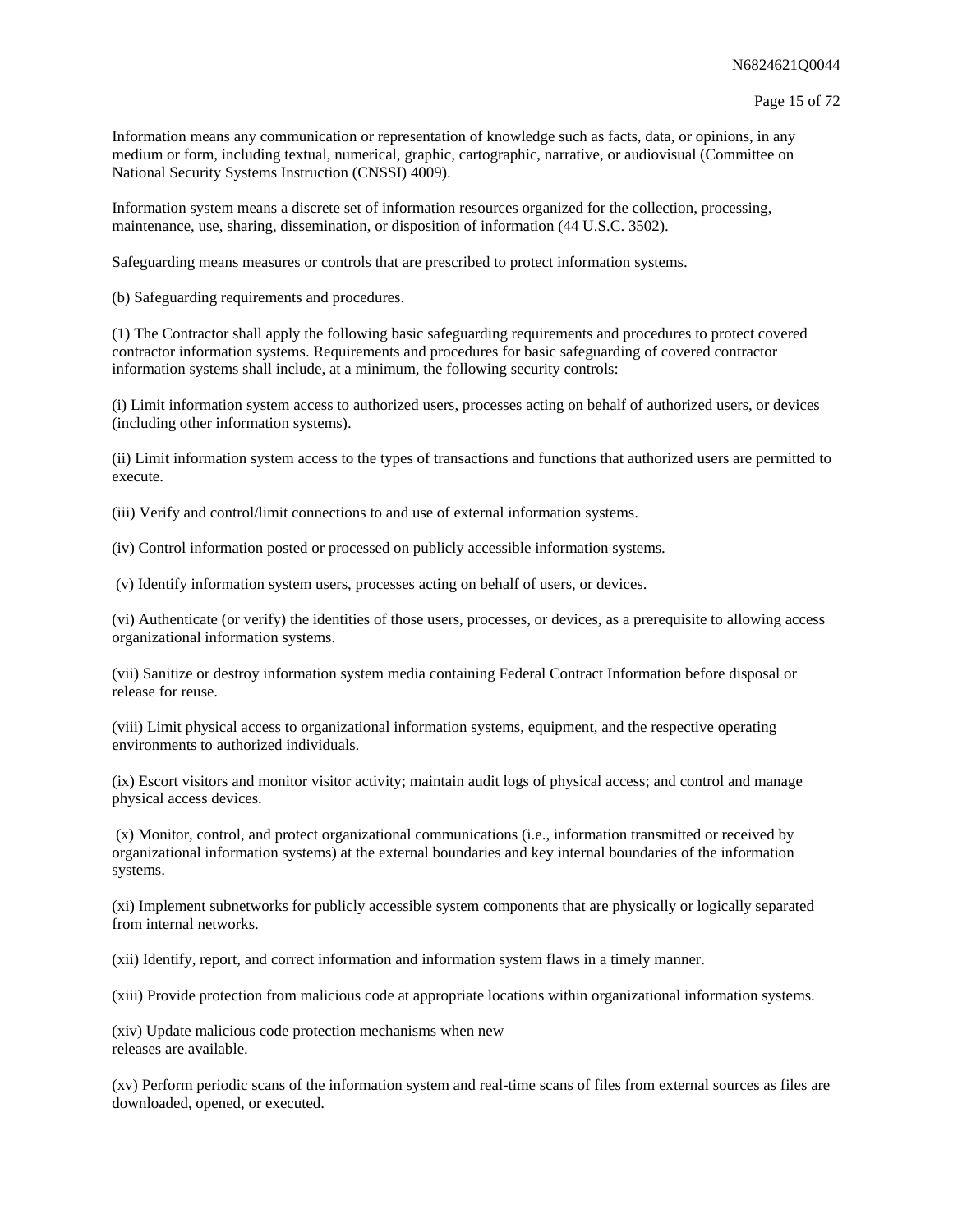(2) Other requirements. This clause does not relieve the Contractor of any other specific safeguarding requirements specified by Federal agencies and departments relating to covered contractor information systems generally or other Federal safeguarding requirements for controlled unclassified information (CUI) as established by Executive Order 13556.

(c) Subcontracts. The Contractor shall include the substance of this clause, including this paragraph (c), in subcontracts under this contract (including subcontracts for the acquisition of commercial items, other than commercially available off-the-shelf items), in which the subcontractor may have Federal contract information residing in or transiting through its information system.

(End of clause)

# 52.204-24 REPRESENTATION REGARDING CERTAIN TELECOMMUNICATIONS AND VIDEO SURVEILLANCE SERVICES OR EQUIPMENT (OCT 2020)

The Offeror shall not complete the representation at paragraph  $(d)(1)$  of this provision if the Offeror has represented that it "does not provide covered telecommunications equipment or services as a part of its offered products or services to the Government in the performance of any contract, subcontract, or other contractual instrument" in paragraph (c)(1) in the provision at 52.204-26, Covered Telecommunications Equipment or Services-- Representation, or in paragraph  $(v)(2)(i)$  of the provision at 52.212-3, Offeror Representations and Certifications-Commercial Items. The Offeror shall not complete the representation in paragraph (d)(2) of this provision if the Offeror has represented that it "does not use covered telecommunications equipment or services, or any equipment, system, or service that uses covered telecommunications equipment or services" in paragraph (c)(2) of the provision at  $52.204-26$ , or in paragraph  $(v)(2)(ii)$  of the provision at  $52.212-3$ .

(a) Definitions. As used in this provision-

Backhaul, covered telecommunications equipment or services, critical technology, interconnection arrangements, reasonable inquiry, roaming, and substantial or essential component have the meanings provided in the clause 52.204-25, Prohibition on Contracting for Certain Telecommunications and Video Surveillance Services or Equipment.

(b) Prohibition.

(1) Section 889(a)(1)(A) of the John S. McCain National Defense Authorization Act for Fiscal Year 2019 (Pub. L. 115-232) prohibits the head of an executive agency on or after August 13, 2019, from procuring or obtaining, or extending or renewing a contract to procure or obtain, any equipment, system, or service that uses covered telecommunications equipment or services as a substantial or essential component of any system, or as critical technology as part of any system. Nothing in the prohibition shall be construed to--

(i) Prohibit the head of an executive agency from procuring with an entity to provide a service that connects to the facilities of a third-party, such as backhaul, roaming, or interconnection arrangements; or

(ii) Cover telecommunications equipment that cannot route or redirect user data traffic or cannot permit visibility into any user data or packets that such equipment transmits or otherwise handles.

(2) Section 889(a)(1)(B) of the John S. McCain National Defense Authorization Act for Fiscal Year 2019 (Pub. L. 115-232) prohibits the head of an executive agency on or after August 13, 2020, from entering into a contract or extending or renewing a contract with an entity that uses any equipment, system, or service that uses covered telecommunications equipment or services as a substantial or essential component of any system, or as critical technology as part of any system. This prohibition applies to the use of covered telecommunications equipment or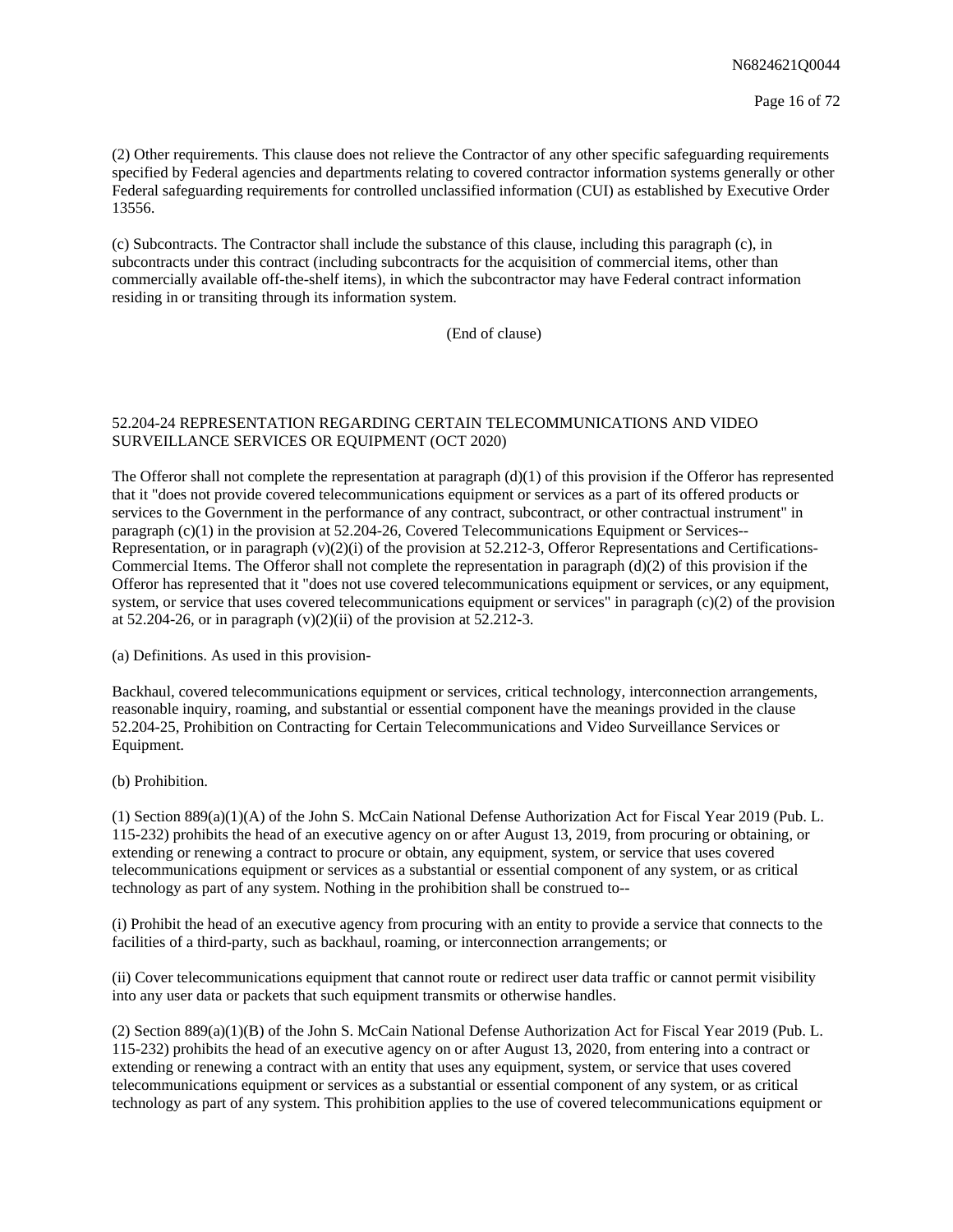services, regardless of whether that use is in performance of work under a Federal contract. Nothing in the prohibition shall be construed to--

(i) Prohibit the head of an executive agency from procuring with an entity to provide a service that connects to the facilities of a third-party, such as backhaul, roaming, or interconnection arrangements; or

(ii) Cover telecommunications equipment that cannot route or redirect user data traffic or cannot permit visibility into any user data or packets that such equipment transmits or otherwise handles.

(c) Procedures. The Offeror shall review the list of excluded parties in the System for Award Management (SAM) (https://www.sam.gov) for entities excluded from receiving federal awards for "covered telecommunications equipment or services."

(d) Representations. The Offeror represents that--

(1) It [] will, [] will not provide covered telecommunications equipment or services to the Government in the performance of any contract, subcontract or other contractual instrument resulting from this solicitation. The Offeror shall provide the additional disclosure information required at paragraph (e)(1) of this section if the Offeror responds "will" in paragraph (d)(1) of this section; and

(2) After conducting a reasonable inquiry, for purposes of this representation, the Offeror represents that--

It [] does, [] does not use covered telecommunications equipment or services, or use any equipment, system, or service that uses covered telecommunications equipment or services. The Offeror shall provide the additional disclosure information required at paragraph (e)(2) of this section if the Offeror responds "does" in paragraph (d)(2) of this section.

(e) Disclosures.

(1) Disclosure for the representation in paragraph  $(d)(1)$  of this provision. If the Offeror has responded "will" in the representation in paragraph  $(d)(1)$  of this provision, the Offeror shall provide the following information as part of the offer:

(i) For covered equipment--

(A) The entity that produced the covered telecommunications equipment (include entity name, unique entity identifier, CAGE code, and whether the entity was the original equipment manufacturer (OEM) or a distributor, if known);

(B) A description of all covered telecommunications equipment offered (include brand; model number, such as OEM number, manufacturer part number, or wholesaler number; and item description, as applicable); and

(C) Explanation of the proposed use of covered telecommunications equipment and any factors relevant to determining if such use would be permissible under the prohibition in paragraph (b)(1) of this provision.

(ii) For covered services--

(A) If the service is related to item maintenance: A description of all covered telecommunications services offered (include on the item being maintained: Brand; model number, such as OEM number, manufacturer part number, or wholesaler number; and item description, as applicable); or

(B) If not associated with maintenance, the Product Service Code (PSC) of the service being provided; and explanation of the proposed use of covered telecommunications services and any factors relevant to determining if such use would be permissible under the prohibition in paragraph  $(b)(1)$  of this provision.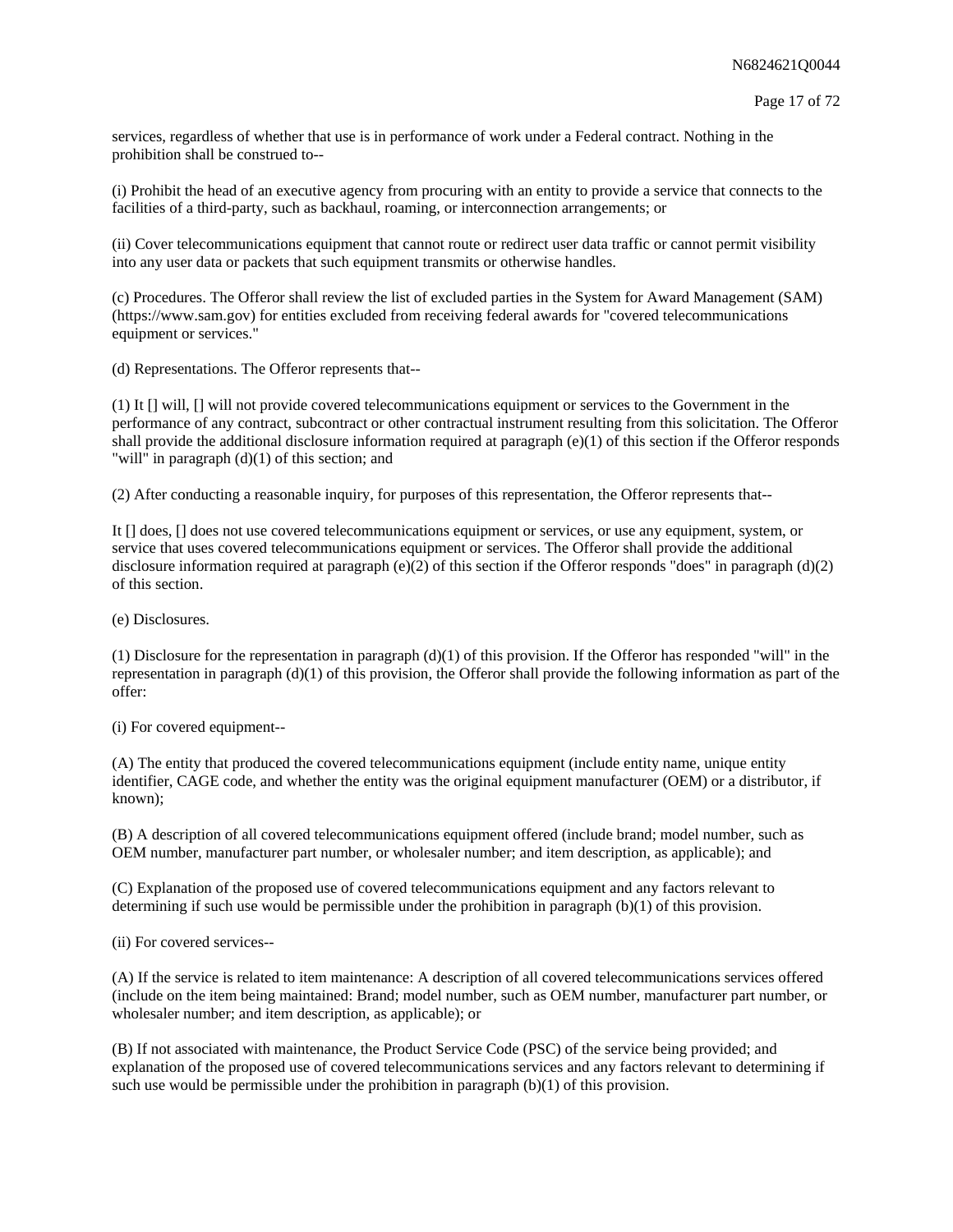(2) Disclosure for the representation in paragraph  $(d)(2)$  of this provision. If the Offeror has responded "does" in the representation in paragraph (d)(2) of this provision, the Offeror shall provide the following information as part of the offer:

(i) For covered equipment--

(A) The entity that produced the covered telecommunications equipment (include entity name, unique entity identifier, CAGE code, and whether the entity was the OEM or a distributor, if known);

(B) A description of all covered telecommunications equipment offered (include brand; model number, such as OEM number, manufacturer part number, or wholesaler number; and item description, as applicable); and

(C) Explanation of the proposed use of covered telecommunications equipment and any factors relevant to determining if such use would be permissible under the prohibition in paragraph (b)(2) of this provision.

(ii) For covered services--

(A) If the service is related to item maintenance: A description of all covered telecommunications services offered (include on the item being maintained: Brand; model number, such as OEM number, manufacturer part number, or wholesaler number; and item description, as applicable); or

(B) If not associated with maintenance, the PSC of the service being provided; and explanation of the proposed use of covered telecommunications services and any factors relevant to determining if such use would be permissible under the prohibition in paragraph (b)(2) of this provision.

(End of provision)

## 52.204-26 COVERED TELECOMMUNICATIONS EQUIPMENT OR SERVICES--REPRESENTATION (OCT 2020)

(a) Definitions. As used in this provision, "covered telecommunications equipment or services" and "reasonable inquiry" have the meaning provided in the clause 52.204-25, Prohibition on Contracting for Certain Telecommunications and Video Surveillance Services or Equipment.

(b) Procedures. The Offeror shall review the list of excluded parties in the System for Award Management (SAM) [\(https://www.sam.gov\)](https://www.sam.gov/) for entities excluded from receiving federal awards for "covered telecommunications equipment or services".

### (c) Representations.

(1) The Offeror represents that it [ \_\_\_ ] does, [ \_\_\_ ] does not provide covered telecommunications equipment or services as a part of its offered products or services to the Government in the performance of any contract, subcontract, or other contractual instrument.

(2) After conducting a reasonable inquiry for purposes of this representation, the offeror represents that it [ \_\_\_ ] does,  $\lceil \cdot \rfloor$  does not use covered telecommunications equipment or services, or any equipment, system, or service that uses covered telecommunications equipment or services.

(End of provision)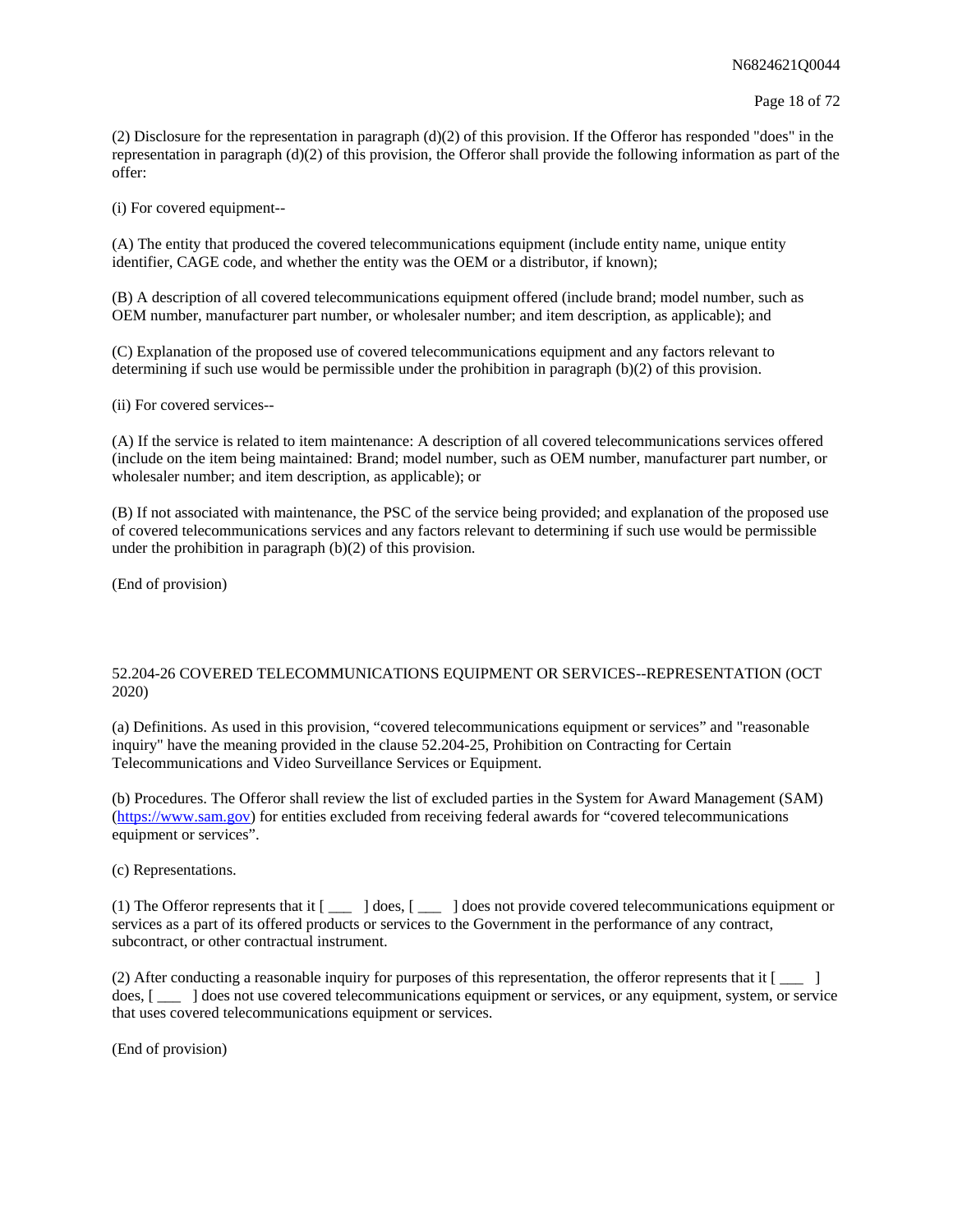Page 19 of 72

# 52.209-5 CERTIFICATION REGARDING RESPONSIBILITY MATTERS (AUG 2020)

 $(a)(1)$  The Offeror certifies, to the best of its knowledge and belief, that-

(i) The Offeror and/or any of its Principals-

(A) Are ( ) are not ( ) presently debarred, suspended, proposed for debarment, or declared ineligible for the award of contracts by any Federal agency;

(B) Have ( ) have not ( ), within a three-year period preceding this offer, been convicted of or had a civil judgment rendered against them for: commission of fraud or a criminal offense in connection with obtaining, attempting to obtain, or performing a public (Federal, State, or local) contract or subcontract; violation of Federal or State antitrust statutes relating to the submission of offers; or commission of embezzlement, theft, forgery, bribery, falsification or destruction of records, making false statements, tax evasion, violating Federal criminal tax laws, or receiving stolen property (if offeror checks "have", the offeror shall also see 52.209-7, if included in this solicitation); and

(C) Are (a) are not (c) presently indicted for, or otherwise criminally or civilly charged by a governmental entity with, commission of any of the offenses enumerated in paragraph  $(a)(1)(i)(B)$  of this provision; and

(D) Have , have not , within a three-year period preceding this offer, been notified of any delinquent Federal taxes in an amount that exceeds the threshold at 9.104-5(a)(2) for which the liability remains unsatisfied.

(1) Federal taxes are considered delinquent if both of the following criteria apply:

(i) The tax liability is finally determined. The liability is finally determined if it has been assessed. A liability is not finally determined if there is a pending administrative or judicial challenge. In the case of a judicial challenge to the liability, the liability is not finally determined until all judicial appeal rights have been exhausted.

(ii) The taxpayer is delinquent in making payment. A taxpayer is delinquent if the taxpayer has failed to pay the tax liability when full payment was due and required. A taxpayer is not delinquent in cases where enforced collection action is precluded.

(2) Examples. (i) The taxpayer has received a statutory notice of deficiency, under I.R.C. Sec. 6212, which entitles the taxpayer to seek Tax Court review of a proposed tax deficiency. This is not a delinquent tax because it is not a final tax liability. Should the taxpayer seek Tax Court review, this will not be a final tax liability until the taxpayer has exercised all judicial appeal rights.

(ii) The IRS has filed a notice of Federal tax lien with respect to an assessed tax liability, and the taxpayer has been issued a notice under I.R.C. Sec. 6320 entitling the taxpayer to request a hearing with the IRS Office of Appeals contesting the lien filing, and to further appeal to the Tax Court if the IRS determines to sustain the lien filing. In the course of the hearing, the taxpayer is entitled to contest the underlying tax liability because the taxpayer has had no prior opportunity to contest the liability. This is not a delinquent tax because it is not a final tax liability. Should the taxpayer seek tax court review, this will not be a final tax liability until the taxpayer has exercised all judicial appeal rights.

(iii) The taxpayer has entered into an installment agreement pursuant to I.R.C. Sec. 6159. The taxpayer is making timely payments and is in full compliance with the agreement terms. The taxpayer is not delinquent because the taxpayer is not currently required to make full payment.

(iv) The taxpayer has filed for bankruptcy protection. The taxpayer is not delinquent because enforced collection action is stayed under 11 U.S.C. 362 (the Bankruptcy Code).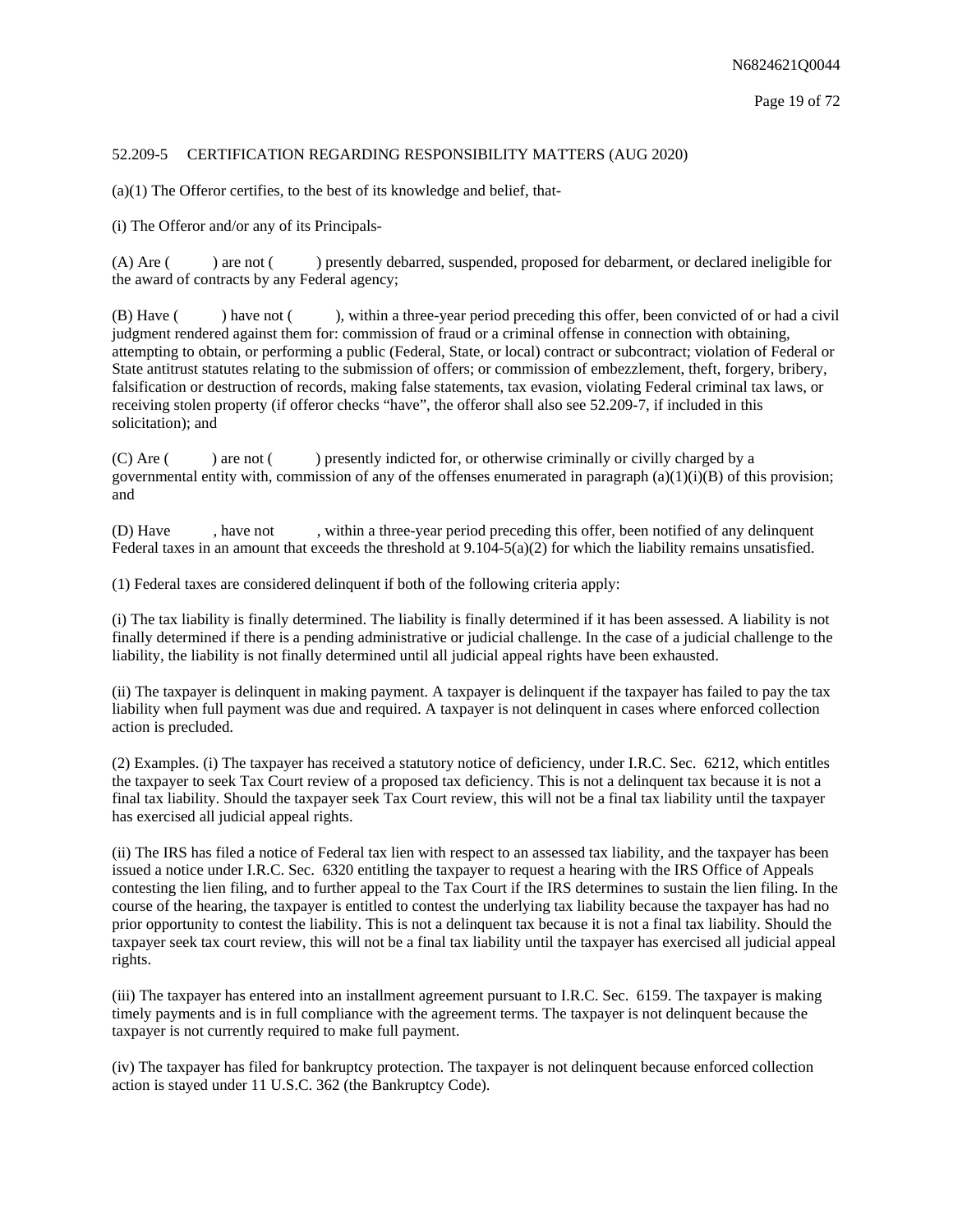(ii) The Offeror has ( ) has not ( ), within a three-year period preceding this offer, had one or more contracts terminated for default by any Federal agency.

(2) Principal, for the purposes of this certification, means an officer, director, owner, partner, or a person having primary management or supervisory responsibilities within a business entity (e.g., general manager; plant manager; head of a division or business segment; and similar positions).

(b) The Offeror shall provide immediate written notice to the Contracting Officer if, at any time prior to contract award, the Offeror learns that its certification was erroneous when submitted or has become erroneous by reason of changed circumstances.

(c) A certification that any of the items in paragraph (a) of this provision exists will not necessarily result in withholding of an award under this solicitation. However, the certification will be considered in connection with a determination of the Offeror's responsibility. Failure of the Offeror to furnish a certification or provide such additional information as requested by the Contracting Officer may render the Offeror nonresponsible.

(d) Nothing contained in the foregoing shall be construed to require establishment of a system of records in order to render, in good faith, the certification required by paragraph (a) of this provision. The knowledge and information of an Offeror is not required to exceed that which is normally possessed by a prudent person in the ordinary course of business dealings.

(e) The certification in paragraph (a) of this provision is a material representation of fact upon which reliance was placed when making award. If it is later determined that the Offeror knowingly rendered an erroneous certification, in addition to other remedies available to the Government, the Contracting Officer may terminate the contract resulting from this solicitation for default.

(End of provision)

# 52.212-2 EVALUATION--COMMERCIAL ITEMS (OCT 2014)

(a) The Government will award a contract resulting from this solicitation to the responsible offeror whose offer conforming to the solicitation will be most advantageous to the Government, price and other factors considered. The following factors shall be used to evaluate offers: **Lowest Price Technically Acceptable (LPTA)**

- (i) Price
- (ii) Technical capability
- (iii) Past performance
- (iv) Experience

(b) Options. The Government will evaluate offers for award purposes by adding the total price for all options to the total price for the basic requirement. The Government may determine that an offer is unacceptable if the option prices are significantly unbalanced. Evaluation of options shall not obligate the Government to exercise the option(s).

(c) A written notice of award or acceptance of an offer, mailed or otherwise furnished to the successful offeror within the time for acceptance specified in the offer, shall result in a binding contract without further action by either party. Before the offer's specified expiration time, the Government may accept an offer (or part of an offer), whether or not there are negotiations after its receipt, unless a written notice of withdrawal is received before award.

### Addendum to FAR52.212-2

**1. Narrative**: The proposed acquisition is for Bus Transportation Service for U.S. Forces Japan (USFJ) and Commander, Naval Forces Japan (CNFJ). The Government intends to award to the lowest priced, technically acceptable, responsible offeror with acceptable past performance experience, and cancellation policy. To be eligible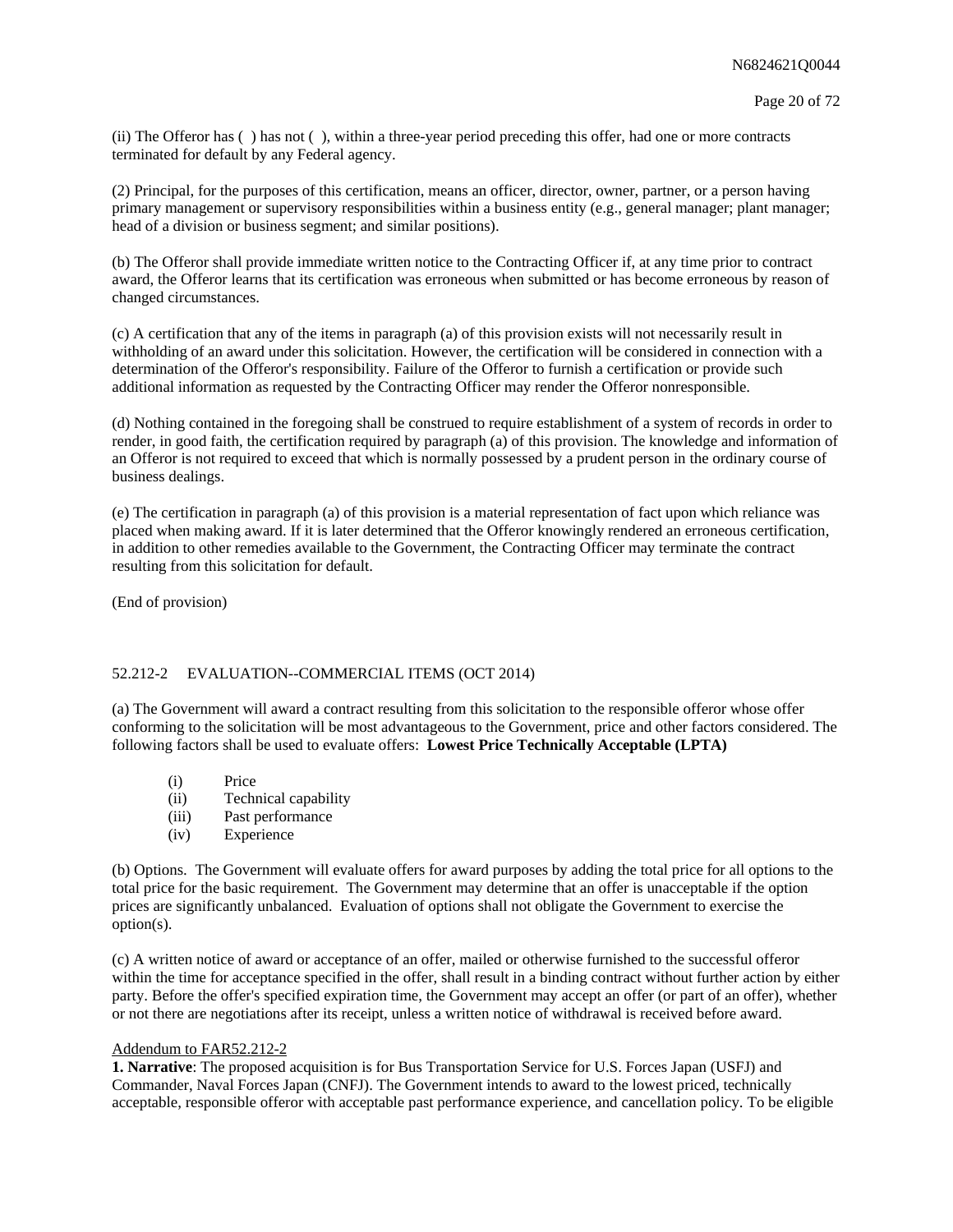for award, an offeror's technical proposal, past performance information (PPI), its experience, and its cancellation policy must be evaluated "Acceptable" based on the evaluation provisions set forth in the solicitation. An offeror with the lowest price will be further evaluated for its technical acceptability, PPI, Experience, and Cancellation Policy for award. If the lowest priced offer is not rated as "Acceptable" for Technical Acceptability, PPI, Experience, or Cancellation Policy, the Contracting Officer will evaluate the next lowest offer. The process will continue until an offer is rated "Acceptable" in all factors and the offered price is determined to be fair and reasonable. However, the Government may reject any or all offers if such action is in the Government's interest.

**2. Evaluation Factors for Award**: The following factors will be used to evaluate the offers:

a. Price Factor: The Government will use price analysis to evaluate prices offered in response to this solicitation. The evaluated price will include the prices for the basic and option periods.

b. Non-price Factors:

- (1) **Technical Acceptability**: The Government will review the documents listed below for completeness, currency and to ensure thresholds are met. (See N6824621Q0044 and PWS para12.2).
- One copy of each drivers' licenses
- One copy of current certificate of chartered bus permit issued by District Transportation Bureau
- One copy of compulsory auto liability insurance
- One copy of Voluntary insurance:
	- \*Unlimited Bodily Injury Coverage
	- \*Over JPY2,000,000 property damage coverage
- One copy of maintenance record book indicating vehicle inspection within 3 months
- Proof of Digital Tachograph and Drive Recorder possession

(2) **Past Performance Information (PPI) Acceptability**: The Government will evaluate of the offeror's past performance based on the information submitted by the offeror. In addition, the Government may review internal past performance records for each offeror for similar requirements provided in the past or review PPIRS and CPARS for relevant past performance information not submitted by the offeror.

(3) **Experience Acceptability**: The Government will review information provided in Attachment (B) Experience Information Sheet to determine acceptability as described below in Paragraph 3. The minimum number required is five (5) times per year.

(4) **Cancellation Policy Acceptability**: The Government will evaluate whether the cancellation policy is consistent with current commercial practices.

**3. Rating Procedures**: Due to the interrelationship of services to be provided, the Government intends to make an award to the lowest priced, technically acceptable offeror with an acceptable past performance, acceptable experience, and an acceptable cancellation policy.

a. **Technical Acceptability**: The Contracting Officer will evaluate, with the support of ESG 7, the required documents (para 2b (1) above) provided to ensure currency. The offeror will be deemed technically acceptable if all documents are complete and current.

**Acceptable**: All technical documents listed in paragraph b (1) are complete, current, and meet thresholds.

**Unacceptable**: One or more technical documents listed in paragraph b (1) are not complete and current or does not meet thresholds.

b. **Past Performance Acceptability**: The Contracting Officer will evaluate PPI submitted for the past three (3) years. The following areas will be reviewed for past performance: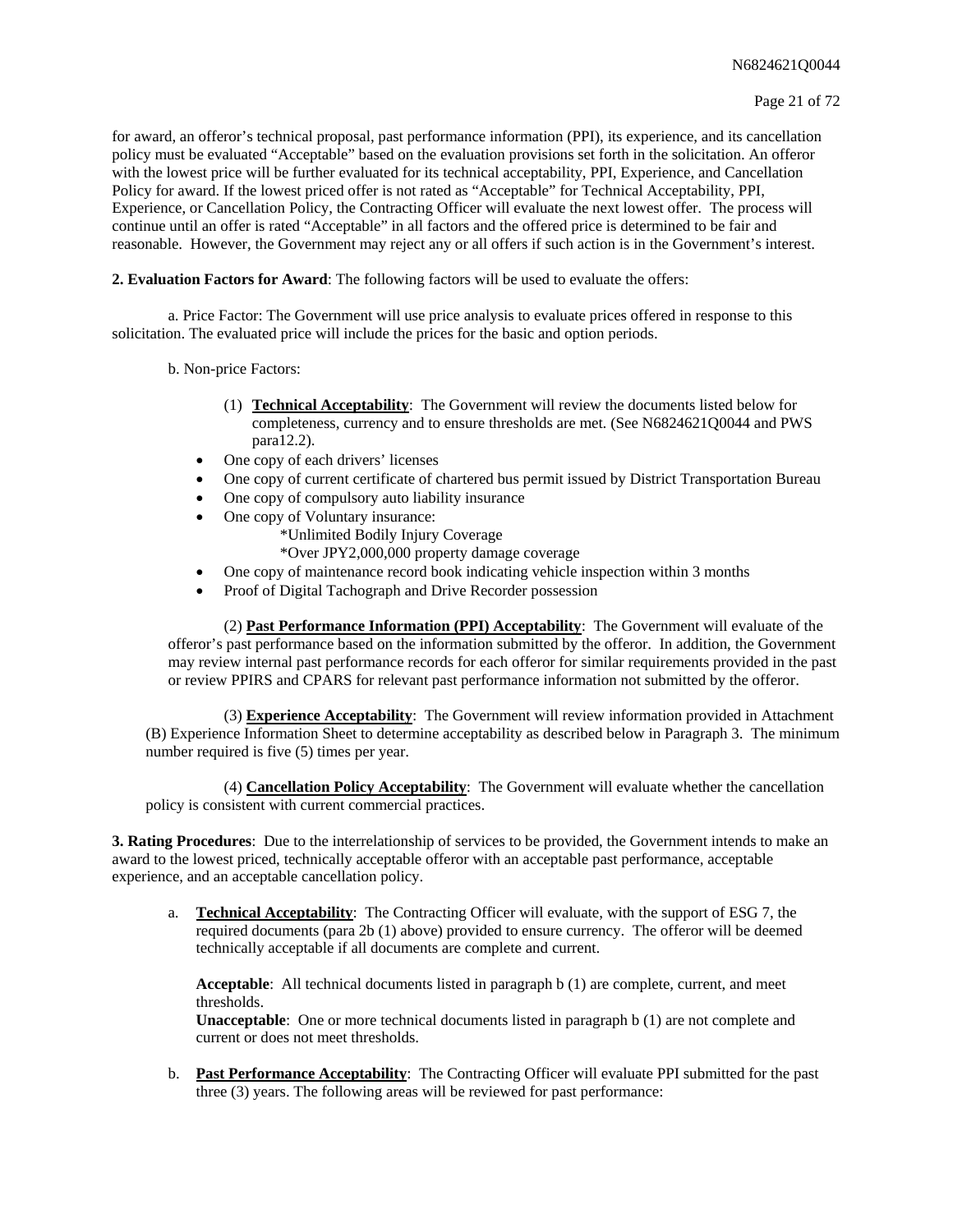(1) Quality of service (technical compliance with contract requirements);

- (2) Timeliness of performance (ability to meet schedule); and
- (3) Management (offeror's general businesslike concern for the interest of the customer)

One of the following two past performance ratings will be assigned to the offeror:

**Acceptable**: An "Acceptable" rating will be assigned to an offeror who, within the past three (3) years, has been not seriously deficient in contract performance. Or in the event of a seriously deficient rating, the Contracting Officer determines that the circumstances were properly beyond the offeror's control, the offeror took appropriate corrective action, or the offeror's performance record is unknown. (See note below.)

**Unacceptable**: An "Unacceptable" rating will be given to an offeror who within the past three (3) years has been seriously deficient in contract performance, unless the Contracting Officer determines that the circumstances were properly beyond the offeror's control or that the offeror took appropriate corrective action. "Seriously deficient" denotes a situation where performance did not meet a material contract requirement. The past performance summary report will also include the recommendations and /or questions for each offeror's proposal if there remains a need for discussions. An offeror who receives a rating of Unacceptable will not be further considered for award and will be excluded from the competitive range.

**Note**: In the case of an offeror without a record of relevant past performance or for whose information on past performance is not available or so sparse that no meaningful past performance rating can be reasonably assigned, the offeror may not be evaluated favorably or unfavorably on past performance. Therefore, the offeror shall be determined to have unknown past performance. In the context of acceptability/unacceptability, "Unknown" shall be considered "Acceptable".

**c. Experience Acceptability**: The Contracting Officer will evaluate contractor's experience information sheet. One of the following two experience ratings will be assigned to the offeror.

**Acceptable**: The contractor have at least two (2) years' experience within the last four (4) years performing passenger transportation services.

**Unacceptable**: The contractor does not have at least two (2) years' experience within the last four (4) years performing passenger transportation services.

**Note**: In case an offeror doesn't meet minimum requirements per PWS para 12.1, it will be rated as "Unacceptable".

**d. Cancellation Policy Acceptability**: The Government will evaluate the cancellation policy to determine if it is consistent with current commercial practices.

**Acceptable**: Determined to be consistent with current commercial practices. **Unacceptable**: Determined not to be consistent with current commercial practices.

**4. Responsibility Determination**: The Contracting Officer will perform a responsibility determination on the proposed awardee prior to award in accordance with FAR 9.104-1. To be eligible for award, the prospective contractor must be determined responsible by the Contracting Officer.

**5. Award**: Through the above procedures, the Government intends to make contract award to the responsible offeror who submits the lowest priced, technically acceptable offer with an overall past performance rating of acceptable, acceptable experience and acceptable cancellation policy.

(End of provision)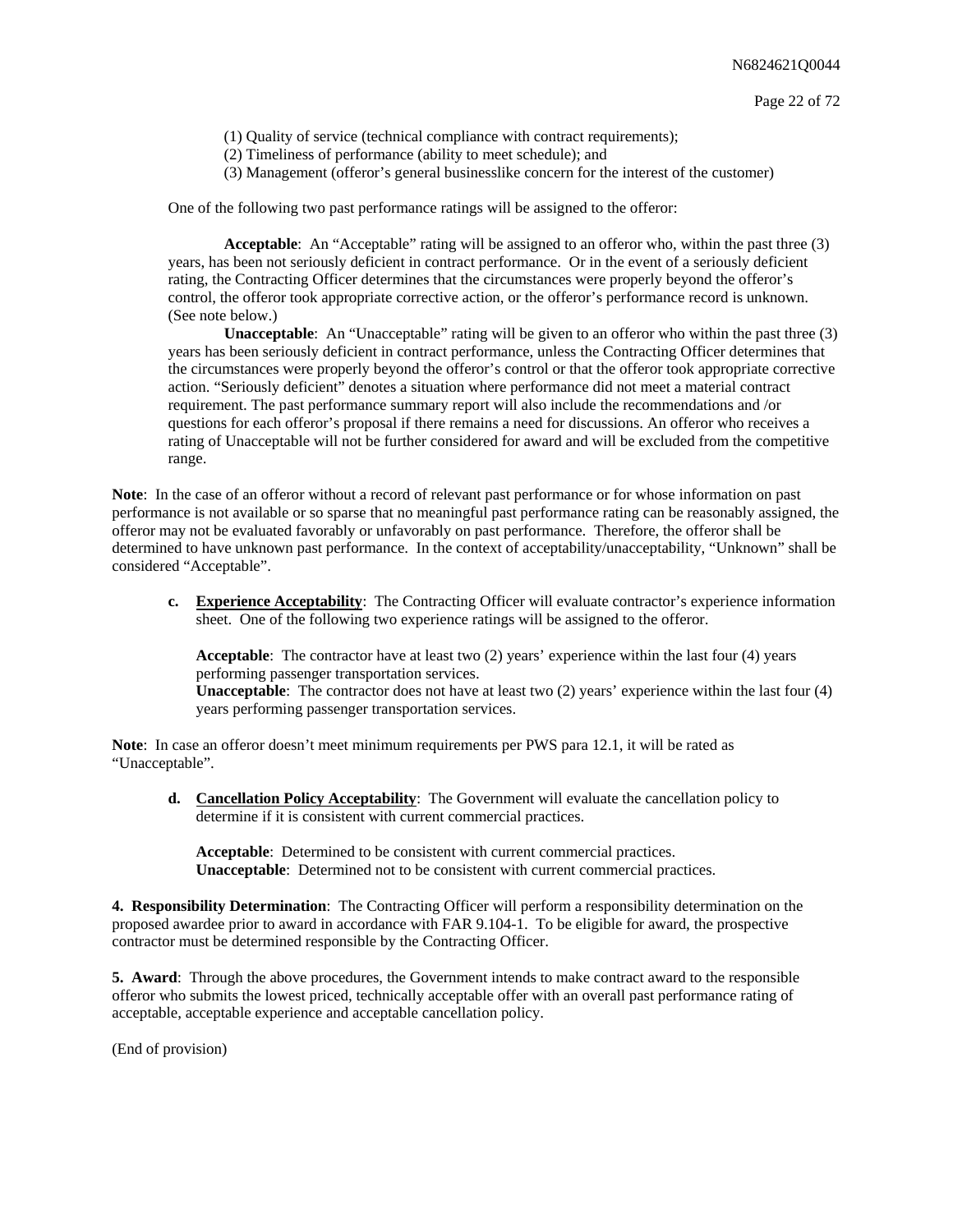# 52.212-3 OFFEROR REPRESENTATIONS AND CERTIFICATIONS--COMMERCIAL ITEMS (FEB 2021) ALTERNATE I (OCT 2014)

The Offeror shall complete only paragraph (b) of this provision if the Offeror has completed the annual representations and certification electronically in the System for Award Management (SAM) accessed throug[h https://www.sam.gov.](https://www.sam.gov/) If the Offeror has not completed the annual representations and certifications electronically, the Offeror shall complete only paragraphs (c) through (v) of this provision.

(a) *Definitions.* As used in this provision--

"Covered telecommunications equipment or services" has the meaning provided in the clause 52.204-25, Prohibition on Contracting for Certain Telecommunications and Video Surveillance Services or Equipment.

"Economically disadvantaged women-owned small business (EDWOSB) concern" means a small business concern that is at least 51 percent directly and unconditionally owned by, and the management and daily business operations of which are controlled by, one or more women who are citizens of the United States and who are economically disadvantaged in accordance with 13 CFR part 127. It automatically qualifies as a women-owned small business eligible under the WOSB Program.

"Forced or indentured child labor" means all work or service—

(1) Exacted from any person under the age of 18 under the menace of any penalty for its nonperformance and for which the worker does not offer himself voluntarily; or

(2) Performed by any person under the age of 18 pursuant to a contract the enforcement of which can be accomplished by process or penalties.

"Highest-level owner" means the entity that owns or controls an immediate owner of the offeror, or that owns or controls one or more entities that control an immediate owner of the offeror. No entity owns or exercises control of the highest level owner.

"Immediate owner" means an entity, other than the offeror, that has direct control of the offeror. Indicators of control include, but are not limited to, one or more of the following: Ownership or interlocking management, identity of interests among family members, shared facilities and equipment, and the common use of employees.

"Inverted domestic corporation," means a foreign incorporated entity that meets the definition of an inverted domestic corporation under 6 U.S.C. 395(b), applied in accordance with the rules and definitions of 6 U.S.C. 395(c).

"Manufactured end product" means any end product in product and service codes (PSCs) 1000-9999, except—

(1) PSC 5510, Lumber and Related Basic Wood Materials;

(2) Product or Service Group (PSG) 87, Agricultural Supplies;

(3) PSG 88, Live Animals;

(4) PSG 89, Subsistence;

(5) PSC 9410, Crude Grades of Plant Materials;

(6) PSC 9430, Miscellaneous Crude Animal Products, Inedible;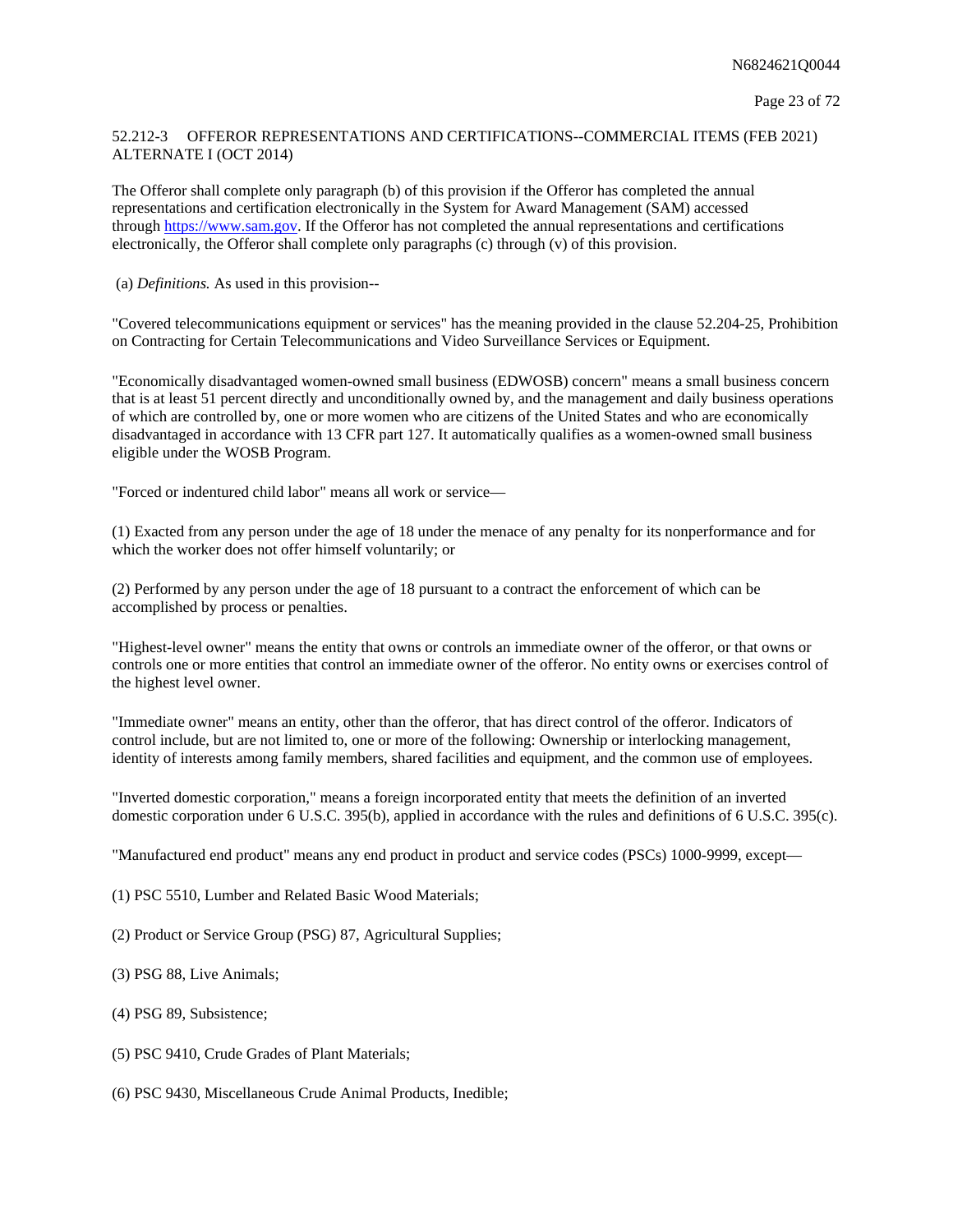Page 24 of 72

(7) PSC 9440, Miscellaneous Crude Agricultural and Forestry Products;

(8) PSC 9610, Ores;

(9) PSC 9620, Minerals, Natural and Synthetic; and

(10) PSC 9630, Additive Metal Materials.

"Place of manufacture" means the place where an end product is assembled out of components, or otherwise made or processed from raw materials into the finished product that is to be provided to the Government. If a product is disassembled and reassembled, the place of reassembly is not the place of manufacture.

"Reasonable inquiry" has the meaning provided in the clause 52.204-25, Prohibition on Contracting for Certain Telecommunications and Video Surveillance Services or Equipment.

"Restricted business operations" means business operations in Sudan that include power production activities, mineral extraction activities, oil-related activities, or the production of military equipment, as those terms are defined in the Sudan Accountability and Divestment Act of 2007 (Pub. L. 110-174). Restricted business operations do not include business operations that the person (as that term is defined in Section 2 of the Sudan Accountability and Divestment Act of 2007) conducting the business can demonstrate—

(1) Are conducted under contract directly and exclusively with the regional government of southern Sudan;

(2) Are conducted pursuant to specific authorization from the Office of Foreign Assets Control in the Department of the Treasury, or are expressly exempted under Federal law from the requirement to be conducted under such authorization;

(3) Consist of providing goods or services to marginalized populations of Sudan;

(4) Consist of providing goods or services to an internationally recognized peacekeeping force or humanitarian organization;

(5) Consist of providing goods or services that are used only to promote health or education; or

(6) Have been voluntarily suspended.

"Sensitive technology"—

(1) Means hardware, software, telecommunications equipment, or any other technology that is to be used specifically—

(i) To restrict the free flow of unbiased information in Iran; or

(ii) To disrupt, monitor, or otherwise restrict speech of the people of Iran; and

(2) Does not include information or informational materials the export of which the President does not have the authority to regulate or prohibit pursuant to section 203(b)(3) of the International Emergency Economic Powers Act (50 U.S.C. 1702(b)(3)).

"Service-disabled veteran-owned small business concern"—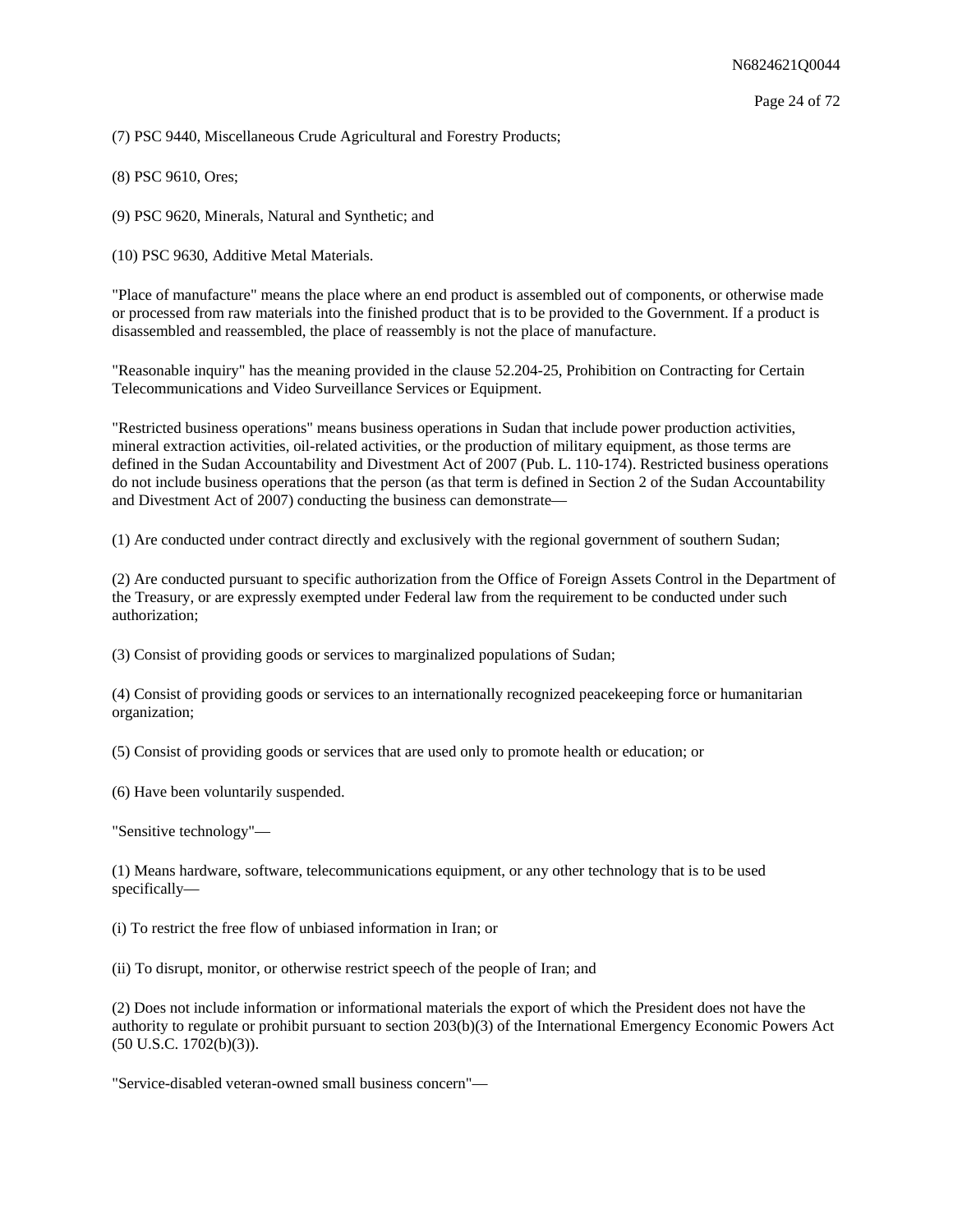(1) Means a small business concern—

(i) Not less than 51 percent of which is owned by one or more service-disabled veterans or, in the case of any publicly owned business, not less than 51 percent of the stock of which is owned by one or more service-disabled veterans; and

(ii) The management and daily business operations of which are controlled by one or more service-disabled veterans or, in the case of a service-disabled veteran with permanent and severe disability, the spouse or permanent caregiver of such veteran.

(2) Service-disabled veteran means a veteran, as defined in 38 U.S.C. 101(2), with a disability that is serviceconnected, as defined in 38 U.S.C. 101(16).

"Small business concern"—

(1) Means a concern, including its affiliates, that is independently owned and operated, not dominant in the field of operation in which it is bidding on Government contracts, and qualified as a small business under the criteria in 13 CFR part 121 and size standards in this solicitation.

(2) Affiliates, as used in this definition, means business concerns, one of whom directly or indirectly controls or has the power to control the others, or a third party or parties control or have the power to control the others. In determining whether affiliation exists, consideration is given to all appropriate factors including common ownership, common management, and contractual relationships. SBA determines affiliation based on the factors set forth at 13 CFR 121.103.

"Small disadvantaged business concern, consistent with 13 CFR 124.1002," means a small business concern under the size standard applicable to the acquisition, that--

(1) Is at least 51 percent unconditionally and directly owned (as defined at 13 CFR 124.105) by--

(i) One or more socially disadvantaged (as defined at 13 CFR 124.103) and economically disadvantaged (as defined at 13 CFR 124.104) individuals who are citizens of the United States; and

(ii) Each individual claiming economic disadvantage has a net worth not exceeding \$750,000 after taking into account the applicable exclusions set forth at 13 CFR  $124.104(c)(2)$ ; and

(2) The management and daily business operations of which are controlled (as defined at 13.CFR 124.106) by individuals, who meet the criteria in paragraphs (1)(i) and (ii) of this definition.

"Subsidiary" means an entity in which more than 50 percent of the entity is owned—

(1) Directly by a parent corporation; or

(2) Through another subsidiary of a parent corporation.

"Veteran-owned small business concern" means a small business concern—

(1) Not less than 51 percent of which is owned by one or more veterans(as defined at 38 U.S.C. 101(2)) or, in the case of any publicly owned business, not less than 51 percent of the stock of which is owned by one or more veterans; and

(2) The management and daily business operations of which are controlled by one or more veterans.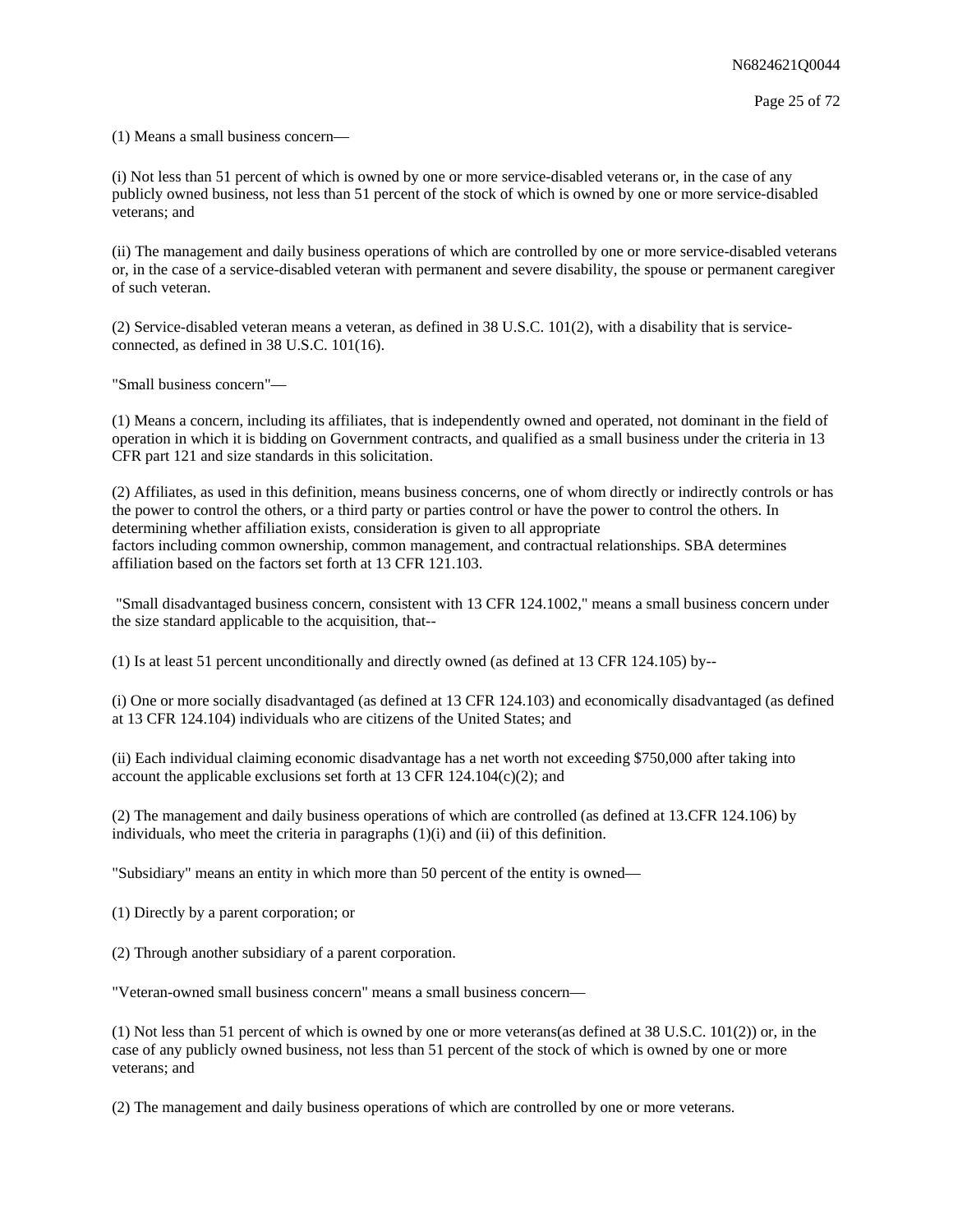"Women-owned business concern" means a concern which is at least 51 percent owned by one or more women; or in the case of any publicly owned business, at least 51 percent of the its stock is owned by one or more women; and whose management and daily business operations are controlled by one or more women.

"Women-owned small business concern" means a small business concern --

(1) That is at least 51 percent owned by one or more women or, in the case of any publicly owned business, at least 51 percent of the stock of which is owned by one or more women; and

(2) Whose management and daily business operations are controlled by one or more women.

"Women-owned small business (WOSB) concern eligible under the WOSB Program (in accordance with 13 CFR part 127)," means a small business concern that is at least 51 percent directly and unconditionally owned by, and the management and daily business operations of which are controlled by, one or more women who are citizens of the United States.

(b)

(1) Annual Representations and Certifications. Any changes provided by the Offeror in paragraph (b)(2) of this provision do not automatically change the representations and certifications in SAM.

(2) The offeror has completed the annual representations and certifications electronically in SAM accessed through [http://www.sam.gov.](http://www.sam.gov/) After reviewing SAM information, the Offeror verifies by submission of this offer that the representations and certifications currently posted electronically at FAR 52.212-3, Offeror Representations and Certifications--Commercial Items, have been entered or updated in the last 12 months, are current, accurate, complete, and applicable to this solicitation (including the business size standard(s) applicable to the NAICS code(s) referenced for this solicitation), at the time this offer is submitted and are incorporated in this offer by reference (see FAR 4.1201), except for paragraphs \_\_.

[Offeror to identify the applicable paragraphs at (c) through (v) of this provision that the offeror has completed for the purposes of this solicitation only, if any.

These amended representation(s) and/or certification(s) are also incorporated in this offer and are current, accurate, and complete as of the date of this offer.

Any changes provided by the offeror are applicable to this solicitation only, and do not result in an update to the representations and certifications posted electronically on SAM.]

(c) Offerors must complete the following representations when the resulting contract is to be performed in the United States or its outlying areas. Check all that apply.

(1) *Small business concern*. The offeror represents as part of its offer that it [ \_\_\_ ] is, [ \_\_\_ ] is not a small business concern.

(2) Veteran-owned small business concern. [Complete only if the offeror represented itself as a small business concern in paragraph (c)(1) of this provision.] The offeror represents as part of its offer that it  $[\_\_\_\_$  ] is,  $[\_\_\_$  ] is not a veteran-owned small business concern.

(3) Service-disabled veteran-owned small business concern. [Complete only if the offeror represented itself as a veteran-owned small business concern in paragraph (c)(2) of this provision.] The offeror represents as part of its offer that it [ \_\_\_ ] is, [ \_\_\_ ] is not a service-disabled veteran-owned small business concern.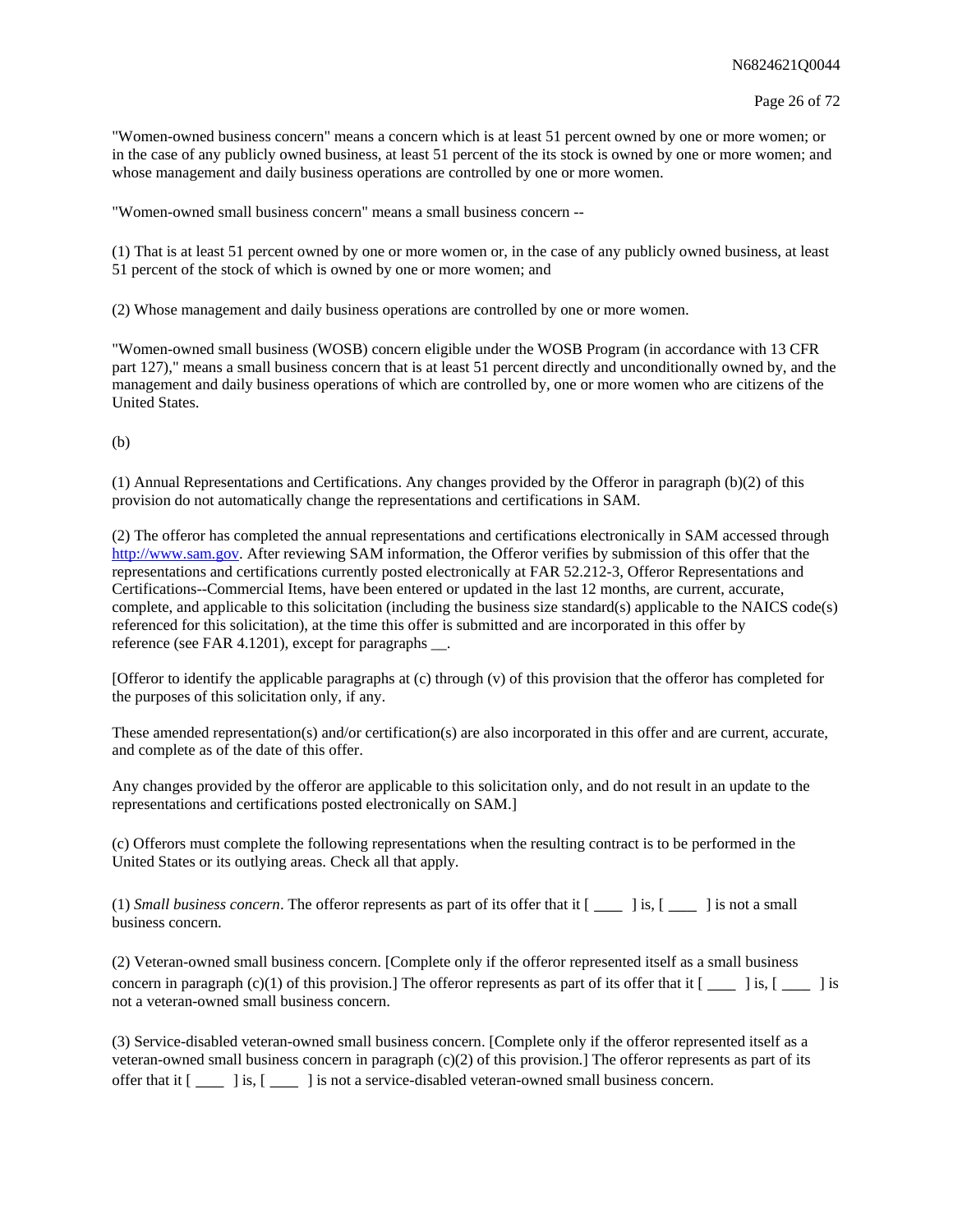(4) Small disadvantaged business concern. [Complete only if the offeror represented itself as a small business concern in paragraph (c)(1) of this provision.]The offeror represents that it  $\lceil \frac{1}{s} \rceil$  is,  $\lceil \frac{1}{s} \rceil$  is not, a small disadvantaged business concern as defined in 13 CFR 124.1002.

(5) Women-owned small business concern. [Complete only if the offeror represented itself as a small business concern in paragraph  $(c)(1)$  of this provision.] The offeror represents that it  $[\_\_\_\]$  is,  $[\_\_\_\]$  is not a womenowned small business concern.

**Note:** Complete paragraphs (c)(8) and (c)(9) only if this solicitation is expected to exceed the simplified acquisition threshold.

(6) WOSB concern eligible under the WOSB Program. [Complete only if the offeror represented itself as a womenowned small business concern in paragraph  $(c)(5)$  of this provision.] The offeror represents that—

(i) It [ \_\_\_ ] is, [ \_\_\_ ] is not a WOSB concern eligible under the WOSB Program, has provided all the required documents to the WOSB Repository, and no change in circumstances or adverse decisions have been issued that affects its eligibility; and

(ii) It  $[\underline{\hspace{1cm}}]$  is,  $[\underline{\hspace{1cm}}]$  is not a joint venture that complies with the requirements of 13 CFR part 127, and the representation in paragraph  $(c)(6)(i)$  of this provision is accurate for each WOSB concern eligible under the WOSB Program participating in the joint venture. [The offeror shall enter the name or names of the WOSB concern eligible under the WOSB Program and other small businesses that are participating in the joint venture: ... [ Each WOSB concern eligible under the WOSB Program participating in the joint venture shall submit a separate signed copy of the WOSB representation.

(7) Economically disadvantaged women-owned small business (EDWOSB) concern. [Complete only if the offeror represented itself as a WOSB concern eligible under the WOSB Program in (c)(6) of this provision.] The offeror represents that—

(i) It  $\lceil \cdot \cdot \rceil$  is,  $\lceil \cdot \cdot \rceil$  is not an EDWOSB concern, has provided all the required documents to the WOSB Repository, and no change in circumstances or adverse decisions have been issued that affects its eligibility; and

(ii) It  $[\_\_\_\_\]$  is,  $[\_\_\_\]$  is not a joint venture that complies with the requirements of 13 CFR part 127, and the representation in paragraph  $(c)(7)(i)$  of this provision is accurate for each EDWOSB concern participating in the joint venture. [The offeror shall enter the name or names of the EDWOSB concern and other small businesses that are participating in the joint venture: \_\_\_ .] Each EDWOSB concern participating in the joint venture shall submit a separate signed copy of the EDWOSB representation.

(8) Women-owned business concern (other than small business concern). [Complete only if the offeror is a womenowned business concern and did not represent itself as a small business concern in paragraph (c)(1) of this provision.] The offeror represents that it [ \_\_\_ ] is, a women-owned business concern.

(9) *Tie bid priority for labor surplus area concerns.* If this is an invitation for bid, small business offerors may identify the labor surplus areas in which costs to be incurred on account of manufacturing or production (by offeror or first-tier subcontractors) amount to more than 50 percent of the contract price:

 $\overline{\phantom{a}}$ 

<sup>(10)</sup> HUBZone small business concern. [Complete only if the offeror represented itself as a small business concern in paragraph  $(c)(1)$  of this provision.] The offeror represents, as part of its offer, that--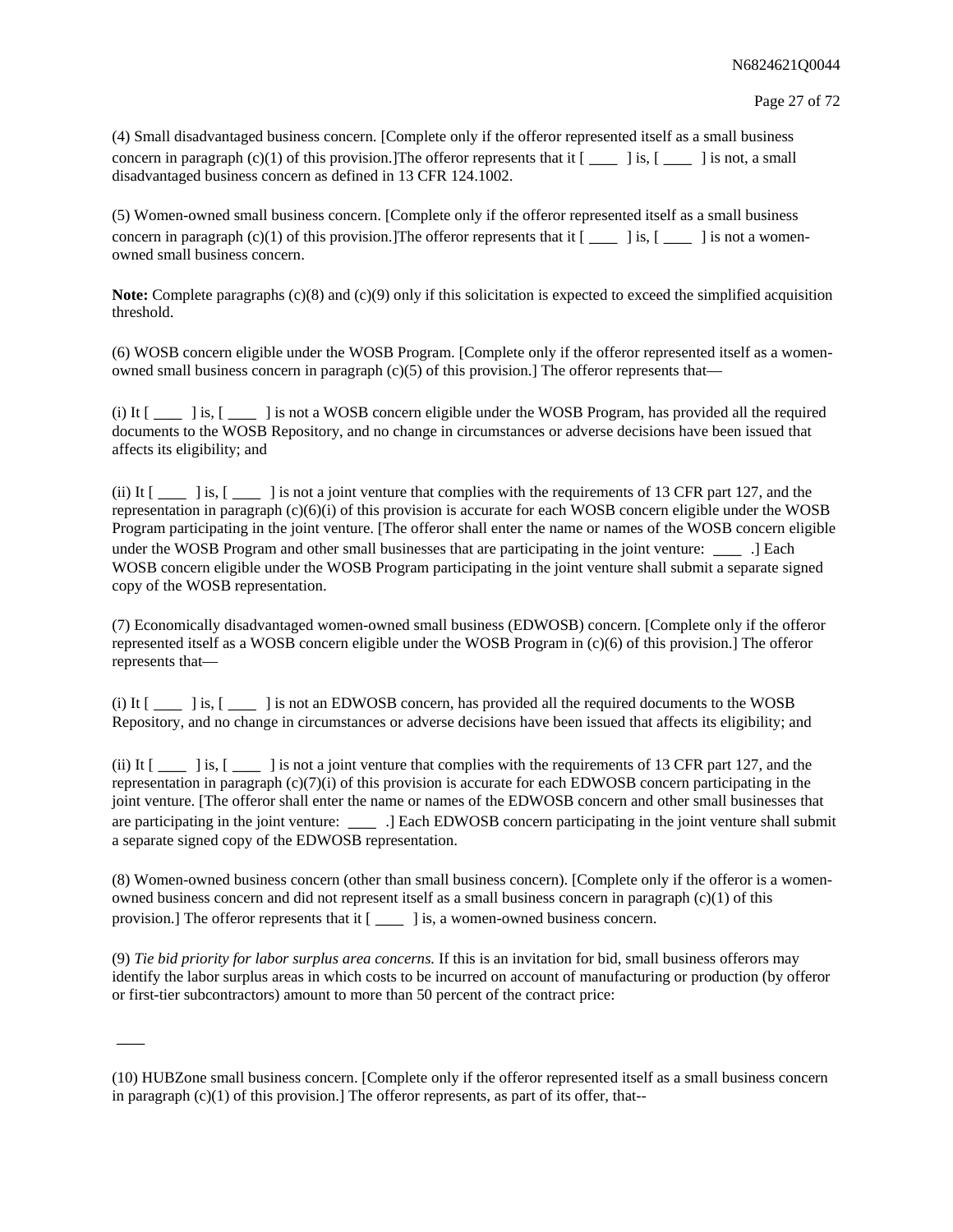(i) It [ \_\_\_ ] is, [ \_\_\_ ] is not a HUBZone small business concern listed, on the date of this representation, on the List of Qualified HUBZone Small Business Concerns maintained by the Small Business Administration, and no material changes in ownership and control, principal office, or HUBZone employee percentage have occurred since it was certified in accordance with 13 CFR part 126; and

(ii) It  $[\_\_\_\]$  is,  $[\_\_\_\]$  is not a HUBZ one joint venture that complies with the requirements of 13 CFR part 126, and the representation in paragraph  $(c)(10)(i)$  of this provision is accurate for each HUBZone small business concern participating in the HUBZone joint venture. [*The offeror shall enter the names of each of the HUBZone small business concerns participating in the HUBZone joint venture*: \_\_\_ .] Each HUBZone small business concern participating in the HUBZone joint venture shall submit a separate signed copy of the HUBZone representation.

(11) (Complete if the offeror has represented itself as disadvantaged in paragraph (c)(4) of this provision.)

[*The offeror shall check the category in which its ownership falls*]:

Black American.

\_\_\_ Hispanic American.

\_\_\_ Native American (American Indians, Eskimos, Aleuts, or Native Hawaiians).

\_\_\_ Asian-Pacific American (persons with origins from Burma, Thailand, Malaysia, Indonesia, Singapore, Brunei, Japan, China, Taiwan, Laos, Cambodia (Kampuchea), Vietnam, Korea, The Philippines, Republic of Palau, Republic of the Marshall Islands, Federated States of Micronesia, the Commonwealth of the Northern Mariana Islands, Guam, Samoa, Macao, Hong Kong, Fiji, Tonga, Kiribati, Tuvalu, or Nauru).

\_\_\_ Subcontinent Asian (Asian-Indian) American (persons with origins from India, Pakistan, Bangladesh, Sri Lanka, Bhutan, the Maldives Islands, or Nepal).

\_\_\_ Individual/concern, other than one of the preceding.

(d) Representations required to implement provisions of Executive Order 11246 --

(1) Previous contracts and compliance. The offeror represents that --

(i) It [ \_\_\_ ] has, [ \_\_\_ ] has not, participated in a previous contract or subcontract subject to the Equal Opportunity clause of this solicitation; and

(ii) It [ \_\_\_ ] has, [ \_\_\_ ] has not, filed all required compliance reports.

(2) *Affirmative Action Compliance*. The offeror represents that --

(i) It [ \_\_\_ ] has developed and has on file, [ \_\_\_ ] has not developed and does not have on file, at each establishment, affirmative action programs required by rules and regulations of the Secretary of Labor (41 CFR parts 60-1 and 60-2), or

(ii) It [ \_\_\_ ] has not previously had contracts subject to the written affirmative action programs requirement of the rules and regulations of the Secretary of Labor.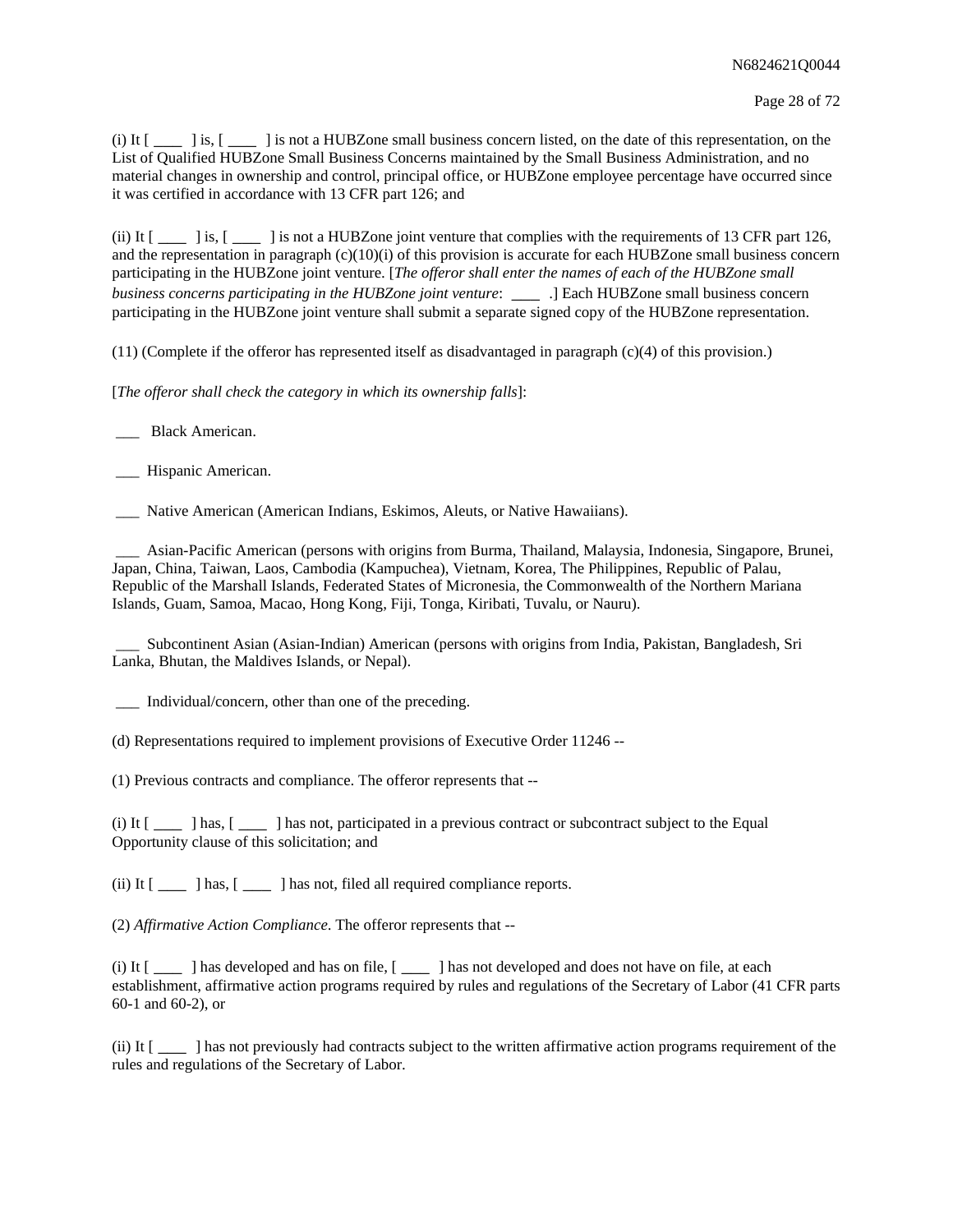(e) *Certification Regarding Payments to Influence Federal Transactions* (31 U.S.C. 1352). (Applies only if the contract is expected to exceed \$150,000.) By submission of its offer, the offeror certifies to the best of its knowledge and belief that no Federal appropriated funds have been paid or will be paid to any person for influencing or attempting to influence an officer or employee of any agency, a Member of Congress, an officer or employee of Congress or an employee of a Member of Congress on his or her behalf in connection with the award of any resultant contract. If any registrants under the Lobbying Disclosure Act of 1995 have made a lobbying contact on behalf of the offeror with respect to this contract, the offeror shall complete and submit, with its offer, OMB Standard Form LLL, Disclosure of Lobbying Activities, to provide the name of the registrants. The offeror need not report regularly employed officers or employees of the offeror to whom payments of reasonable compensation were made.

(f) *Buy American Certificate.* (Applies only if the clause at Federal Acquisition Regulation (FAR) 52.225-1, Buy American – Supplies, is included in this solicitation.)

 $(1)$  (i) The Offeror certifies that each end product, except those listed in paragraph (f)(2) of this provision, is a domestic end product.

(ii) The Offeror shall list as foreign end products those end products manufactured in the United States that do not qualify as domestic end products.

(iii) The terms "domestic end product," "end product," "foreign end product," and "United States" are defined in the clause of this solicitation entitled "Buy American-Supplies."

(2) Foreign End Products:

| Line item No. | Country of origin |
|---------------|-------------------|
|               |                   |
|               |                   |
|               |                   |

[List as necessary]

(3) The Government will evaluate offers in accordance with the policies and procedures of FAR Part 25.

(g)

(1) *Buy American -- Free Trade Agreements -- Israeli Trade Act Certificate*. (Applies only if the clause at FAR 52.225-3, Buy American -- Free Trade Agreements -- Israeli Trade Act, is included in this solicitation.)

(i) (A) The Offeror certifies that each end product, except those listed in paragraph  $(g)(1)(ii)$  or (iii) of this provision, is a domestic end product.

(B) The terms "Bahrainian, Moroccan, Omani, Panamanian, or Peruvian end product," "domestic end product," "end product," "foreign end product," "Free Trade Agreement country," "Free Trade Agreement country end product," "Israeli end product," and "United States" are defined in the clause of this solicitation entitled "Buy American--Free Trade Agreements--Israeli Trade Act."

(ii) The Offeror certifies that the following supplies are Free Trade Agreement country end products (other than Bahrainian, Moroccan, Omani, Panamanian, or Peruvian end products) or Israeli end products as defined in the clause of this solicitation entitled "Buy American--Free Trade Agreements--Israeli Trade Act."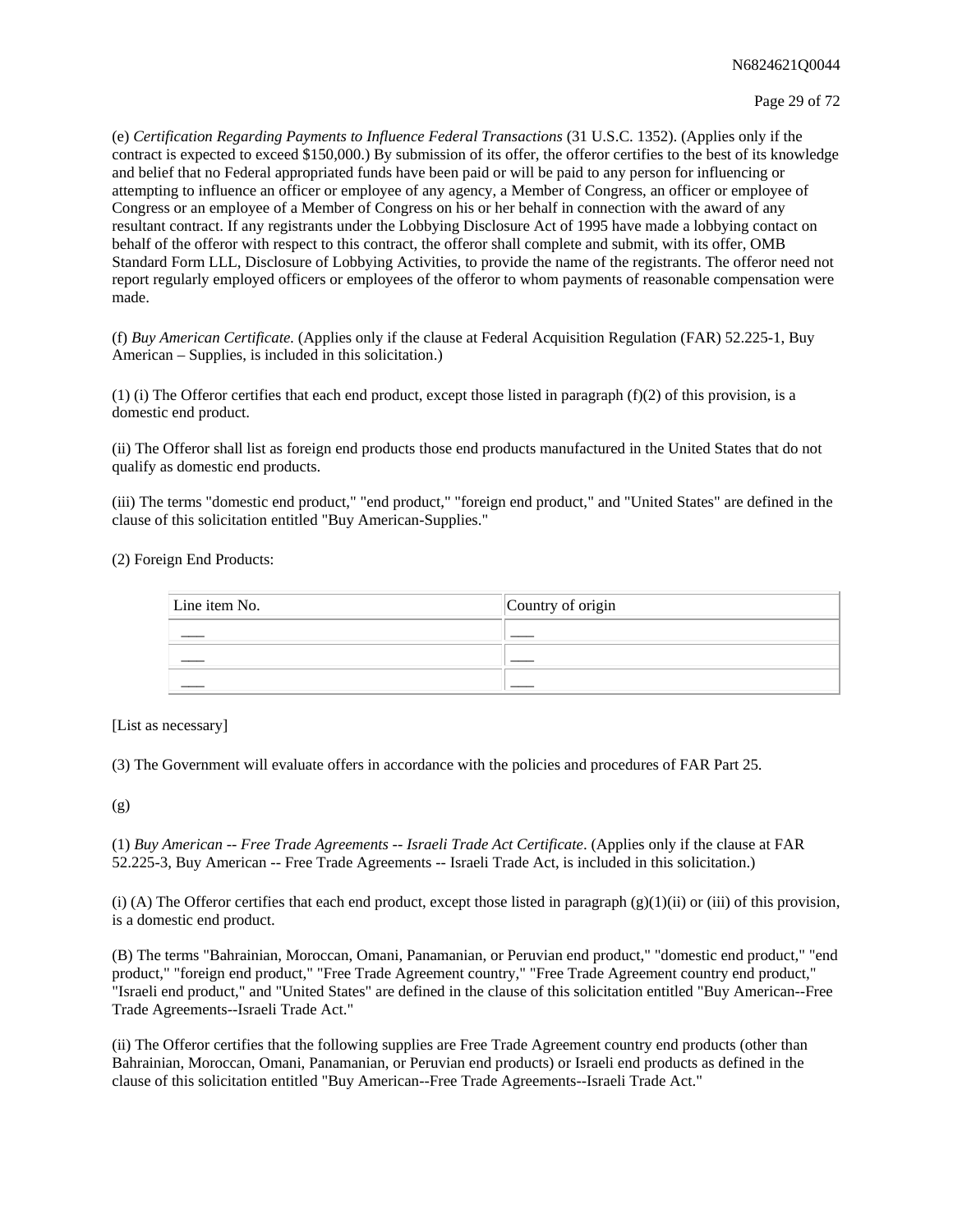Free Trade Agreement Country End Products (Other than Bahrainian, Moroccan, Omani, Panamanian, or Peruvian End Products) or Israeli End Products:

| Line item No. | Country of origin |
|---------------|-------------------|
|               |                   |
|               |                   |
|               |                   |

### [*List as necessary*]

(iii) The Offeror shall list those supplies that are foreign end products (other than those listed in paragraph  $(g)(1)(ii)$ ) of this provision) as defined in the clause of this solicitation entitled "Buy American--Free Trade Agreements-- Israeli Trade Act." The Offeror shall list as other foreign end products those end products manufactured in the United States that do not qualify as domestic end products.

Other Foreign End Products:

| Line item No. | Country of origin |
|---------------|-------------------|
|               |                   |
|               |                   |
|               |                   |

[*List as necessary*]

(iv) The Government will evaluate offers in accordance with the policies and procedures of FAR Part 25.

(2) *Buy American—Free Trade Agreements—Israeli Trade Act Certificate, Alternate I*. If Alternate I to the clause at FAR 52.225-3 is included in this solicitation, substitute the following paragraph (g)(1)(ii) for paragraph (g)(1)(ii) of the basic provision:

 $(g)(1)(ii)$  The offeror certifies that the following supplies are Canadian end products as defined in the clause of this solicitation entitled "Buy American—Free Trade Agreements—Israeli Trade Act":

Canadian End Products:

| Line item No. |  |  |
|---------------|--|--|
|               |  |  |
|               |  |  |
|               |  |  |

*[List as necessary]*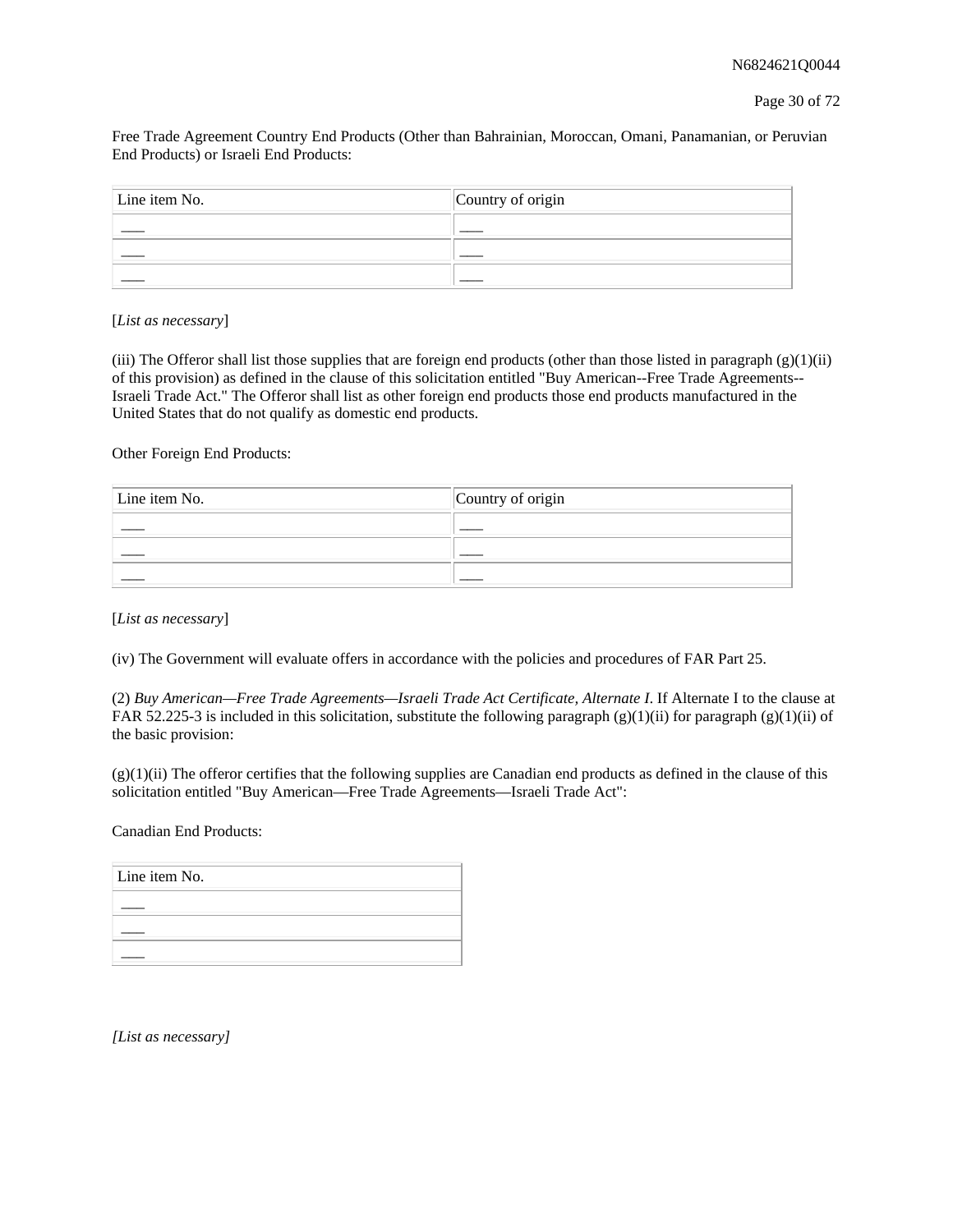(3) *Buy American—Free Trade Agreements—Israeli Trade Act Certificate, Alternate II.* If Alternate II to the clause at FAR 52.225-3 is included in this solicitation, substitute the following paragraph (g)(1)(ii) for paragraph (g)(1)(ii) of the basic provision:

 $(g)(1)(ii)$  The offeror certifies that the following supplies are Canadian end products or Israeli end products as defined in the clause of this solicitation entitled "Buy American--Free Trade Agreements--Israeli Trade Act":

Canadian or Israeli End Products:

| Line item No. | Country of origin |
|---------------|-------------------|
|               |                   |
|               |                   |
|               |                   |

[*List as necessary*]

(4) *Buy American—Free Trade Agreements—Israeli Trade Act Certificate, Alternate III.* If Alternate III to the clause at 52.225-3 is included in this solicitation, substitute the following paragraph (g)(1)(ii) for paragraph (g)(1)(ii) of the basic provision:

 $(g)(1)(ii)$  The offeror certifies that the following supplies are Free Trade Agreement country end products (other than Bahrainian, Korean, Moroccan, Omani, Panamanian, or Peruvian end products) or Israeli end products as defined in the clause of this solicitation entitled "Buy American—Free Trade Agreements—Israeli Trade Act":

Free Trade Agreement Country End Products (Other than Bahrainian, Korean, Moroccan, Omani, Panamanian, or Peruvian End Products) or Israeli End Products:

| Line item No. | Country of origin |
|---------------|-------------------|
|               |                   |
|               |                   |
|               |                   |

[*List as necessary*]

(5) *Trade Agreements Certificate*. (Applies only if the clause at FAR 52.225-5, Trade Agreements, is included in this solicitation.)

(i) The offeror certifies that each end product, except those listed in paragraph  $(g)(5)(ii)$  of this provision, is a U.S.made or designated country end product as defined in the clause of this solicitation entitled "Trade Agreements."

(ii) The offeror shall list as other end products those end products that are not U.S.-made or designated country end products.

Other End Products

| Line item No. | $\cdot$ $\cdot$<br>of origin<br>Country |
|---------------|-----------------------------------------|
|               |                                         |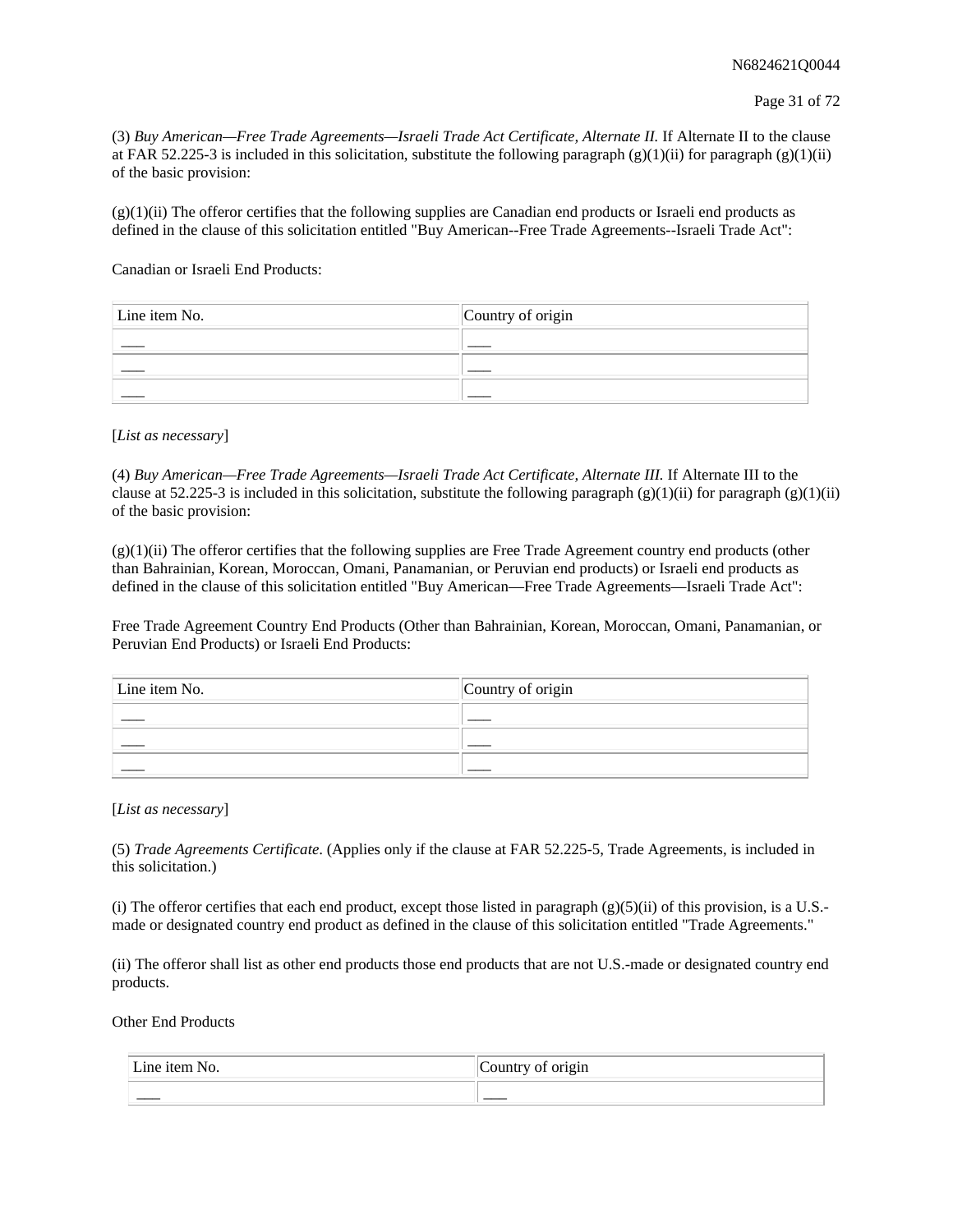### N6824621Q0044

Page 32 of 72

| ___ |
|-----|
|     |
|     |

[*List as necessary*]

(iii) The Government will evaluate offers in accordance with the policies and procedures of FAR Part 25. For line items covered by the WTO GPA, the Government will evaluate offers of U.S.-made or designated country end products without regard to the restrictions of the Buy American statute. The Government will consider for award only offers of U.S.-made or designated country end products unless the Contracting Officer determines that there are no offers for such products or that the offers for such products are insufficient to fulfill the requirements of the solicitation.

(h) *Certification Regarding Responsibility Matters (Executive Order 12689)*. (Applies only if the contract value is expected to exceed the simplified acquisition threshold.) The offeror certifies, to the best of its knowledge and belief, that the offeror and/or any of its principals--

(1) [ \_\_\_ ] Are, [ \_\_\_ ] are not presently debarred, suspended, proposed for debarment, or declared ineligible for the award of contracts by any Federal agency;

(2) [ \_\_\_ ] Have, [ \_\_\_ ] have not, within a three-year period preceding this offer, been convicted of or had a civil judgment rendered against them for: commission of fraud or a criminal offense in connection with obtaining, attempting to obtain, or performing a Federal, state or local government contract or subcontract; violation of Federal or state antitrust statutes relating to the submission of offers; or commission of embezzlement, theft, forgery, bribery, falsification or destruction of records, making false statements, tax evasion, violating Federal criminal tax laws, or receiving stolen property; and

 $(3)$  [  $\blacksquare$  ] Are, [  $\blacksquare$  ] are not presently indicted for, or otherwise criminally or civilly charged by a Government entity with, commission of any of these offenses enumerated in paragraph (h)(2) of this clause; and

(4) [ \_\_\_ ] Have, [ \_\_\_ ] have not, within a three-year period preceding this offer, been notified of any delinquent Federal taxes in an amount that exceeds the threshold at  $9.104-5(a)(2)$  for which the liability remains unsatisfied.

(i) Taxes are considered delinquent if both of the following criteria apply:

(A) *The tax liability is finally determined.* The liability is finally determined if it has been assessed. A liability is not finally determined if there is a pending administrative or judicial challenge. In the case of a judicial challenge to the liability, the liability is not finally determined until all judicial appeal rights have been exhausted.

(B) *The taxpayer is delinquent in making payment.* A taxpayer is delinquent if the taxpayer has failed to pay the tax liability when full payment was due and required. A taxpayer is not delinquent in cases where enforced collection action is precluded.

(ii) Examples.

(A) The taxpayer has received a statutory notice of deficiency, under I.R.C. §6212, which entitles the taxpayer to seek Tax Court review of a proposed tax deficiency. This is not a delinquent tax because it is not a final tax liability. Should the taxpayer seek Tax Court review, this will not be a final tax liability until the taxpayer has exercised all judicial appear rights.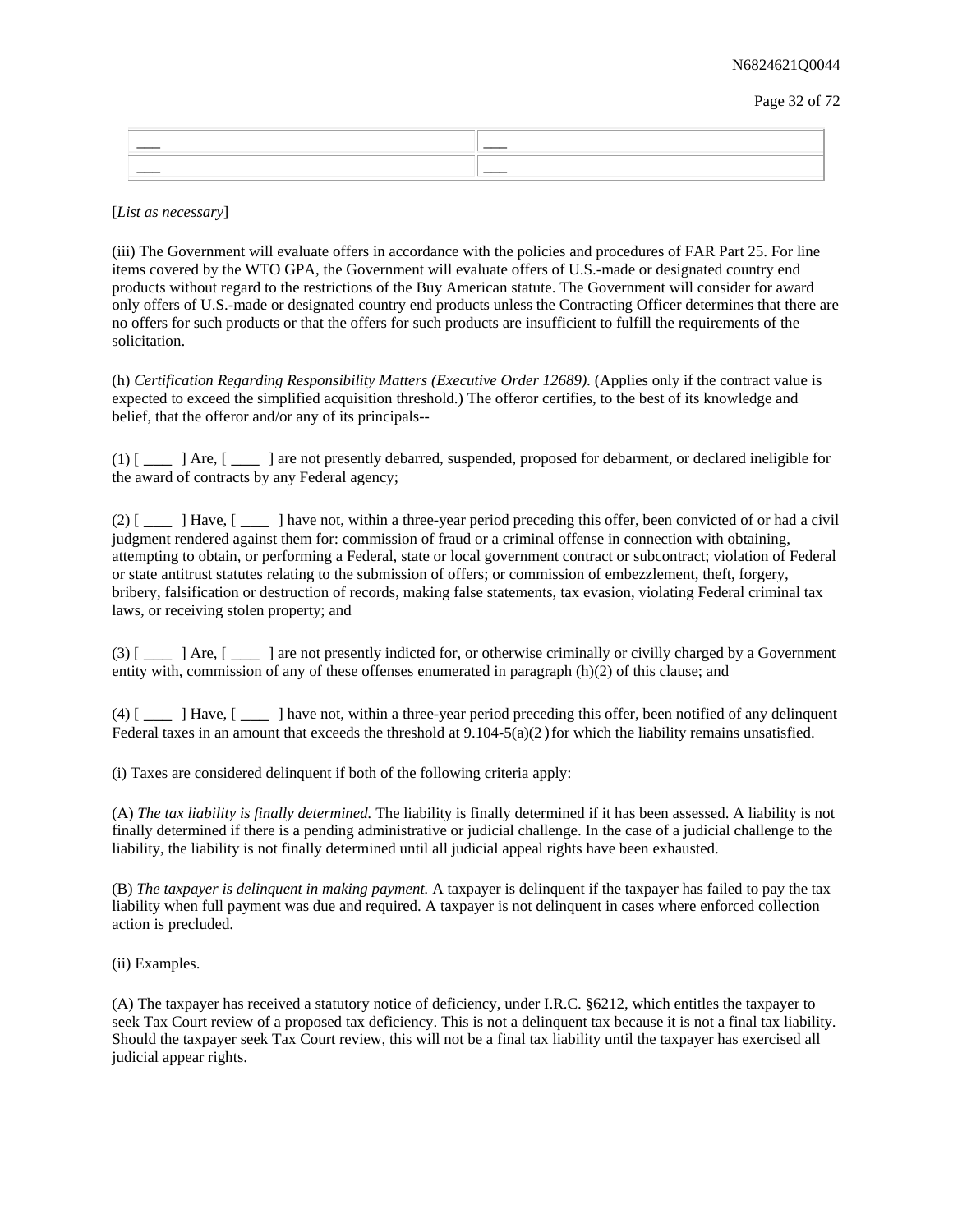(B) The IRS has filed a notice of Federal tax lien with respect to an assessed tax liability, and the taxpayer has been issued a notice under I.R.C. §6320 entitling the taxpayer to request a hearing with the IRS Office of Appeals Contesting the lien filing, and to further appeal to the Tax Court if the IRS determines to sustain the lien filing. In the course of the hearing, the taxpayer is entitled to contest the underlying tax liability because the taxpayer has had no prior opportunity to contest the liability. This is not a delinquent tax because it is not a final tax liability. Should the taxpayer seek tax court review, this will not be a final tax liability until the taxpayer has exercised all judicial appeal rights.

(C) The taxpayer has entered into an installment agreement pursuant to I.R.C. §6159. The taxpayer is making timely payments and is in full compliance with the agreement terms. The taxpayer is not delinquent because the taxpayer is not currently required to make full payment.

(D) The taxpayer has filed for bankruptcy protection. The taxpayer is not delinquent because enforced collection action is stayed under 11 U.S.C. §362 (the Bankruptcy Code).

(i) Certification Regarding Knowledge of Child Labor for Listed End Products (Executive Order 13126). [The Contracting Officer must list in paragraph (i)(1) any end products being acquired under this solicitation that are included in the List of Products Requiring Contractor Certification as to Forced or Indentured Child Labor, unless excluded at 22.1503(b).]

### (1) Listed End Product

| Listed end product | Listed countries of origin |
|--------------------|----------------------------|
|                    |                            |
|                    |                            |
|                    |                            |

(2) Certification. [If the Contracting Officer has identified end products and countries of origin in paragraph (i)(1) of this provision, then the offeror must certify to either (i)(2)(i) or (i)(2)(ii) by checking the appropriate block.]

 $\lceil$  \_\_\_  $\rceil$  (i) The offeror will not supply any end product listed in paragraph (i)(1) of this provision that was mined, produced, or manufactured in the corresponding country as listed for that product.

 $\lceil$  [ii) The offeror may supply an end product listed in paragraph (i)(1) of this provision that was mined, produced, or manufactured in the corresponding country as listed for that product. The offeror certifies that is has made a good faith effort to determine whether forced or indentured child labor was used to mine, produce, or manufacture any such end product furnished under this contract. On the basis of those efforts, the offeror certifies that it is not aware of any such use of child labor.

(j) *Place of manufacture.* (Does not apply unless the solicitation is predominantly for the acquisition of manufactured end products.) For statistical purposes only, the offeror shall indicate whether the place of manufacture of the end products it expects to provide in response to this solicitation is predominantly—

(1) [ \_\_\_ ] In the United States (Check this box if the total anticipated price of offered end products manufactured in the United States exceeds the total anticipated price of offered end products manufactured outside the United States); or

(2) [ \_\_\_ ] Outside the United States.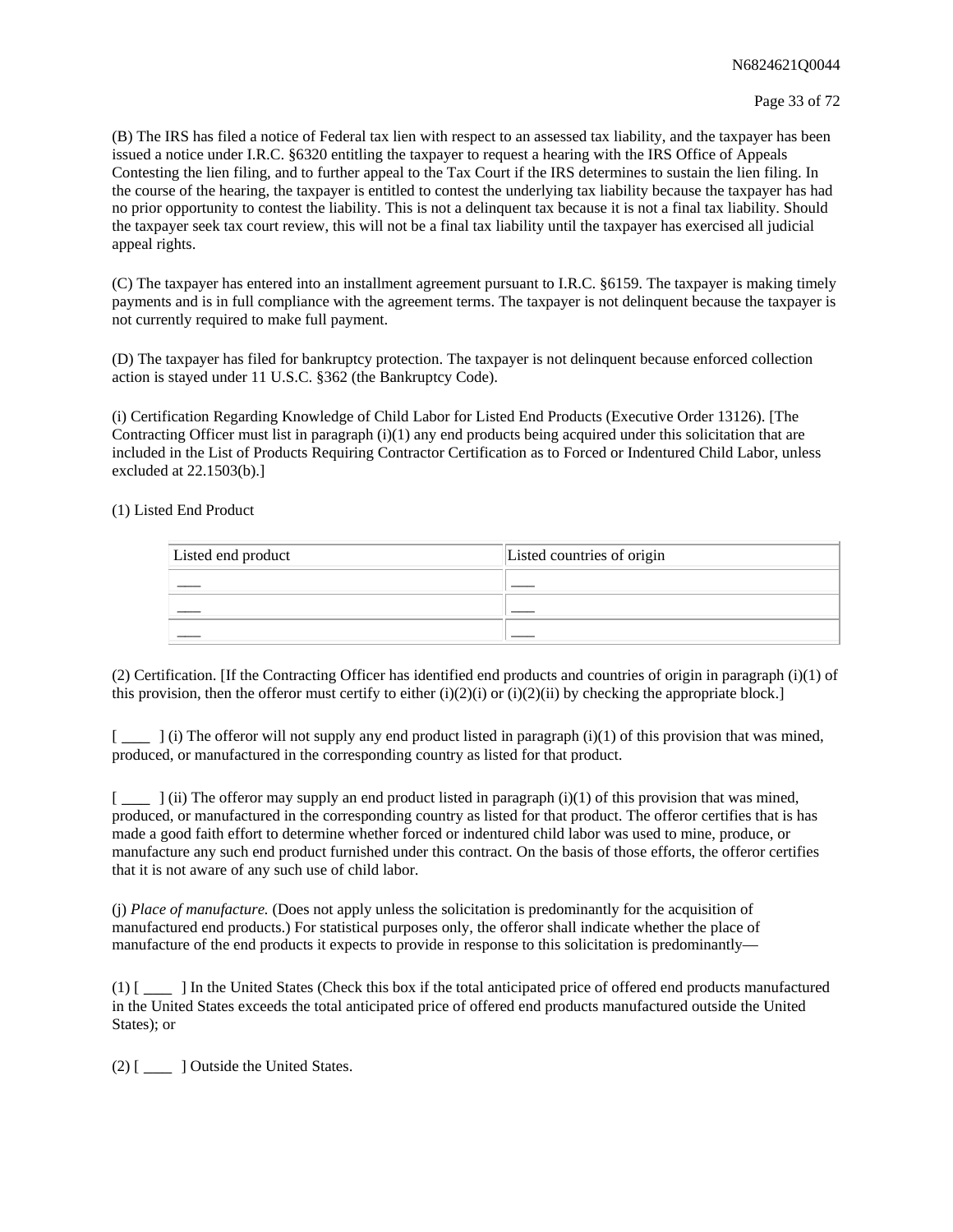(k) Certificates regarding exemptions from the application of the Service Contract Labor Standards. (Certification by the offeror as to its compliance with respect to the contract also constitutes its certification as to compliance by its subcontractor if it subcontracts out the exempt services.) [The contracting officer is to check a box to indicate if paragraph  $(k)(1)$  or  $(k)(2)$  applies.]

(1) [ \_\_\_ ] Maintenance, calibration, or repair of certain equipment as described in FAR 22.1003-4(c)(1). The offeror [ \_\_\_ ] does [ \_\_\_ ] does not certify that—

(i) The items of equipment to be serviced under this contract are used regularly for other than Governmental purposes and are sold or traded by the offeror (or subcontractor in the case of an exempt subcontract) in substantial quantities to the general public in the course of normal business operations;

(ii) The services will be furnished at prices which are, or are based on, established catalog or market prices (see FAR  $22.1003-4(c)(2)(ii)$  for the maintenance, calibration, or repair of such equipment; and

(iii) The compensation (wage and fringe benefits) plan for all service employees performing work under the contract will be the same as that used for these employees and equivalent employees servicing the same equipment of commercial customers.

(2)  $\lceil$  \_\_\_ ] Certain services as described in FAR 22.1003-4(d)(1). The offeror  $\lceil$  \_\_\_ ] does  $\lceil$  \_\_\_ ] does not certify that—

(i) The services under the contract are offered and sold regularly to non-Governmental customers, and are provided by the offeror (or subcontractor in the case of an exempt subcontract) to the general public in substantial quantities in the course of normal business operations;

(ii) The contract services will be furnished at prices that are, or are based on, established catalog or market prices (see FAR 22.1003-4(d)(2)(iii));

(iii) Each service employee who will perform the services under the contract will spend only a small portion of his or her time (a monthly average of less than 20 percent of the available hours on an annualized basis, or less than 20 percent of available hours during the contract period if the contract period is less than a month) servicing the Government contract; and

(iv) The compensation (wage and fringe benefits) plan for all service employees performing work under the contract is the same as that used for these employees and equivalent employees servicing commercial customers.

(3) If paragraph  $(k)(1)$  or  $(k)(2)$  of this clause applies—

(i) If the offeror does not certify to the conditions in paragraph  $(k)(1)$  or  $(k)(2)$  and the Contracting Officer did not attach a Service Contract Labor Standards wage determination to the solicitation, the offeror shall notify the Contracting Officer as soon as possible; and

(ii) The Contracting Officer may not make an award to the offeror if the offeror fails to execute the certification in paragraph (k)(1) or (k)(2) of this clause or to contact the Contracting Officer as required in paragraph (k)(3)(i) of this clause.

(l) *Taxpayer identification number (TIN) (26 U.S.C. 6109, 31 U.S.C. 7701)*. (Not applicable if the offeror is required to provide this information to SAM to be eligible for award.)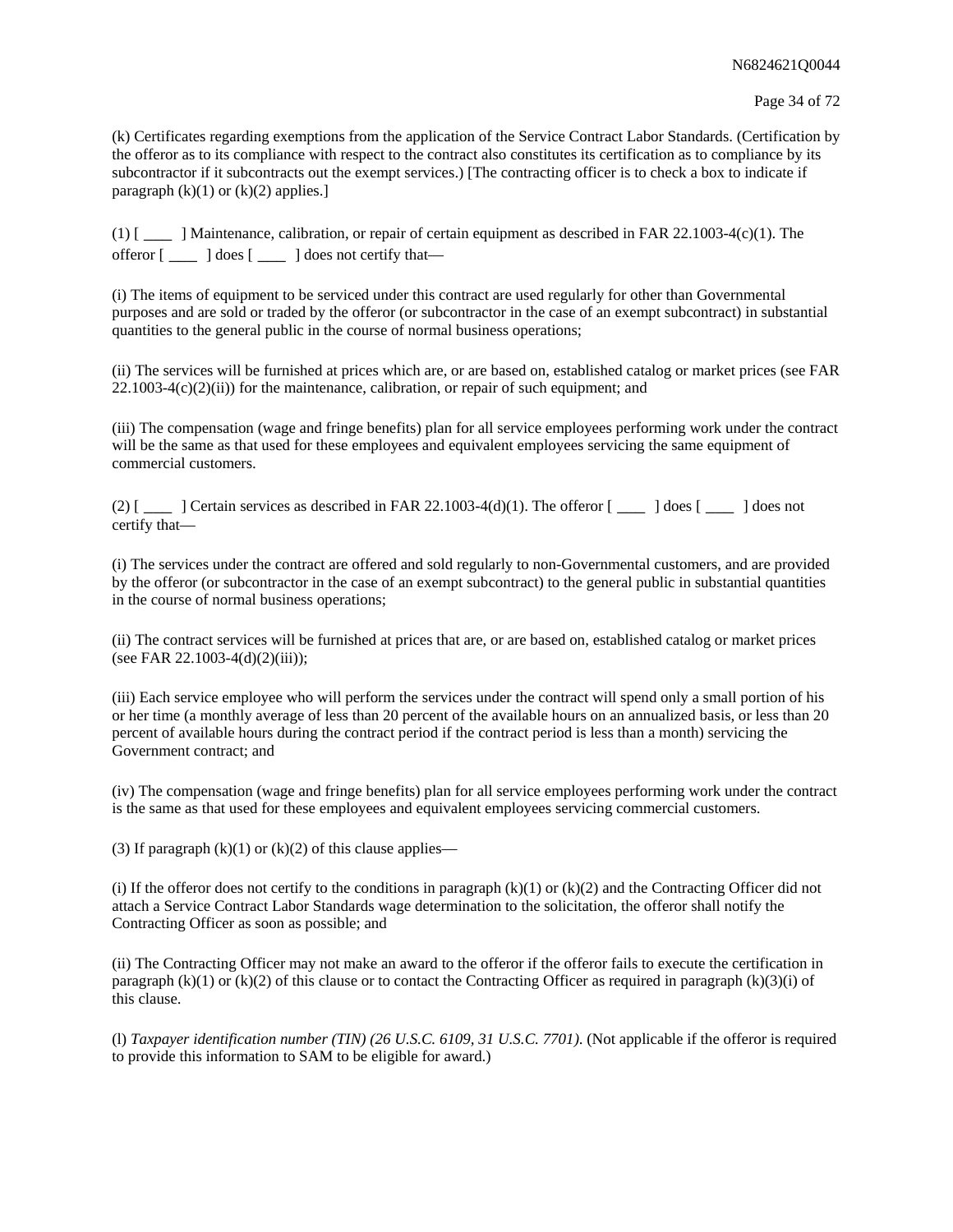(1) All offerors must submit the information required in paragraphs (l)(3) through (l)(5) of this provision to comply with debt collection requirements of 31 U.S.C. 7701(c) and 3325(d), reporting requirements of 26 U.S.C. 6041, 6041A, and 6050M, and implementing regulations issued by the Internal Revenue Service (IRS).

(2) The TIN may be used by the government to collect and report on any delinquent amounts arising out of the offeror's relationship with the Government (31 U.S.C. 7701(c)(3)). If the resulting contract is subject to the payment reporting requirements described in FAR 4.904, the TIN provided hereunder may be matched with IRS records to verify the accuracy of the offeror's TIN.

(3) Taxpayer Identification Number (TIN).

 $[$  \_\_ ] TIN: \_\_ .

[ $\Box$ ] TIN has been applied for.

[  $\Box$  ] TIN is not required because:

[  $\Box$  ] Offeror is a nonresident alien, foreign corporation, or foreign partnership that does not have income effectively connected with the conduct of a trade or business in the United States and does not have an office or place of business or a fiscal paying agent in the United States;

[  $\Box$  ] Offeror is an agency or instrumentality of a foreign government;

[ $\Box$ ] Offeror is an agency or instrumentality of the Federal Government;

- (4) Type of organization.
- [ $\_\_$  ] Sole proprietorship;
- [ \_\_\_ ] Partnership;
- [ \_\_\_ ] Corporate entity (not tax-exempt);
- [ \_\_\_ ] Corporate entity (tax-exempt);
- [ \_\_\_ ] Government entity (Federal, State, or local);
- [ $\_\_$ ] Foreign government;
- [ \_\_\_ ] International organization per 26 CFR 1.6049-4;
- $\begin{bmatrix} \phantom{i} \end{bmatrix}$  Other .

(5) Common parent.

[ $\Box$  ] Offeror is not owned or controlled by a common parent: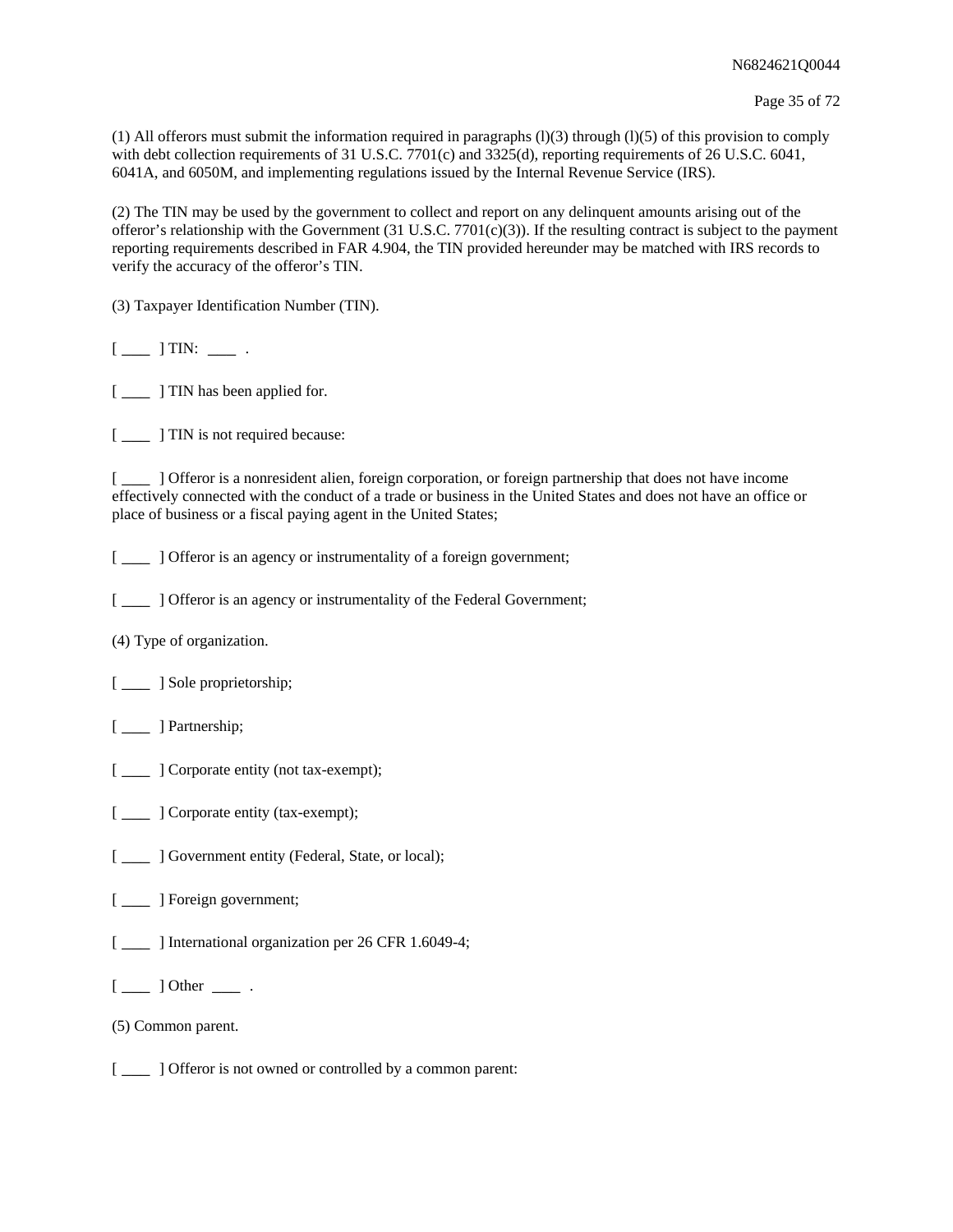Page 36 of 72

[  $\blacksquare$  ] Name and TIN of common parent:

Name \_\_\_

TIN \_\_\_

(m) *Restricted business operations in Sudan*. By submission of its offer, the offeror certifies that the offeror does not conduct any restricted business operations in Sudan.

(n) Prohibition on Contracting with Inverted Domestic Corporations—

(1) Government agencies are not permitted to use appropriated (or otherwise made available) funds for contracts with either an inverted domestic corporation, or a subsidiary of an inverted domestic corporation, unless the exception at 9.108-2(b) applies or the requirement is waived in accordance with the procedures at 9.108-4.

(2) Representation. The Offeror represents that--

(i) It  $\left[\begin{array}{c} 0 \end{array}\right]$  is,  $\left[\begin{array}{c} 0 \end{array}\right]$  is not an inverted domestic corporation; and

(ii) It [ \_\_\_ ] is, [ \_\_\_ ] is not a subsidiary of an inverted domestic corporation.

(o) Prohibition on contracting with entities engaging in certain activities or transactions relating to Iran.

(1) The offeror shall email questions concerning sensitive technology to the Department of State at [CISADA106@state.gov.](mailto:CISADA106@state.gov)

(2) Representation and Certification. Unless a waiver is granted or an exception applies as provided in paragraph  $(0)(3)$  of this provision, by submission of its offer, the offeror—

(i) Represents, to the best of its knowledge and belief, that the offeror does not export any sensitive technology to the government of Iran or any entities or individuals owned or controlled by, or acting on behalf or at the direction of, the government of Iran;

(ii) Certifies that the offeror, or any person owned or controlled by the offeror, does not engage in any activities for which sanctions may be imposed under section 5 of the Iran Sanctions Act; and

(iii) Certifies that the offeror, and any person owned or controlled by the offeror, does not knowingly engage in any transaction that exceeds the threshold at FAR 25.703-2(a)(2) with Iran's Revolutionary Guard Corps or any of its officials, agents, or affiliates, the property and interests in property of which are blocked pursuant to the International Emergency Economic Powers Act (50(U.S.C. 1701 et seq.) (see OFAC's Specially Designated Nationals and Blocked Persons List at [https://www.treasury.gov/resource-center/sanctions/SDN-](https://www.treasury.gov/resource-center/sanctions/SDN-List/Pages/default.aspx)[List/Pages/default.aspx\)](https://www.treasury.gov/resource-center/sanctions/SDN-List/Pages/default.aspx).

(3) The representation and certification requirements of paragraph ( $o(2)$ ) of this provision do not apply if—

(i) This solicitation includes a trade agreements certification (e.g.,  $52.212-3(g)$  or a comparable agency provision); and

(ii) The offeror has certified that all the offered products to be supplied are designated country end products.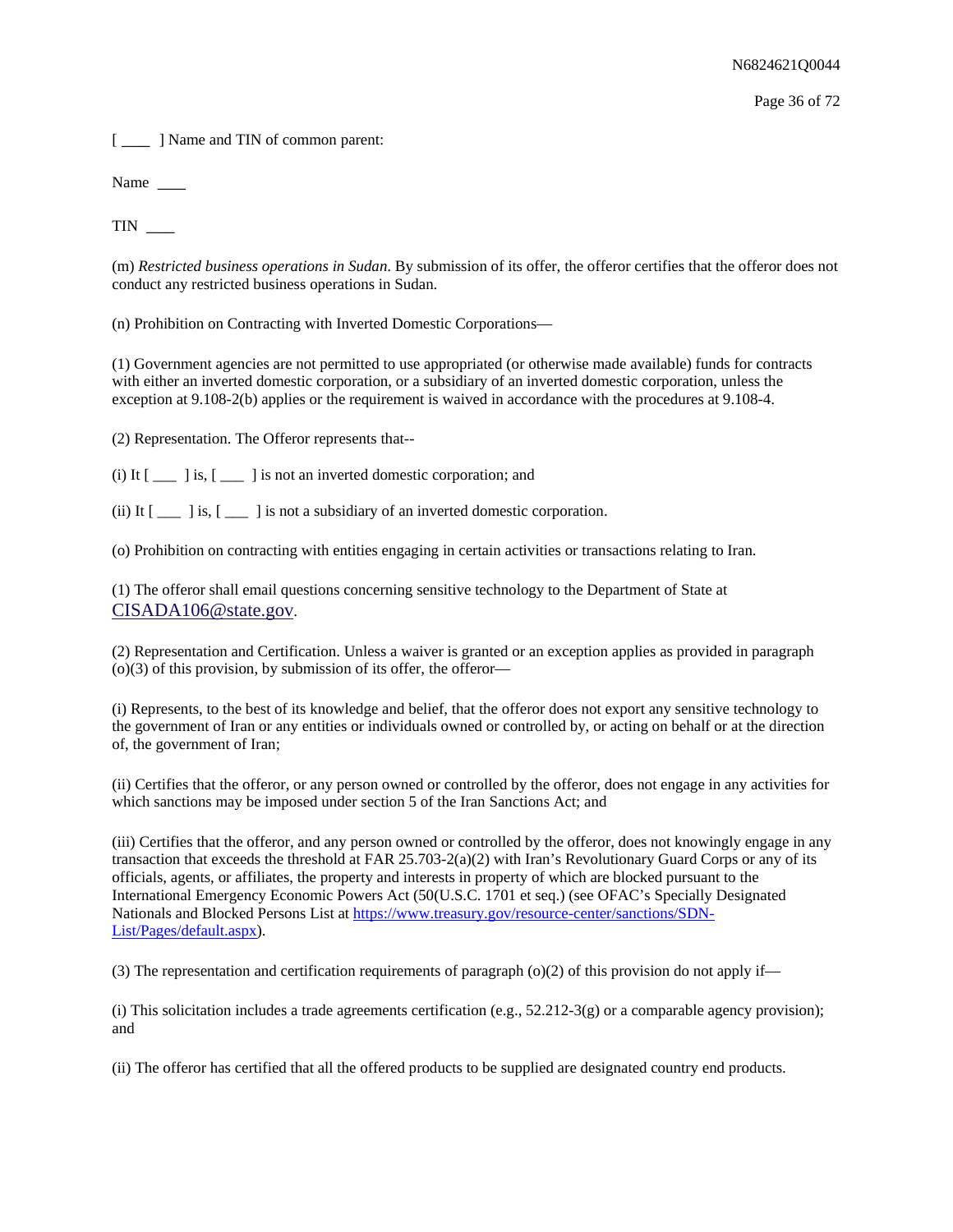(p) Ownership or Control of Offeror. (Applies in all solicitations when there is a requirement to be registered in SAM or a requirement to have a unique entity identifier in the solicitation.

(1) The Offeror represents that it [ \_\_\_ ] has or [ \_\_\_ ] does not have an immediate owner. If the Offeror has more than one immediate owner (such as a joint venture), then the Offeror shall respond to paragraph (2) and if applicable, paragraph (3) of this provision for each participant in the joint venture.

(2) If the Offeror indicates "has" in paragraph  $(p)(1)$  of this provision, enter the following information:

Immediate owner CAGE code:

Immediate owner legal name: \_\_\_\_\_\_\_\_\_\_\_\_\_\_\_\_\_\_\_\_\_.

(Do not use a "doing business as" name)

Is the immediate owner owned or controlled by another entity:  $\Box$  Yes or  $\Box$  No.

(3) If the Offeror indicates "yes" in paragraph  $(p)(2)$  of this provision, indicating that the immediate owner is owned or controlled by another entity, then enter the following information:

Highest-level owner CAGE code: \_\_\_\_\_\_\_

Highest-level owner legal name:

(Do not use a "doing business as" name)

(q) Representation by Corporations Regarding Delinquent Tax Liability or a Felony Conviction under any Federal Law.

(1) As required by sections 744 and 745 of Division E of the Consolidated and Further Continuing Appropriations Act, 2015 (Pub. L. 113-235), and similar provisions, if contained in subsequent appropriations acts, The Government will not enter into a contract with any corporation that—

(i) Has any unpaid Federal tax liability that has been assessed, for which all judicial and administrative remedies have been exhausted or have lapsed, and that is not being paid in a timely manner pursuant to an agreement with the authority responsible for collecting the tax liability, where the awarding agency is aware of the unpaid tax liability, unless an agency has considered suspension or debarment of the corporation and made a determination that suspension or debarment is not necessary to protect the interests of the Government; or

(ii) Was convicted of a felony criminal violation under any Federal law within the preceding 24 months, where the awarding agency is aware of the conviction, unless an agency has considered suspension or debarment of the corporation and made a determination that this action is not necessary to protect the interests of the Government.

(2) The Offeror represents that—

(i) It is  $\Box$  is not  $\Box$  a corporation that has any unpaid Federal tax liability that has been assessed, for which all judicial and administrative remedies have been exhausted or have lapsed, and that is not being paid in a timely manner pursuant to an agreement with the authority responsible for collecting the tax liability; and

(ii) It is  $\Box$  is not  $\Box$  a corporation that was convicted of a felony criminal violation under a Federal law within the preceding 24 months.

(r) Predecessor of Offeror. (Applies in all solicitations that include the provision at 52.204-16, Commercial and Government Entity Code Reporting.)

(1) The Offeror represents that it [ \_\_\_ ] is or [ \_\_\_ ] is not a successor to a predecessor that held a Federal contract or grant within the last three years.

(2) If the Offeror has indicated "is" in paragraph (r)(1) of this provision, enter the following information for all predecessors that held a Federal contract or grant within the last three years (if more than one predecessor, list in reverse chronological order):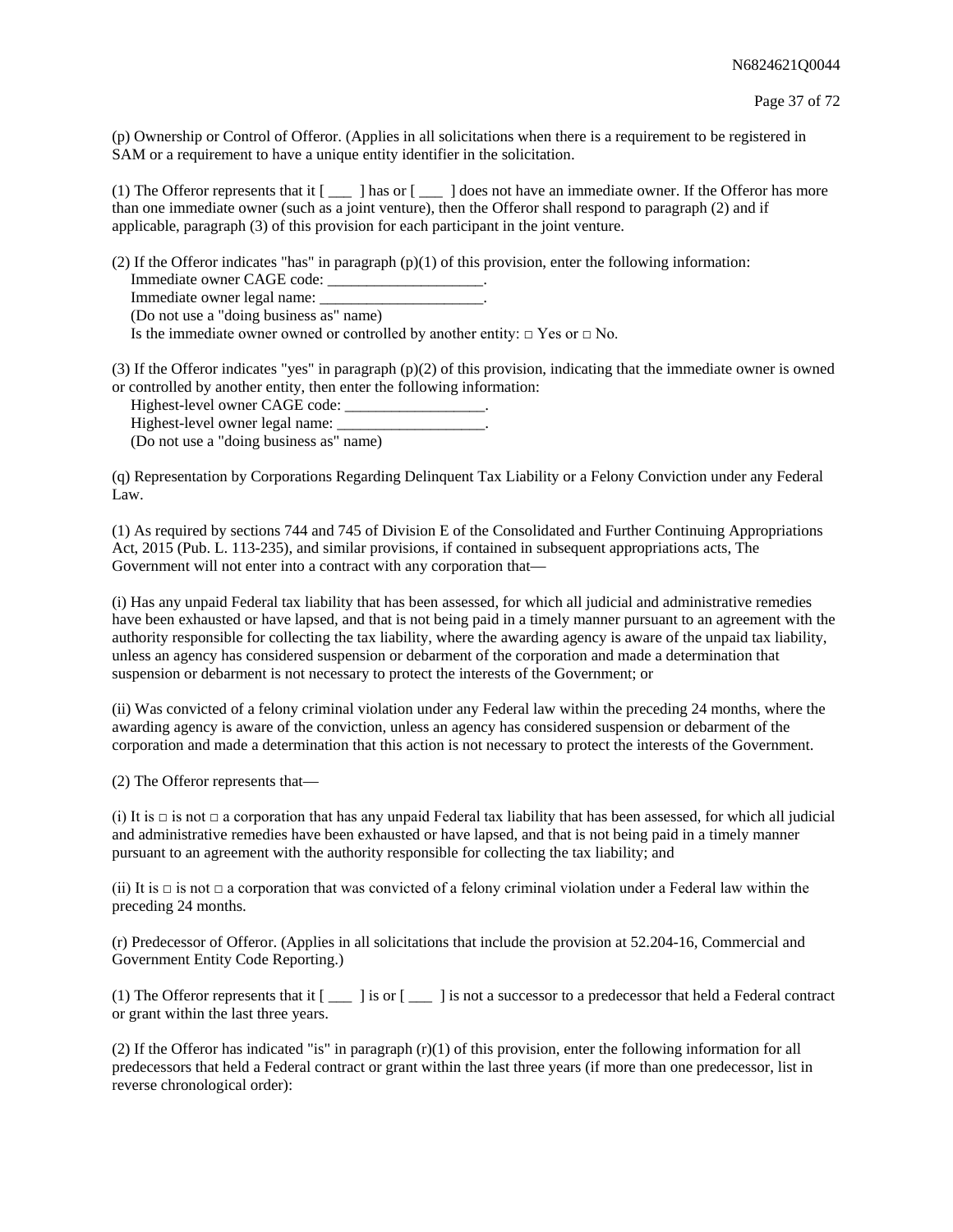Predecessor CAGE code: \_\_\_\_ (or mark "Unknown").

Predecessor legal name: \_\_\_\_\_.

(Do not use a "doing business as" name).

(t) Public Disclosure of Greenhouse Gas Emissions and Reduction Goals. Applies in all solicitations that require offerors to register in SAM  $(12.301(d)(1))$ .

(1) This representation shall be completed if the Offeror received \$7.5 million or more in contract awards in the prior Federal fiscal year. The representation is optional if the Offeror received less than \$7.5 million in Federal contract awards in the prior Federal fiscal year.

(2) Representation. [Offeror to check applicable block(s) in paragraph  $(t)(2)(i)$  and  $(ii)$ ]. (i) The Offeror (itself or through its immediate owner or highest-level owner) [ \_\_\_ ] does, [ \_\_\_ ] does not publicly disclose greenhouse gas emissions, i.e., makes available on a publicly accessible Web site the results of a greenhouse gas inventory, performed in accordance with an accounting standard with publicly available and consistently applied criteria, such as the Greenhouse Gas Protocol Corporate Standard.

(ii) The Offeror (itself or through its immediate owner or highest-level owner) [ \_\_\_ ] does, [ \_\_\_ ] does not publicly disclose a quantitative greenhouse gas emissions reduction goal, i.e., make available on a publicly accessible Web site a target to reduce absolute emissions or emissions intensity by a specific quantity or percentage.

(iii) A publicly accessible Web site includes the Offeror's own Web site or a recognized, third-party greenhouse gas emissions reporting program.

(3) If the Offeror checked "does" in paragraphs  $(t)(2)(i)$  or  $(t)(2)(ii)$  of this provision, respectively, the Offeror shall provide the publicly accessible Web site(s) where greenhouse gas emissions and/or reduction goals are reported:  $\overline{\phantom{a}}$  .

(u)(1) In accordance with section 743 of Division E, Title VII, of the Consolidated and Further Continuing Appropriations Act, 2015 (Pub. L. 113-235) and its successor provisions in subsequent appropriations acts (and as extended in continuing resolutions), Government agencies are not permitted to use appropriated (or otherwise made available) funds for contracts with an entity that requires employees or subcontractors of such entity seeking to report waste, fraud, or abuse to sign internal confidentiality agreements or statements prohibiting or otherwise restricting such employees or subcontractors from lawfully reporting such waste, fraud, or abuse to a designated investigative or law enforcement representative of a Federal department or agency authorized to receive such information.

(2) The prohibition in paragraph  $(u)(1)$  of this provision does not contravene requirements applicable to Standard Form 312 (Classified Information Nondisclosure Agreement), Form 4414 (Sensitive Compartmented Information Nondisclosure Agreement), or any other form issued by a Federal department or agency governing the nondisclosure of classified information.

(3) Representation. By submission of its offer, the Offeror represents that it will not require its employees or subcontractors to sign or comply with internal confidentiality agreements or statements prohibiting or otherwise restricting such employees or subcontractors from lawfully reporting waste, fraud, or abuse related to the performance of a Government contract to a designated investigative or law enforcement representative of a Federal department or agency authorized to receive such information (e.g., agency Office of the Inspector General).

(v) Covered Telecommunications Equipment or Services--Representation. Section 889(a)(1)(A) and section 889 (a)(1)(B) of Public Law 115-232.

(1) The Offeror shall review the list of excluded parties in the System for Award Management (SAM) [\(https://www.sam.gov\)](https://www.sam.gov/) for entities excluded from receiving federal awards for "covered telecommunications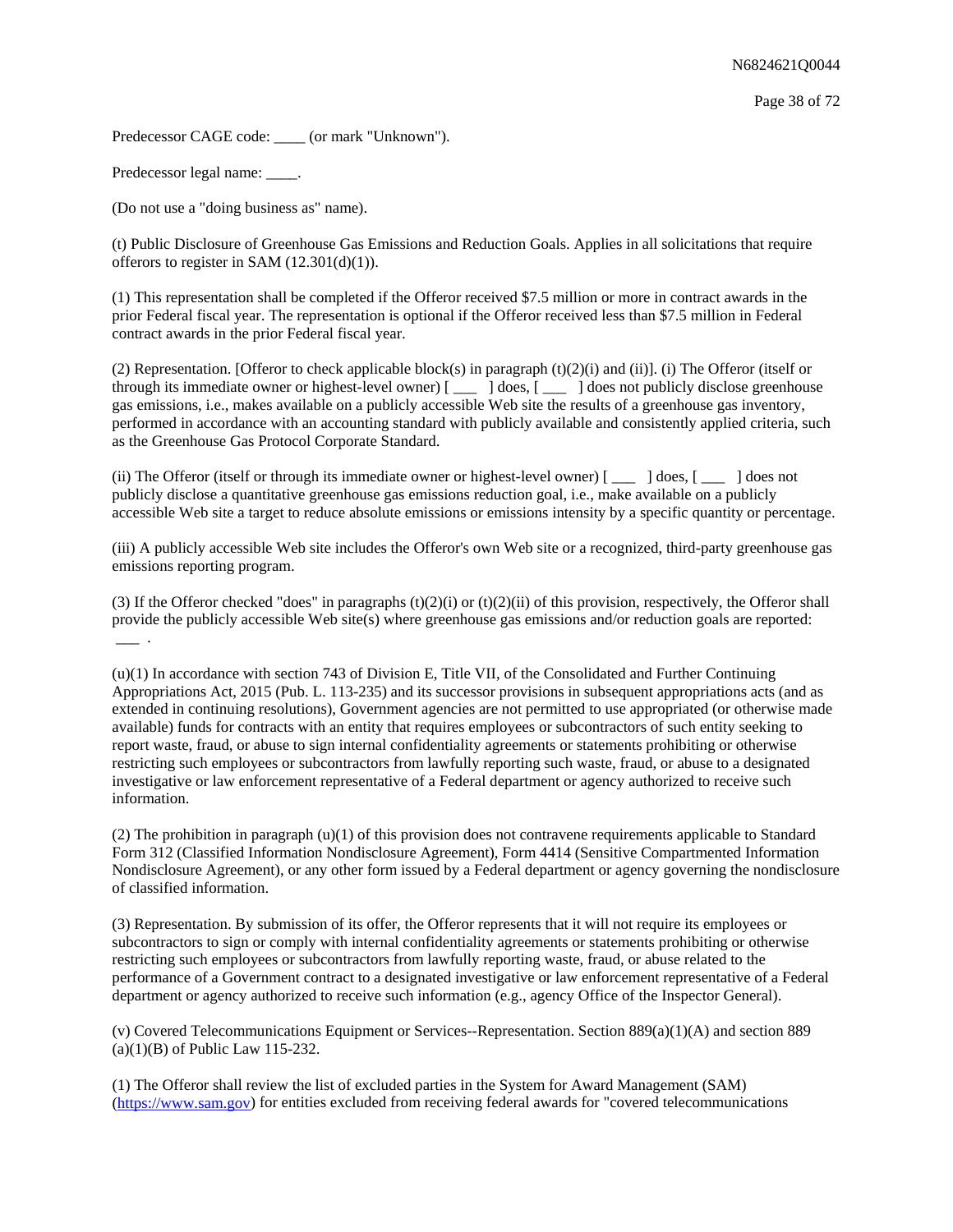Page 39 of 72

equipment or services".

(2) The Offeror represents that--

(i) It [ \_\_\_ ] does, [ \_\_\_ ] does not provide covered telecommunications equipment or services as a part of its offered products or services to the Government in the performance of any contract, subcontract, or other contractual instrument.

(ii) After conducting a reasonable inquiry for purposes of this representation, that it  $\begin{bmatrix} -1 \end{bmatrix}$  does,  $\begin{bmatrix} -1 \end{bmatrix}$  does not use covered telecommunications equipment or services, or any equipment, system, or service that uses covered telecommunications equipment or services.

(End of provision)

## 52.212-5 CONTRACT TERMS AND CONDITIONS REQUIRED TO IMPLEMENT STATUTES OR EXECUTIVE ORDERS--COMMERCIAL ITEMS (JAN 2021)

(a) The Contractor shall comply with the following Federal Acquisition Regulation (FAR) clauses, which are incorporated in this contract by reference, to implement provisions of law or Executive orders applicable to acquisitions of commercial items:

(1) 52.203-19, Prohibition on Requiring Certain Internal Confidentiality Agreements or Statements (JAN 2017) (section 743 of Division E, Title VII, of the Consolidated and Further Continuing Appropriations Act, 2015 (Pub. L. 113-235) and its successor provisions in subsequent appropriations acts (and as extended in continuing resolutions)).

(2) 52.204-23, Prohibition on Contracting for Hardware, Software, and Services Developed or Provided by Kaspersky Lab and Other Covered Entities (Jul 2018) (Section 1634 of Pub. L. 115-91).

(3) 52.204-25, Prohibition on Contracting for Certain Telecommunications and Video Surveillance Services or Equipment. (AUG 2020) (Section 889(a)(1)(A) of Pub. L. 115-232).

(4) 52.209-10, Prohibition on Contracting with Inverted Domestic Corporations (Nov 2015).

(5) 52.233-3, Protest After Award (AUG 1996) (31 U.S.C. 3553).

(6) 52.233-4, Applicable Law for Breach of Contract Claim (OCT 2004) (Public Laws 108-77 and 108-78 (19 U.S.C. 3805 note)).

(b) The Contractor shall comply with the FAR clauses in this paragraph (b) that the Contracting Officer has indicated as being incorporated in this contract by reference to implement provisions of law or Executive orders applicable to acquisitions of commercial items: (Contracting Officer check as appropriate.)

\_\_\_ (1) 52.203-6, Restrictions on Subcontractor Sales to the Government (JUN 2020), with Alternate I (Oct 1995) (41 U.S.C. 4704 and 10 U.S.C. 2402).

\_\_\_\_ (2) 52.203-13, Contractor Code of Business Ethics and Conduct (JUN 2020) (41 U.S.C. 3509).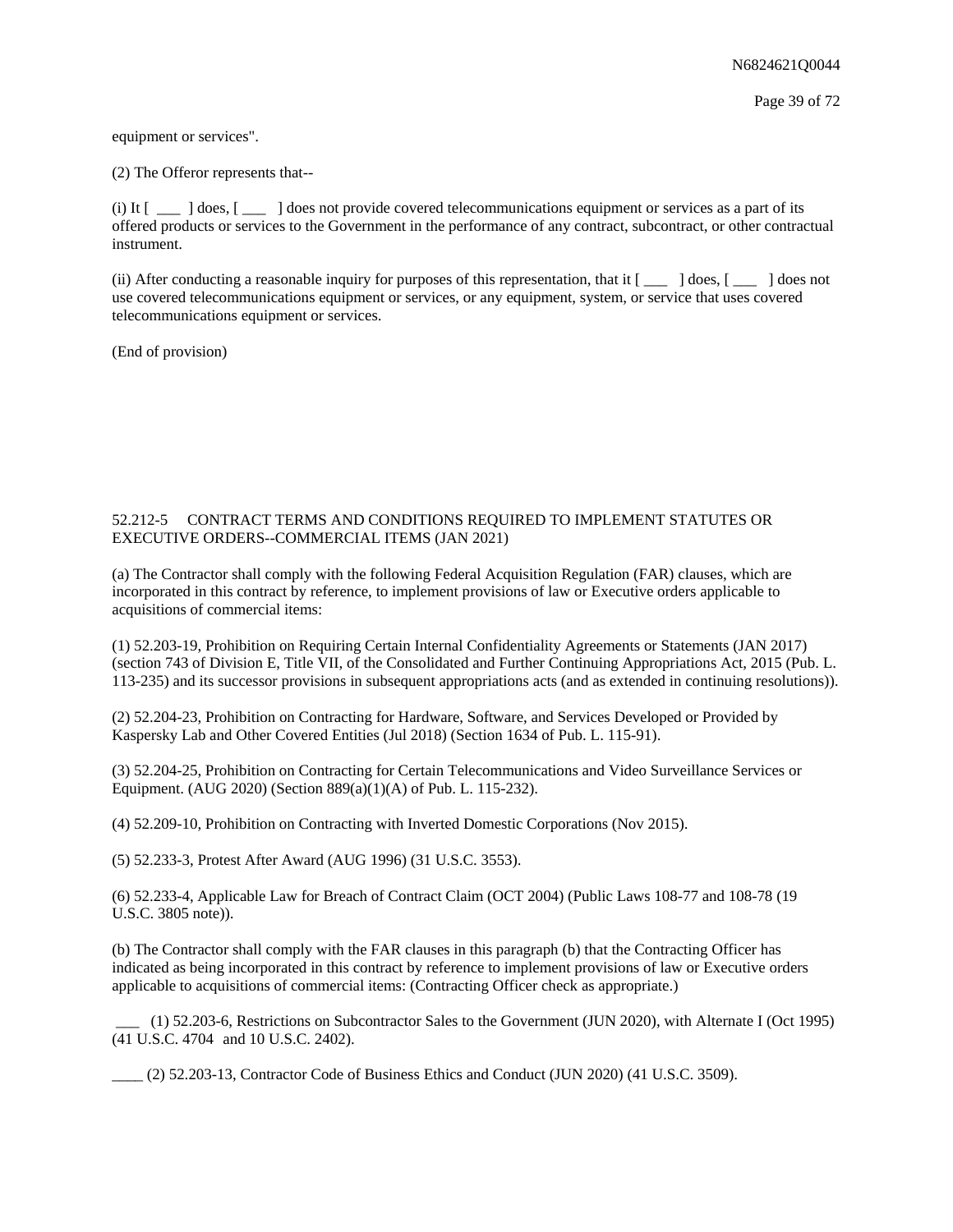\_\_\_\_ (3) 52.203-15, Whistleblower Protections under the American Recovery and Reinvestment Act of 2009 (JUN 2010) (Section 1553 of Pub. L. 111-5). (Applies to contracts funded by the American Recovery and Reinvestment Act of 2009.)

XXX(4) 52.204-10, Reporting Executive Compensation and First-Tier Subcontract Awards (JUN 2020) (Pub. L. 109-282) (31 U.S.C. 6101 note).

 $\qquad$  (5) [Reserved]

\_\_\_ (6) 52.204-14, Service Contract Reporting Requirements (Oct 2016) (Pub. L. 111-117, section 743 of Div.  $C$ ).

\_\_\_ (7) 52.204-15, Service Contract Reporting Requirements for Indefinite-Delivery Contracts (Oct 2016) (Pub. L. 111-117, section 743 of Div. C).

XXX (8) 52.209-6, Protecting the Government's Interest When Subcontracting with Contractors Debarred, Suspended, or Proposed for Debarment. (JUN 2020) (31 U.S.C. 6101 note).

\_\_\_\_ (9) 52.209-9, Updates of Publicly Available Information Regarding Responsibility Matters (OCT 2018) (41 U.S.C. 2313).

 $\qquad$  (10) [Reserved]

 $(11)(i)$  52.219-3, Notice of HUBZone Set-Aside or Sole-Source Award (MAR 2020) (15 U.S.C. 657a).

\_\_\_\_ (ii) Alternate I (MAR 2020) of 52.219-3.

\_\_\_\_ (12) (i) 52.219-4, Notice of Price Evaluation Preference for HUBZone Small Business Concerns (MAR 2020) (if the offeror elects to waive the preference, it shall so indicate in its offer) (15 U.S.C. 657a).

\_\_\_\_ (ii) Alternate I (MAR 2020) of 52.219-4.

- $(13)$  [Reserved]
- \_\_\_\_ (14)(i) 52.219-6, Notice of Total Small Business Set-Aside (NOV 2020) (15 U.S.C. 644).
- \_\_\_\_ (ii) Alternate I (MAR 2020) of 52.219-6.
- \_\_\_\_ (15)(i) 52.219-7, Notice of Partial Small Business Set-Aside (NOV 2020) (15 U.S.C. 644).
- \_\_\_\_ (ii) Alternate I (MAR 2020) of 52.219-7.
- \_\_\_\_ (16) 52.219-8, Utilization of Small Business Concerns (OCT 2018) (15 U.S.C. 637(d)(2) and (3)).
- \_\_\_\_ (17)(i) 52.219-9, Small Business Subcontracting Plan (JUN 2020) (15 U.S.C. 637(d)(4)).
- \_\_\_\_ (ii) Alternate I (NOV 2016) of 52.219-9.
- \_\_\_\_ (iii) Alternate II (NOV 2016) of 52.219-9.
- \_\_\_\_ (iv) Alternate III (JUN 2020) of 52.219-9.
- \_\_\_\_ (v) Alternate IV (JUN 2020) of 52.219-9.
- \_\_\_\_ (18) (i) 52.219-13, Notice of Set-Aside of Orders (MAR 2020) (15 U.S.C. 644(r)).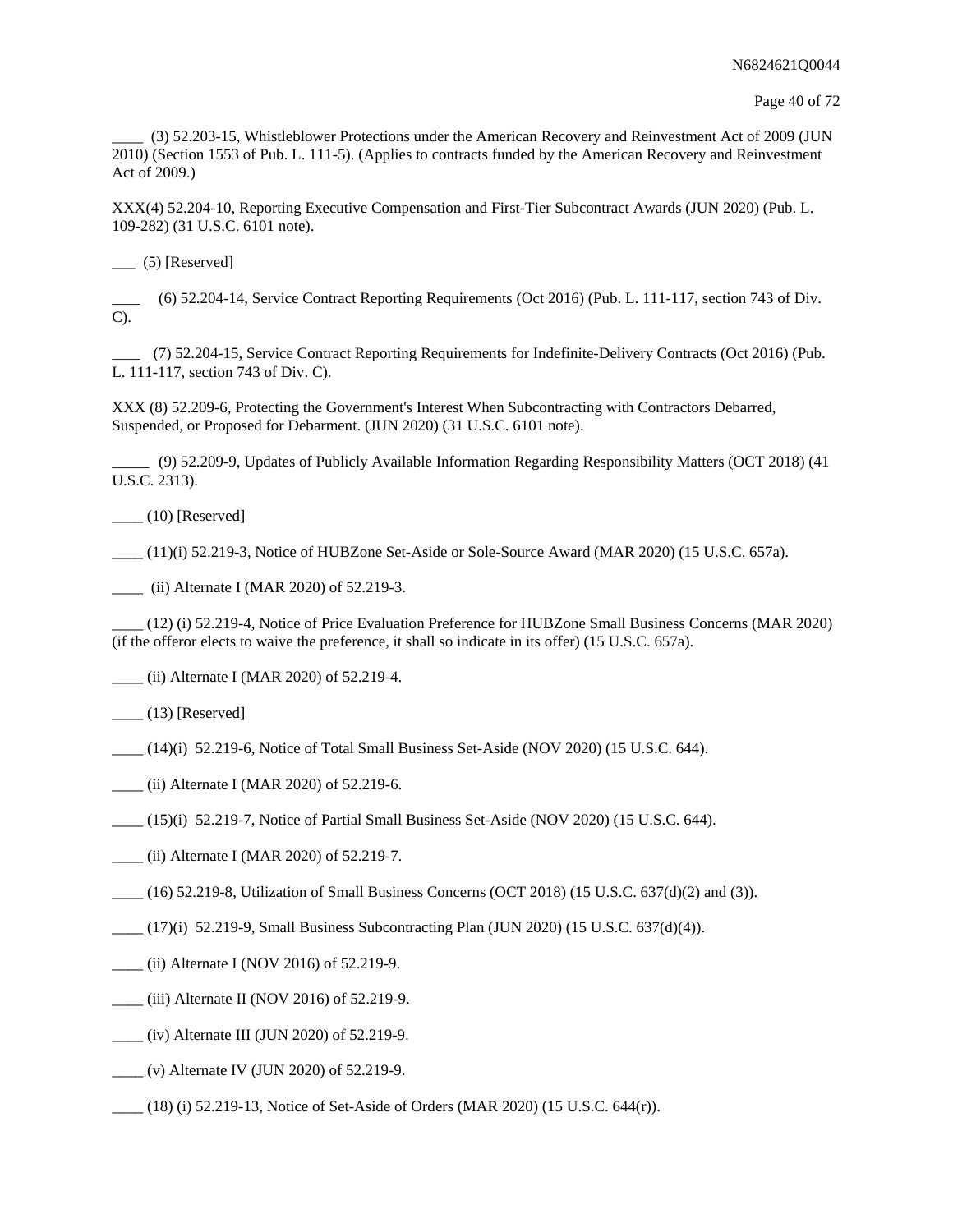### Page 41 of 72

\_\_\_\_ (ii) Alternate I (MAR 2020) of 52.219-13.

\_\_\_\_ (19) 52.219-14, Limitations on Subcontracting (MAR 2020) (15 U.S.C. 637(a)(14)).

 $(20)$  52.219-16, Liquidated Damages—Subcontracting Plan (Jan 1999) (15 U.S.C. 637(d)(4)(F)(i)).

\_\_\_\_ (21) 52.219-27, Notice of Service-Disabled Veteran-Owned Small Business Set-Aside (MAR 2020) (15 U.S.C. 657f).

\_\_\_\_ (22) (i) 52.219-28, Post Award Small Business Program Rerepresentation (NOV 2020) (15 U.S.C. 632(a)(2)).

\_\_\_\_ (ii) Alternate I (MAR 2020) of 52.219-28.

\_\_\_\_ (23) 52.219-29, Notice of Set-Aside for, or Sole Source Award to, Economically Disadvantaged Women-Owned Small Business (EDWOSB) Concerns (MAR 2020) (15 U.S.C. 637(m)).

\_\_\_\_ (24) 52.219-30, Notice of Set-Aside for, or Sole Source Award to, Women-Owned Small Business Concerns Eligible Under the Women-Owned Small Business Program (MAR 2020) (15 U.S.C. 637(m)).  $(25)$  52.219-32, Orders Issued Directly Under Small Business Reserves (MAR 2020) (15 U.S.C. 644(r)).

\_\_\_\_ (26) 52.219-33, Nonmanufacturer Rule (MAR 2020) (15 U.S.C. 637(a)(17)).

\_\_\_\_ (27) 52.222-3, Convict Labor (JUN 2003) (E.O. 11755).

\_\_\_\_(28) 52.222-19, Child Labor--Cooperation with Authorities and Remedies (JAN 2020) (E.O. 13126).

XXX (29) 52.222-21, Prohibition of Segregated Facilities (APR 2015).

XXX (30)(i) 52.222-26, Equal Opportunity (SEPT 2016) (E.O. 11246).

\_\_\_\_ (ii) Alternate I (FEB 1999) of 52.222-26.

\_\_\_\_ (31)(i) 52.222-35, Equal Opportunity for Veterans (JUN 2020) (38 U.S.C. 4212).

\_\_\_\_ (ii) Alternate I (JUL 2014) of 52.222-35.

 $(32)(i)$  52.222-36, Equal Opportunity for Workers with Disabilities (JUN 2020) (29 U.S.C. 793).

\_\_\_\_ (ii) Alternate I (JUL 2014) of 52.222-36.

\_\_\_\_ (33) 52.222-37, Employment Reports on Veterans (JUN 2020) (38 U.S.C. 4212).

\_\_\_\_ (34) 52.222-40, Notification of Employee Rights Under the National Labor Relations Act (DEC 2010) (E.O. 13496).

XXX (35)(i) 52.222-50, Combating Trafficking in Persons (OCT 2020) (22 U.S.C. chapter 78 and E.O. 13627).

\_\_\_\_ (ii) Alternate I (MAR 2015) of 52.222-50 (22 U.S.C. chapter 78 and E.O. 13627).

\_\_\_\_ (36) 52.222-54, Employment Eligibility Verification (OCT 2015). (E. O. 12989). (Not applicable to the acquisition of commercially available off-the-shelf items or certain other types of commercial items as prescribed in 22.1803.)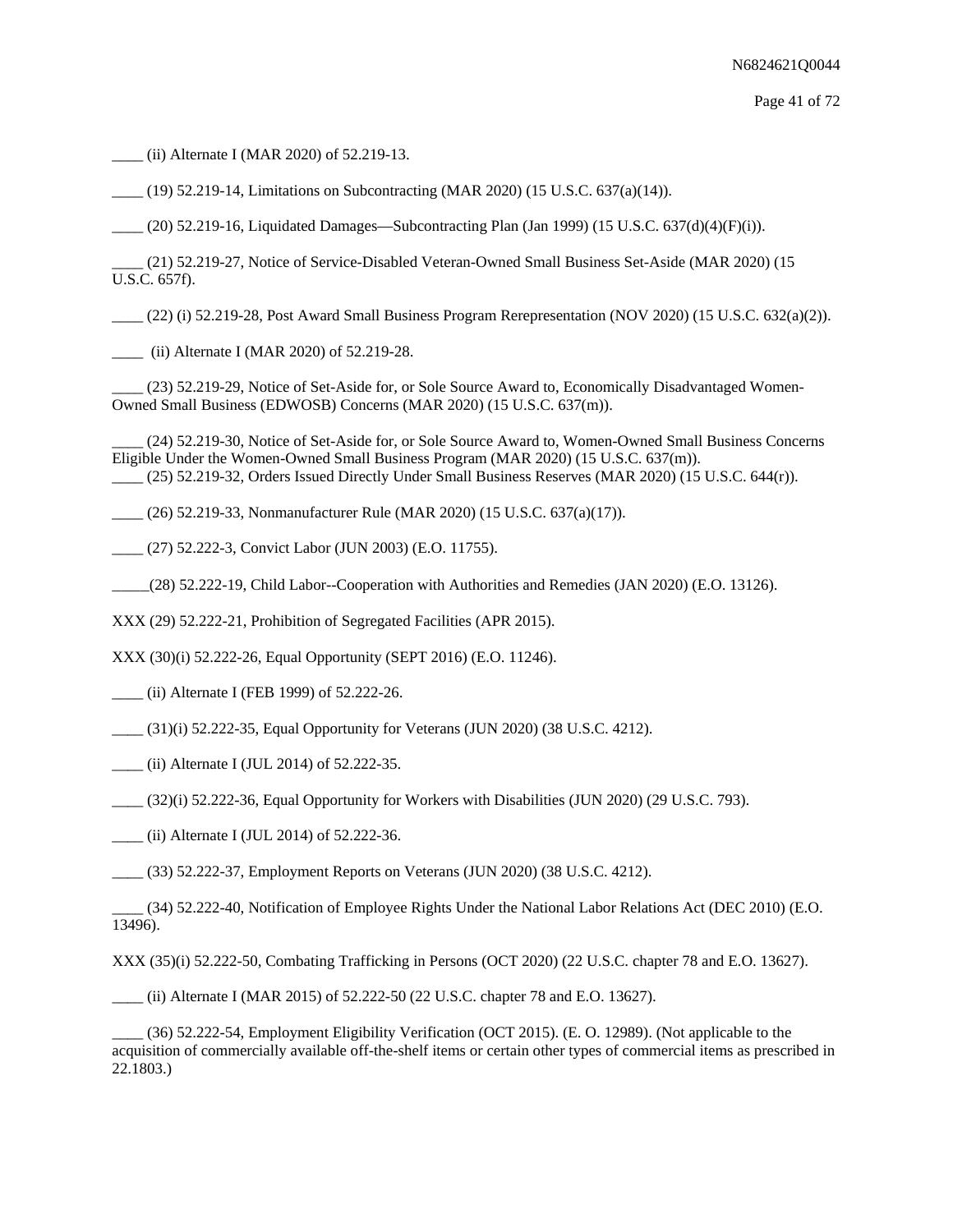\_\_\_\_ (37)(i) 52.223-9, Estimate of Percentage of Recovered Material Content for EPA–Designated Items (MAY 2008) (42 U.S.C. 6962(c)(3)(A)(ii)). (Not applicable to the acquisition of commercially available off-the-shelf items.)

(ii) Alternate I (MAY 2008) of 52.223-9 (42 U.S.C. 6962(i)(2)(C)). (Not applicable to the acquisition of commercially available off-the-shelf items.)

\_\_\_\_ (38) 52.223-11, Ozone-Depleting Substances and High Global Warming Potential Hydrofluorocarbons (JUN 2016) (E.O. 13693).

\_\_\_\_ (39) 52.223-12, Maintenance, Service, Repair, or Disposal of Refrigeration Equipment and Air Conditioners (JUN 2016) (E.O. 13693).

\_\_\_\_ (40) (i) 52.223-13, Acquisition of EPEAT® Registered Imaging Equipment (JUN 2014) (E.O.s 13423 and 13514).

\_\_\_\_ (ii) Alternate I (OCT 2015) of 52.223-13.

 $\frac{1}{2}$  (41)(i) 52.223-14, Acquisition of EPEAT® Registered Televisions (JUN 2014) (E.O.s 13423 and 13514).

\_\_\_\_ (ii) Alternate I (JUN 2014) of 52.223-14.

\_\_\_\_ (42) 52.223-15, Energy Efficiency in Energy-Consuming Products (MAY 2020) (42 U.S.C. 8259b).

\_\_\_\_ (43)(i) 52.223-16, Acquisition of EPEAT®-Registered Personal Computer Products (OCT 2015) (E.O.s 13423 and 13514).

\_\_\_\_ (ii) Alternate I (JUN 2014) of 52.223-16.

XXX (44) 52.223-18, Encouraging Contractor Policies to Ban Text Messaging While Driving (JUN 2020) (E.O. 13513).

- \_\_\_\_ (45) 52.223-20, Aerosols (JUN 2016) (E.O. 13693).
- \_\_\_\_ (46) 52.223-21, Foams (JUN 2016) (E.O. 13693).
- \_\_\_\_ (47)(i) 52.224-3, Privacy Training (JAN 2017) (5 U.S.C. 552a).
- \_\_\_\_ (ii) Alternate I (JAN 2017) of 52.224-3.

\_\_\_\_ (48) 52.225-1, Buy American--Supplies (JAN 2021) (41 U.S.C. chapter 83).

\_\_\_\_ (49) (i) 52.225-3, Buy American--Free Trade Agreements--Israeli Trade Act (JAN 2021) (41 U.S.C. chapter 83, 19 U.S.C. 3301 note, 19 U.S.C. 2112 note, 19 U.S.C. 3805 note, 19 U.S.C. 4001 note, Pub. L. 103-182, 108-77, 108-78, 108-286, 108-302, 109-53, 109-169, 109-283, 110-138, 112-41, 112-42, and 112-43.

- \_\_\_\_ (ii) Alternate I (JAN 2021) of 52.225-3.
- \_\_\_\_ (iii) Alternate II (JAN 2021) of 52.225-3.
- \_\_\_\_ (iv) Alternate III (JAN 2021) of 52.225-3.
- \_\_\_\_ (50) 52.225-5, Trade Agreements (OCT 2019) 19 U.S.C. 2501, et seq., 19 U.S.C. 3301 note).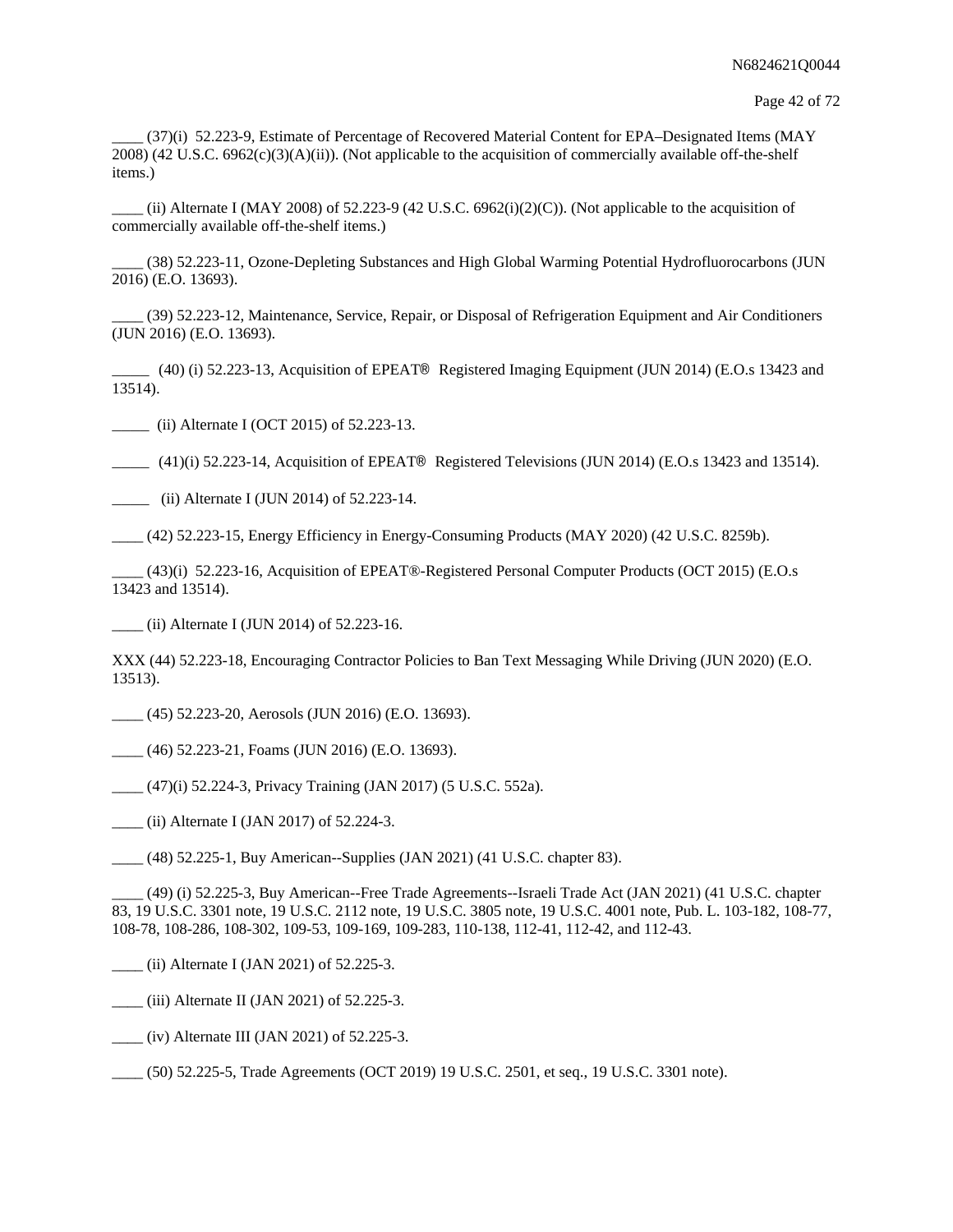XXX (51) 52.225-13, Restrictions on Certain Foreign Purchases (JUN 2008) (E.O.'s, proclamations, and statutes administered by the Office of Foreign Assets Control of the Department of the Treasury).

\_\_\_\_ (52) 52.225-26, Contractors Performing Private Security Functions Outside the United States (OCT 2016) (Section 862, as amended, of the National Defense Authorization Act for Fiscal Year 2008; 10 U.S.C. 2302 Note).

\_\_\_\_ (53) 52.226-4, Notice of Disaster or Emergency Area Set-Aside (NOV 2007) (42 U.S.C. 5150

\_\_\_\_ (54) 52.226-5, Restrictions on Subcontracting Outside Disaster or Emergency Area (NOV 2007) (42 U.S.C. 5150).

\_\_\_\_ (55) 52.229-12, Tax on Certain Foreign Procurements (JUN 2020).

\_\_\_\_ (56) 52.232-29, Terms for Financing of Purchases of Commercial Items (FEB 2002) (41 U.S.C. 4505, 10 U.S.C. 2307(f)).

\_\_\_\_ (57) 52.232-30, Installment Payments for Commercial Items (JAN 2017) (41 U.S.C. 4505, 10 U.S.C. 2307(f)).

XXX (58) 52.232-33, Payment by Electronic Funds Transfer—System for Award Management (OCT 2018) (31 U.S.C. 3332).

\_\_\_\_ (59) 52.232-34, Payment by Electronic Funds Transfer—Other than System for Award Management (JUL 2013) (31 U.S.C. 3332).

\_\_\_\_ (60) 52.232-36, Payment by Third Party (MAY 2014) (31 U.S.C. 3332).

\_\_\_\_ (61) 52.239-1, Privacy or Security Safeguards (AUG 1996) (5 U.S.C. 552a).

\_\_\_\_ (62) 52.242-5, Payments to Small Business Subcontractors (JAN 2017)(15 U.S.C. 637(d)(13)).

 $(63)(i)$  52.247-64, Preference for Privately Owned U.S.-Flag Commercial Vessels (FEB 2006) (46 U.S.C. Appx. 1241(b) and 10 U.S.C. 2631).

\_\_\_\_ (ii) Alternate I (APR 2003) of 52.247-64.

\_\_\_\_ (iii) Alternate II (FEB 2006) of 52.247-64.

(c) The Contractor shall comply with the FAR clauses in this paragraph (c), applicable to commercial services, that the Contracting Officer has indicated as being incorporated in this contract by reference to implement provisions of law or Executive orders applicable to acquisitions of commercial items: (Contracting Officer check as appropriate.)

\_\_\_\_\_ (1) 52.222-41, Service Contract Labor Standards (AUG 2018) (41 U.S.C. chapter 67).

\_\_\_\_\_ (2) 52.222-42, Statement of Equivalent Rates for Federal Hires (MAY 2014) (29 U.S.C. 206 and 41 U.S.C. chapter 67).

\_\_\_\_\_ (3) 52.222-43, Fair Labor Standards Act and Service Contract Labor Standards--Price Adjustment (Multiple Year and Option Contracts) (AUG 2018) (29 U.S.C. 206 and 41 U.S.C. chapter 67).

\_\_\_\_\_ (4) 52.222-44, Fair Labor Standards Act and Service Contract Labor Standards--Price Adjustment (MAY 2014) (29 U.S.C 206 and 41 U.S.C. chapter 67).

\_\_\_\_\_ (5) 52.222-51, Exemption from Application of the Service Contract Labor Standards to Contracts for Maintenance, Calibration, or Repair of Certain Equipment--Requirements (MAY 2014) (41 U.S.C. chapter 67).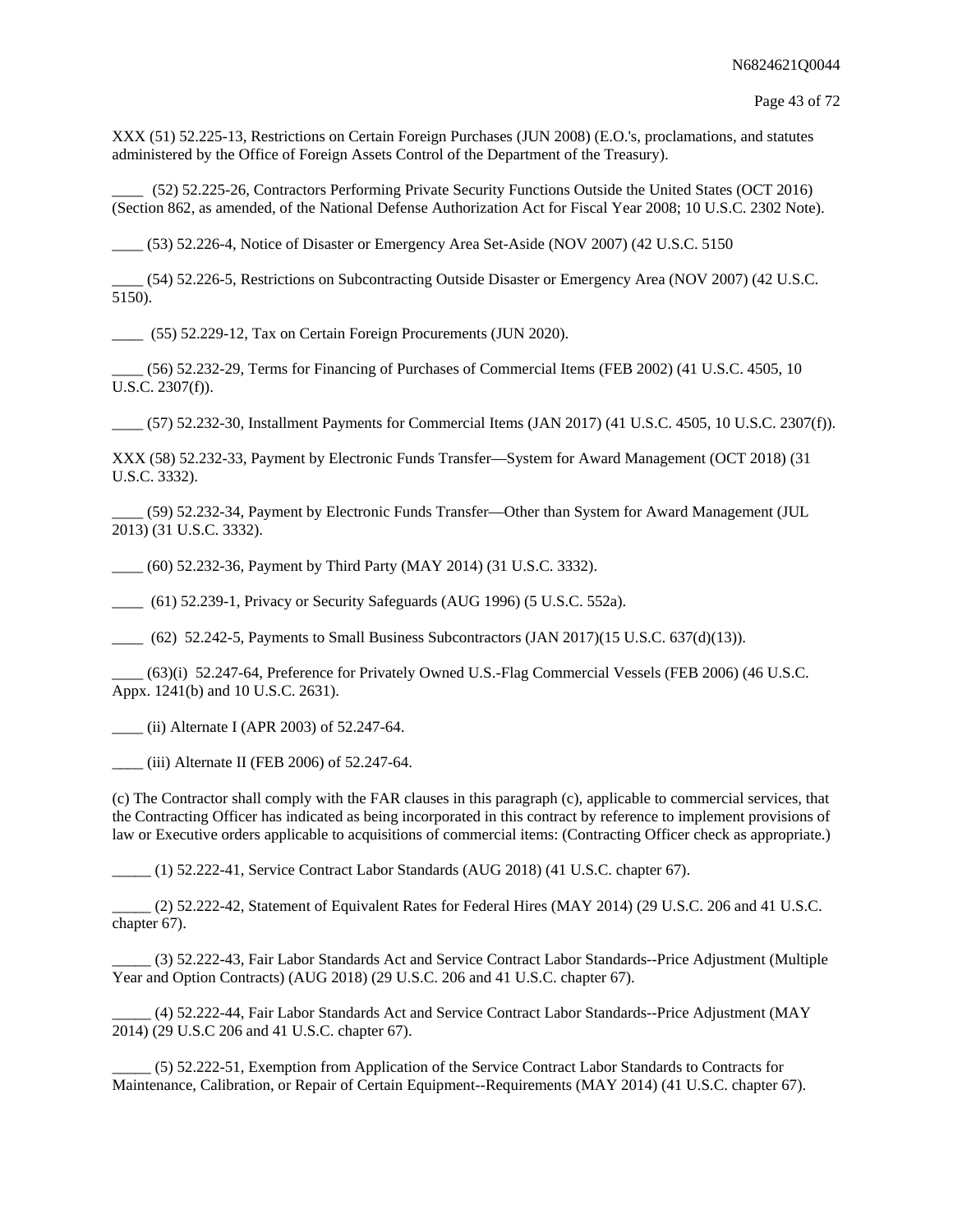```
Page 44 of 72
```
\_\_\_\_\_ (6) 52.222-53, Exemption from Application of the Service Contract Labor Standards to Contracts for Certain Services--Requirements (MAY 2014) (41 U.S.C. chapter 67).

\_\_\_\_\_ (7) 52.222-55, Minimum Wages Under Executive Order 13658 (NOV 2020) (E.O. 13658).

\_\_\_\_\_ (8) 52.222-62, Paid Sick Leave Under Executive Order 13706 (JAN 2017) (E.O. 13706).

\_\_\_\_\_ (9) 52.226-6, Promoting Excess Food Donation to Nonprofit Organizations (JUN 2020) (42 U.S.C. 1792).

(d) Comptroller General Examination of Record. The Contractor shall comply with the provisions of this paragraph (d) if this contract was awarded using other than sealed bid, is in excess of the simplified acquisition threshold, as defined in FAR 2.101, on the date of award of this contract, and does not contain the clause at 52.215-2, Audit and Records--Negotiation.

(1) The Comptroller General of the United States, or an authorized representative of the Comptroller General, shall have access to and right to examine any of the Contractor's directly pertinent records involving transactions related to this contract.

(2) The Contractor shall make available at its offices at all reasonable times the records, materials, and other evidence for examination, audit, or reproduction, until 3 years after final payment under this contract or for any shorter period specified in FAR Subpart 4.7, Contractor Records Retention, of the other clauses of this contract. If this contract is completely or partially terminated, the records relating to the work terminated shall be made available for 3 years after any resulting final termination settlement. Records relating to appeals under the disputes clause or to litigation or the settlement of claims arising under or relating to this contract shall be made available until such appeals, litigation, or claims are finally resolved.

(3) As used in this clause, records include books, documents, accounting procedures and practices, and other data, regardless of type and regardless of form. This does not require the Contractor to create or maintain any record that the Contractor does not maintain in the ordinary course of business or pursuant to a provision of law.

(e) (1) Notwithstanding the requirements of the clauses in paragraphs (a), (b), (c), and (d) of this clause, the Contractor is not required to flow down any FAR clause, other than those in this paragraph (e)(1)in a subcontract for commercial items. Unless otherwise indicated below, the extent of the flow down shall be as required by the clause—

(i) 52.203-13, Contractor Code of Business Ethics and Conduct (JUN 2020) (41 U.S.C. 3509).

(ii) 52.203-19, Prohibition on Requiring Certain Internal Confidentiality Agreements or Statements (JAN 2017) (section 743 of Division E, Title VII, of the Consolidated and Further Continuing Appropriations Act, 2015 (Pub. L. 113-235) and its successor provisions in subsequent appropriations acts (and as extended in continuing resolutions)).

(iii) 52.204-23, Prohibition on Contracting for Hardware, Software, and Services Developed or Provided by Kaspersky Lab and Other Covered Entities (Jul 2018) (Section 1634 of Pub. L. 115-91).

(iv) 52.204-25, Prohibition on Contracting for Certain Telecommunications and Video Surveillance Services or Equipment. (AUG 2020) (Section 889(a)(1)(A) of Pub. L. 115-232).

(v) 52.219-8, Utilization of Small Business Concerns (Oct 2018) (15 U.S.C. 637(d)(2) and (3)), in all subcontracts that offer further subcontracting opportunities. If the subcontract (except subcontracts to small business concerns) exceeds the applicable threshold specified in FAR 19.702(a) on the date of subcontract award, the subcontractor must include 52.219-8 in lower tier subcontracts that offer subcontracting opportunities.

(vi) 52.222-21, Prohibition of Segregated Facilities (Apr 2015).

(vii) 52.222-26, Equal Opportunity (Sep 2016) (E.O. 11246).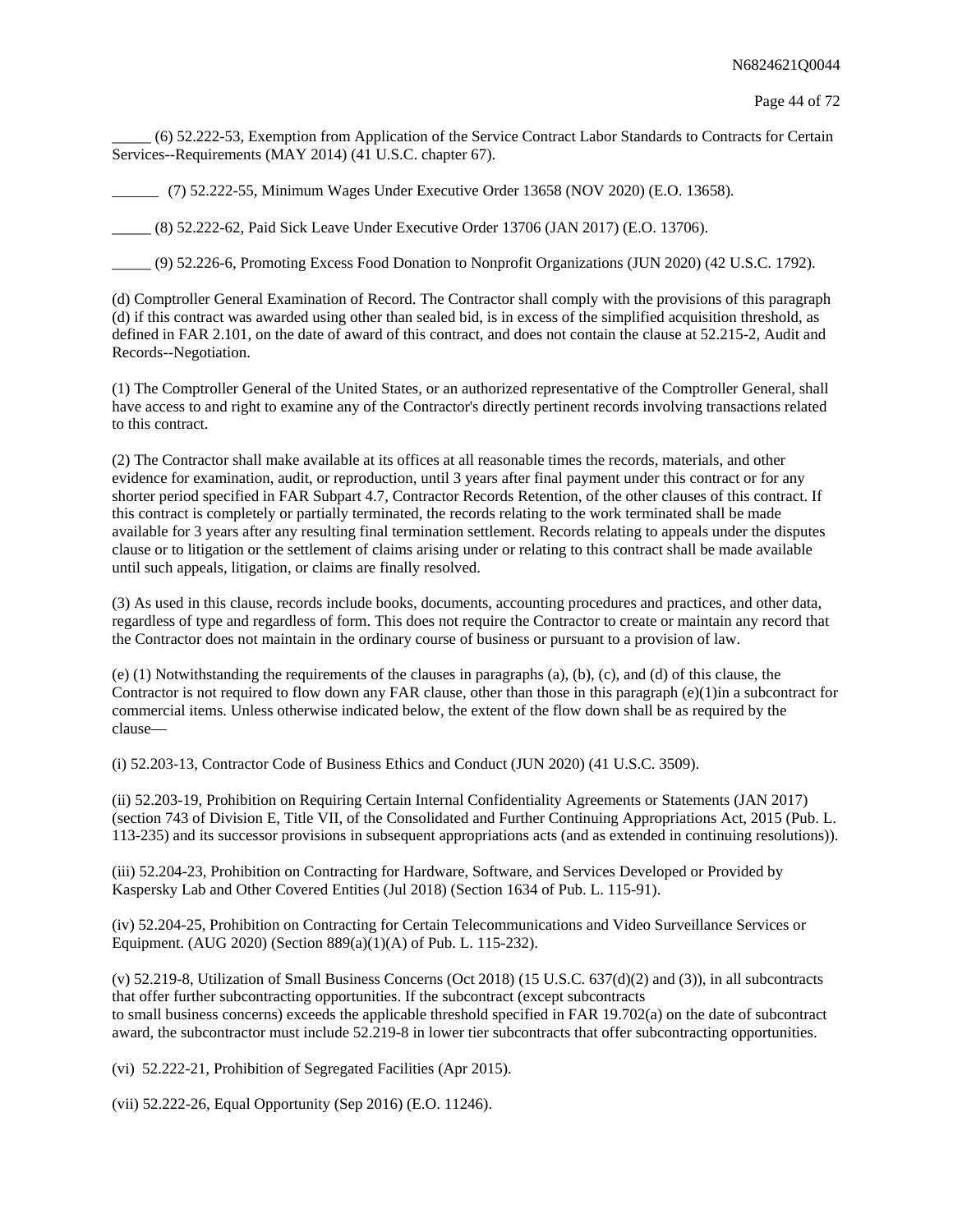(viii) 52.222-35, Equal Opportunity for Veterans (JUN 2020) (38 U.S.C. 4212).

(ix) 52.222-36, Equal Opportunity for Workers with Disabilities (JUN 2020) (29 U.S.C. 793).

(x) 52.222-37, Employment Reports on Veterans (JUN 2020) (38 U.S.C. 4212).

(xi) 52.222-40, Notification of Employee Rights Under the National Labor Relations Act (Dec 2010) (E.O. 13496). Flow down required in accordance with paragraph (f) of FAR clause 52.222-40.

(xii) 52.222-41, Service Contract Labor Standards (Aug 2018), (41 U.S.C. chapter 67).

(xiii) XXX (A) 52.222-50, Combating Trafficking in Persons (OCT 2020) (22 U.S.C. chapter 78 and E.O. 13627).

\_\_\_\_\_ (B) Alternate I (March 2, 2015) of 52.222-50 (22 U.S.C. chapter 78 and E.O. 13627). (xiv) 52.222-51, Exemption from Application of the Service Contract Labor Standards to Contracts for Maintenance, Calibration, or Repair of Certain Equipment--Requirements (May 2014) (41 U.S.C. chapter 67.)

(xv) 52.222-53, Exemption from Application of the Service Contract Labor Standards to Contracts for Certain Services--Requirements (May 2014) (41 U.S.C. chapter 67)

(xvi) 52.222-54, Employment Eligibility Verification (Oct 2015) (E. O. 12989).

(xvii) 52.222-55, Minimum Wages Under Executive Order 13658 (NOV 2020) (E.O. 13658).

(xviii) [52.222-62,](https://www.acquisition.gov/content/part-52-solicitation-provisions-and-contract-clauses#i52_222_62) Paid Sick Leave Under Executive Order 13706 (Jan 2017) (E.O. 13706).

(xix) (A) [52.224-3,](https://www.acquisition.gov/content/part-52-solicitation-provisions-and-contract-clauses#i52_224_3) Privacy Training (Jan 2017) (5 [U.S.C.](http://uscode.house.gov/browse.xhtml;jsessionid=114A3287C7B3359E597506A31FC855B3) 552a).

(B) Alternate I (Jan 2017) of [52.224-3.](https://www.acquisition.gov/content/part-52-solicitation-provisions-and-contract-clauses#i52_224_3)

(xx) 52.225-26, Contractors Performing Private Security Functions Outside the United States (Oct 2016) (Section 862, as amended, of the National Defense Authorization Act for Fiscal Year 2008; 10 U.S.C. 2302 Note).

(xxi) 52.226-6, Promoting Excess Food Donation to Nonprofit Organizations. (JUN 2020) (42 U.S.C. 1792). Flow down required in accordance with paragraph (e) of FAR clause 52.226-6.

(xxii) 52.247-64, Preference for Privately-Owned U.S. Flag Commercial Vessels (Feb 2006) (46 U.S.C. Appx 1241(b) and 10 U.S.C. 2631). Flow down required in accordance with paragraph (d) of FAR clause 52.247-64.

(2) While not required, the Contractor may include in its subcontracts for commercial items a minimal number of additional clauses necessary to satisfy its contractual obligations.

(End of clause)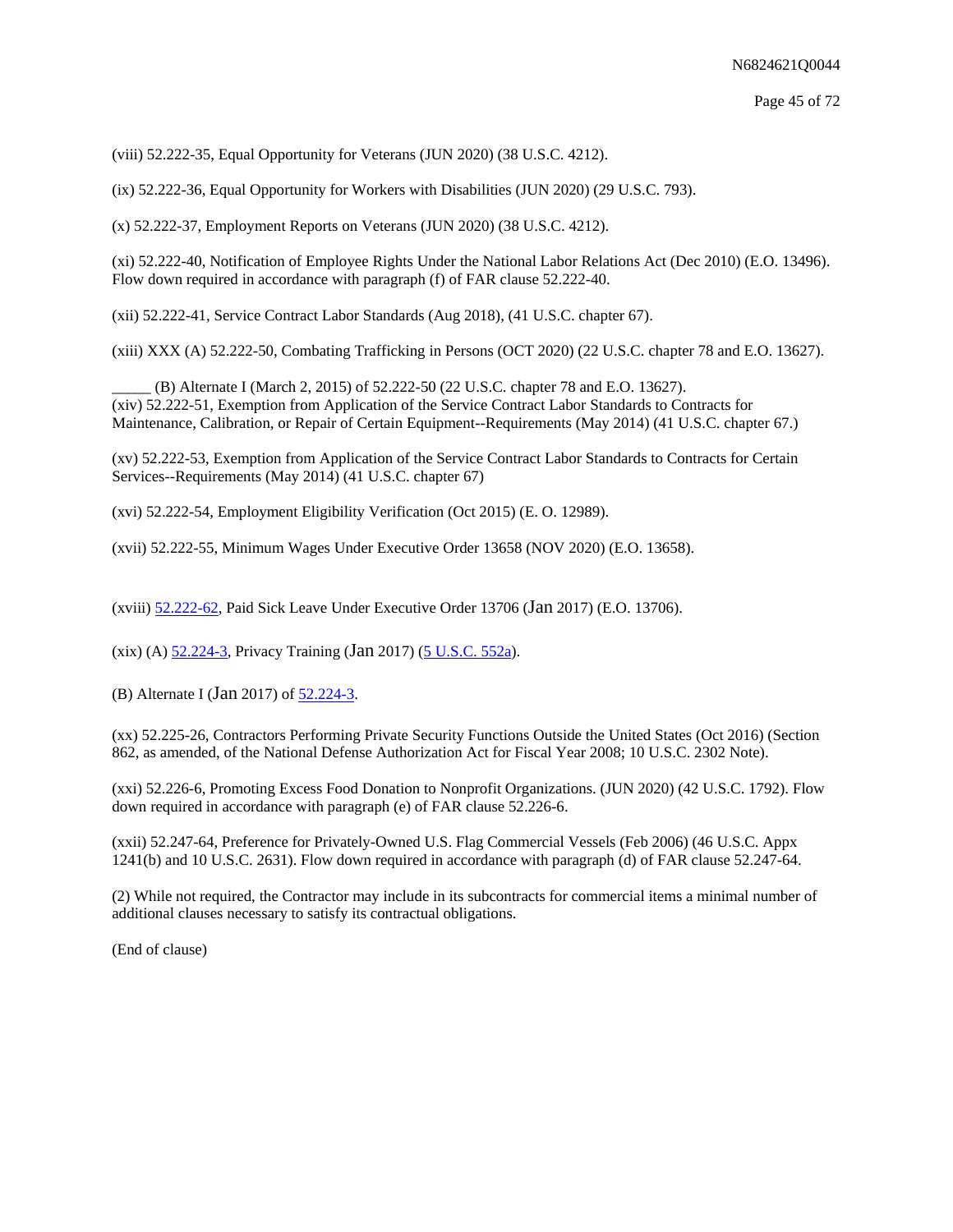### 52.217-8 OPTION TO EXTEND SERVICES (NOV 1999)

The Government may require continued performance of any services within the limits and at the rates specified in the contract. These rates may be adjusted only as a result of revisions to prevailing labor rates provided by the Secretary of Labor. The option provision may be exercised more than once, but the total extension of performance hereunder shall not exceed 6 months. The Contracting Officer may exercise the option by written notice to the Contractor prior to the contract expiration date.

(End of clause)

#### 52.217-9 OPTION TO EXTEND THE TERM OF THE CONTRACT (MAR 2000)

(a) The Government may extend the term of this contract by written notice to the Contractor prior to the contract expiration date; provided that the Government gives the Contractor a preliminary written notice of its intent to extend at least 14 days.

(b) If the Government exercises this option, the extended contract shall be considered to include this option clause.

(c) The total duration of this contract, including the exercise of any options under this clause, shall not exceed  $\frac{10}{10}$ months.

(End of clause)

### 52.229-11 TAX ON CERTAIN FOREIGN PROCUREMENTS--NOTICE AND REPRESENTATION (JUN 2020)

(a) Definitions. As used in this provision--

Foreign person means any person other than a United States person.

Specified Federal procurement payment means any payment made pursuant to a contract with a foreign contracting party that is for goods, manufactured or produced, or services provided in a foreign country that is not a party to an international procurement agreement with the United States. For purposes of the prior sentence, a foreign country does not include an outlying area.

United States person as defined in 26 U.S.C. 7701(a)(30) means--

- (1) A citizen or resident of the United States;
- (2) A domestic partnership;
- (3) A domestic corporation;
- (4) Any estate (other than a foreign estate, within the meaning of 26 U.S.C. 701(a)(31)); and
- (5) Any trust if--
- (i) A court within the United States is able to exercise primary supervision over the administration of the trust; and
- (ii) One or more United States persons have the authority to control all substantial decisions of the trust.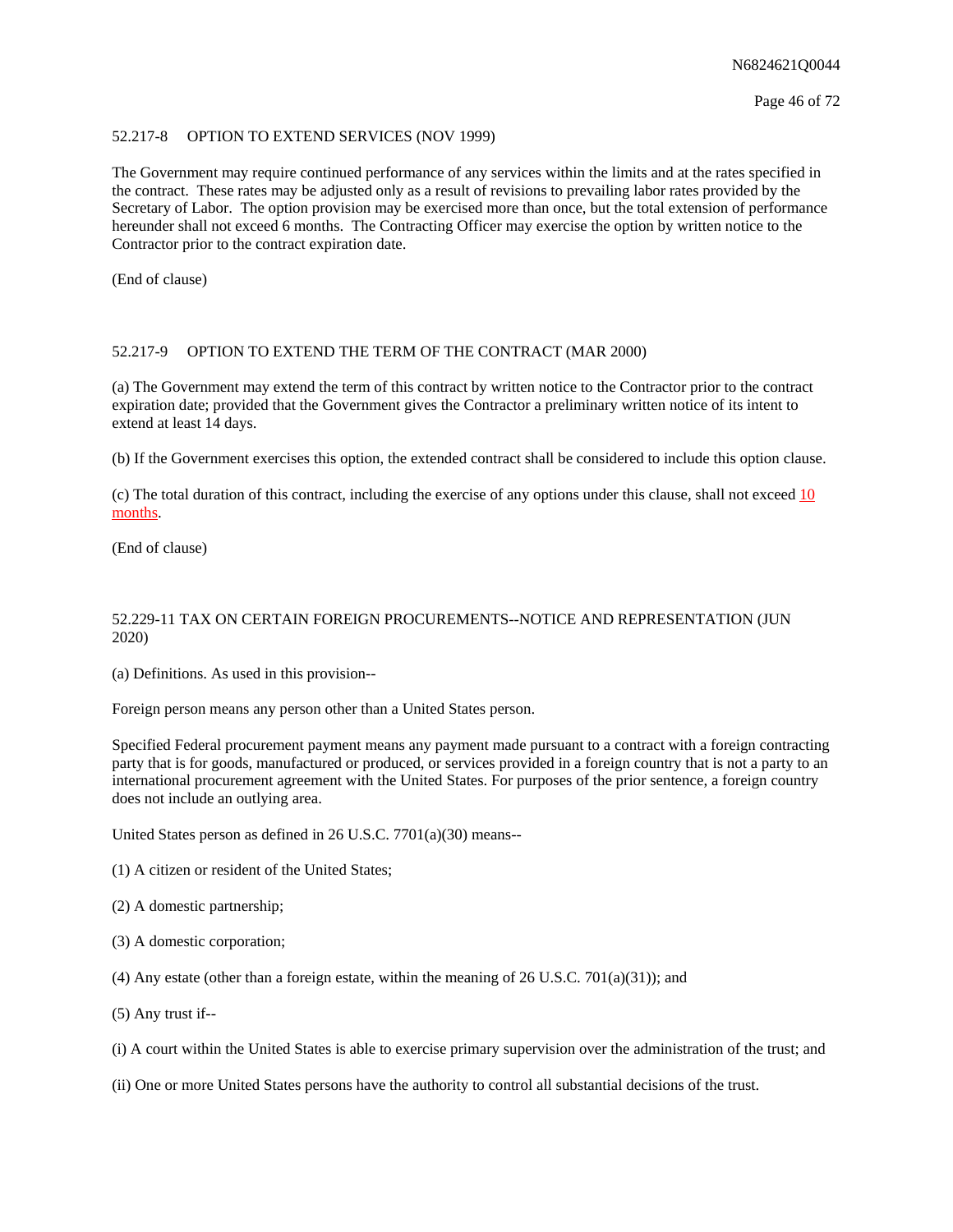(b) Unless exempted, there is a 2 percent tax of the amount of a specified Federal procurement payment on any foreign person receiving such payment. See 26 U.S.C. 5000C and its implementing regulations at 26 CFR 1.5000C-1 through 1.5000C-7.

(c) Exemptions from withholding under this provision are described at  $26$  CFR 1.5000C-1(d)(5) through (7). The Offeror would claim an exemption from the withholding by using the Department of the Treasury Internal Revenue Service Form W-14, Certificate of Foreign Contracting Party Receiving Federal Procurement Payments, available via the internet at [www.irs.gov/w14.](http://www.irs.gov/w14) Any exemption claimed and self-certified on the IRS Form W-14 is subject to audit by the IRS. Any disputes regarding the imposition and collection of the 26 U.S.C. 5000C tax are adjudicated by the IRS as the 26 U.S.C. 5000C tax is a tax matter, not a contract issue. The IRS Form W-14 is provided to the acquiring agency rather than to the IRS.

(d) For purposes of withholding under 26 U.S.C. 5000C, the Offeror represents that--

(1) It  $\lceil$  lis  $\lceil$  lis not a foreign person; and

(2) If the Offeror indicates ``is" in paragraph  $(d)(1)$  of this provision, then the Offeror represents that--I am claiming on the IRS Form W-14 [\_\_] a full exemption, or [\_\_] partial or no exemption [Offeror shall select one] from the excise tax.

(e) If the Offeror represents it is a foreign person in paragraph  $(d)(1)$  of this provision, then--

(1) The clause at FAR 52.229-12, Tax on Certain Foreign Procurements, will be included in any resulting contract; and

(2) The Offeror shall submit with its offer the IRS Form W-14. If the IRS Form W-14 is not submitted with the offer, exemptions will not be applied to any resulting contract and the Government will withhold a full 2 percent of each payment.

(f) If the Offeror selects ``is" in paragraph  $(d)(1)$  and ``partial or no exemption" in paragraph  $(d)(2)$  of this provision, the Offeror will be subject to withholding in accordance with the clause at FAR 52.229-12, Tax on Certain Foreign Procurements, in any resulting contract.

(g) A taxpayer may, for a fee, seek advice from the Internal Revenue Service (IRS) as to the proper tax treatment of a transaction. This is called a private letter ruling. Also, the IRS may publish a revenue ruling, which is an official interpretation by the IRS of the Internal Revenue Code, related statutes, tax treaties, and regulations. A revenue ruling is the conclusion of the IRS on how the law is applied to a specific set of facts. For questions relating to the interpretation of the IRS regulations go t[o https://www.irs.gov/help/tax-law-questions.](https://www.irs.gov/help/tax-law-questions)

(End of provision)

## 52.252-1 SOLICITATION PROVISIONS INCORPORATED BY REFERENCE (FEB 1998)

This solicitation incorporates one or more solicitation provisions by reference, with the same force and effect as if they were given in full text. Upon request, the Contracting Officer will make their full text available. The offeror is cautioned that the listed provisions may include blocks that must be completed by the offeror and submitted with its quotation or offer. In lieu of submitting the full text of those provisions, the offeror may identify the provision by paragraph identifier and provide the appropriate information with its quotation or offer. Also, the full text of a solicitation provision may be accessed electronically at this/these address(es):

FAR Clauses:<https://www.acquisition.gov/browse/index/far/> DFARS Clauses: [http://www.acq.osd.mil/dpap/dars/dfarspgi/current/](http://www.acq.osd.mil/dpap/dars/dfarspgi/current/index.html)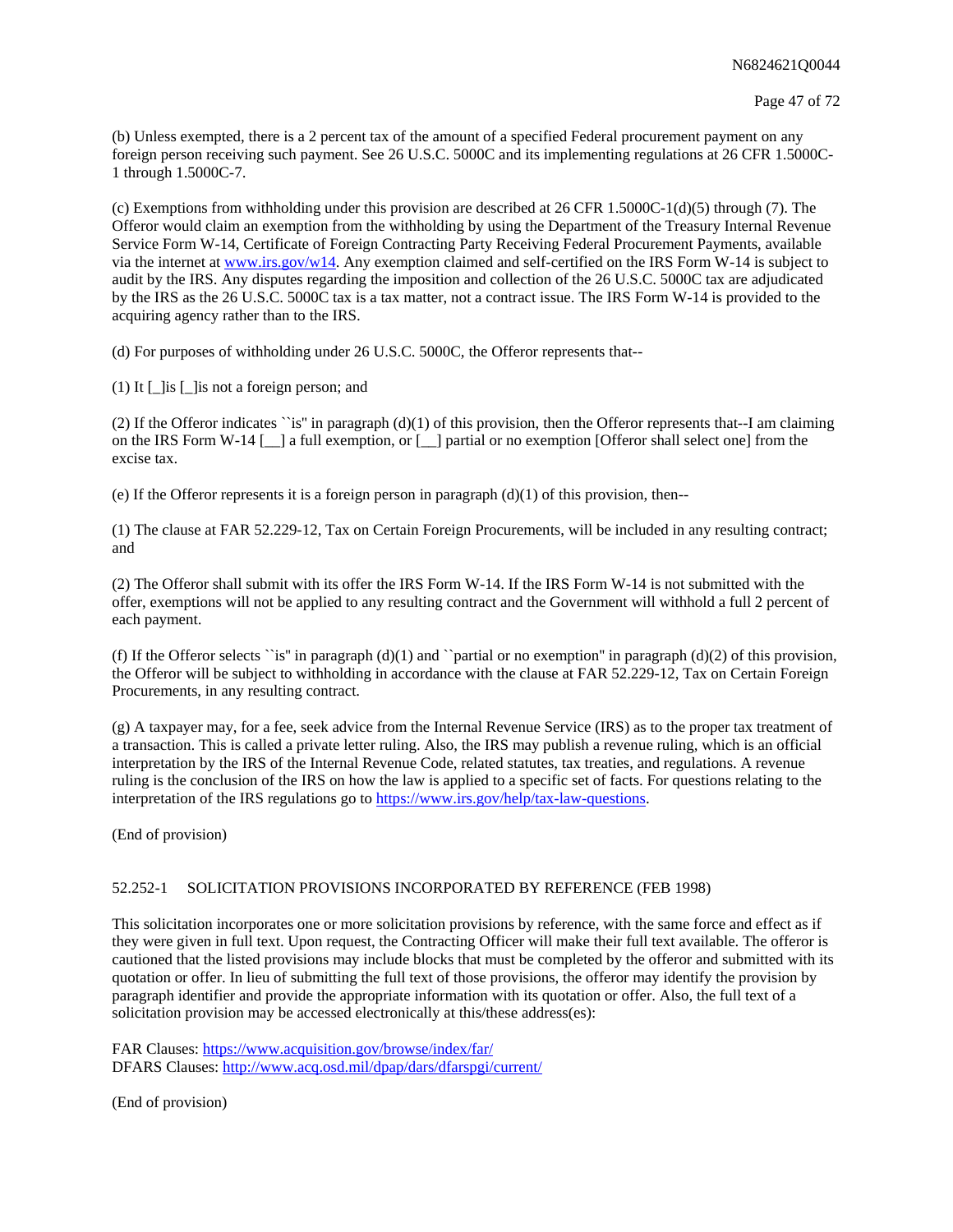### 52.252-2 CLAUSES INCORPORATED BY REFERENCE (FEB 1998)

This contract incorporates one or more clauses by reference, with the same force and effect as if they were given in full text. Upon request, the Contracting Officer will make their full text available. Also, the full text of a clause may be accessed electronically at this/these address(es):

FAR Clauses:<https://www.acquisition.gov/browse/index/far/> DFARS Clauses: [http://www.acq.osd.mil/dpap/dars/dfarspgi/current/](http://www.acq.osd.mil/dpap/dars/dfarspgi/current/index.html)

(End of clause)

#### 52.252-5 AUTHORIZED DEVIATIONS IN PROVISIONS (NOV 2020)

(a) The use in this solicitation of any Federal Acquisition Regulation (48 CFR Chapter 1) provision with an authorized deviation is indicated by the addition of"(DEVIATION)" after the date of the provision.

(b) The use in this solicitation of any Defense Federal Acquisition Regulation Supplement (48 CFR Chapter 2) provision with an authorized deviation is indicated by the addition of "(DEVIATION)" after the name of the regulation.

(End of provision)

#### 52.252-6 AUTHORIZED DEVIATIONS IN CLAUSES (NOV 2020)

(a) The use in this solicitation or contract of any Federal Acquisition Regulation (48 CFR Chapter 1) clause with an authorized deviation is indicated by the addition of "(DEVIATION)" after the date of the clause.

(b) The use in this solicitation or contract of any **Defense Federal Regulation Supplement** (48 CFR 2) clause with an authorized deviation is indicated by the addition of "(DEVIATION)" after the name of the regulation.

(End of clause)

### 252.204-7016 COVERED DEFENSE TELECOMMUNICATIONS EQUIPMENT OR SERVICES -- REPRESENTATION (DEC 2019)

(a) Definitions. As used in this provision, covered defense telecommunications equipment or services has the meaning provided in the clause 252.204-7018, Prohibition on the Acquisition of Covered Defense Telecommunications Equipment or Services.

(b) Procedures. The Offeror shall review the list of excluded parties in the System for Award Management (SAM) [\(https://www.sam.gov\)](https://www.sam.gov/) for entities excluded from receiving federal awards for "covered defense telecommunications equipment or services".

(c) Representation. The Offeror represents that it [ ] does, [ ] does not provide covered defense telecommunications equipment or services as a part of its offered products or services to the Government in the performance of any contract, subcontract, or other contractual instrument.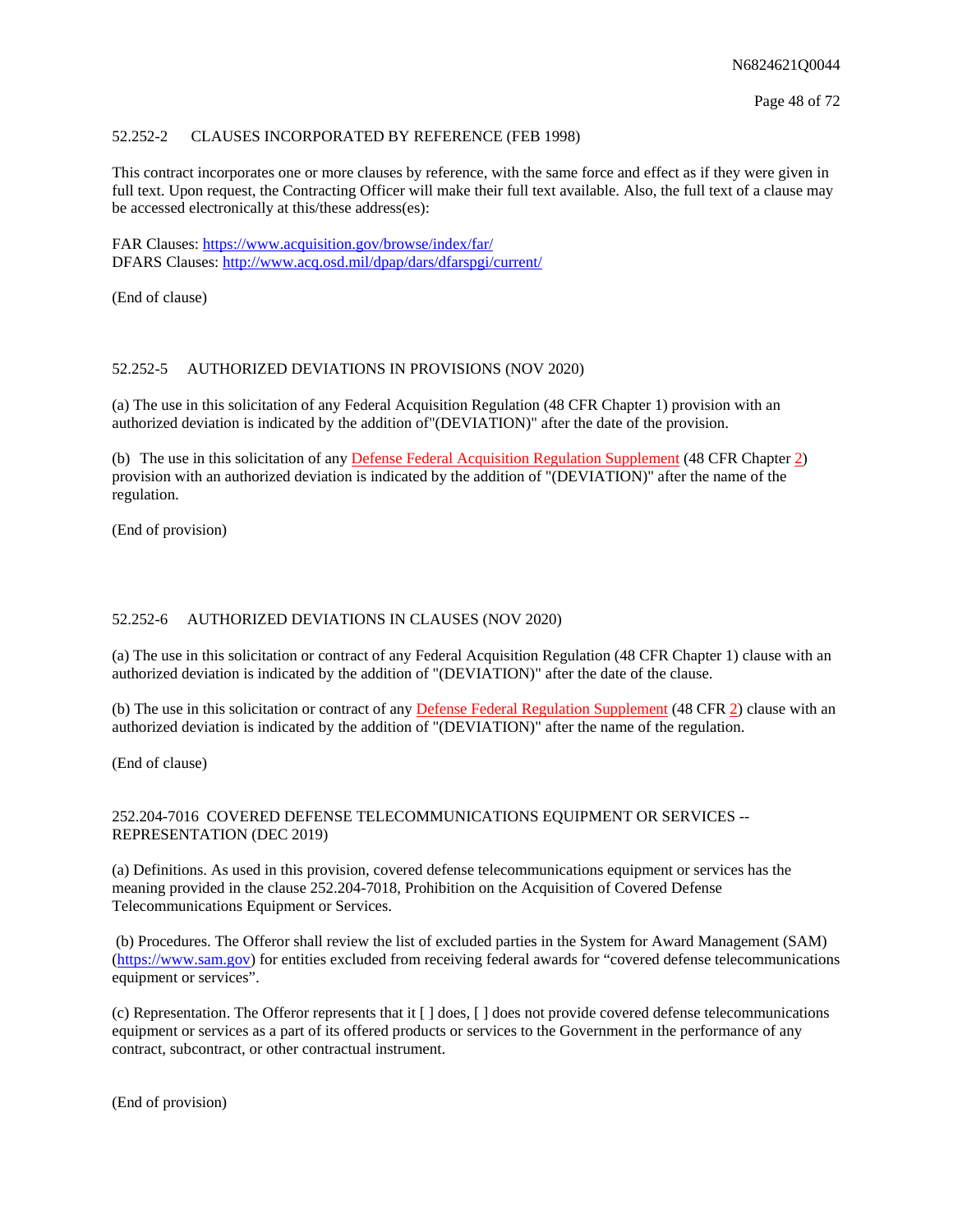## 252.204-7017 PROHIBITION ON THE ACQUISITION OF COVERED DEFENSE TELECOMMUNICATIONS EQUIPMENT OR SERVICES--REPRESENTATION (MAY 2021)

The Offeror is not required to complete the representation in this provision if the Offeror has represented in the provision at 252.204-7016, Covered Defense Telecommunications Equipment or Services--Representation, that it "does not provide covered defense telecommunications equipment or services as a part of its offered products or services to the Government in the performance of any contract, subcontract, or other contractual instrument."

(a) Definitions. Covered defense telecommunications equipment or services, covered mission, critical technology, and substantial or essential component, as used in this provision, have the meanings given in the 252.204-7018 clause, Prohibition on the Acquisition of Covered Defense Telecommunications Equipment or Services, of this solicitation.

(b) Prohibition. Section 1656 of the National Defense Authorization Act for Fiscal Year 2018 (Pub. L. 115-91) prohibits agencies from procuring or obtaining, or extending or renewing a contract to procure or obtain, any equipment, system, or service to carry out covered missions that uses covered defense telecommunications equipment or services as a substantial or essential component of any system, or as critical technology as part of any system.

(c) Procedures. The Offeror shall review the list of excluded parties in the System for Award Management (SAM) a[t https://www.sam.gov](https://www.sam.gov/) for entities that are excluded when providing any equipment, system, or service to carry out covered missions that uses covered defense telecommunications equipment or services as a substantial or essential component of any system, or as critical technology as part of any system, unless a waiver is granted.

(d) Representation. If in its annual representations and certifications in SAM the Offeror has represented in paragraph (c) of the provision at 252.204-7016, Covered Defense Telecommunications Equipment or Services-- Representation, that it "does" provide covered defense telecommunications equipment or services as a part of its offered products or services to the Government in the performance of any contract, subcontract, or other contractual instrument, then the Offeror shall complete the following additional representation:

The Offeror represents that it [ ] will [ ] will not provide covered defense telecommunications equipment or services as a part of its offered products or services to DoD in the performance of any award resulting from this solicitation.

(e) Disclosures. If the Offeror has represented in paragraph (d) of this provision that it "will provide covered defense telecommunications equipment or services," the Offeror shall provide the following information as part of the offer:

(1) A description of all covered defense telecommunications equipment and services offered (include brand or manufacturer; product, such as model number, original equipment manufacturer (OEM) number, manufacturer part number, or wholesaler number; and item description, as applicable).

(2) An explanation of the proposed use of covered defense telecommunications equipment and services and any factors relevant to determining if such use would be permissible under the prohibition referenced in paragraph (b) of this provision.

(3) For services, the entity providing the covered defense telecommunications services (include entity name, unique entity identifier, and Commercial and Government Entity (CAGE) code, if known).

(4) For equipment, the entity that produced or provided the covered defense telecommunications equipment (include entity name, unique entity identifier, CAGE code, and whether the entity was the OEM or a distributor, if known).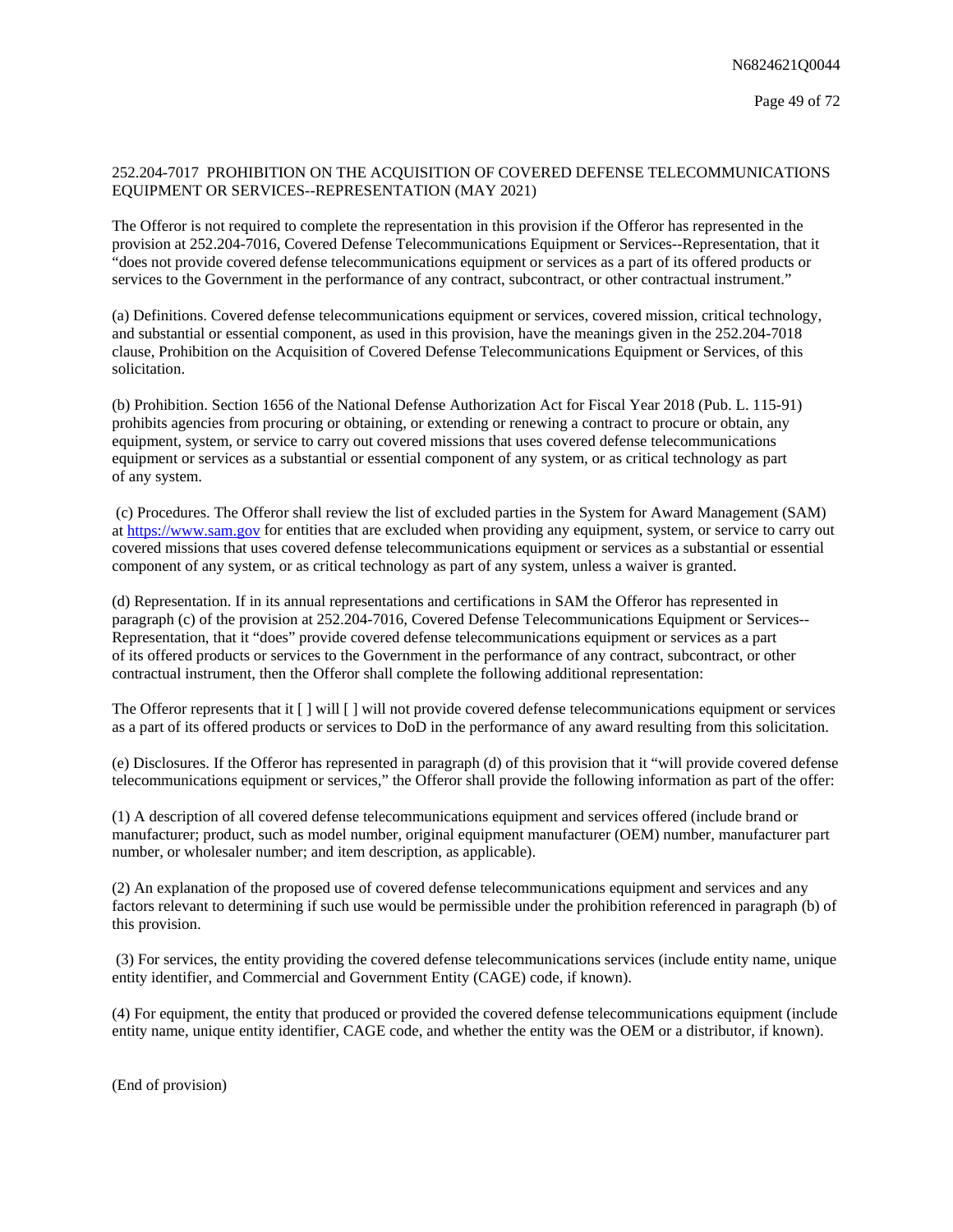### 252.204-7018 PROHIBITION ON THE ACQUISITION OF COVERED DEFENSE TELECOMMUNICATIONS EQUIPMENT OR SERVICES (JAN 2021)

(a) Definitions. As used in this clause--

Covered defense telecommunications equipment or services means--

(1) Telecommunications equipment produced by Huawei Technologies Company or ZTE Corporation, or any subsidiary or affiliate of such entities;

(2) Telecommunications services provided by such entities or using such equipment; or

(3) Telecommunications equipment or services produced or provided by an entity that the Secretary of Defense reasonably believes to be an entity owned or controlled by, or otherwise connected to, the government of a covered foreign country.

Covered foreign country means--

(1) The People's Republic of China; or

(2) The Russian Federation.

Covered missions means--

(1) The nuclear deterrence mission of DoD, including with respect to nuclear command, control, and communications, integrated tactical warning and attack assessment, and continuity of Government; or

(2) The homeland defense mission of DoD, including with respect to ballistic missile defense.

Critical technology means--

(1) Defense articles or defense services included on the United States Munitions List set forth in the International Traffic in Arms Regulations under subchapter M of chapter I of title 22, Code of Federal Regulations;

(2) Items included on the Commerce Control List set forth in Supplement No. 1 to part 774 of the Export Administration Regulations under subchapter C of chapter VII of title 15, Code of Federal Regulations, and controlled--

(i) Pursuant to multilateral regimes, including for reasons relating to national security, chemical and biological weapons proliferation, nuclear nonproliferation, or missile technology; or

(ii) For reasons relating to regional stability or surreptitious listening;

(3) Specially designed and prepared nuclear equipment, parts and components, materials, software, and technology covered by part 810 of title 10, Code of Federal Regulations (relating to assistance to foreign atomic energy activities);

(4) Nuclear facilities, equipment, and material covered by part 110 of title 10, Code of Federal Regulations (relating to export and import of nuclear equipment and material);

(5) Select agents and toxins covered by part 331 of title 7, Code of Federal Regulations, part 121 of title 9 of such Code, or part 73 of title 42 of such Code; or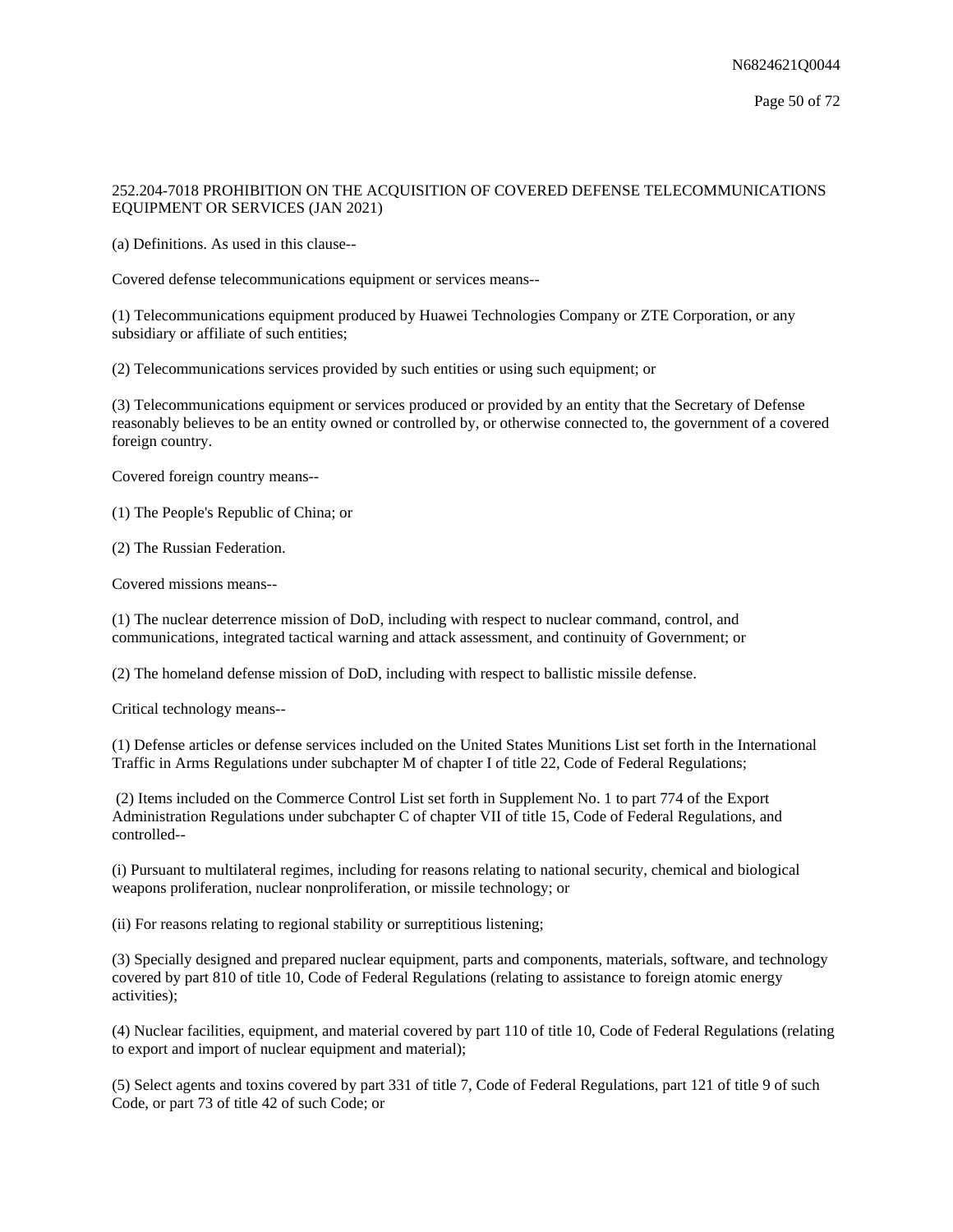(6) Emerging and foundational technologies controlled pursuant to section 1758 of the Export Control Reform Act of 2018 (50 U.S.C. 4817).

Substantial or essential component means any component necessary for the proper function or performance of a piece of equipment, system, or service.

(b) Prohibition. In accordance with section 1656 of the National Defense Authorization Act for Fiscal Year 2018 (Pub. L. 115-91), the contractor shall not provide to the Government any equipment, system, or service to carry out covered missions that uses covered defense telecommunications equipment or services as a substantial or essential component of any system, or as critical technology as part of any system, unless the covered defense telecommunication equipment or services are covered by a waiver described in Defense Federal Acquisition Regulation Supplement 204.2104.

(c) Procedures. The Contractor shall review the list of excluded parties in the System for Award Management (SAM) a[t https://www.sam.gov](https://www.sam.gov/) for entities that are excluded when providing any equipment, system, or service, to carry out covered missions, that uses covered defense telecommunications equipment or services as a substantial or essential component of any system, or as critical technology as part of any system, unless a waiver is granted.

(d) Reporting.

(1) In the event the Contractor identifies covered defense telecommunications equipment or services used as a substantial or essential component of any system, or as critical technology as part of any system, during contract performance, the Contractor shall report at [https://dibnet.dod.mil](https://dibnet.dod.mil/) the information in paragraph (d)(2) of this clause.

(2) The Contractor shall report the following information pursuant to paragraph  $(d)(1)$  of this clause:

(i) Within 3 business days from the date of such identification or notification: The contract number; the order number(s), if applicable; supplier name; brand; model number (original equipment manufacturer number, manufacturer part number, or wholesaler number); item description; and any readily available information about mitigation actions undertaken or recommended.

(ii) Within 30 business days of submitting the information in paragraph  $(d)(2)(i)$  of this clause: Any further available information about mitigation actions undertaken or recommended. In addition, the Contractor shall describe the efforts it undertook to prevent use or submission of a covered defense telecommunications equipment or services, and any additional efforts that will be incorporated to prevent future use or submission of covered telecommunications equipment or services.

(e) Subcontracts. The Contractor shall insert the substance of this clause, including this paragraph (e), in all subcontracts and other contractual instruments, including subcontracts for the acquisition of commercial items.

(End of clause)

#### 252.225-7042 AUTHORIZATION TO PERFORM (APR 2003)

The offeror represents that it has been duly authorized to operate and to do business in the country or countries in which the contract is to be performed.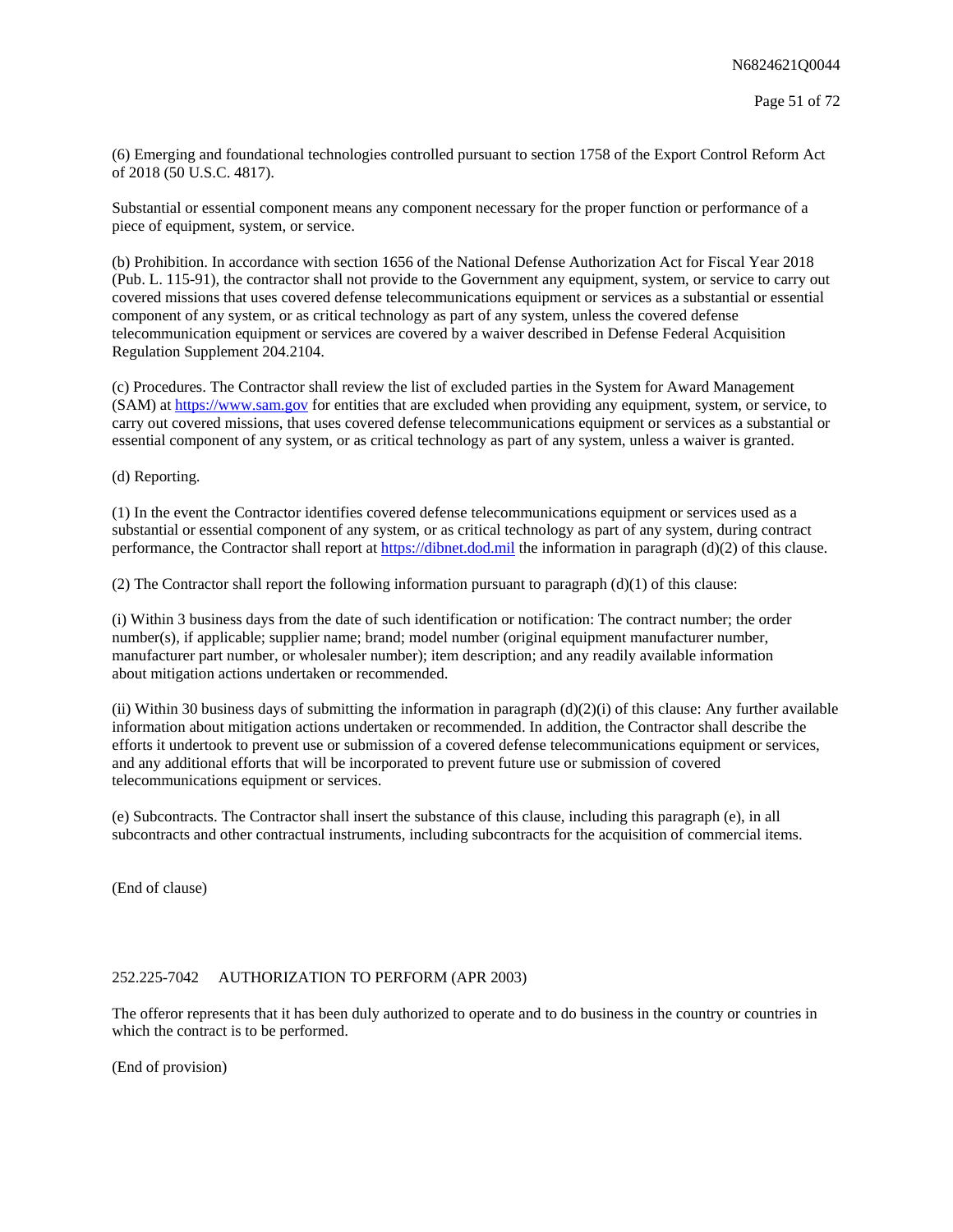## 252.225-7974 REPRESENTATION REGARDING BUSINESS OPERATIONS WITH THE MADURO REGIME (DEVIATION 2020-O0005) (FEB 2020)

(a) Definitions. As used in this provision -

Agency or instrumentality of the government of Venezuela means an agency or instrumentality of a foreign state as defined in section 28 U.S.C. 1603(b), with each reference in such section to "a foreign state" deemed to be a reference to "Venezuela".

Business operations means engaging in commerce in any form, including acquiring, developing, maintaining, owning, selling, possessing, leasing, or operating equipment, facilities, personnel, products, services, personal property, real property, or any other apparatus of business or commerce.

Government of Venezuela means the government of any political subdivision of Venezuela, and any agency or instrumentality of the government of Venezuela.

Person means -

(1) A natural person, corporation, company, business association, partnership, society, trust, or any other nongovernmental entity, organization, or group;

(2) Any governmental entity or instrumentality of a government, including a multilateral development institution (as defined in section 1701(c)(3) of the International Financial Institutions Act (22 U.S.C. 262r(c)(3)); and

(3) Any successor, subunit, parent entity, or subsidiary of, or any entity under common ownership or control with, any entity described in paragraphs (1) or (2) of this definition.

(b) Prohibition. In accordance with section 890 of the National Defense Authorization Act for Fiscal Year 2020 (Pub. L. 116-92), contracting officers are prohibited from entering into a contract for the procurement of products or services with any person that has business operations with an authority of the government of Venezuela that is not recognized as the legitimate government of Venezuela by the United States Government, unless the person has a valid license to operate in Venezuela issued by the Office of Foreign Assets Control of the Department of the Treasury.

(c) Representation. By submission of its offer, the Offeror represents that the Offeror -

(1) Does not have any business operations with an authority of the Maduro regime or the government of Venezuela that is not recognized as the legitimate government of Venezuela by the United States Government; or

(2) Has a valid license to operate in Venezuela issued by the Office of Foreign Assets Control of the Department of the Treasury.

(End of provision)

## 252.225-7976 CONTRACTOR PERSONNEL PERFORMING IN JAPAN (DEVIATION 2018-O0019)(AUG 2018)

(a) *Definitions*. As used in this clause—

*"*Commander" means the Commander of the United States Forces Japan (USFJ).

"Dependent" means spouse, and children under 21; and parents, and children over 21, if dependent for over half their support upon a member of the United States Armed Forces or civilian component.

"Law of war" means that part of international law that regulates the conduct of armed hostilities. The law of war encompasses the international law related to the conduct of hostilities that is binding on the United States or its individual citizens, including treaties and international agreements to which the United States is a party, and applicable customary international law.

"SOFA Article I(b) status" means a designation by the Commander of contractor personnel as Members of the Civilian Component under Article I(b) of the Status of Forces Agreement (SOFA), in accordance with agreement by the Joint Committee. To receive such a designation, an individual must—

(1) Be a United States national;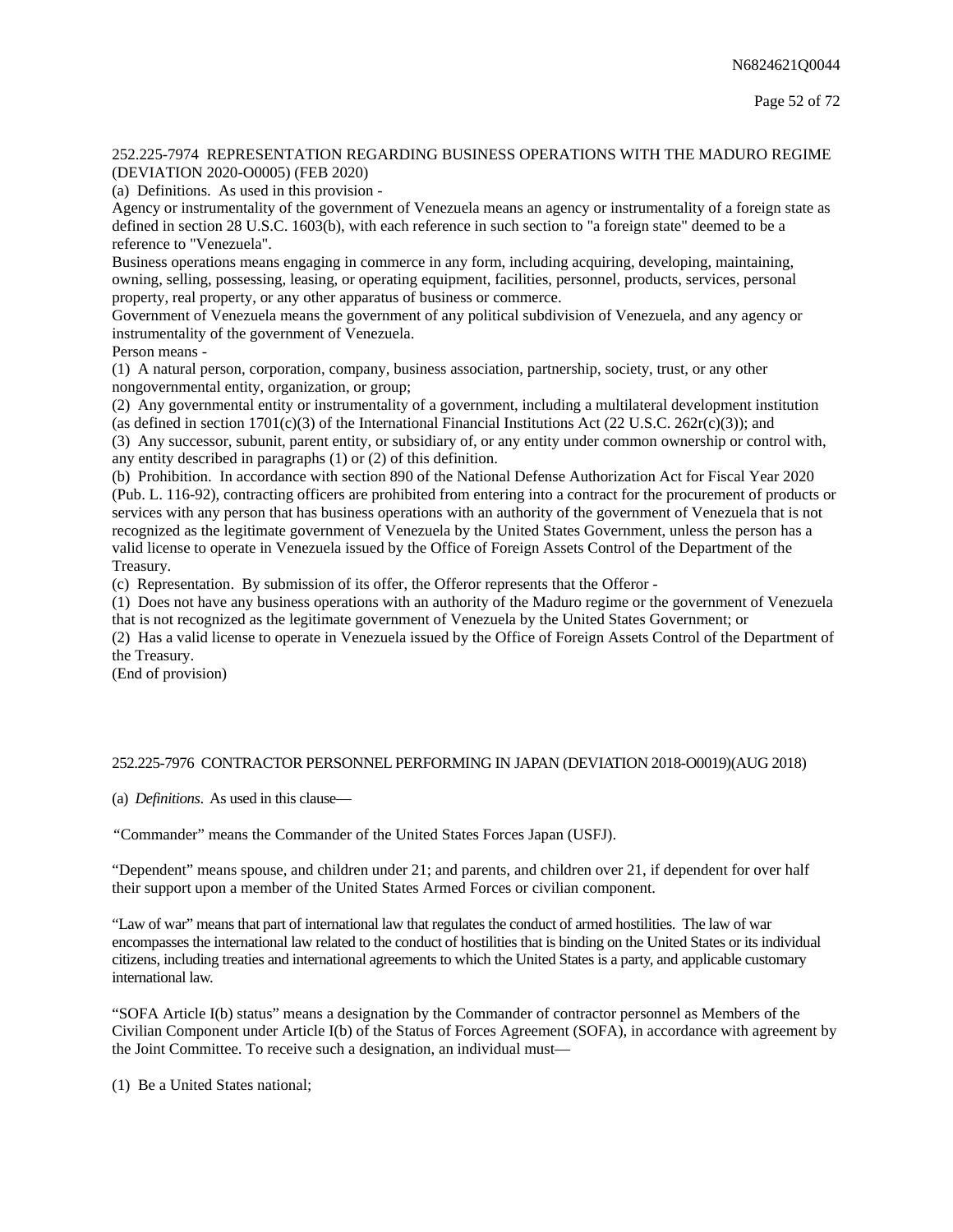(2) Not be ordinarily resident in Japan (or if ordinarily resident, complete the procedures set forth in USFJ Instruction 36-2611 (Change of Status by Persons in Japan to One of the Categories Authorized by the Status of Forces Agreement, available at [http://www.usfj.mil/Portals/80/Documents/Instructions/36-2611%20\(USFJI\).pdf](http://www.usfj.mil/Portals/80/Documents/Instructions/36-2611%20(USFJI).pdf) 

(3) Be present in Japan at the official invitation of the United States Government and solely for official purposes in connection with the United States Armed Forces;

(4) Not have SOFA Article XIV status; and

(5) Be essential to the mission of the United States Armed Forces and has a high degree of skill or knowledge for the accomplishment of mission requirements by fulfilling the following:

(i) Has acquired the skill and knowledge through a process of higher education or specialized training and experience; or

(ii) Possesses a security clearance recognized by the United States to perform his or her duties; or

(iii) Possesses a license or certification issued by a U.S. Federal department or agency, U.S. state, U.S. Territory, or the District of Columbia to perform his or her duties; or

(iv) Be identified by the United States Armed Forces as necessary in an emergent situation and will remain in Japan for less than 91 days to fulfill specialized duties; or

- (v) Is an employee of a military banking facility; or
- (vi) Is specifically authorized by the Joint Committee.

"SOFA Article XIV status" means designation by the Commander to persons, including corporations organized under the laws of the United States and its personnel, that are ordinarily resident in the United States and whose presence in Japan is solely for the purpose of executing contracts with the United States for the benefit of the United States Armed Forces. Such designations are made in extremely limited circumstances and only after consultation with the Government of Japan. Article XIV designations are restricted to cases where open competitive bidding is not practicable due to—

- (1) Security considerations;
- (2) The technical qualification of the contractors involved;
- (3) The unavailability of materials or services required by United States standards; and
- (4) Limitations of United States law.

"SOFA-covered contractor personnel" means contractor personnel who have been designated as having SOFA Article I(b) status or SOFA Article XIV status, which is documented on a Letter of Authorization (LOA) signed by the Contracting Officer.

"SOFA status" means either SOFA Article I(b) status or SOFA Article XIV status or a dependent under Article I(c).

"Status of Forces Agreement" means the "Agreement under Article VI of the Treaty of Mutual Cooperation and Security between Japan and the United States of America, Regarding Facilities and Areas and the Status of United States Armed Forces in Japan," dated January 19, 1960, and all supplementary agreements to the SOFA, including the agreement signed on January 16, 2017.

"United States national" means a citizen of the United States, or a person who, though not a citizen of the United States, owes permanent allegiance to the United States.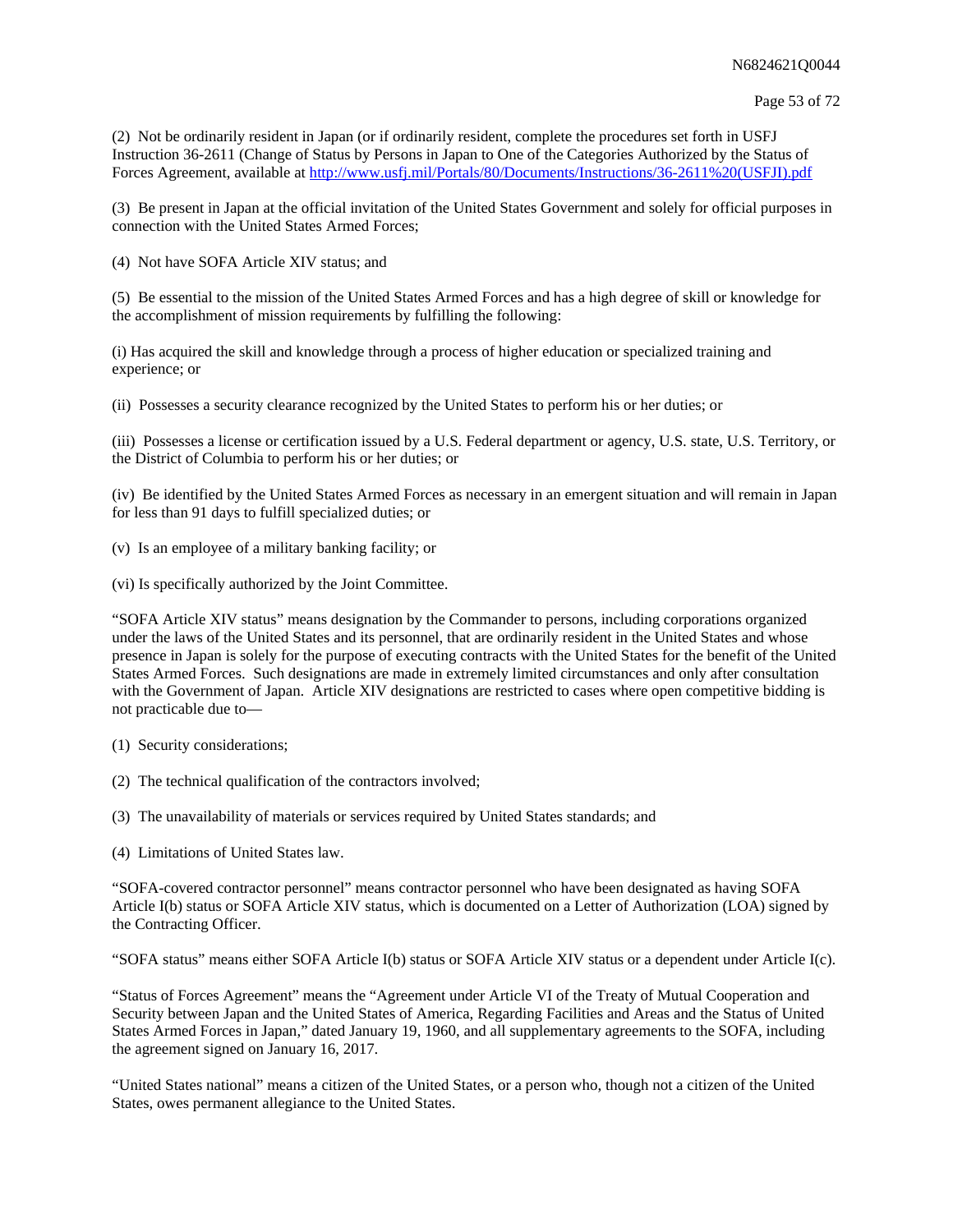*(b) General.* 

(1) This clause applies to SOFA-covered contractor personnel when performing in Japan. The requirements of paragraph  $(c)(2)$  and  $(e)(1)$  of this clause must be specified in the statement of work to be applied to non-SOFA-covered contractor personnel.

(2) The Contractor shall comply with the instructions of the Contracting Officer concerning the entry of its personnel, equipment, and supplies into Japan, applicable Japanese laws and regulations, and USFJ and USFJ-component policies and instructions during the performance of this contract. Specifically, the Contractor shall comply with—

(i) USFJ Instruction 64-100, Contract Performance in Japan;

(ii) USFJ Instruction 36-2811, Indoctrination Training Programs;

(iii) USFJ Instruction 36-2611, Change of Status by Persons in Japan to One of the Categories Authorized by the Status of Forces Agreement; and

(iv) USFJ Instruction 64-102, United States Official Contractors and Their Employees, as applicable to contractors and contractor personnel with SOFA Article XIV status.

(3) Application for status under the SOFA shall be in accordance with USFJ Instruction 64-100 and, in specific and limited circumstances, USFJ Instruction 64-102.

(i) The Contracting Officer, through consultation with their legal counsel and the USFJ/J06 office, makes the determination of status under SOFA Article I(b) for contractor personnel.

(ii) If the Contracting Officer makes a request for status as a United States Official Contractor under Article XIV, USFJ Headquarters (HQ USFJ) shall make the final determination on the Contractor's SOFA status upon consultation with the government of Japan.

(iii) The Contractor shall request a determination of status under the SOFA for its eligible personnel through the Synchronized Predeployment and Operational Tracker (SPOT) system (see paragraph (f) of this clause). The Contracting Officer will approve a LOA generated in SPOT (see paragraph  $(c)(2)$  of this clause) indicating the SOFA status of the contractor personnel only after verifying that eligibility criteria described in USFJ Instruction 64-100 are met.

(iv) Contractor personnel dependent information is also required to be entered into SPOT as part of the employee record.

(4) The importation and personal possession of firearms, swords, and other weapons is highly restricted and controlled in Japan. Contractor personnel considering bringing personal firearms, swords, or other weapons into Japan must comply with USFJ Instruction 31-207, "Firearms and Other Weapons in Japan" available from USFJ/J023 at [pacom.yokota.usfj.mbx.j023@mail.mil.](mailto:pacom.yokota.usfj.mbx.j023@mail.mil) The importation and possession of firearms and weapons to perform services under a contract will be addressed separately in the contract.

(5) Offenses committed by the Contractor or contractor personnel may be subject to United States or host nation prosecution and/or civil liability (see paragraph (d) of this clause). Japan authorities have the right to exercise jurisdiction over SOFA-covered contractor personnel, including dependents, in relation to offenses committed in Japan and punishable by the law of Japan. In those cases in which the Japanese authorities have the primary right to exercise jurisdiction but decide not to do so, the United States shall have the right to exercise such jurisdiction as is conferred on it by the law of the United States.

(c) *Support*.

(1) *Security plan*. The Commander will develop a security plan that identifies contingency procedures and potential evacuation of nonessential SOFA-covered contractor personnel.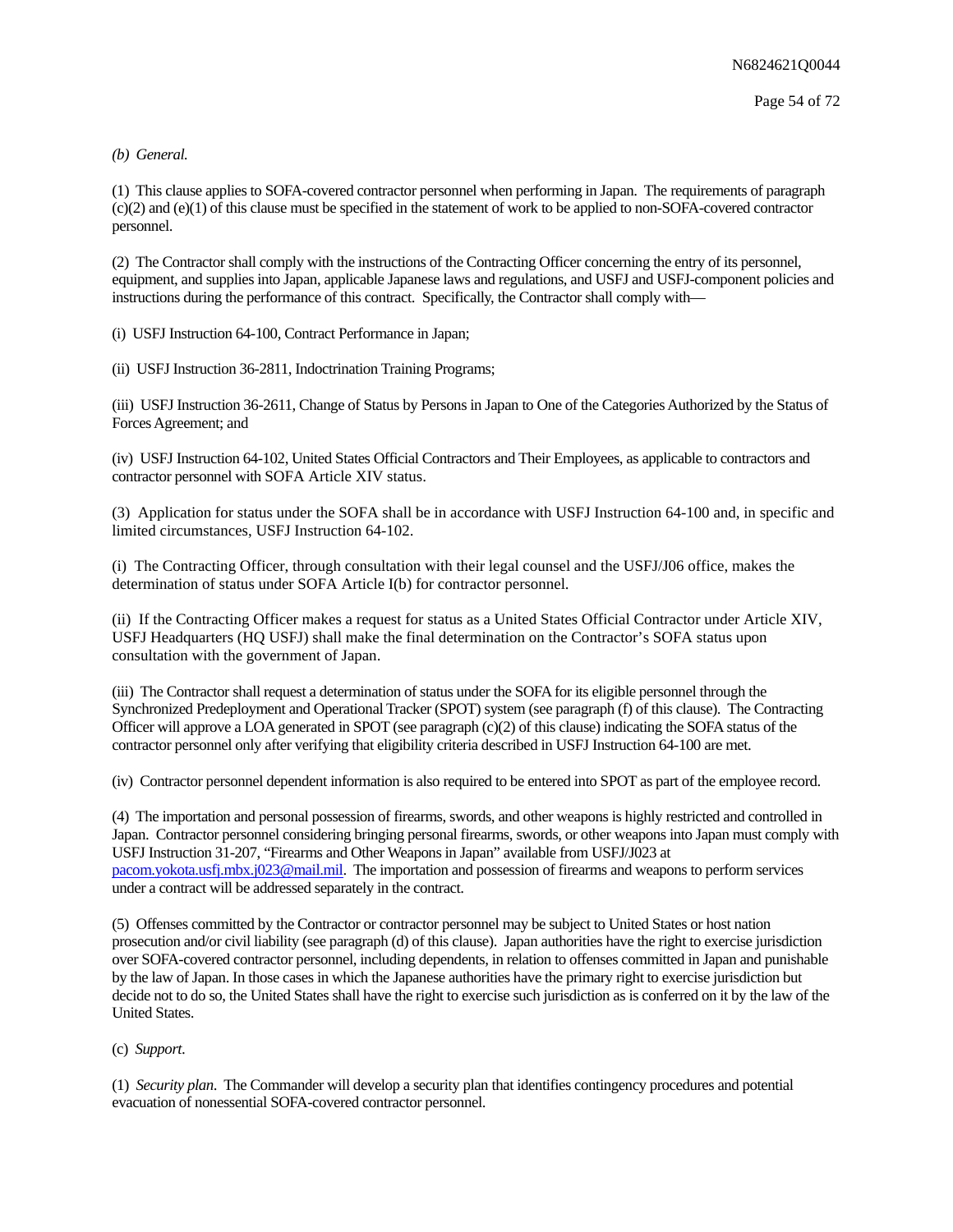(2) *Letter of authorization*. A SPOT-generated LOA signed by the Contracting Officer is required for SOFA-covered contractor personnel travel to, from, or within Japan.

(i) The LOA will identify any additional authorizations, privileges, or Government support that contractor personnel are entitled to under this contract. USFJ has limited capability to provide Government-furnished routine medical services to contractors in Japan. In instances where Government-furnished routine medical services are neither available nor authorized in the contract, the SPOT-generated LOA shall be annotated with "None" checked for Government-furnished routine medical services.

(ii) Contractor personnel shall present a valid LOA to Japanese immigration officials upon entry into and exit from Japan to receive government of Japan recognition as a Member of the Civilian Component under the SOFA or as a contractor with Article XIV status.

(iii) Contractor personnel who are issued a LOA shall maintain possession a DoD-issued identification credential at all times while performing under this contract in Japan. If the contractor personnel does not possess a DoD-issued identification credential, he or she shall maintain possession of a copy of the LOA and their passport at all times while performing under this contract in Japan.

(3) *SOFA-status contractor personnel privileges*. Contractor personnel and their dependents granted authority to enter Japan under SOFA Article I(b) may be accorded the following benefits of the SOFA:

(i) Access to and movement between facilities and areas in use by the United States Armed Forces and between such facilities and areas and the ports or airports of Japan as provided for in paragraph 2 of the SOFA Article V.

(ii) Entry into Japan and exemption from Japanese laws and regulations on the registration and control of aliens as provided for in SOFA Article IX.

(iii) Acceptance as valid by Japan, without a driving test or fee, a USFJ Operator's Permit for Civilian Vehicle as provided for in SOFA Article X. Issuance of such permit shall be subject to applicable military regulation.

(iv) Exemption from customs duties and other such charges on materials, supplies, and equipment which are to be incorporated into articles or facilities used by the United States Armed Forces; furniture, household goods for private use imported by person when they first arrive to work in Japan; vehicles and parts imported for private use; and reasonable quantities of clothing and household goods for everyday private use, which are mailed into Japan through United States military post offices as provided for in paragraphs 2 and 3 of SOFA Article XI.

(v) Exemption from the laws and regulations of Japan with respect to terms and conditions of employment as provided for in paragraph 7 of SOFA Article XII, except that such exemption shall not apply to the employment of local nationals in Japan.

(vi) Exemption from Japanese taxes to the government of Japan or to any other taxing agency in Japan on income received as a result of their service with the United States Armed Forces as provided for in SOFA Article XIII. The provisions of Article XIII do not exempt such persons from payment of Japanese taxes on income derived from Japanese sources.

(vii) If authorized by the installation commander or designee, permission to use exchanges, commissaries, messes, social clubs, theaters, newspapers and other non-appropriated fund organizations regulated by United States military authorities as provided for in SOFA Article XV and DoD Manual 1000.13-V2, DoD Identification (ID) Cards: Benefits for Members of the Uniformed Services, Their Dependents, and Other Eligible Individuals.

(viii) The transmission into or outside of Japan of United States dollar or dollar instruments realized as a result of contract performance as provided for in paragraph 2 of SOFA Article XIX.

(ix) Exemption from taxation in Japan on the holding, use transfer by death, or transfer to person or agencies entitled to tax exemption under the SOFA, of movable property, tangible or intangible, the presence of which in Japan is due solely to the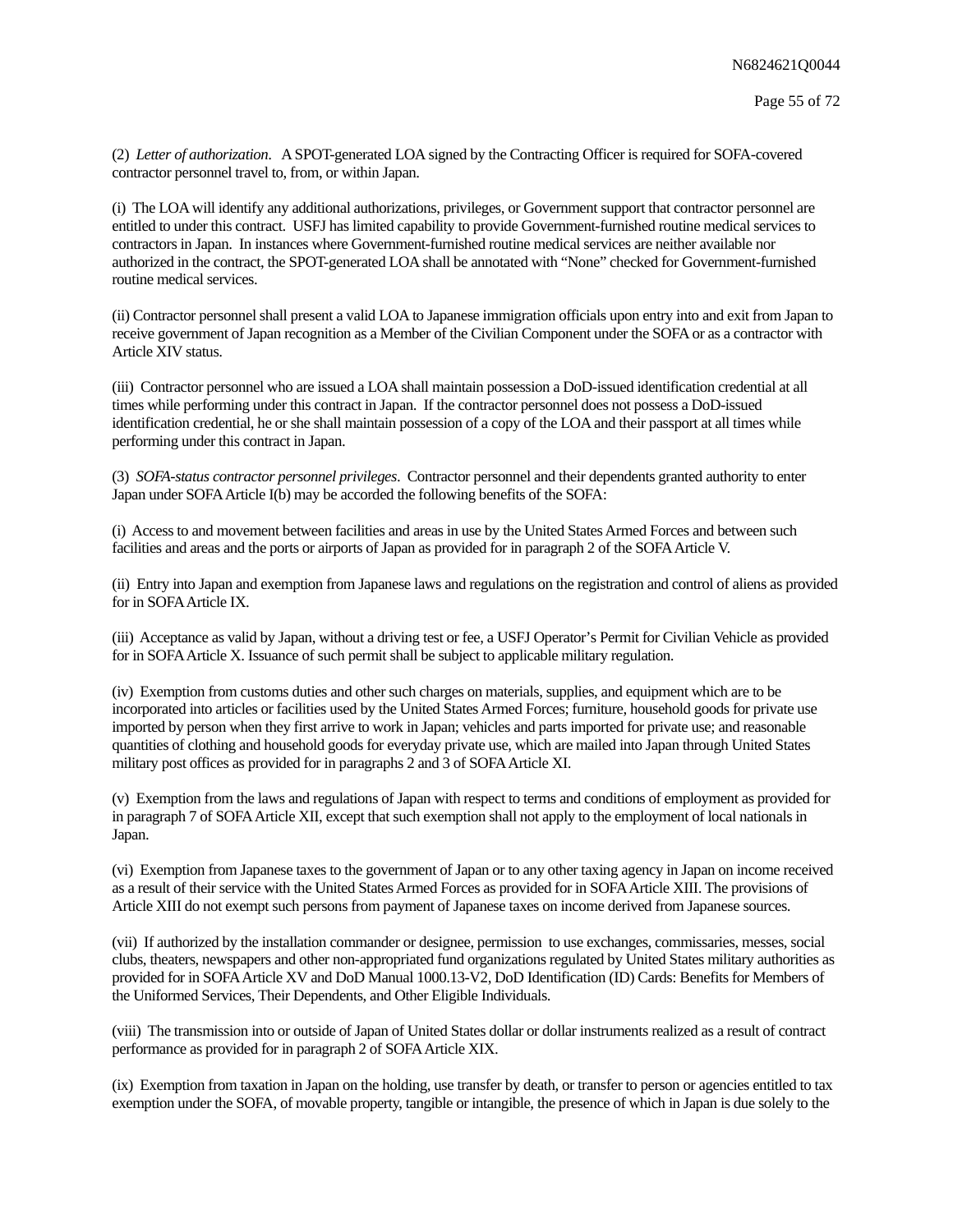temporary presence of these persons in Japan, provided such exemption shall not apply to property held for the purpose of investment or the conduct of other business in Japan or to any intangible property registered in Japan.

(4) *Logistical Support*.

(i) Logistical support may be authorized, when the Contracting Officer determines it necessary and appropriate, for contractor personnel in Japan. Generally, the full range of logistical support listed below is not necessary for contractor personnel performing services in Japan on a short-term basis, less than 91 days. Contractor personnel granted SOFA Article I(b) status and their dependents may be provided logistical support, subject to availability as determined by the installation commander or designee. Logistical support includes the following:

(A) Base Exchange, including exchange service stations, theaters, and commissary.

(B) Military banking facilities.

(C) Transient billeting facilities.

(D) Open mess (club) membership, as determined by each respective club.

(E) Casualty assistance (mortuary services), on a reimbursable basis.

(F) Emergency medical care, on a reimbursable basis.

(G) Dental care, limited to relief of emergencies, on a reimbursable basis.

(H) Department of Defense Dependent Schools, on a space-created and tuition-paying basis.

(I) Postal support, as authorized by military postal regulations.

(J) Local recreation services, on a space-available basis.

(K) Issuance of USFJ Operator's Permit, if the Contracting Officer determines it necessary based on the length of contract performance.

(L) Issuance of personal vehicle license plates.

(ii) No other logistical support is authorized for contractor personnel in Japan unless the Contracting Officer obtains a specific authorization from the installation commander where the support will be provided, after coordination with USFJ/J06.

(5) Unless specified elsewhere in this contract, the Contractor is responsible for all other support required for its personnel engaged in Japan under this contract. This support includes the Contractor responsibility for entry and exit from Japan to ensure compliance with Japanese laws concerning foreign personnel in their country.

(d) *Compliance with laws and regulations*.

(1) The Contractor shall comply with, and shall ensure that its personnel performing in Japan are familiar with and comply with, all applicable—

(i) United States, host country, and third-country national laws;

(ii) Provisions of applicable treaties and international agreements;

(iii) United States regulations, directives, instructions, policies, and procedures; and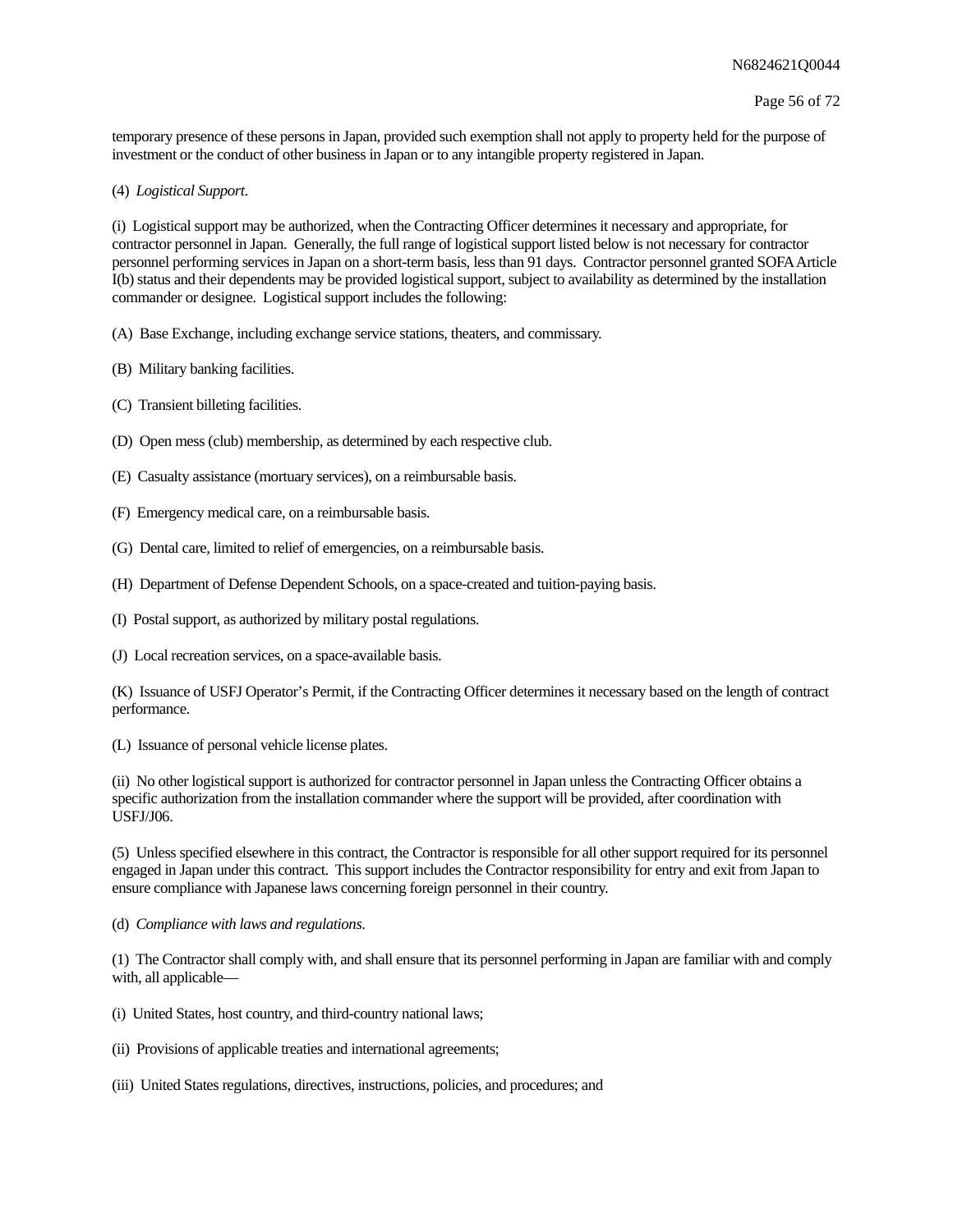(iv) Orders, directives, and instructions issued by the USFJ Commander and installation commanders, including those relating to force protection, security, health, safety, or relations and interaction with local nationals.

(2) If required by the contract, the Contractor shall institute and implement an effective program to prevent violations of the law of war by its employees and subcontractors, including law of war training.

(3) The Contractor shall ensure that all contractor personnel are aware—

(i) Of the DoD definition of "sexual assault" in DoD Directive 6495.01, Sexual Assault Prevention and Response Program; and

(ii) That sexual misconduct may constitute offenses under the law of Japan, Uniform Code of Military Justice, Federal law, such as the Military Extraterritorial Jurisdiction Act, or both. All offenses have consequences for contractor personnel, including dependents.

(4) The Contractor shall report to the appropriate investigative authorities, identified in paragraph (d)(6) of this clause, any alleged offenses under the Military Extraterritorial Jurisdiction Act (chapter 212 of title 18, United States Code) or other Federal or local laws.

(5) The Contractor shall provide to all contractor personnel who will perform work on a contract in the operational area, before beginning such work, information on the following:

(i) How and where to report an alleged crime described in paragraph (d)(4) of this clause.

(ii) Where to seek victim and witness protection and assistance available to contractor personnel in connection with an alleged offense described in paragraph (d)(4) of this clause.

(iii) That this section does not create any rights or privileges that are not authorized by law or DoD policy.

(6) The appropriate investigative authorities to which suspected crimes shall be reported include the following—

(i) US Army Criminal Investigation Command at [http://www.cid.army.mil/report-a-crime.html;](http://www.cid.army.mil/report-a-crime.html)

(ii) Air Force Office of Special Investigations a[t http://www.osi.af.mil;](http://www.osi.af.mil/)

(iii) Navy Criminal Investigative Service a[t http://www.ncis.navy.mil/ContactUs/Pages/ReportaCrime.aspx;](http://www.ncis.navy.mil/ContactUs/Pages/ReportaCrime.aspx)

(iv) Defense Criminal Investigative Service at [http://www.dodig.mil/Components/Administrative-Investigations/DoD-Hotline/;](http://www.dodig.mil/Components/Administrative-Investigations/DoD-Hotline/) or

(v) To any command of any supported military element or the command of any base.

(7) Personnel seeking whistleblower protection from reprisals for reporting criminal acts shall seek guidance through the DoD Inspector General hotline at 800-424-9098 or

[http://www.dodig.mil/Components/Administrative-Investigations/DoD-Hotline/.](http://www.dodig.mil/Components/Administrative-Investigations/DoD-Hotline/) Personnel seeking other forms of victim or witness protections should contact the nearest military law enforcement office.

(8)(i) The Contractor shall ensure that contractor personnel supporting the U.S. Armed Forces in Japan are aware of their rights to—

(A) Hold their own identity or immigration documents, such as passport or driver's license;

(B) Receive agreed upon wages on time;

(C) Take lunch and work-breaks;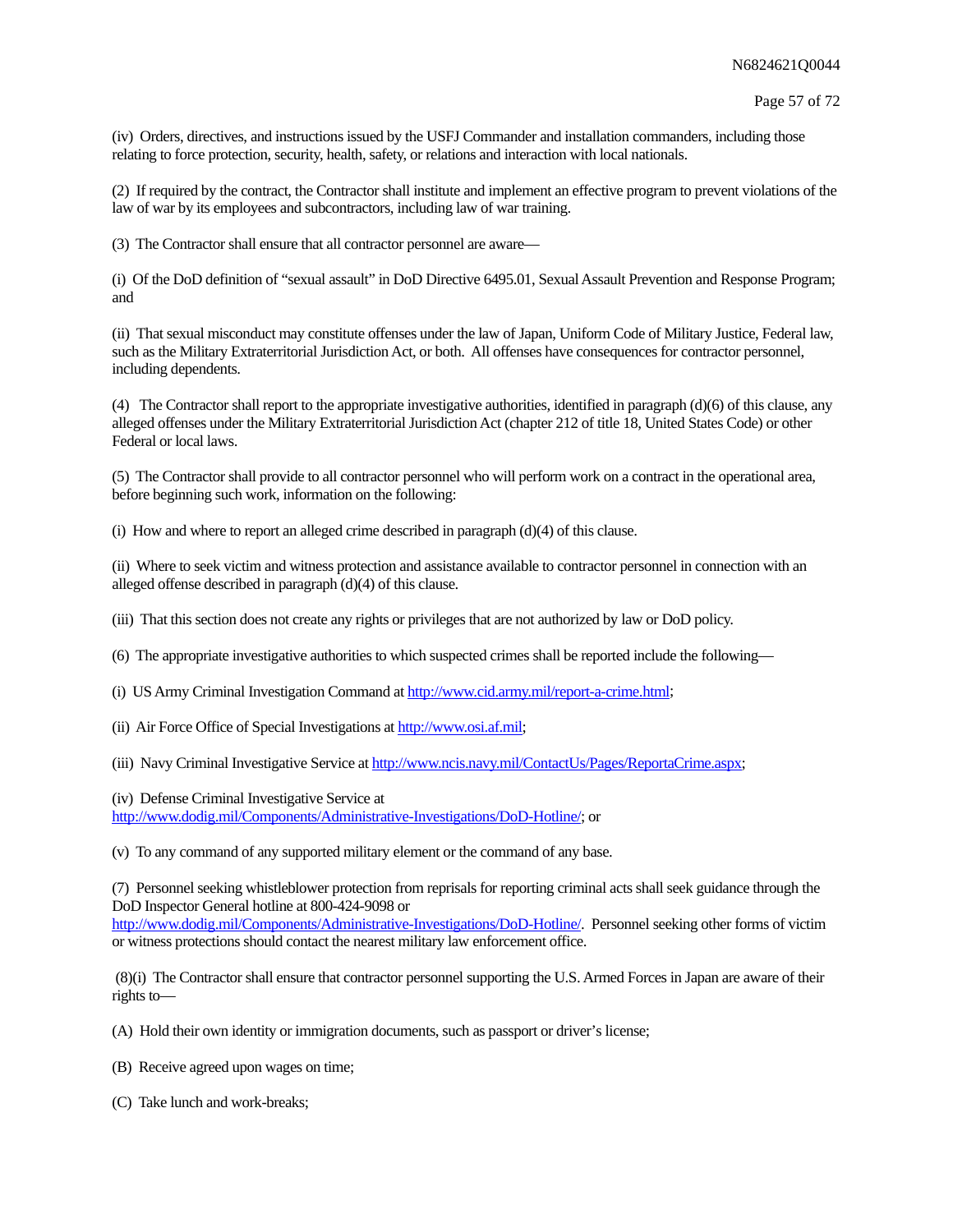(D) Elect to terminate employment at any time;

- (E) Identify grievances without fear of reprisal;
- (F) Have a copy of their employment contract in a language they understand;
- (G) Receive wages that are not below the legal in-country minimum wage;
- (H) Be notified of their rights, wages, and prohibited activities prior to signing their employment contract; and
- (I) If housing is provided, live in housing that meets host-country housing and safety standards.

(ii) The Contractor shall post these rights in work spaces in English and in any foreign language(s) spoken by a significant portion of the workforce.

(iii) The Contractor shall enforce the rights of contractor personnel and subcontractor personnel supporting the United States Armed Forces.

(e) *Preliminary personnel requirements*.

(1) The Contractor shall ensure that the following requirements are met prior to departure of SOFA-covered contractor personnel and, as specified in the statement of work, non-SOFA-covered contractor personnel (specific requirements for each category will be specified in the statement of work or elsewhere in the contract):

(i) All required security and background checks are complete and acceptable.

(ii) All required USFJ Form 27, Contractor Employee Acknowledgement Forms.

(iii) All such personnel performing in support of an applicable operation—

(A) Meet the minimum medical screening requirements, including theater-specific medical qualifications as established by the United States Indo-Pacific Command (USINDOPACOM) Combatant Commander (as posted to the USINDOPACOM Combatant Commander's website or other venue); and

(B) Have received all required immunizations as specified in the foreign clearance guide.

(*1*) All immunizations shall be obtained prior to arrival in Japan.

(*2*) All such personnel, as specified in the statement of work, shall bring to Japan a copy of the U.S. Centers for Disease Control and Prevention (CDC) Form 731, International Certificate of Vaccination or Prophylaxis as approved by the World Health Organization, (also known as "shot record" or "Yellow Card") that shows vaccinations are current.

(iv) Contractor personnel have all necessary passports, visas, and other documents required to enter and exit Japan, and other appropriate DoD identity credential.

(v) Special area, country, and theater clearance is obtained for all personnel. Clearance requirements are in DoD Directive 4500.54E, DoD Foreign Clearance Program. For this purpose, SOFA-covered contractor personnel are considered non-DoD personnel traveling under DoD sponsorship.

(2) The Contractor shall notify its personnel, including dependents, who are not a host country national, or who are not ordinarily resident in the host country, that—

(i) Such personnel, and dependents, who engage in conduct outside the United States that would constitute an offense punishable by imprisonment for more than one year if the conduct had been engaged in within the special maritime and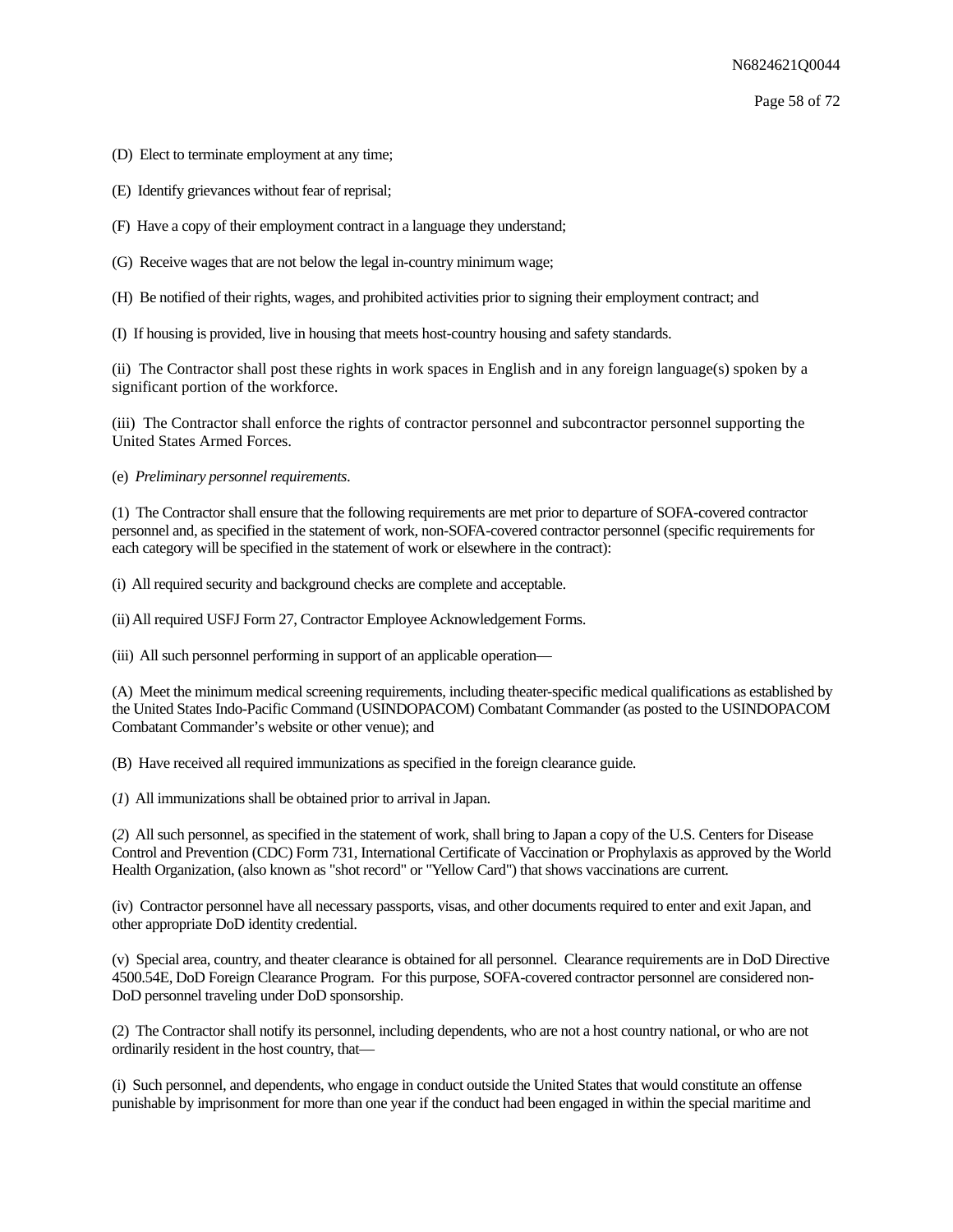territorial jurisdiction of the United States, may potentially be subject to the criminal jurisdiction of the United States in accordance with the Military Extraterritorial Jurisdiction Act of 2000 (18 U.S.C. 3621, et seq.);

(ii) Pursuant to the War Crimes Act (18 U.S.C. 2441), Federal criminal jurisdiction also extends to conduct that is determined to constitute a war crime when committed by a civilian national of the United States;

(iii) Other laws may provide for prosecution of U.S. nationals who commit offenses on the premises of U.S. diplomatic, consular, military or other U.S. Government missions outside the United States (18 U.S.C. 7(9));

(iv) In time of declared war or a contingency operation, SOFA-covered contractor personnel and selected non-SOFA covered contractor personnel may be subject to the jurisdiction of the Uniform Code of Military Justice under 10 U.S.C. 802(a)(10);

(v) Contractor personnel are required to report offenses alleged to have been committed by or against other contractor personnel to appropriate investigative authorities; and

(vi) Contractor personnel will be provided victim and witness protection and assistance.

#### (f) *Personnel data*.

(1) The Contractor shall—

(i) Use the SPOT web-based system, or its successor, to account for all SOFA-covered contractor personnel performing in Japan under the contract;

(ii) Register for a SPOT account at [https://spot.dmdc.mil](https://spot.dmdc.mil/) for unclassified contracts and at [https://spot.dmdc.osd.smil.mil](https://spot.dmdc.osd.smil.mil/) for classified contracts using one of the following log-in methods, after which the SPOT Customer Support Team will contact the Contractor to validate user needs:

(A) A Common Access Card (CAC) or a SPOT-approved digital certificate.

(B) A Government-sponsored SPOT user ID and password. This type of log-in method is only allowed for those individuals who are not authorized to obtain a CAC or an external digital certificate, and requires SPOT Program Management Office approval;

(iii) Comply with the SPOT Business Rules located a[t https://www.acq.osd.mil/log/PS/spot.html;](https://www.acq.osd.mil/log/PS/spot.html)

(iv) Enter into the SPOT the required information on contractor personnel, accompanying dependents and equipment prior to departure and continue to use the SPOT to maintain accurate, up-to-date information throughout performance in Japan for all applicable contractor personnel. Changes to status of individual contractor personnel relating to their in-theater arrival date and their duty location, including closing out the deployment with their proper status (e.g., mission complete, killed, wounded) shall be annotated within the SPOT database in accordance with the timelines established in the SPOT Business Rules a[t http://www.acq.osd.mil/log/PS/ctr\\_mgt\\_accountability.html;](http://www.acq.osd.mil/log/PS/ctr_mgt_accountability.html) and

(v) Ensure the in-theater arrival date, closeout dates, and changes of the status of individual contractor personnel relating to their in-theater arrival date and their duty location, to include closing out the performance in the operational area with their proper status, are updated in the system in accordance with the processes and timelines established in the SPOT business rules.

(2) SPOT non-compliance and deficiencies will be relevant to past performance evaluations for future contract opportunities, in accordance with Federal Acquisition Regulation subpart 42.15.

(g) *Contractor personnel*.

(1) Civilian personnel supporting the Unite States Armed Forces in Japan are guests in a foreign country and must at all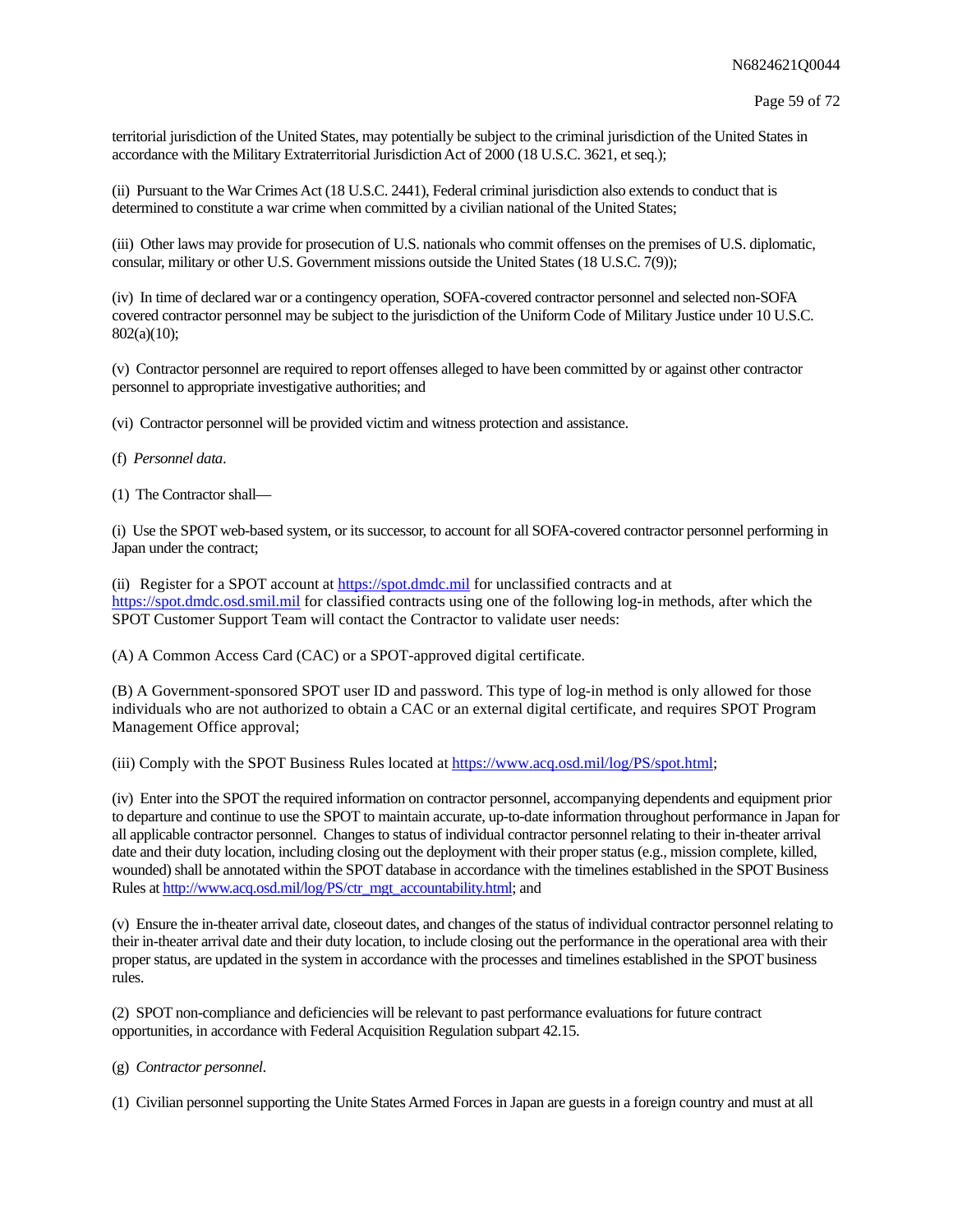times conduct themselves in an honorable and credible manner. Criminal conduct and dishonorable personal behavior, committed either on or off duty, adversely impacts Unite States and Japanese relations, tarnishes the image of the DoD and USFJ, and hampers the Force's military readiness.

(i) *Compliance with laws and regulations*. The Contractor shall comply with, and shall ensure that its personnel are familiar with, and comply with, all applicable—

(A) United States and host country laws;

(B) Treaties and international agreements;

(C) United States regulations, United States Armed Forces directives, instructions, policies, and procedures; and

(D) Orders, directives, and instructions issued by supported commanders, including those relating to force protection, security, health, safety, liberty policies, alcohol-related incidents, or relations and interaction with local nationals, should serve as guideposts in all on and off duty conduct and will be used as general principles in the application of the Government's discretion with regard to paragraph (ii), below.

(ii) *Removal and replacement of Contractor personnel*. The Contracting Officer may direct the Contractor, at its own expense, to remove and replace any Contractor personnel who fail to comply with or violate applicable requirements of the contract, including those stipulated in this section. Such action may be taken at the Government's discretion without prejudice to its rights under any other provision of this contract, including the termination for default or cause.

(2) The Contractor shall identify all personnel who occupy a position designated as mission essential and ensure the continuity of essential Contractor services during designated operations, unless, after consultation with the Contracting Officer, Contracting Officer's Representative, or installation commander, the Contracting Officer directs withdrawal due to security conditions.

(3) The Contractor shall ensure that contractor personnel follow the guidance at paragraph  $(e)(2)(v)$  of this clause and any specific Commander guidance on reporting offenses alleged to have been committed by or against contractor personnel to appropriate investigative authorities.

(4) Contractor personnel shall return all U.S. Government-issued identification, including the Common Access Card, to appropriate U.S. Government authorities at the end of their employment under this contract.

(h) *Protective equipment*.

(1) Contractor personnel may wear military-unique organizational clothing and individual equipment required for safety and security, such as ballistic, nuclear, biological, or chemical protective equipment. Any required protective equipment should be identified in the statement of work in the contract.

(2) The Commander may issue organizational clothing and individual equipment and provide training, if necessary, as part of the security plan.

(3) The Contractor shall ensure that any issued organizational clothing is returned to the point of issue, unless otherwise directed by the Contracting Officer.

(j) *Evacuation*.

(1) If the Commander orders a mandatory evacuation of some or all personnel, the Government will provide assistance, to the extent available, to contractor personnel who are U.S. citizens and third-country nationals.

(2) In the event of a non-mandatory evacuation order, unless authorized in writing by the Contracting Officer, the Contractor shall maintain personnel on location sufficient to meet obligations under this contract.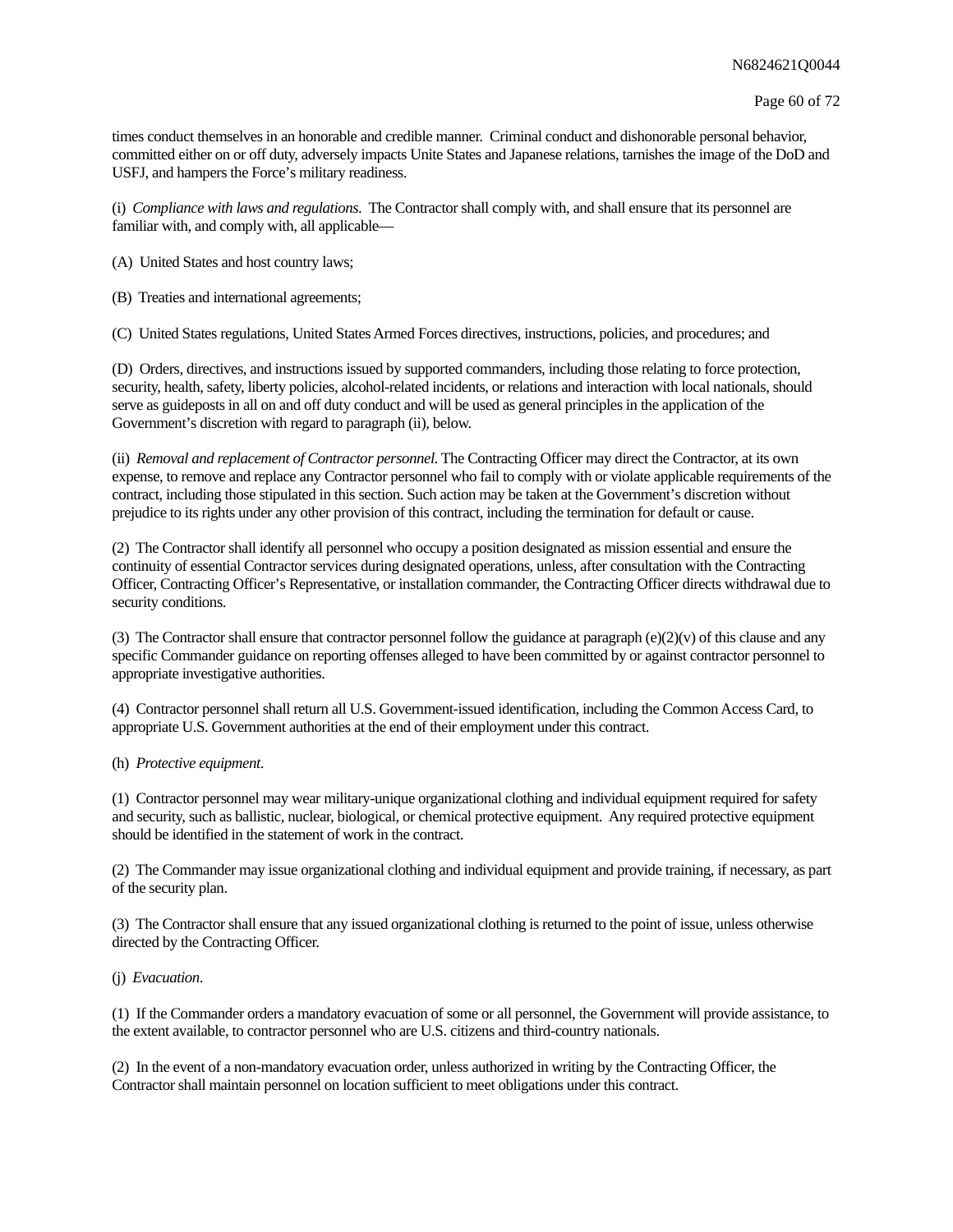(k) *Next of kin notification and personnel recovery*.

(1) The Contractor shall be responsible for notification of its personnel's designated next of kin in the event an individual dies, requires evacuation due to an injury, or is isolated, missing, detained, captured, or abducted.

(2) The Government will assist in personnel recovery actions in accordance with DoD Directive 3002.01, Personnel Recovery in the Department of Defense.

(l) *Mortuary affairs*. Contractor personnel authorized to accompany United States Armed Forces may be covered by the DoD mortuary affairs program in accordance with DoD Directive 1300.22, Mortuary Affairs Policy, and DoD Instruction 3020.41, Operational Contract Support.

(m) *Subcontracts*. The Contractor shall incorporate the substance of this clause, including this paragraph (m), in all subcontracts that will require subcontractor personnel to perform in Japan.

(End of clause)

## 252.232-7006 WIDE AREA WORKFLOW PAYMENT INSTRUCTIONS (DEC 2018)

(a) Definitions. As used in this clause—

"Department of Defense Activity Address Code (DoDAAC)" is a six position code that uniquely identifies a unit, activity, or organization.

"Document type" means the type of payment request or receiving report available for creation in Wide Area WorkFlow (WAWF).

"Local processing office (LPO)" is the office responsible for payment certification when payment certification is done external to the entitlement system.

"Payment request" and "receiving report" are defined in the clause at 252.232-7003, Electronic Submission of Payment Requests and Receiving Reports.

(b) Electronic invoicing. The WAWF system provides the method to electronically process vendor payment requests and receiving reports, as authorized by Defense Federal Acquisition Regulation Supplement (DFARS) 252.232- 7003, Electronic Submission of Payment Requests and Receiving Reports.

(c) WAWF access. To access WAWF, the Contractor shall—

(1) Have a designated electronic business point of contact in the System for Award Management at [https://www.sam.gov;](https://www.sam.gov/) and

(2) Be registered to use WAWF a[t https://wawf.eb.mil/](https://wawf.eb.mil/) following the step-by-step procedures for self-registration available at this web site.

(d) WAWF training. The Contractor should follow the training instructions of the WAWF Web-Based Training Course and use the Practice Training Site before submitting payment requests through WAWF. Both can be accessed by selecting the "Web Based Training" link on the WAWF home page at [https://wawf.eb.mil/.](https://wawf.eb.mil/)

(e) WAWF methods of document submission. Document submissions may be via web entry, Electronic Data Interchange, or File Transfer Protocol.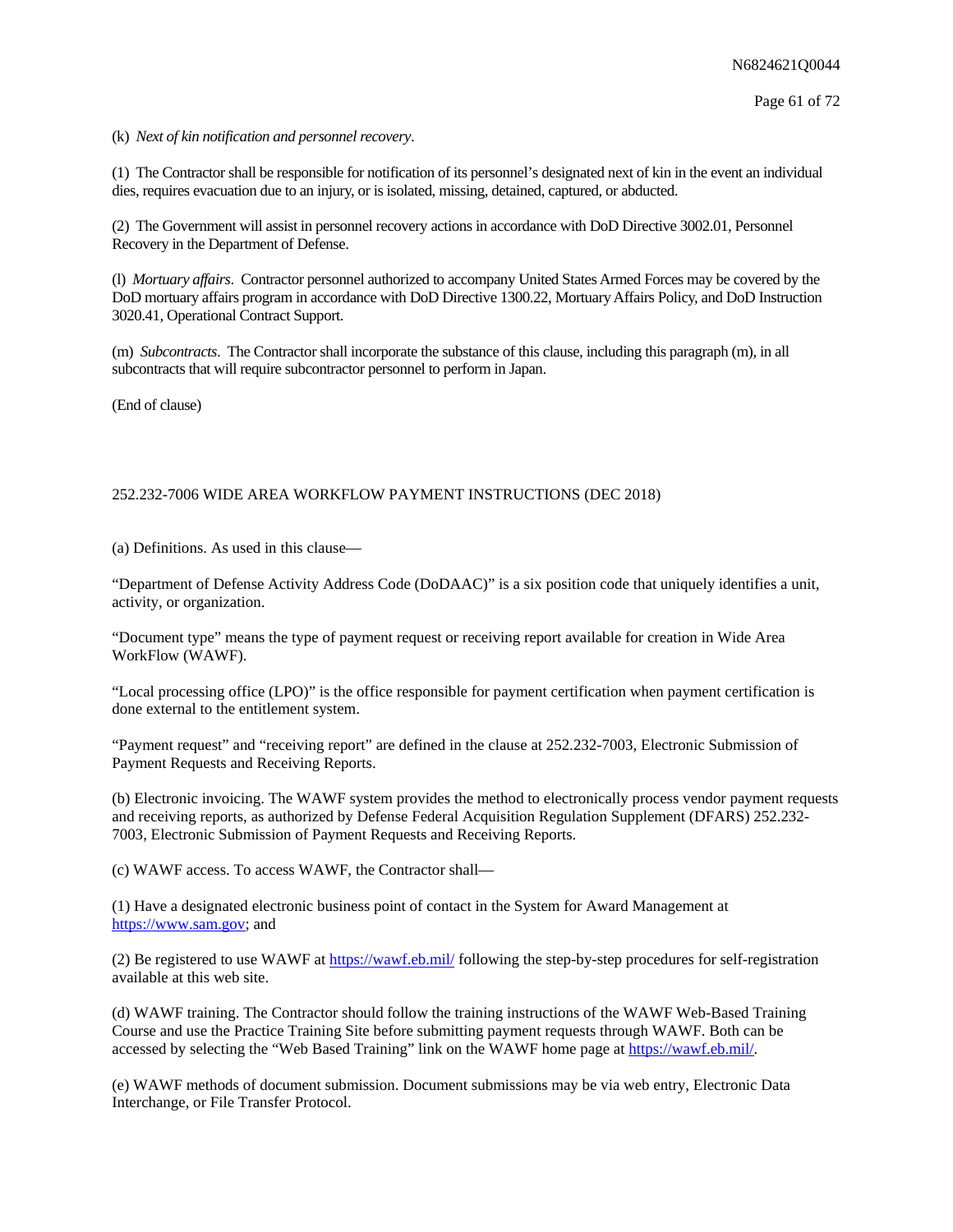(f) WAWF payment instructions. The Contractor shall use the following information when submitting payment requests and receiving reports in WAWF for this contract or task or delivery order:

(1) Document type. The Contractor shall submit payment requests using the following document type(s):

(i) For cost-type line items, including labor-hour or time-and-materials, submit a cost voucher.

(ii) For fixed price line items—

(A) That require shipment of a deliverable, submit the invoice and receiving report specified by the Contracting Officer.

N/A

(B) For services that do not require shipment of a deliverable, submit either the Invoice 2in1, which meets the requirements for the invoice and receiving report, or the applicable invoice and receiving report, as specified by the Contracting Officer.

#### COMBO

(iii) For customary progress payments based on costs incurred, submit a progress payment request.

(iv) For performance based payments, submit a performance based payment request.

(v) For commercial item financing, submit a commercial item financing request.

(2) Fast Pay requests are only permitted when Federal Acquisition Regulation (FAR) 52.213-1 is included in the contract.

[Note: The Contractor may use a WAWF "combo" document type to create some combinations of invoice and receiving report in one step.]

(3) Document routing. The Contractor shall use the information in the Routing Data Table below only to fill in applicable fields in WAWF when creating payment requests and receiving reports in the system.

#### Routing Data Table\*

| Field Name in WAWF        | Data to be entered in WAWF |
|---------------------------|----------------------------|
| Pay Official DoDAAC       | HQ0721                     |
| Issue By DoDAAC           | N68246                     |
| Admin DoDAAC**            | N68246                     |
| Inspect By DoDAAC         | R55308                     |
| Ship To Code              | R55308                     |
| Ship From Code            |                            |
| Mark For Code             |                            |
| Service Approver (DoDAAC) | R55308                     |
| Service Acceptor (DoDAAC) | R55308                     |
| Accept at Other DoDAAC    |                            |
| LPO DoDAAC                | R55308                     |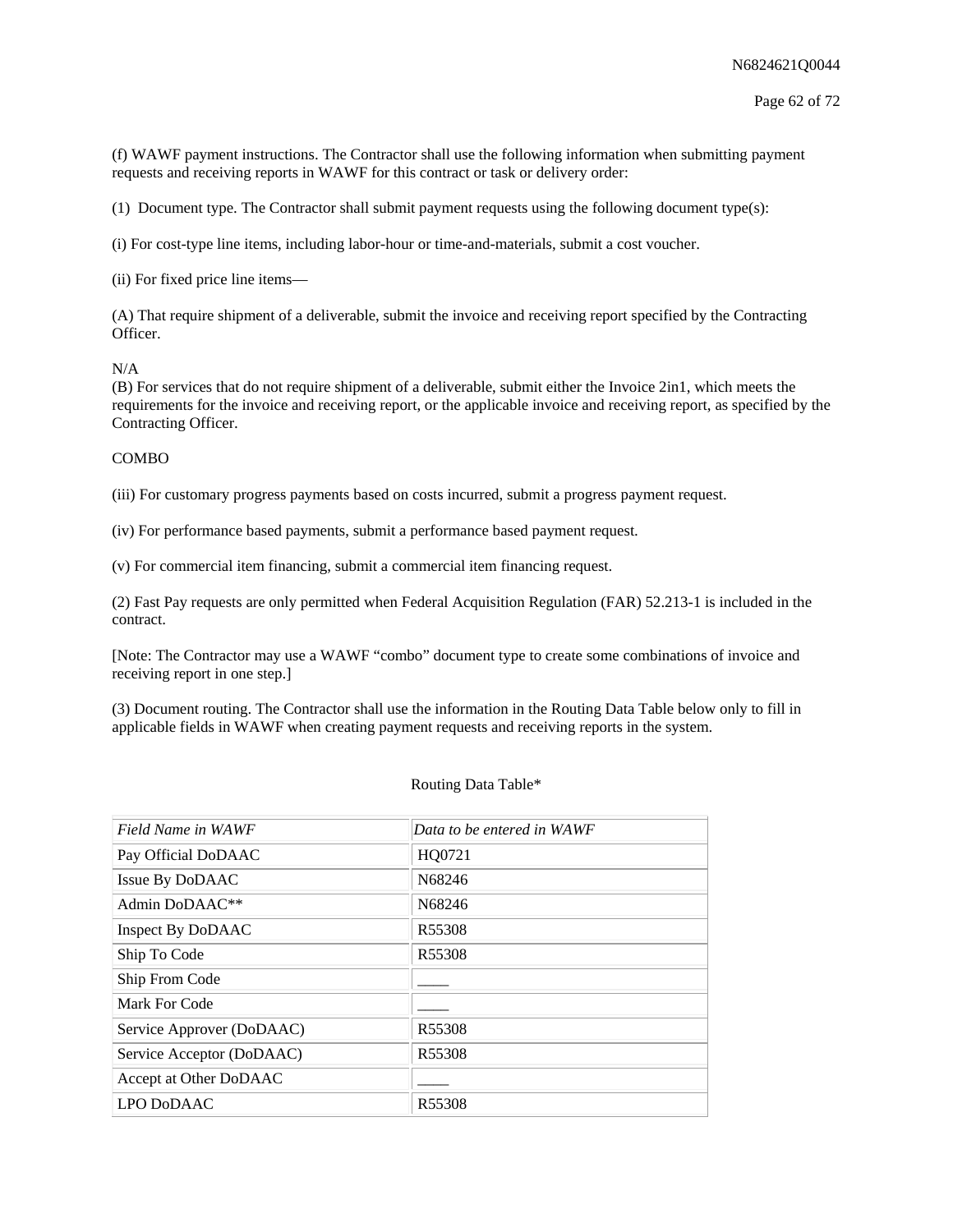### N6824621Q0044

## Page 63 of 72

| DCAA Auditor DoDAAC |        |
|---------------------|--------|
| Other $DoDAAC(s)$   | 056521 |
| AAI                 |        |

(\*Contracting Officer: Insert applicable DoDAAC information. If multiple ship to/acceptance locations apply, insert "See Schedule" or "Not applicable.")

(\*\*Contracting Officer: If the contract provides for progress payments or performance-based payments, insert the DoDAAC for the contract administration office assigned the functions under FAR 42.302(a)(13).)

(4) Payment request. The Contractor shall ensure a payment request includes documentation appropriate to the type of payment request in accordance with the payment clause, contract financing clause, or Federal Acquisition Regulation 52.216-7, Allowable Cost and Payment, as applicable.

(5) Receiving report. The Contractor shall ensure a receiving report meets the requirements of DFARS Appendix F.

(g) WAWF point of contact.

(1) The Contractor may obtain clarification regarding invoicing in WAWF from the following contracting activity's WAWF point of contact.

Acceptor/LPO shannon.brosnan@fe.navy.mil

(2) Contact the WAWF helpdesk at 866-618-5988, if assistance is needed.

(End of clause)

#### **ELECTRONIC FUND TRANSFER (EFT)**

The Contractor must agree to receive payment by EFT. Transaction fee (currently JPY735) will be deducted by the Financial Institution (Bank of America) making payment. Additional fee may be imposed by the bank designated to receive payment.

## **CONSUMPTION TAX**

(a) The Governments of the United States and Japan have agreed that this contract is exempt from the Japanese Consumption Tax. In accordance with paragraph (c) of the clause FAR 52.229-6, "TAXES -- FOREIGN FIXED-PRICE CONTRACTS (FEB 2013)," the offerors or quoters shall not include the Consumption Tax (including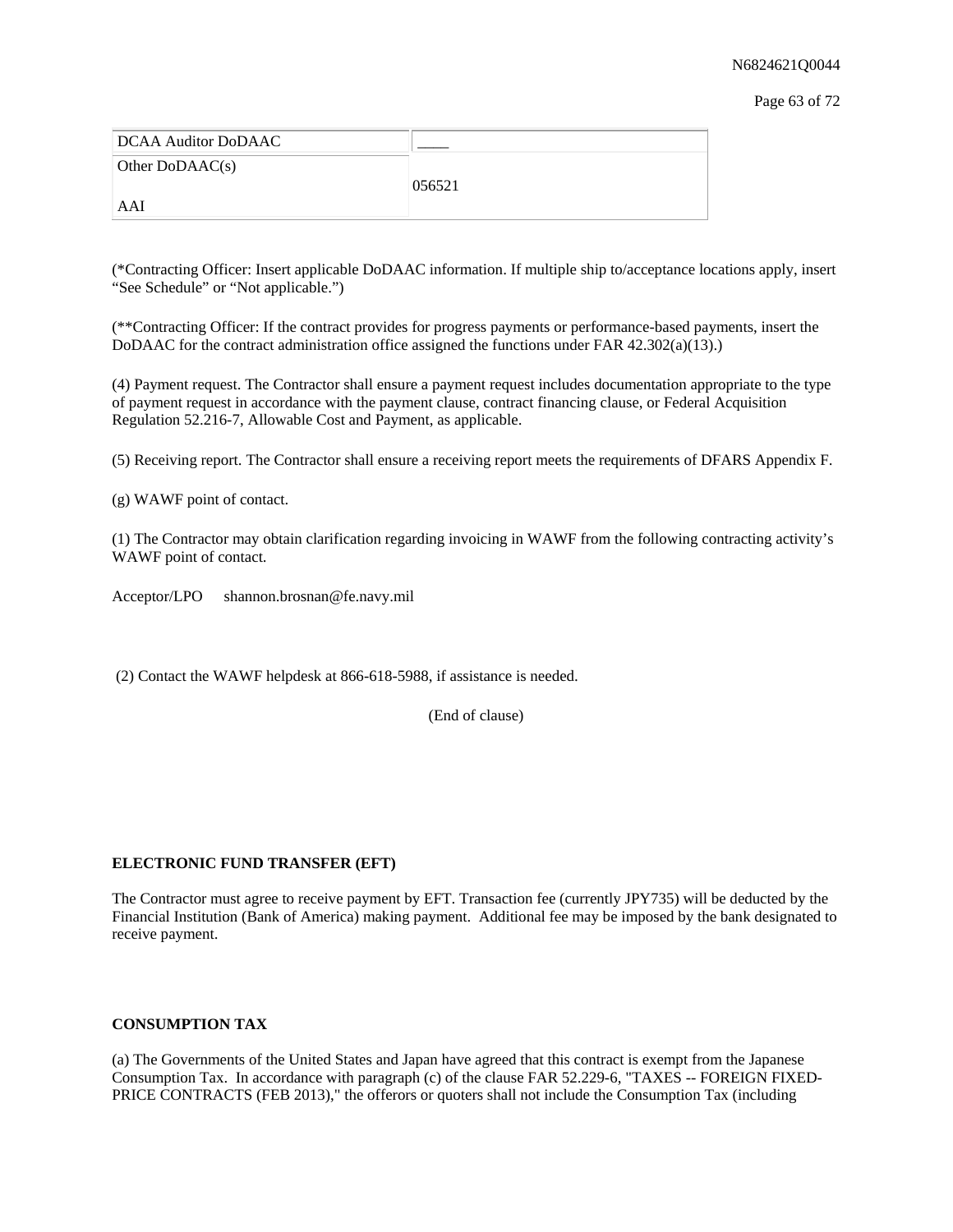underlying taxes) in their proposal or quotations. By submission of your proposal or quotation, you are certifying that your proposal or quotation does not contain any such tax. The following U.S. Government (USG) proof of purchase forms shall be used to claim the exemption at tax offices:

USG Standard Form 1034 USG Standard Form 1113 USG Standard Form 44 Department of Defense Form 1155 Navy Comptroller Form 2277

(b) The Contractor shall retain the appropriate USG proof of purchase forms set forth above for a period of seven (7) years. In addition, the Contractor shall maintain adequate records containing all pertinent information with regard to the claiming of Consumption Tax exemptions related to this contract. These records shall be subject to review by the Contracting Officer, or his or her designated representative, at any time up to seven (7) years from the date of final payment under this contract.

(c) Any questions concerning the applicability of the Consumption Tax should be directed to the appropriate local tax office.

## **CUSTOMS AND TAX EXEMPTION**

- (a) The Contractor shall, notwithstanding any other clause in this contract to the contrary, be required to submit a request in writing to the Contracting Officer for issuance of a Tax Exemption Certificate for any import duties and all taxes paid or to be paid from which the U.S. Government is entitled to an exemption. These taxes and duties are enumerated in Article XII of the Status of Forces Agreement under Article VI of the Treaty of Mutual Cooperation and Security between the Governments of the United States of America and Japan, regarding facilities areas and the status of United States Armed Forces in Japan. The Contractor's request shall include the following information:
	- (1) Name of contractor;
	- (2) Contract number and job order number (if applicable);
	- (3) Nomenclature of taxable material to be delivered and intended use;
	- (4) Quantity of taxable material used or to be delivered; and
	- (5) Period of taxable material use.

(b) In the case of gasoline and other petroleum products, the Contractor shall be responsible for making every reasonable effort to determine the accuracy of his figures on consumption. In this regard, the Contractor shall, upon request of the Contracting Officer, present all available data used by the Contractor as the basis for determining such figures. The Contractor shall be required to maintain adequate records containing all pertinent information with regard to the above requirements. Further, these records shall be subject to review by the Contracting Officer at any time up to three years from the date of final payment under this contract.

## THE FOLLOWING NAVSUP LOCAL TEXT IS HEREBY MADE PART OF THE STATEMENT OF WORK/PERFORMANCE WORK STATEMENT.

### **Contractor Unclassified Access to Federally Controlled Facilities, Sensitive Information, Information Technology (IT) Systems or Protected Health Information**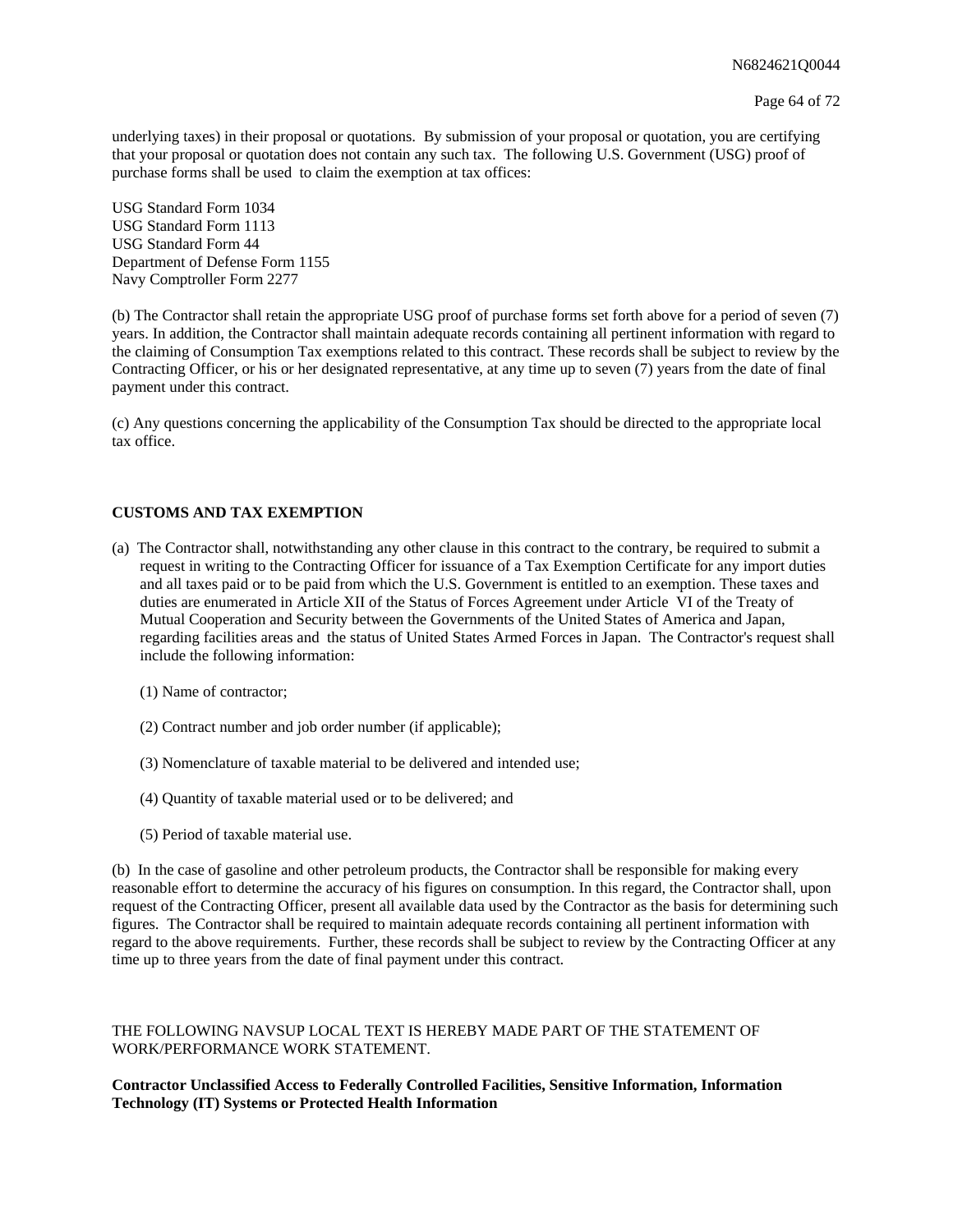Executive Order 13467, Reforming Processes Related to Suitability for Government Employee, Fitness for Contractor Employees and Eligibility for Access to Classified National Security Information, Homeland Security Presidential Directive (HSPD)-12, requires government agencies to develop and implement Federal security standards for Federal employees and contractors. The 5 CFR 32 Part 157 in concert with DoD Manual 1000.13, Vol 1, implements the Federal Standards.

## **APPLICABILITY**

This text applies to all DoD sponsored individuals who require CAC eligibility (or login and P/W if acceptable per contract) for: Physical access to DoD facilities or non-DoD facilities on behalf of DoD; Logical access to information systems (whether on site or remotely); or remote access to DoD networks that use only the CAC logon for user authentication, or access to sensitive and protected information. This applies to the Office of the Secretary of Defense, the Military Departments, the Office of the Chairman of the Joint Chiefs of Staff and the Joint Staff, the Combatant Commands, the Office of the Inspector General of the DoD, the Defense Agencies, the DoD Field Activities and all other organizational entities within the DoD (hereinafter referred to collectively as the "DoD Components").

Each contractor employee providing services at a Navy Command under this contract is required to obtain a Department of Defense Common Access Card (DoD CAC). Additionally, depending on the level of computer/network access, the contract employee will require a successful investigation as detailed below.

## **ACCESS TO FEDERAL FACILITIES**

Per HSPD-12 and implementing guidance, all contractor employees working at a federally controlled base, facility or activity under this clause will require a DoD CAC. When access to a base, facility or activity is required contractor employees shall in-process with the Command's Security Manager upon arrival to the Command and shall out-process prior to their departure at the completion of the individual's performance under the contract.

# **START-UP PERIOD**

All contractor resource onboarding documents must be submitted via the prime contractor. The prime contractor shall make all necessary preparations to assume full responsibility for productive performance of the performance start date.

Definition of "productive":

- a. Visit Authorization Request (VAR)
- b. Contractor Information Sheet (CIS)
- c. Completed EQIP (Electronic Investigation)
- d. All contractor resource(s) must have an active JPAS profile.
- e. Common Access Card (CAC)

Note (1): Invoicing by the contractor will begin as of the commencement of the performance period of services and no reimbursement will be paid by the government for efforts expended during the start-up period.

Note (2): Foreign Nationals are not allowed access to the functional/system side of Enterprise Resource Planning (ERP).

## **ACCESS TO DOD INFORMATION TECHNOLOGY ( IT) SYSTEMS**

In accordance with (IAW) Secretary of the Navy (SECNAV) M-5510.30, contractor employees who require access to DoN or DoD networks are categorized as IT-I, IT-II, or IT-III. The IT-II level, defined in detail in SECNAV M-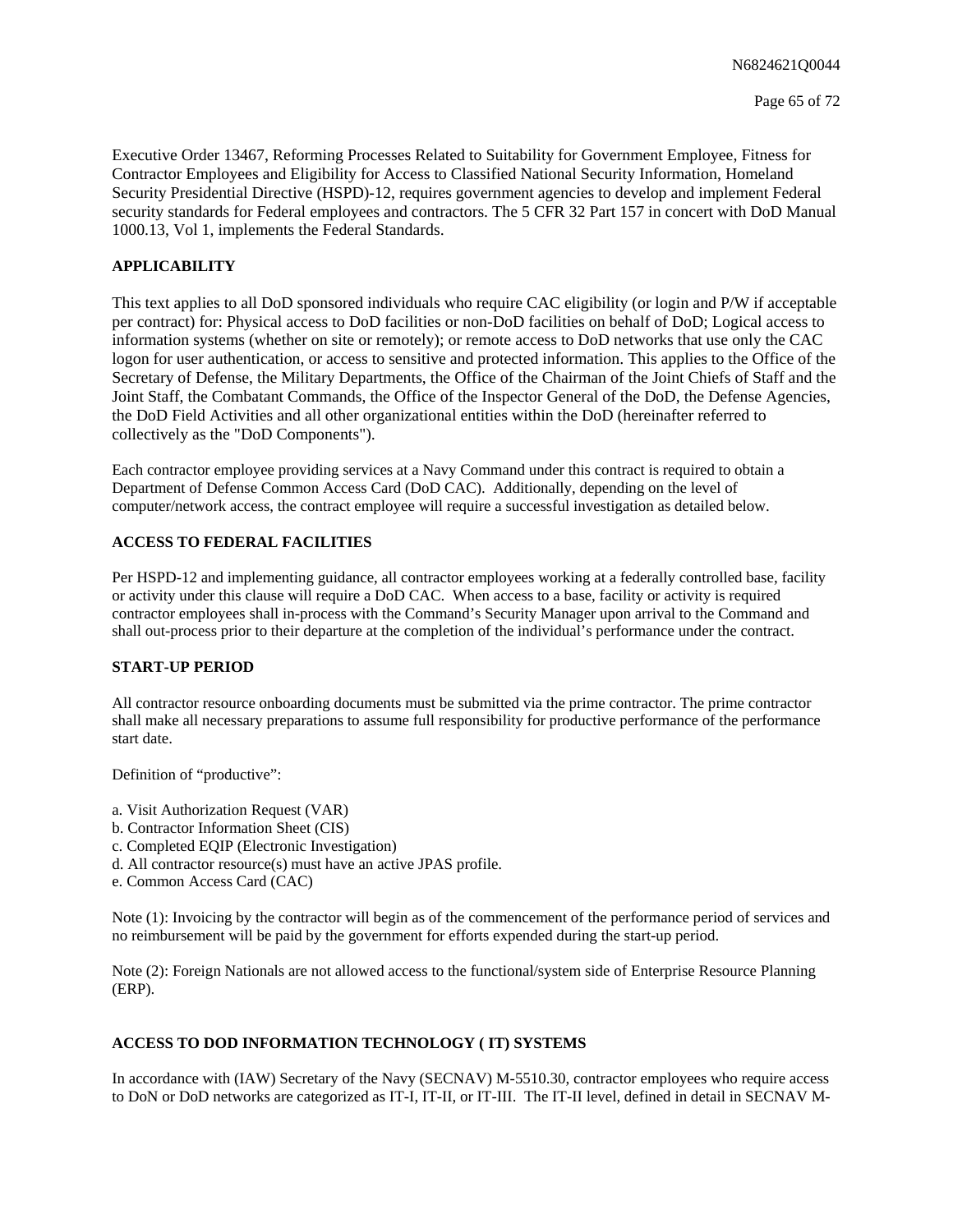5510.30, includes positions which require access to sensitive information. Sensitive information includes information protected under the Privacy Act, to include Protected Health Information (PHI). All contractor employees under this contract who require access to Privacy Act protected information are therefore categorized no lower than IT-II. IT Levels are determined by the requiring activity's Command Information System Security Manager (ISSM)/Information Assurance Manager (IAM).

Contractor employees requiring privileged or IT-I level access, (when specified by the terms of the contract) require a Single Scope Background Investigation (SSBI) or T5 or T5R equivalent investigation , which is a higher level investigation than the National Agency Check with Law and Credit (NACLC)/T3/T3R described below. Due to the privileged system access, an investigation suitable for High Risk national security positions is required. Individuals who have access to system control, monitoring, or administration functions (e.g. system administrator, database administrator) require training and certification to Information Assurance Technical Level 1, and must be trained and certified on the Operating System or Computing Environment they are required to maintain.

Access to sensitive IT systems is contingent upon a favorably adjudicated background investigation. When access to IT systems is required for performance of the contractor employee's duties, such employees shall in-process with the Navy Command's CSM and ISSM/IAM upon arrival to the Navy command and shall out-process prior to their departure at the completion of the individual's performance under the contract. Completion and approval of a System Authorization Access Request Navy (SAAR-N) form is required for all individuals accessing Navy Information Technology resources. The decision to authorize access to a government IT system/network is inherently governmental. The contractor supervisor is not authorized to sign the SAAR-N; therefore, the government employee with knowledge of the system/network access required or the COR shall sign the SAAR-N as the "supervisor".

The SAAR-N shall be forwarded to the Command's Security Manager at least 30 days prior to the individual's start date. Failure to provide the required documentation at least 30 days prior to the individual's start date may result in delaying the individual's start date.

When required to maintain access to required IT systems or networks, the contractor shall ensure that all employees requiring access complete annual Cyber Awareness training, and maintain a current requisite background investigation. The Contractor's Security Representative shall contact the Command Security Manager for guidance when reinvestigations are required.

## **INTERIM ACCESS**

The Command's Security Manager may authorize issuance of a DoD CAC and interim access to a DoN or DoD unclassified computer/network upon a favorable review of the investigative questionnaire and advance favorable fingerprint results. When the results of the investigation are received and a favorable determination is not made, the contractor employee working on the contract under interim access will be denied access to the computer network and this denial will not relieve the contractor of his/her responsibility to perform.

#### **DENIAL OR TERMINATION OF ACCESS**

The potential consequences of any requirement under this clause including denial or termination of physical or system access in no way relieves the contractor from the requirement to execute performance under the contract within the timeframes specified in the contract. Contractors shall plan ahead in processing their employees and subcontractor employees. The contractor shall insert this clause in all subcontracts when the subcontractor is permitted to have unclassified access to a federally controlled facility, federally-controlled information system/network and/or to government information, meaning information not authorized for public release.

#### **CONTRACTOR'S SECURITY REPRESENTATIVE**

The contractor shall designate an employee to serve as the Contractor's Security Representative. Within three work days after contract award, the contractor shall provide to the requiring activity's Security Manager and the Contracting Officer, in writing, the name, title, address and phone number for the Contractor's Security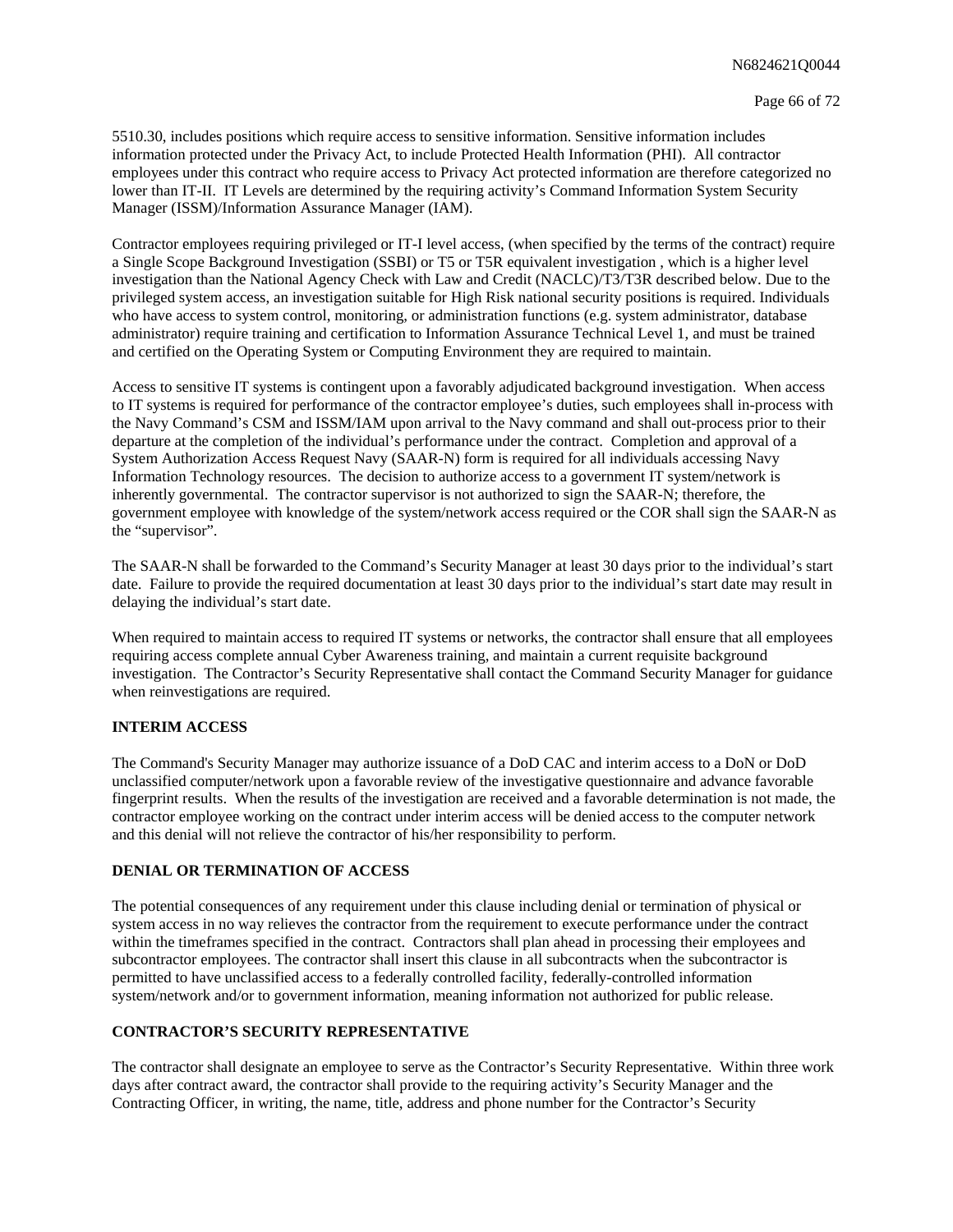Representative. The Contractor's Security Representative shall be the primary point of contact on any security matter. The Contractor's Security Representative shall not be replaced or removed without prior notice to the Contracting Officer and Command Security Manager.

## **BACKGROUND INVESTIGATION REQUIREMENTS AND SECURITY APPROVAL PROCESS FOR CONTRACTORS ASSIGNED TO NATIONAL SECURITY POSITIONS OR PERFORMING SENSITIVE DUTIES**

Navy security policy requires that all positions be given a sensitivity value based on level of risk factors to ensure appropriate protective measures are applied. Contractor employees under this contract are recognized as Non-Critical Sensitive [ADP/IT-II] positions when the contract scope of work require physical access to a federally controlled base, facility or activity and/or requiring access to a DoD computer/network, to perform unclassified sensitive duties. This designation is also applied to contractor employees who access Privacy Act and Protected Health Information (PHI), provide support associated with fiduciary duties, or perform duties that have been identified as National Security Positions. At a minimum, each contractor employee must be a US citizen and have a favorably completed NACLC or T3 or T3R equivalent investigation to obtain a favorable determination for assignment to a non-critical sensitive or IT-II position. The investigation consists of a standard NAC and a FBI fingerprint check plus law enforcement checks and credit check. Each contractor employee filling a non-critical sensitive or IT-II position is required to complete:

- SF-86 Questionnaire for National Security Positions (or equivalent OPM investigative product)
- Two FD-258 Applicant Fingerprint Cards (or an electronic fingerprint submission)
- Original Signed Release Statements

Failure to provide the required documentation at least 30 days prior to the individual's start date shall result in delaying the individual's start date. Background investigations shall be reinitiated as required to ensure investigations remain current (not older than 10 years) throughout the contract performance period. The Contractor's Security Representative shall contact the Command Security Manager for guidance when reinvestigations are required.

Regardless of their duties or IT access requirements ALL contractor employees shall in-process with the CSM upon arrival to the command and shall out-process prior to their departure at the completion of the individual's performance under the contract. Employees requiring IT access shall also check-in and check-out with the Navy Command's ISSM/IAM. Completion and approval of a System Authorization Access Request Navy (SAAR-N) form is required for all individuals accessing Navy Information Technology resources. The SAAR-N shall be forwarded to the Navy Command's Security Manager at least 30 days prior to the individual's start date. Failure to provide the required documentation at least 30 days prior to the individual's start date shall result in delaying the individual's start date.

The contractor shall ensure that each contract employee requiring access to IT systems or networks complete annual Cyber Awareness training, and maintain a current requisite background investigation. Contractor employees shall accurately complete the required investigative forms prior to submission to the Command Security Manager. The Command's Security Manager will review the submitted documentation for completeness prior to submitting it to the Office of Personnel Management (OPM); Potential suitability or security issues identified may render the contractor employee ineligible for the assignment. An unfavorable determination is final (subject to SF-86 appeal procedures) and such a determination does not relieve the contractor from meeting any contractual obligation under the contract. The Command's Security Manager will forward the required forms to OPM for processing. Once the investigation is complete, the results will be forwarded by OPM to the DoD Central Adjudication Facility (CAF) for a determination.

If the contractor employee already possesses a current favorably adjudicated investigation, the contractor shall submit a Visit Authorization Request (VAR) via the Joint Personnel Adjudication System (JPAS) or a hard copy VAR directly from the contractor's Security Representative. Although the contractor will take JPAS "Owning" role over the contractor employee, the Navy command will take JPAS "Servicing" role over the contractor employee during the hiring process and for the duration of assignment under that contract. The contractor shall include the IT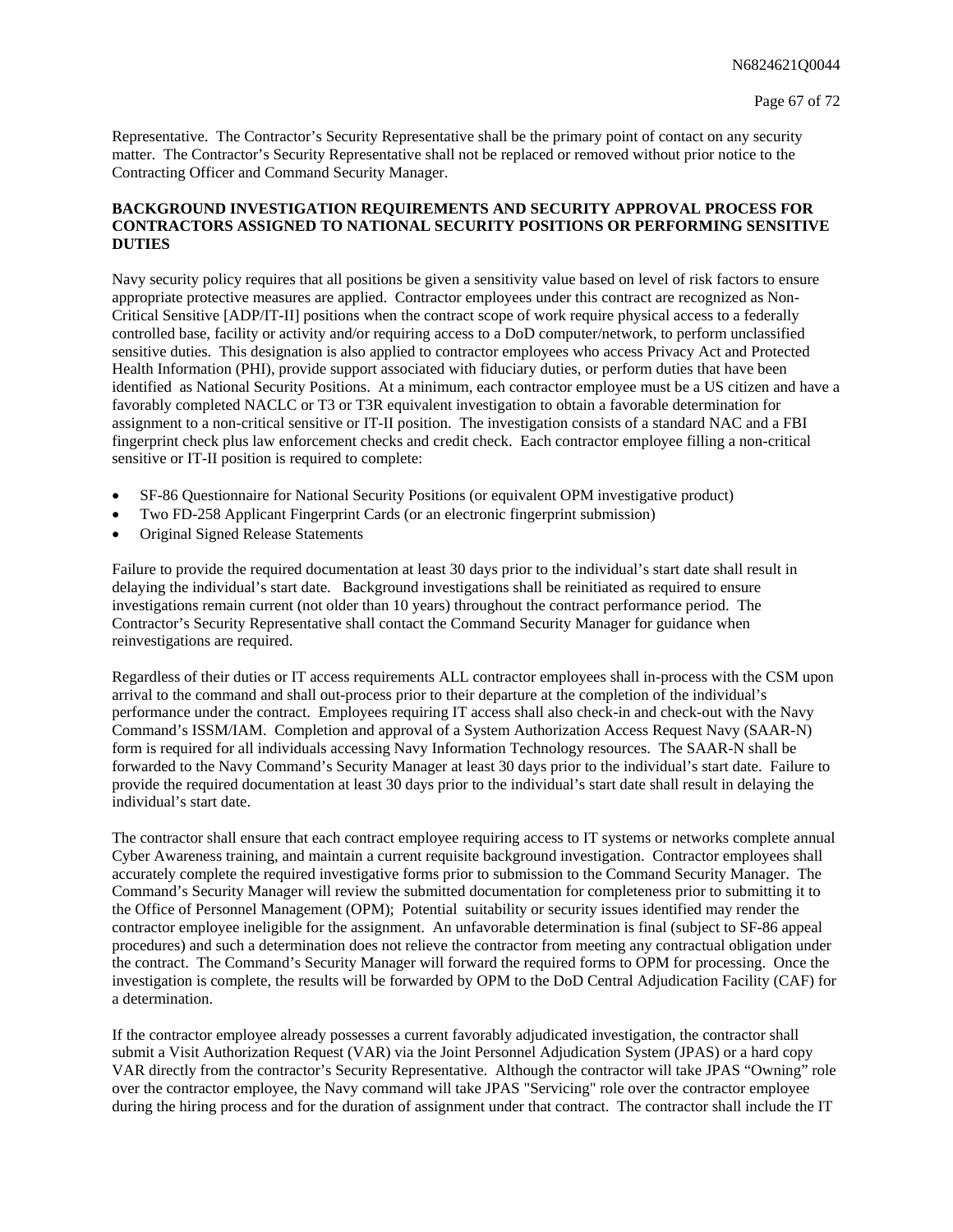Position Category per SECNAV M-5510.30 for each employee designated on a VAR. The VAR requires annual renewal for the duration of the employee's performance under the contract.

### **BACKGROUND INVESTIGATION REQUIREMENTS AND SECURITY APPROVAL PROCESS FOR CONTRACTORS ASSIGNED TO OR PERFORMING NON-SENSITIVE DUTIES**

Contractor employee whose work is unclassified and non-sensitive (e.g., performing certain duties such as lawn maintenance, vendor services, etc. ...) and who require physical access to publicly accessible areas to perform those duties shall meet the following minimum requirements:

- Must be either a US citizen or a US permanent resident with a minimum of 3 years of legal residency in the United States (as required by The Deputy Secretary of Defense DTM 08-006 or its subsequent DoD instruction) and
- Must have a favorably completed National Agency Check with Written Inquiries (NACI) or T1 investigation equivalent including a FBI fingerprint check prior to installation access.

To be considered for a favorable trustworthiness determination, the Contractor's Security Representative must submit for all employees each of the following:

- SF-85 Questionnaire for Non-Sensitive Positions
- Two FD-258 Applicant Fingerprint Cards (or an electronic fingerprint submission)
- Original Signed Release Statements

The contractor shall ensure each individual employee has a current favorably completed National Agency Check with Written Inquiries (NACI) or T1 equivalent investigation, or ensure successful FBI fingerprint results have been gained and investigation has been processed with OPM

Failure to provide the required documentation at least 30 days prior to the individual's start date may result in delaying the individual's start date.

\* Consult with your CSM and ISSM/IAM for local policy when IT-III (non-sensitive) access is required for non-US citizens outside the United States.

### THE FOLLOWING NAVSUP LOCAL TEXT IS HEREBY MADE PART OF THE STATEMENT OF WORK/PERFORMANCE WORK STATEMENT.

## **JAPANESE CONCILIATION PROCEDURES**

 (a) Except as otherwise provided in this contract any disagreement arising under this contract which is not resolved by the parties to this contract may be submitted to the US-Japan Joint Committee for conciliation in accordance with paragraph 10, Article XVIII, of the Status of Forces Agreement under Article VI of the Treaty of Mutual Cooperation and Security between Japan and the United States of America. Request by the Contractor for conciliation shall be made in accordance with the procedures provided herein.

 (b) In the event the Contractor desires conciliation after the decision of the Contracting Officer has been served upon him, he will first file his appeal from such findings of fact within the time limits described therein before filing request for conciliation with the Joint Committee and then request for appellate authority under the clause of this contract entitled Disputes to suspend its action on his appeal until such time as the Joint Committee has had an opportunity for effecting conciliation.

 (c) The request for conciliation will be submitted by the Contractor through the nearest local Japanese Defense Facilities Administration Bureau to the Contract Conciliation Panel of the Joint Committee. Upon the filing of the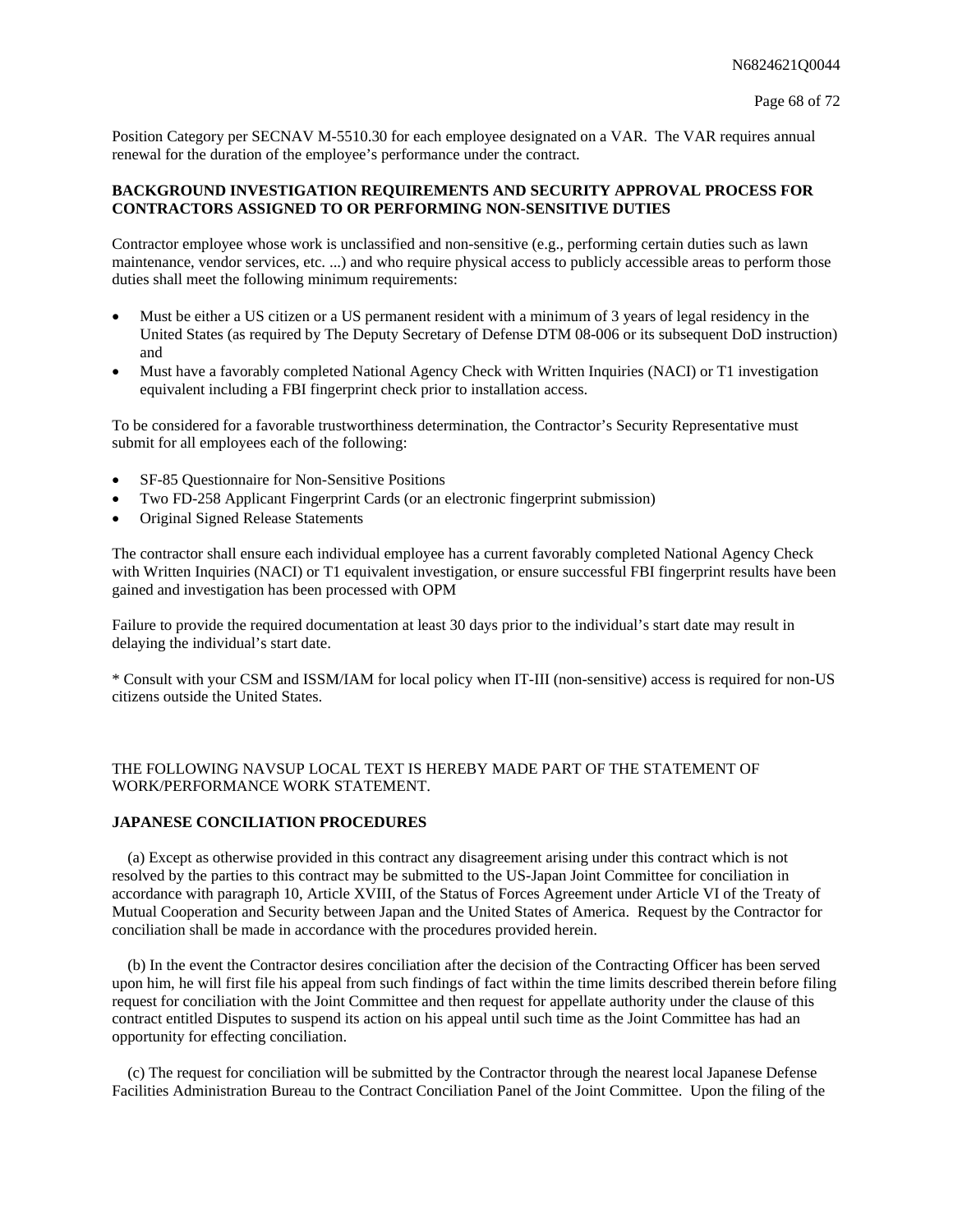request with the Joint Committee, the Contractor will immediately notify the Contracting Officer in writing that the request for conciliation has been filed.

 (d) In the event the disagreement submitted to the Joint Committee under subparagraph (b) above has been resolved through conciliation, it will be the responsibility of the Contractor to notify the appellate authority designated in the clause of this contract, entitled Disputes, of the settlement of the dispute and to withdraw his appeal.

 (e) In the event the Contractor who has submitted a request for conciliation to the Joint Committee under subparagraph (b) above desires, notwithstanding the pending request for conciliation, that action by the appropriate authority under the clause of this contract entitled Disputes be resumed on his appeal, it is his responsibility to so request the said authority in writing. The Joint Committee shall be immediately informed by the Contractor of his action taken hereunder.

 (f) No request for conciliation can be submitted to the Joint Committee in the case of a dispute upon which the final decision of the appropriate authority under the clause of this contract entitled Disputes has been rendered. Pending the hearing of conciliation panel the Contractor shall proceed diligently with the performance of the contract and in accordance with the Contracting Officer's decision. The provisions of this clause shall not prejudice any right which the parties to the contract may have to file a civil suit.

### THE FOLLOWING NAVSUP LOCAL TEXT IS HEREBY MADE PART OF THE STATEMENT OF WORK/PERFORMANCE WORK STATEMENT.

### **AUTHORIZED CHANGES ONLY BY THE CONTRACTING OFFICER**

 (a) Except as specified in paragraph (b) below, no order, statement, or conduct of Government personnel who visit the Contractor's facilities or in any other manner communicate with Contractor personnel during the performance of this contract shall constitute a change under the "Changes" clause of this contract.

 (b) The Contractor shall not comply with any order, direction or request of Government personnel unless it is issued in writing and signed by the Contracting Officer, or is pursuant to specific authority otherwise included as a part of this contract.

(c) The Contracting Officer is the only person authorized to approve changes in any of the requirements of this contract and notwithstanding provisions contained elsewhere in this contract, the said authority remains solely with the Contracting Officer. In the event the Contractor effects any change at the direction of any person other than the Contracting Officer, the change will be considered to have been made without authority and no adjustment will be made in the contract price to cover any increase in charges incurred as a result thereof. The address and telephone number of the Contracting Officer is:

| Name:      | Brandon D. Montler, Mr.                |
|------------|----------------------------------------|
| Address:   | Sasebo Contracts Division (Code 240)   |
|            | <b>Contracting Department</b>          |
|            | NAVSUP Fleet Logistics Center Yokosuka |
| E-mail:    | Brandon.Montler@fe.navy.mil            |
| Name:      | Hiromi Kurita, Ms.                     |
| Address:   | Sasebo Contracts Division (Code 240)   |
|            | <b>Contracting Department</b>          |
|            | NAVSUP Fleet Logistics Center Yokosuka |
| Telephone: | 0956-50-3649                           |
| E-mail:    | Hiromi.Kurita.ja@fe.navy.mil           |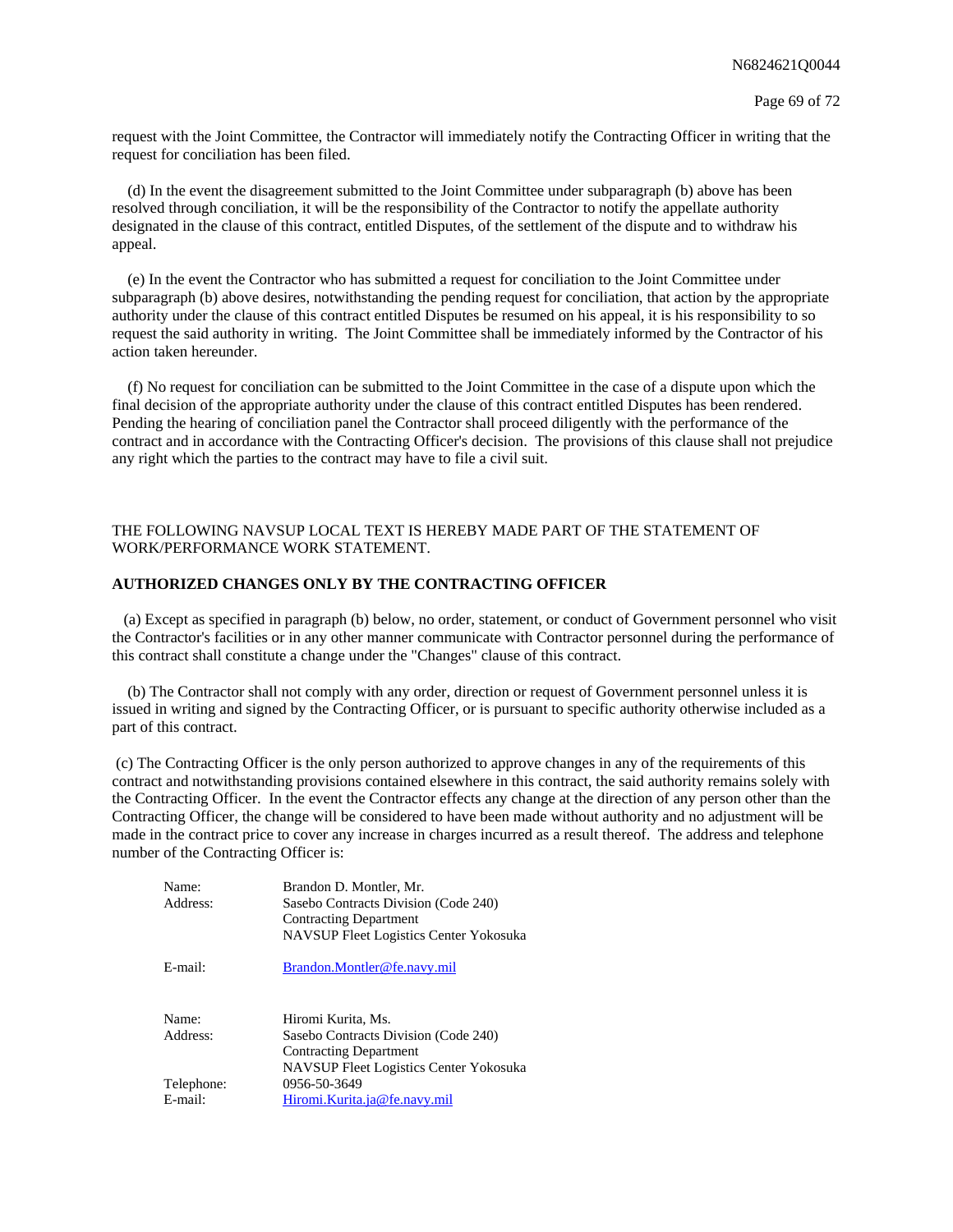Page 70 of 72

| Name:      | Yasuhiko Motooka, Mr.                  |
|------------|----------------------------------------|
| Address:   | Sasebo Contracts Division (Code 240)   |
|            | <b>Contracting Department</b>          |
|            | NAVSUP Fleet Logistics Center Yokosuka |
| Telephone: | 0956-50-6827                           |
| E-mail:    | Yasuhiko.Motooka.ja@fe.navy.mil        |

# ADDENDUM TO PROVISION

**1. Addendum to FAR Provision, 52.204-7 System for Award Management (Oct 2018)**

In conjunction with paragraph (c) of this provision, Japanese offeror need to obtain Unique Entity Identifier (UEI). Currently UEI may be obtained as DUNS number from;

Tokyo Shoko Research Ltd. D&B Business Promotion Tel: 03-3574-2258 / Fax: 03-3574-2292

- **2. Addendum to FAR Provision, 52.212-1 Instructions to Offerors – Commercial Items (Oct 2018)** Notwithstanding paragraph (b), entitled "Submission of offers" is amended by adding the following;
	- (12) Offerors may submit offers in one of four ways by the time and date specified in Block 8:
		- (i) E-mail: [Hiromi.Kurita.Ja@fe.navy.mil](mailto:Hiromi.Kurita.Ja@fe.navy.mil)
		- (ii) Facsimile: 0956-50-3282;
		- (iii) Hand delivery to the local address provided below contact information; or
		- (iv) By mailing the offer to the local address provided below contact information. Contact Information NAVSUP Fleet Logistics Center Yokosuka Site Sasebo Sasebo Contracts Division Code 240, Building #480 3rd floor Sasebo U.S. Naval Base

Mubanchi Tategami-cho, Sasebo City, Nagasaki, Japan 857-0063 Contracting POC: Hiromi Kurita / TEL 0956-50-3649

NOTE: Offerors are responsible for making sure that all parts of their offers arrive to the Navy's facility and to the identified point of contact noted above by the time and date noted in Block 8 of the Standard Form 1449. Items not timely received will be deemed late, and may not be considered during the evaluation process.

All questions shall be asked in the English language and sent via email to above Contracting POC no later than10:00 AM 29 Jul 2021 (JST).

(13) The offeror is required to submit the following documents in English, and including any discount terms if any:

## **(i) Contract Document:**

- SF 1449 for Solicitation No. See Block 5 on 1<sup>st</sup> page.
- Fill out block 30 a, b, and c (Signature, Name and Title of signer, and Date signed).
- Respond to FAR provisions 52.204-24 (d), 52.204-26 (c), 52.209-5, 52.212-3 Alt I (b)(2), 52.229-11, DFARS provisions 252.204-7016 (c) and 252.204-7017 (d).

#### **(ii) Technical Documents:** Documents/certificates listed below (See N6824621Q0044 and PWS para 12.2):

- One copy of each drivers' licenses
- One copy of current certificate of chartered bus permit issued by District Transportation Bureau
- One copy of compulsory auto liability insurance
- One copy of Voluntary insurance: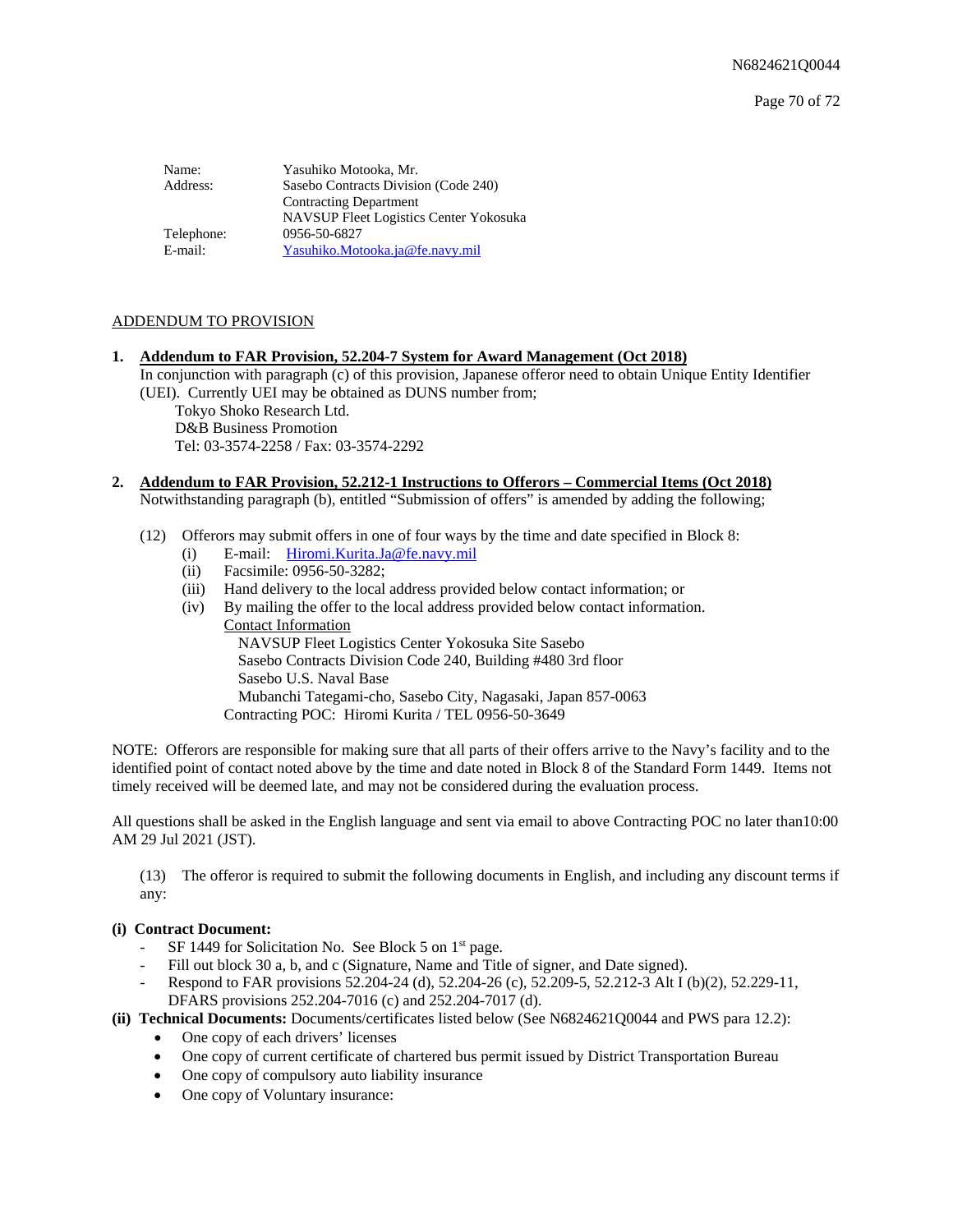Page 71 of 72

\*Unlimited Bodily Injury Coverage

- \*Over JPY2,000,000 property damage coverage
- One copy of maintenance record book indicating vehicle inspection within 3 months
- Proof of Digital Tachograph and Drive Recorder possession

**(iii) Past Performance Information (PPI):** The offeror is required to submit its PPI for the bus transportation services called for by this solicitation, provided within the past three (3) years using Attachment (A) Contract Data Sheet

**(iv) Experience Information:** Complete and submit at least 2 spread sheets covering experience from 2017 – Present Day using Attachment (B) Experience Information Sheet

**(v) Cancellation Policy:** Complete and submit one copy of your proposed Cancellation Policy that is consistent with current commercial practices using Attachment (C).

## **Remarks**

This procurement will be conducted using procedures in FAR subpart 13.5, Simplified Acquisition Procedures for Certain Commercial Items.

### **Attachments to this solicitation**

- -Atch (A) Contract Data Sheet
- -Atch (B) Experience Information Sheet
- -Atch (C) Commercial Cancelation Policy

(End of ADDENDUM TO PROVISION)